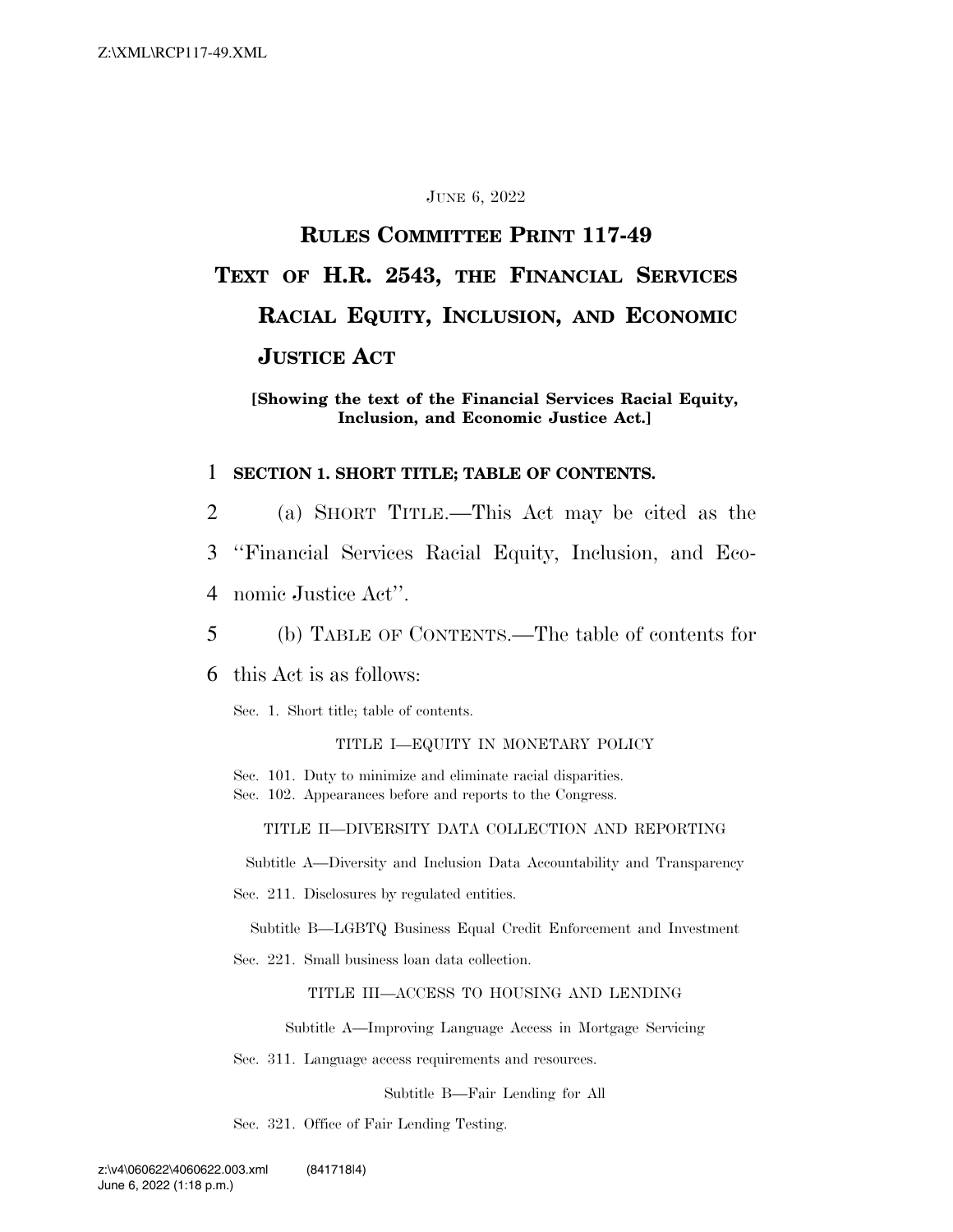- Sec. 322. Prohibition on credit discrimination.
- Sec. 323. Criminal penalties for violations of the Equal Credit Opportunity Act.
- Sec. 324. Review of loan applications.
- Sec. 325. Mortgage data collection.

#### Subtitle C—Promoting and Advancing Communities of Color Through Inclusive Lending

- Sec. 331. Strengthening diverse and mission-driven community financial institutions.
- Sec. 332. Capital investments, grants, and technology support for MDIs and CDFIs.
- Sec. 333. Supporting Young Entrepreneurs Program.
- Sec. 334. Map of minority depository institutions and community development financial institutions.
- Sec. 335. Report on certified community development financial institutions.
- Sec. 336. Consultation and minimization of data requests.
- Sec. 337. Access to the discount window of the Federal Reserve System for MDIs and CDFIs.
- Sec. 338. Study on securitization by CDFIs.

#### TITLE IV—DIVERSITY IN FINANCIAL INSTITUTIONS AND CORPORATIONS

Subtitle A—Promoting New and Diverse Depository Institutions

Sec. 411. Study and strategic plan.

Subtitle B—Promoting Diversity and Inclusion in Banking

Sec. 421. Diversity and inclusion ratings.

Subtitle C—Improving Corporate Governance Through Diversity

- Sec. 431. Submission of data relating to diversity by issuers.
- Sec. 432. Diversity advisory group.

Subtitle D—Ensuring Diversity in Community Banking

- Sec. 441. Short title.
- Sec. 442. Sense of Congress on funding the loan-loss reserve fund for small dollar loans.
- Sec. 443. Definitions.
- Sec. 444. Inclusion of women's banks in the definition of minority depository institution.
- Sec. 445. Establishment of impact bank designation.
- Sec. 446. Minority Depositories Advisory Committees.
- Sec. 447. Federal deposits in minority depository institutions.
- Sec. 448. Minority Bank Deposit Program.
- Sec. 449. Diversity report and best practices.
- Sec. 450. Investments in minority depository institutions and impact banks.
- Sec. 451. Report on covered mentor-protege programs.
- Sec. 452. Custodial deposit program for covered minority depository institutions and impact banks.
- Sec. 453. Streamlined community development financial institution applications and reporting.
- Sec. 454. Task force on lending to small business concerns.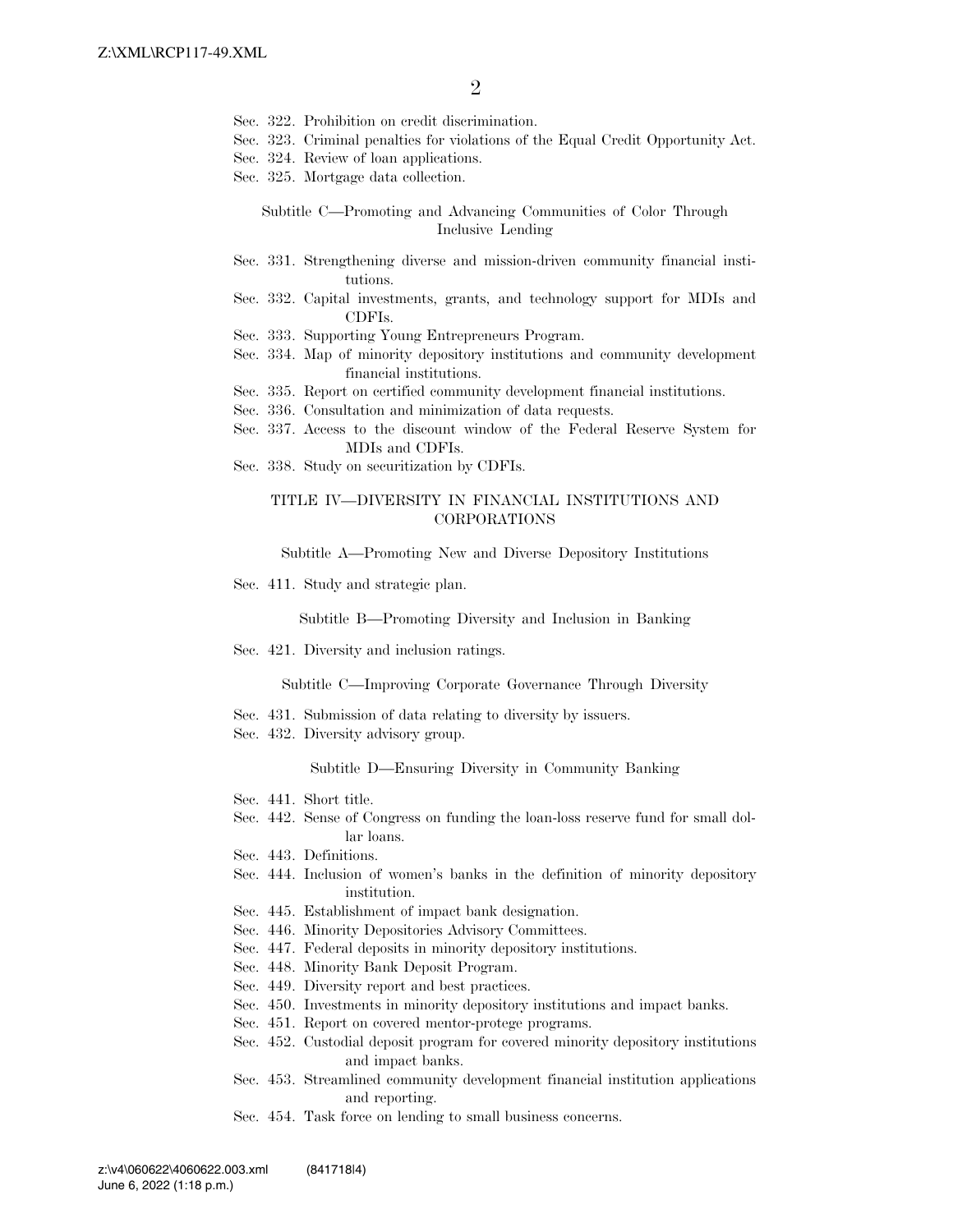Subtitle E—Expanding Opportunity for Minority Depository Institutions

Sec. 461. Establishment of Financial Agent Mentor-Protégé Program.

TITLE V—COMMUNITY DEVELOPMENT

Subtitle A—CDFI Bond Guarantee Program Improvement

- Sec. 511. Sense of Congress.
- Sec. 512. Guarantees for bonds and notes issued for community or economic development purposes.
- Sec. 513. Report on the CDFI bond guarantee program.

Subtitle B—Expanding Financial Access for Underserved Communities

- Sec. 521. Credit union service to underserved areas.
- Sec. 522. Member business lending in underserved areas.
- Sec. 523. Underserved area defined.

Sec. 524. Reports by the National Credit Union Administration.

# 1 **TITLE I—EQUITY IN MONETARY**  2 **POLICY**

### 3 **SEC. 101. DUTY TO MINIMIZE AND ELIMINATE RACIAL DIS-**

#### 4 **PARITIES.**

5 The Federal Reserve Act (12 U.S.C. 221 et seq.) is

6 amended by inserting after section 2B the following:

7 **''SEC. 2C. DUTY TO MINIMIZE AND ELIMINATE RACIAL DIS-**

#### 8 **PARITIES.**

 ''The Board of Governors of the Federal Reserve Sys- tem and the Federal Open Market Committee shall exer- cise all duties and functions in a manner that fosters the elimination of disparities across racial and ethnic groups with respect to employment, income, wealth, and access to affordable credit, including actions in carrying out— 15 "(1) monetary policy;

16 ''(2) regulation and supervision of banks, 17 thrifts, bank holding companies, savings and loan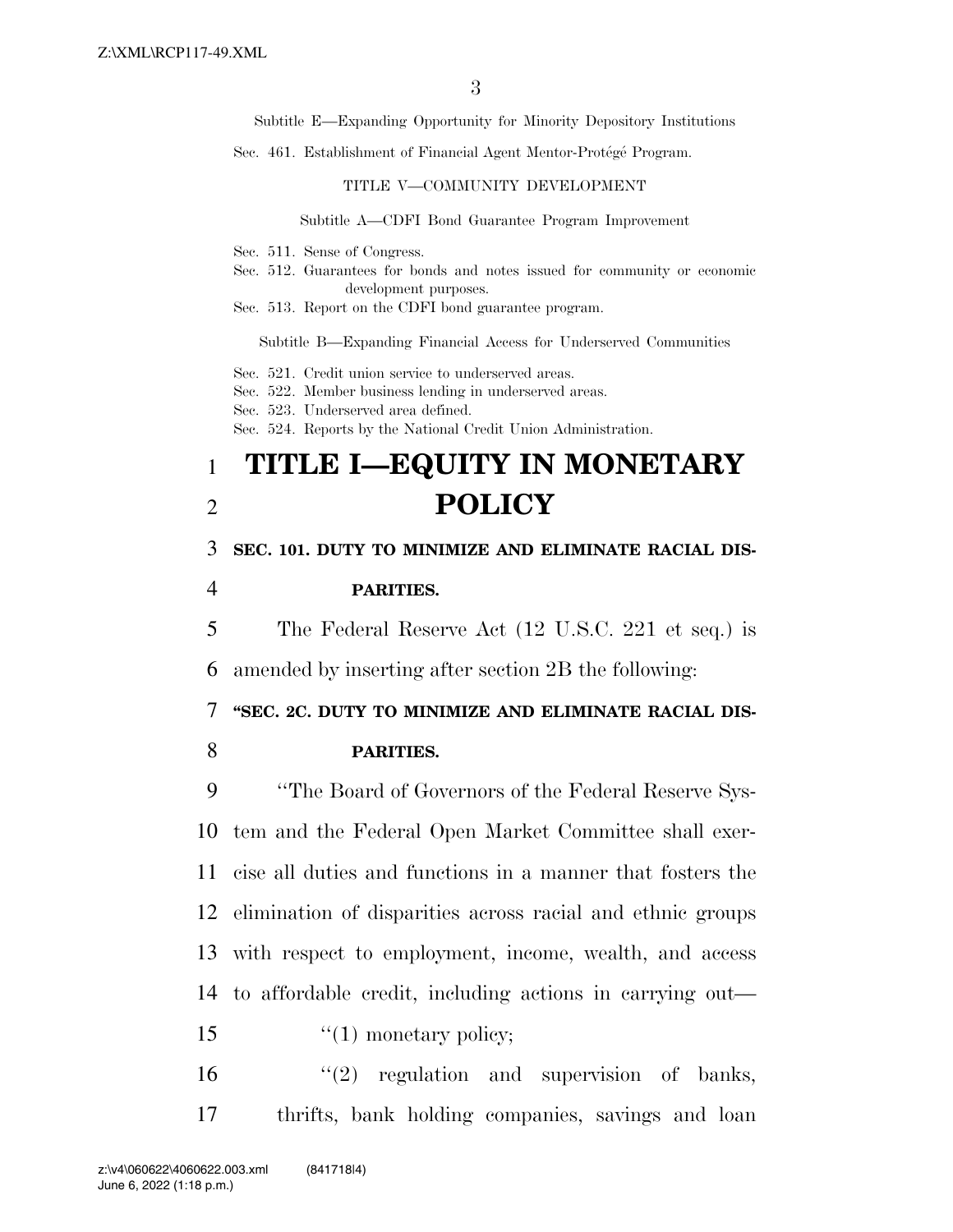| $\mathbf{1}$                                             | holding companies, and nonbank financial companies      |
|----------------------------------------------------------|---------------------------------------------------------|
| $\overline{2}$                                           | and systemically important financial market utilities   |
| 3                                                        | designated by the Financial Stability Oversight         |
| $\overline{4}$                                           | Council;                                                |
| 5                                                        | $\lq(3)$ operation of payment systems;                  |
| 6                                                        | $(4)$ implementation of the Community Rein-             |
| $\overline{7}$                                           | vestment Act of 1977;                                   |
| 8                                                        | $\cdot$ (5) enforcement of fair lending laws; and       |
| 9                                                        | $\cdot\cdot\cdot(6)$ community development functions.". |
| 10                                                       | SEC. 102. APPEARANCES BEFORE AND REPORTS TO THE         |
| 11                                                       | <b>CONGRESS.</b>                                        |
|                                                          |                                                         |
|                                                          | Section 2B of the Federal Reserve Act (12 U.S.C.        |
|                                                          | $(225b)$ is amended—                                    |
| 14                                                       | $(1)$ in subsection $(a)(1)$ —                          |
|                                                          | $(A)$ in subparagraph $(A)$ , by striking               |
|                                                          | "and" at the end; and                                   |
|                                                          | (B) by striking subparagraph (B) and in-                |
|                                                          | serting the following:                                  |
|                                                          | "(B) economic developments and prospects                |
|                                                          | for the future described in the report required         |
|                                                          | in subsection (b), including a discussion of dis-       |
| 12<br>13<br>15<br>16<br>17<br>18<br>19<br>20<br>21<br>22 | parities in employment, income, and wealth              |
| 23                                                       | across racial and ethnic groups as well as other        |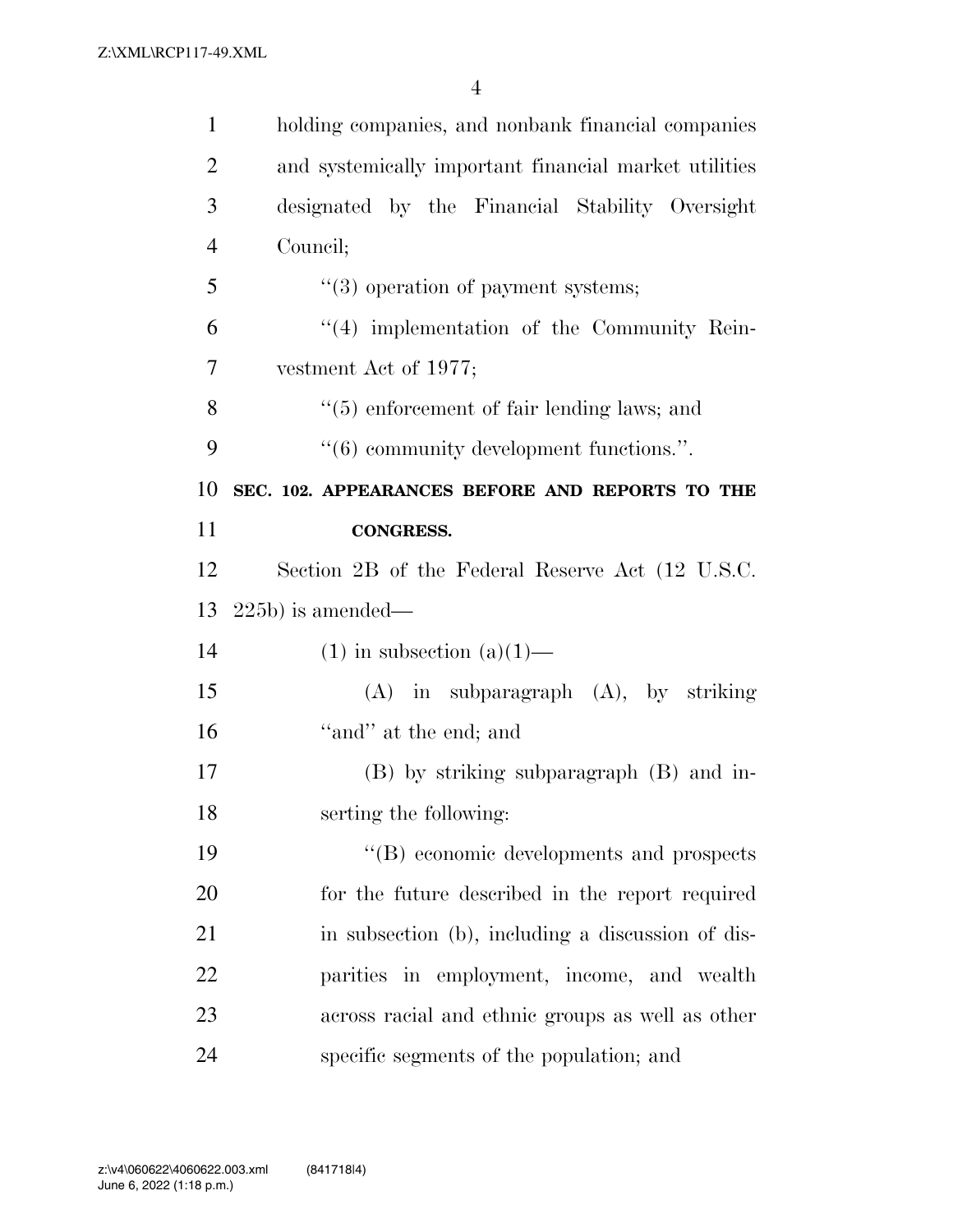| $\mathbf{1}$   | "(C) plans, activities, and actions of the       |
|----------------|--------------------------------------------------|
| $\overline{2}$ | Board and the Federal Open Market Committee      |
| 3              | to minimize and eliminate disparities across ra- |
| $\overline{4}$ | cial and ethnic groups with respect to employ-   |
| 5              | ment, wages, wealth, and access to affordable    |
| 6              | credit pursuant to section $2C$ ."; and          |
| 7              | $(2)$ in subsection (b)—                         |
| 8              | (A) by striking "The Board" and inserting        |
| 9              | the following:                                   |
| 10             | "(1) IN GENERAL.—The Board"; and                 |
| 11             | (B) by adding at the end the following:          |
| 12             | $"(2)$ TREND INFORMATION.—                       |
| 13             | "(A) IN GENERAL.—Each report required            |
| 14             | under paragraph (1) shall include recent trends  |
| 15             | in the unemployment rate, labor force participa- |
| 16             | tion rate, employment to population ratio, me-   |
| 17             | dian household income, and change in real        |
| 18             | earnings.                                        |
| 19             | "(B) DEMOGRAPHIC INFORMATION.—The                |
| 20             | trends required to be reported under subpara-    |
| 21             | graph (A) shall include a comparison among       |
| 22             | different demographic groups, including race     |
| 23             | (White, African-American, Latino, Native         |
| 24             | American, and Asian populations), ethnicity,     |
| 25             | gender, and educational attainment.".            |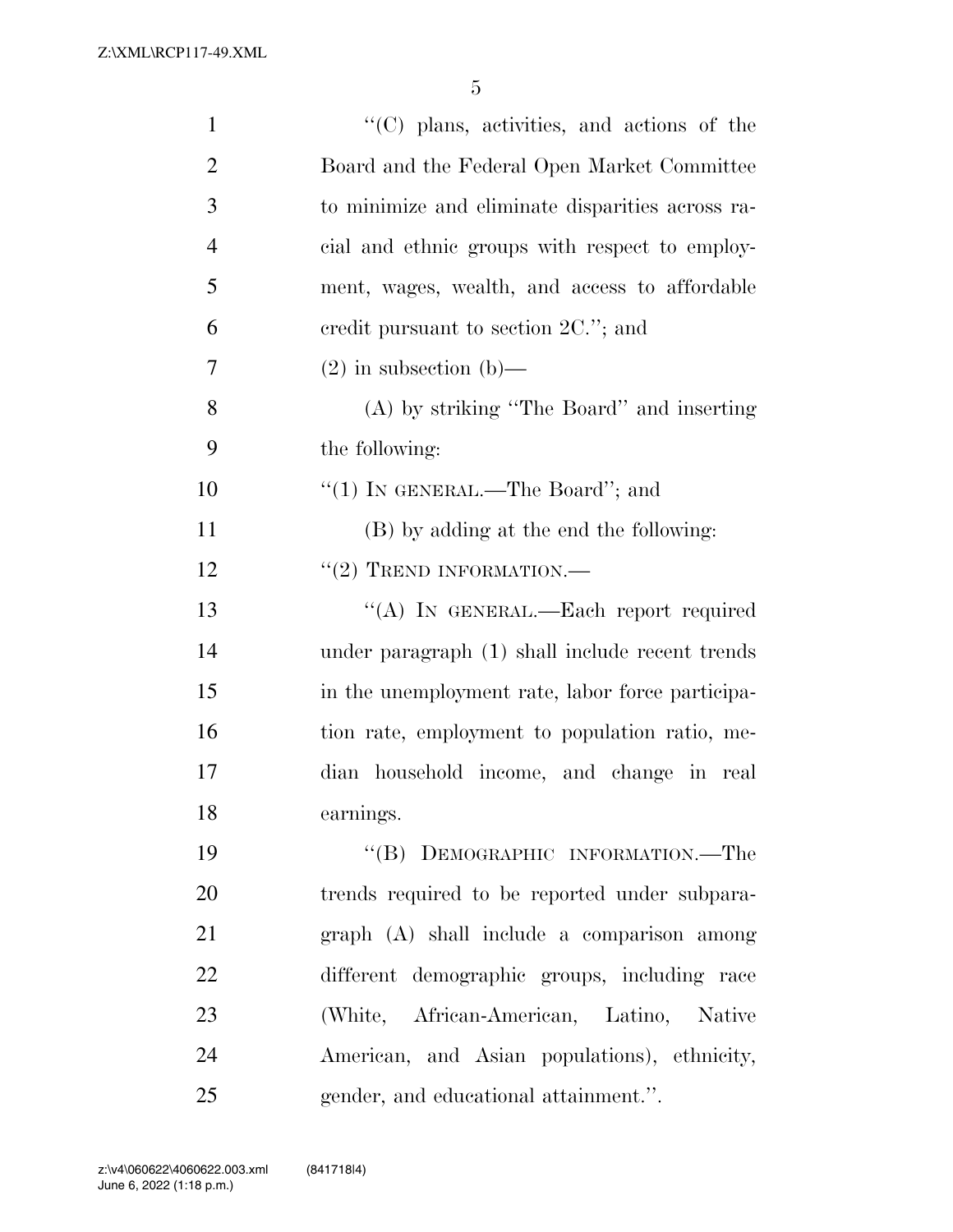# **TITLE II—DIVERSITY DATA COLLECTION AND REPORTING Subtitle A—Diversity and Inclusion Data Accountability and Trans-parency**

## **SEC. 211. DISCLOSURES BY REGULATED ENTITIES.**

 Section 342(b) of the Dodd-Frank Wall Street Re- form and Consumer Protection Act (12 U.S.C. 5452(b)) is amended by adding at the end the following:

 $(5)$  DISCLOSURES BY REGULATED ENTI- TIES.—The Director of each Office shall require en- tities with 100 employees or greater regulated by the applicable agency to provide such information as may be required to carry out the duties of the Direc-tor.''.

# **Subtitle B—LGBTQ Business Equal Credit Enforcement and Invest-**

## **ment**

**SEC. 221. SMALL BUSINESS LOAN DATA COLLECTION.** 

 (a) IN GENERAL.—Section 704B of the Equal Credit Opportunity Act (15 U.S.C. 1691c–2) is amended—

22 (1) by inserting "LGBTQ-owned," after "mi-23 nority-owned," each place such term appears;

24 (2) in subsection (e)(2)(G), by inserting ", sex-ual orientation, gender identity'' after ''sex''; and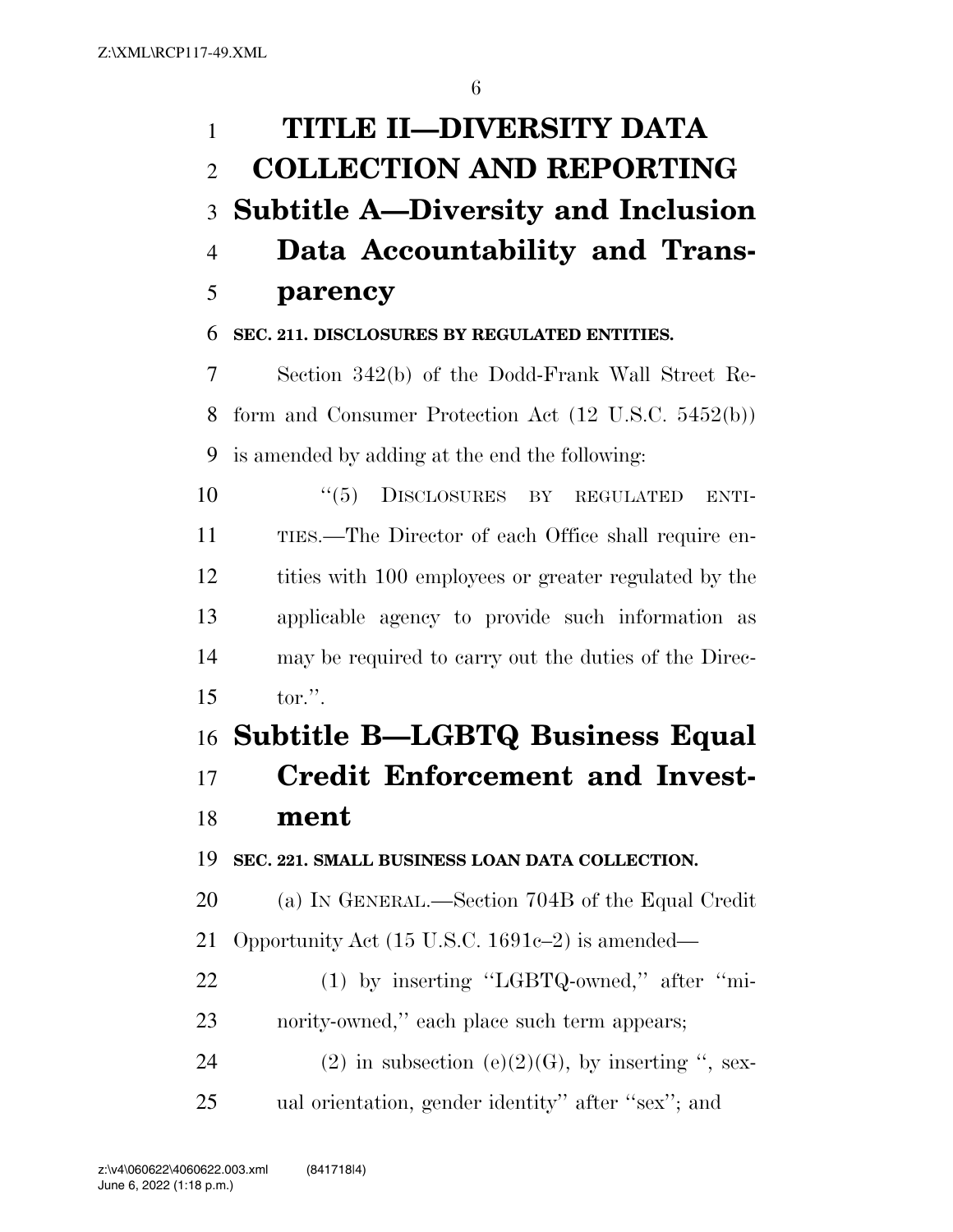| $\mathbf{1}$   | $(3)$ in subsection (h), by adding at the end the            |
|----------------|--------------------------------------------------------------|
| $\overline{2}$ | following:                                                   |
| 3              | LGBTQ-OWNED BUSINESS.—The<br>(5(7))<br>term                  |
| $\overline{4}$ | 'LGBTQ-owned business' means a business—                     |
| 5              | "(A) more than 50 percent of the owner-                      |
| 6              | ship or control of which is held by 1 or more                |
| $\overline{7}$ | individuals self-identifying as lesbian, gay, bi-            |
| 8              | sexual, transgender, or queer; and                           |
| 9              | "(B) more than 50 percent of the net prof-                   |
| 10             | it or loss of which accrues to 1 or more individ-            |
| 11             | uals self-identifying as lesbian, gay, bisexual,             |
| 12             | transgender, or queer.".                                     |
| 13             | (b) SENSE OF CONGRESS.—It is the sense of the                |
| 14             | Congress that the term "sex", as used within the Equal       |
| 15             | Credit Opportunity Act, includes an individual's sexual      |
| 16             | orientation and gender identity, and that this section, in   |
| 17             | part, clarifies that the sex, sexual orientation, and gender |
| 18             | identity of the principal owners of a business should be     |
| 19             | collected under section 704B of the Equal Credit Oppor-      |
| 20             | tunity Act as three separate forms of information.           |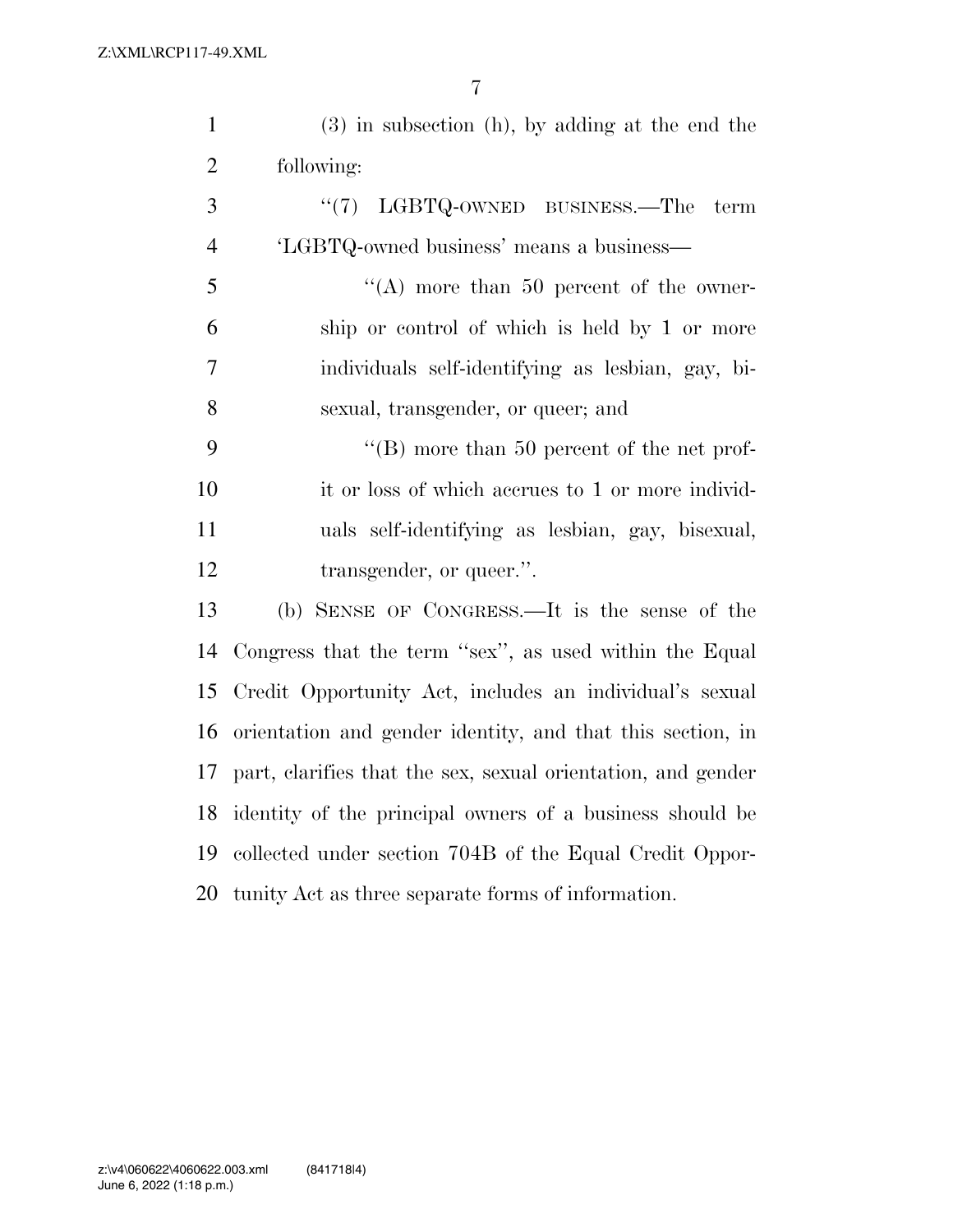# **TITLE III—ACCESS TO HOUSING AND LENDING Subtitle A—Improving Language Access in Mortgage Servicing SEC. 311. LANGUAGE ACCESS REQUIREMENTS AND RE-SOURCES.**

 (a) IN GENERAL.—Chapter 2 of title I of the Truth in Lending Act (15 U.S.C. 1631 et seq.) is amended by inserting after section 129H the following:

### **''§ 129I. Language access requirements.**

11 "(a) STANDARD LANGUAGE PREFERENCE FORM.— Not later than 90 days after the date of the enactment of this section, the Director of the Bureau of Consumer Financial Protection shall, after consulting with the Sec- retary of Agriculture, the Director of the Federal Housing Finance Agency, the Secretary of Veterans Affairs, and the Commissioner of the Federal Housing Authority, by rule, establish a standard language preference form which includes a standard language preference question asked in each of the 8 languages most commonly spoken by individ- uals with limited English proficiency, as determined by the Director of the Bureau using information published by the Director of the Bureau of the Census.

24 "(b) REQUIREMENTS FOR CREDITORS.—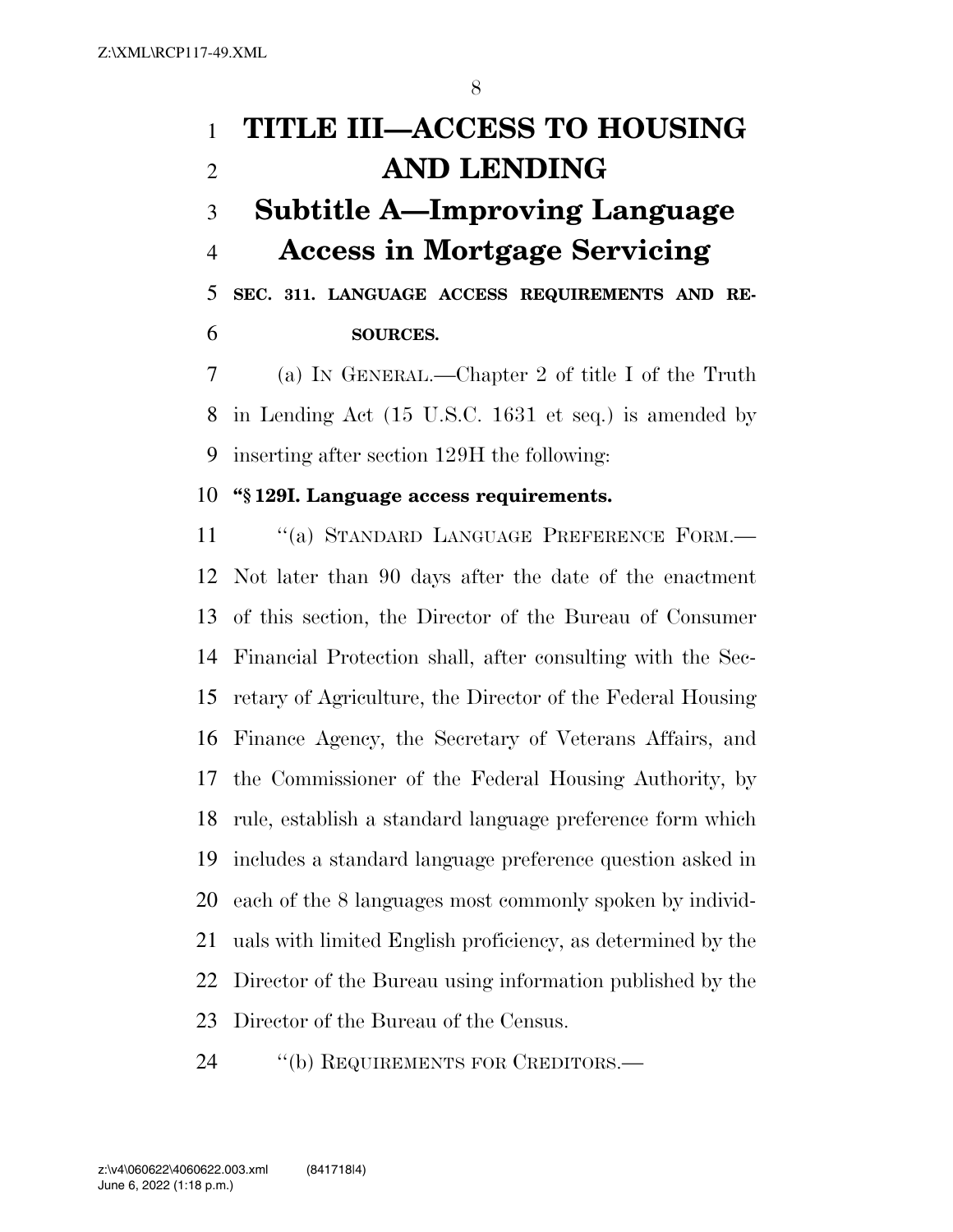| $\mathbf{1}$   | "(1) USE OF STANDARD LANGUAGE PREF-                 |
|----------------|-----------------------------------------------------|
| $\overline{2}$ | ERENCE FORM BY CREDITORS.-                          |
| 3              | "(A) INCLUSION IN APPLICATION.-Each                 |
| $\overline{4}$ | creditor shall include, in any written application  |
| 5              | used in connection with a residential mortgage      |
| 6              | loan, the standard language preference form es-     |
| $\overline{7}$ | tablished by the Director of the Bureau under       |
| 8              | subsection (a).                                     |
| 9              | "(B) INCLUSION OF DISCLOSURE.—Each                  |
| 10             | creditor may include with such standard lan-        |
| 11             | guage preference form a disclosure stating that     |
| 12             | documents and services may not be available in      |
| 13             | the preferred language indicated by the con-        |
| 14             | sumer on the standard language preference           |
| 15             | form.                                               |
| 16             | "(C) DOCUMENTATION AND TRANSFER OF                  |
| 17             | PREFERRED LANGUAGE INFORMATION.-If a                |
| 18             | creditor, or assignee of a creditor receives infor- |
| 19             | mation about a language preference of a con-        |
| 20             | sumer through the standard language pref-           |
| 21             | erence form, orally or in writing in connection     |
| 22             | with a residential mortgage loan, as determined     |
| 23             | by the Director of the Bureau, including from       |
| 24             | another creditor or a servicer, such creditor or    |
| 25             | assignee shall document this language pref-         |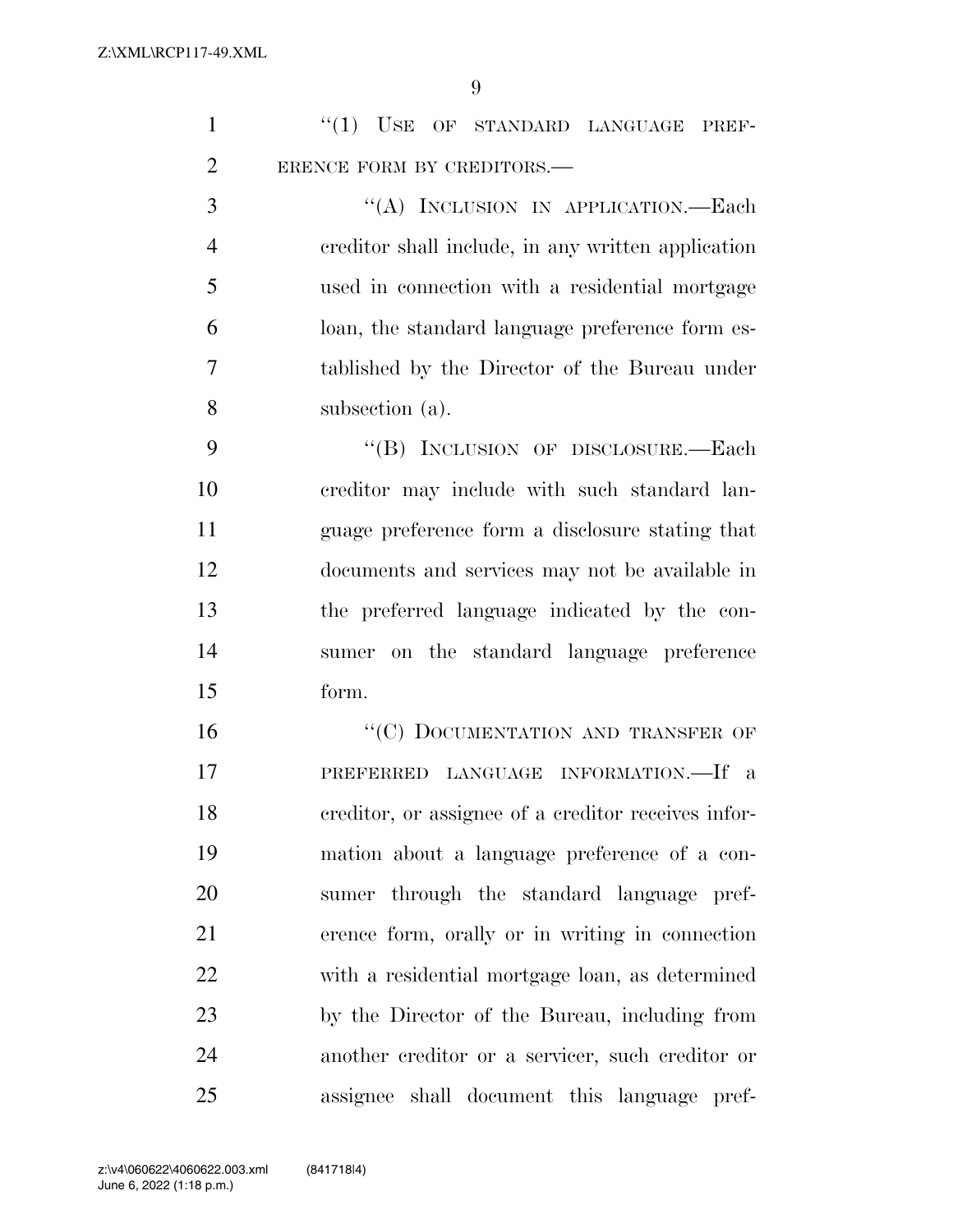erence in each file or electronic file of informa- tion associated with such consumer and shall transfer such information and the standard lan- guage preference form to any servicer of the loan and to any creditor that may own the loan in the future.

7 "(2) PROVISION OF TRANSLATED DOCU- MENTS.—If a Federal agency or a State or local agency in the State or locality in which the residen- tial property is located has produced a translation of a document used in association with a residential mortgage loan in the preferred language of a con- sumer documented by a creditor pursuant to para-14 graph  $(1)(C)$ , such creditor shall—

15 "(A) provide such translation in addition to any English version of such document that would have been provided to such consumer who indicated such preferred language; and

 ''(B) include a notice on the English and translated versions indicating that the English version is the official and operative document and the translated version is for informational purposes only.

24 "(3) ORAL INTERPRETATION SERVICES.—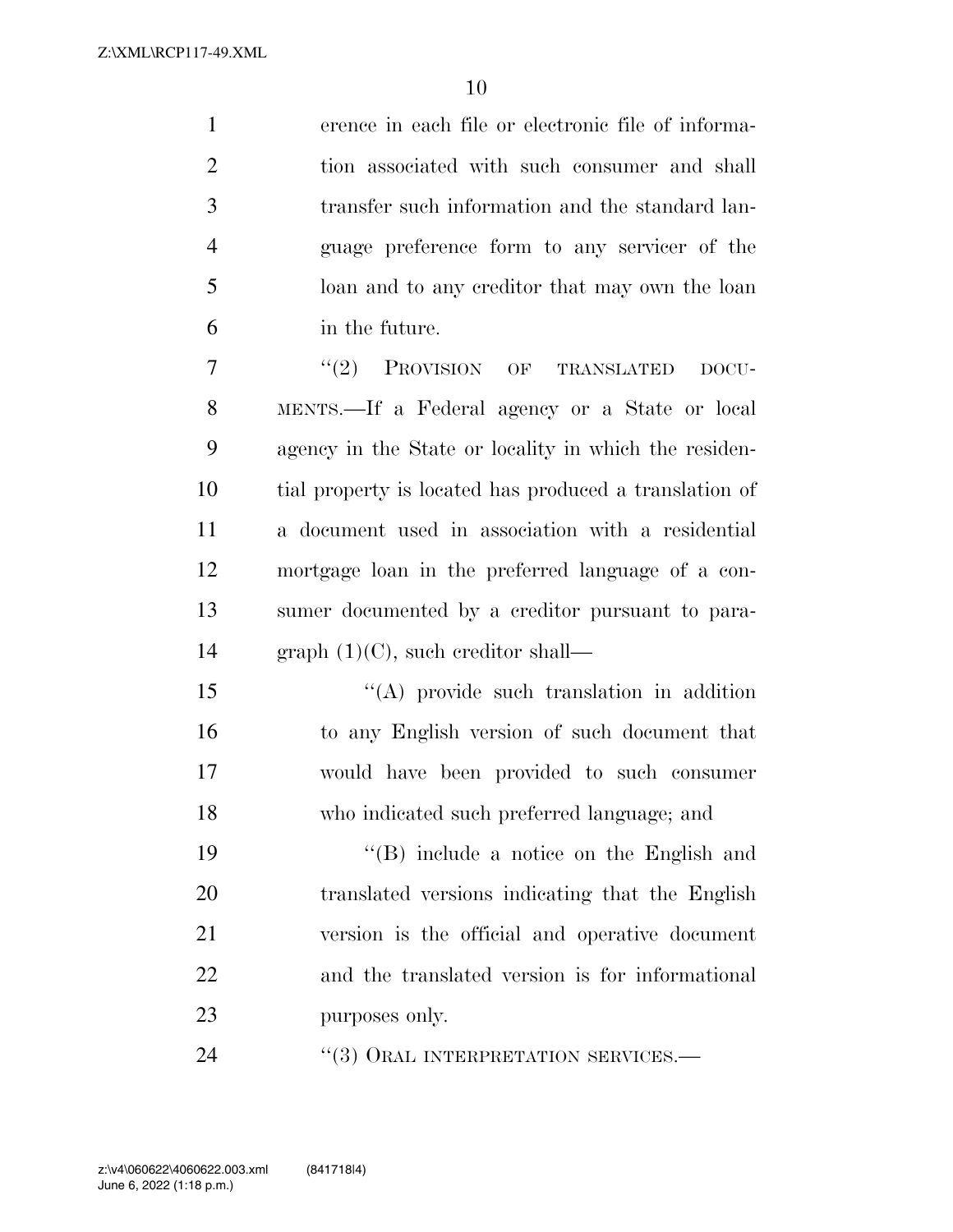1 ''(A) IN GENERAL.—If a creditor receives information about a language preference of a consumer through the standard language pref- erence form, orally or in writing in connection with a residential mortgage loan, as determined by the Director of the Bureau, including from another creditor or a servicer, such creditor shall provide oral interpretation services to such consumer.

10 "(B) ORAL INTERPRETATION SERVICES.— If a creditor is required under subparagraph (A) to provide oral interpretation services to a consumer, such creditor shall ensure qualified oral interpretation services, as defined by the Director of the Bureau, are made available in the preferred language of the consumer for all oral communications between the such creditor and the consumer and these oral interpretation services may be provided by qualified staff of 20 the creditor or a qualified third party.

21 "(4) NOTICE OF AVAILABLE LANGUAGE SERV- ICES.—If a creditor receives information about a language preference of a consumer through the standard language preference form, orally or in writ-ing in connection with a residential mortgage loan,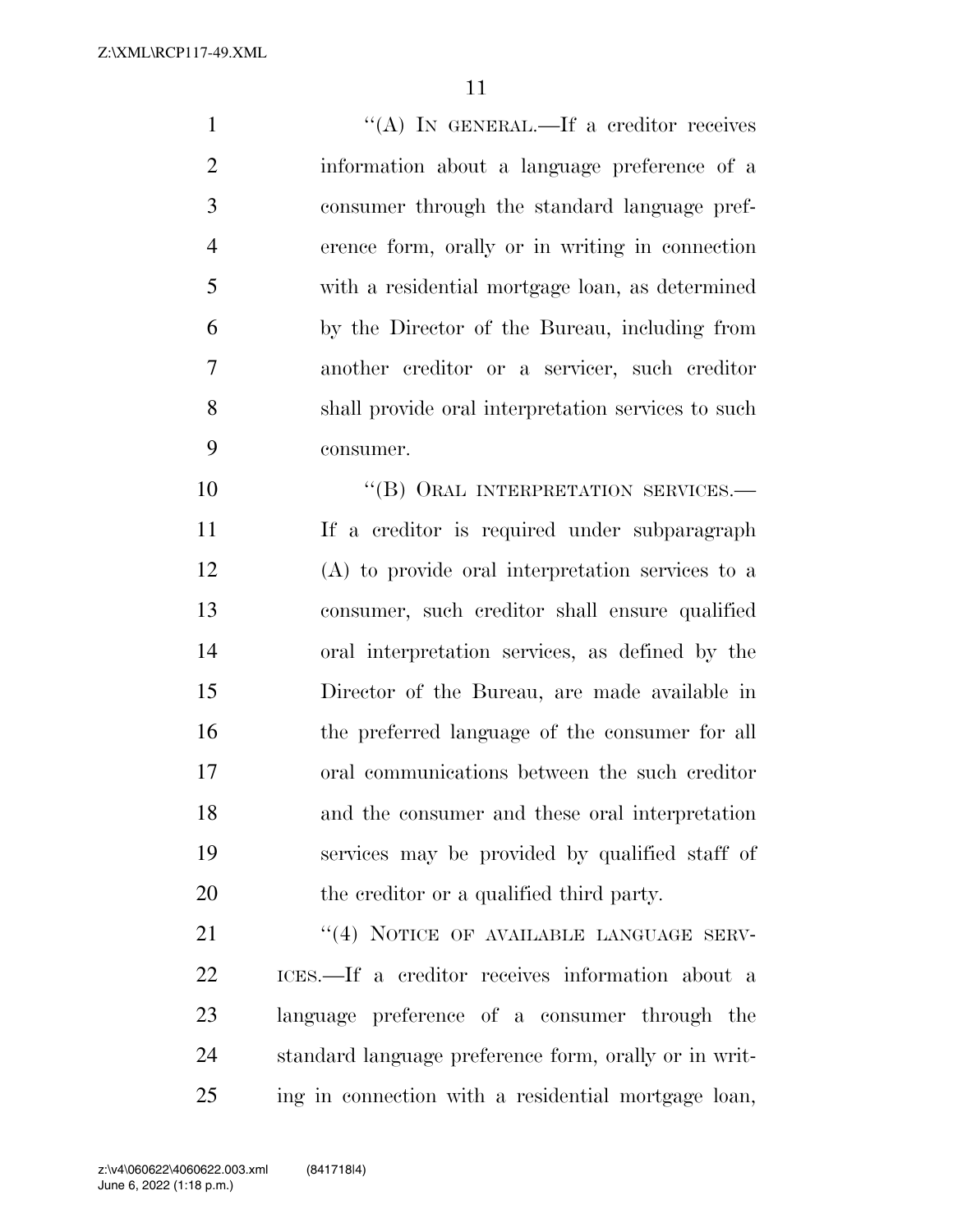| $\mathbf{1}$   | as determined by the Director of the Bureau, includ-    |
|----------------|---------------------------------------------------------|
| $\overline{2}$ | ing from another creditor or a servicer, such creditor  |
| 3              | shall not later than 10 business days after receiving   |
| $\overline{4}$ | such information, notify such consumer in writing,      |
| 5              | in the preferred language of the consumer, of any       |
| 6              | language services available, including the services re- |
| 7              | quired under paragraphs $(2)$ and $(3)$ .               |
| 8              | "(5) TRANSFER OF LANGUAGE PREFERENCE                    |
| 9              | INFORMATION.—If a creditor transfers the servicing      |
| 10             | associated with a residential mortgage loan, such       |
| 11             | creditor shall notify the transferee servicer of any    |
| 12             | known language preference of the consumer associ-       |
| 13             | ated with such residential mortgage loan.               |
| 14             | "(6) INFORMATION ON WEBSITE.-Each cred-                 |
| 15             | itor shall on the website of the creditor publish—      |
| 16             | $\lq\lq$ . links to and explanatory information         |
| 17             | about the websites maintained by the Secretary          |
| 18             | of Housing and Urban Development and the                |
| 19             | Director of the Bureau of Consumer Financial            |
| 20             | Protection that identify housing counselors ap-         |
| 21             | proved by the Department of Housing and                 |
| 22             | Urban Development; and                                  |
| 23             | $\lq\lq (B)$ a link to and explanatory information      |
| 24             | about the language resources website estab-             |
| 25             | lished by the Director of the Bureau of Con-            |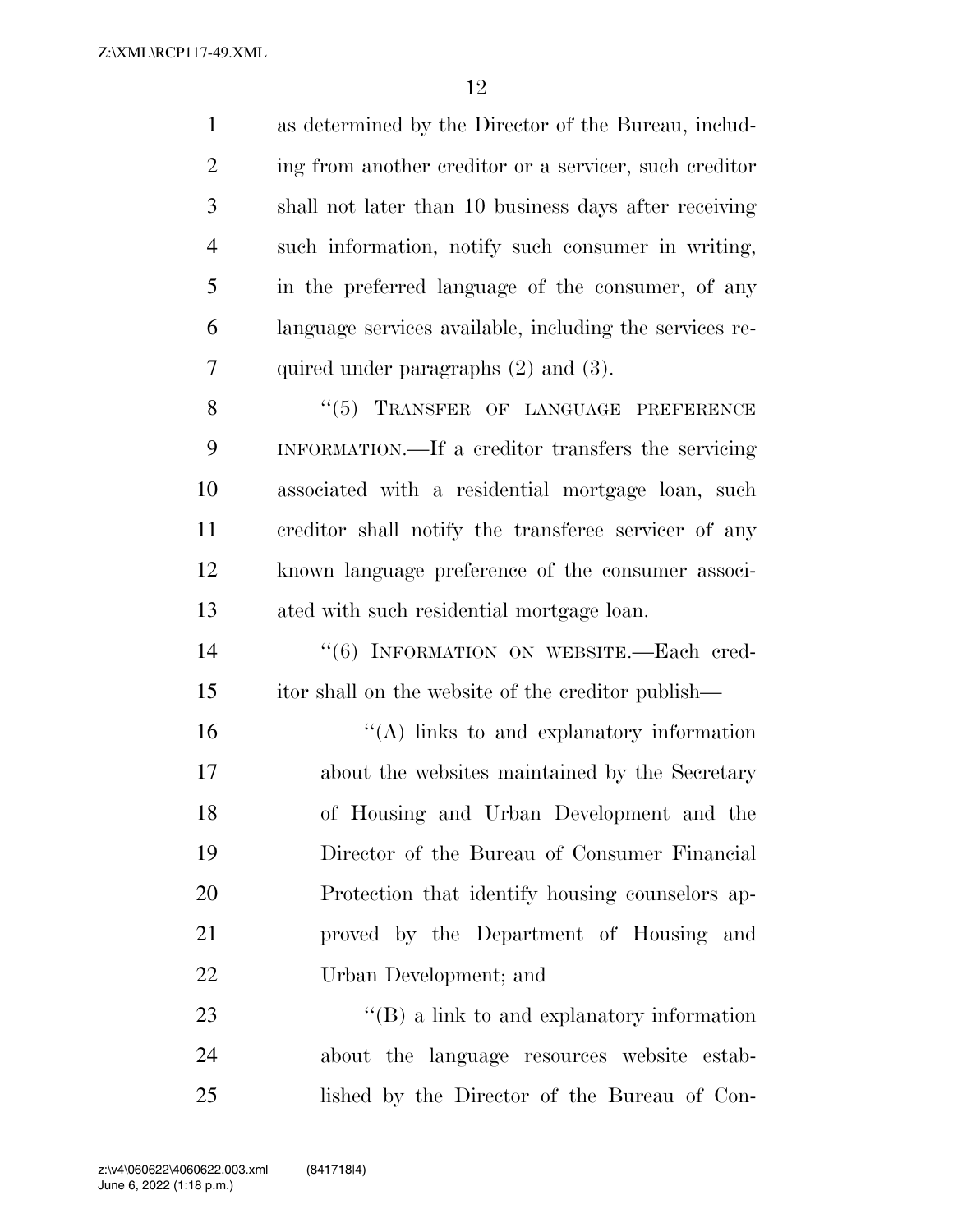sumer Financial Protection, the Secretary of Housing and Urban Development, the Director of the Federal Housing Finance Agency, the Secretary of Agriculture, and the Secretary of Veterans Affairs under section 311(e) of the Fi- nancial Services Racial Equity, Inclusion, and Economic Justice Act.

8 "(c) TRANSLATION OF MORTGAGE DOCUMENTS.— With respect to each document published by the Federal Housing Finance Agency, the Bureau of Consumer Finan- cial Protection, the Department of Housing and Urban Development, the Department of Veterans Affairs, and the Department of Agriculture and used in association with a residential mortgage loan transaction, including origination and servicing documents, the Director of the Bureau of Consumer Financial Protection and the Direc-tor of the Federal Housing Finance Agency shall jointly—

18 ''(1) not later than 180 days after the date of the enactment of this section, publish versions of such documents translated into each of the 8 lan- guages most commonly spoken by individuals with limited English proficiency, as determined by the Di- rector of the Bureau of Consumer Financial Protec- tion using information published by the Director of the Bureau of the Census; and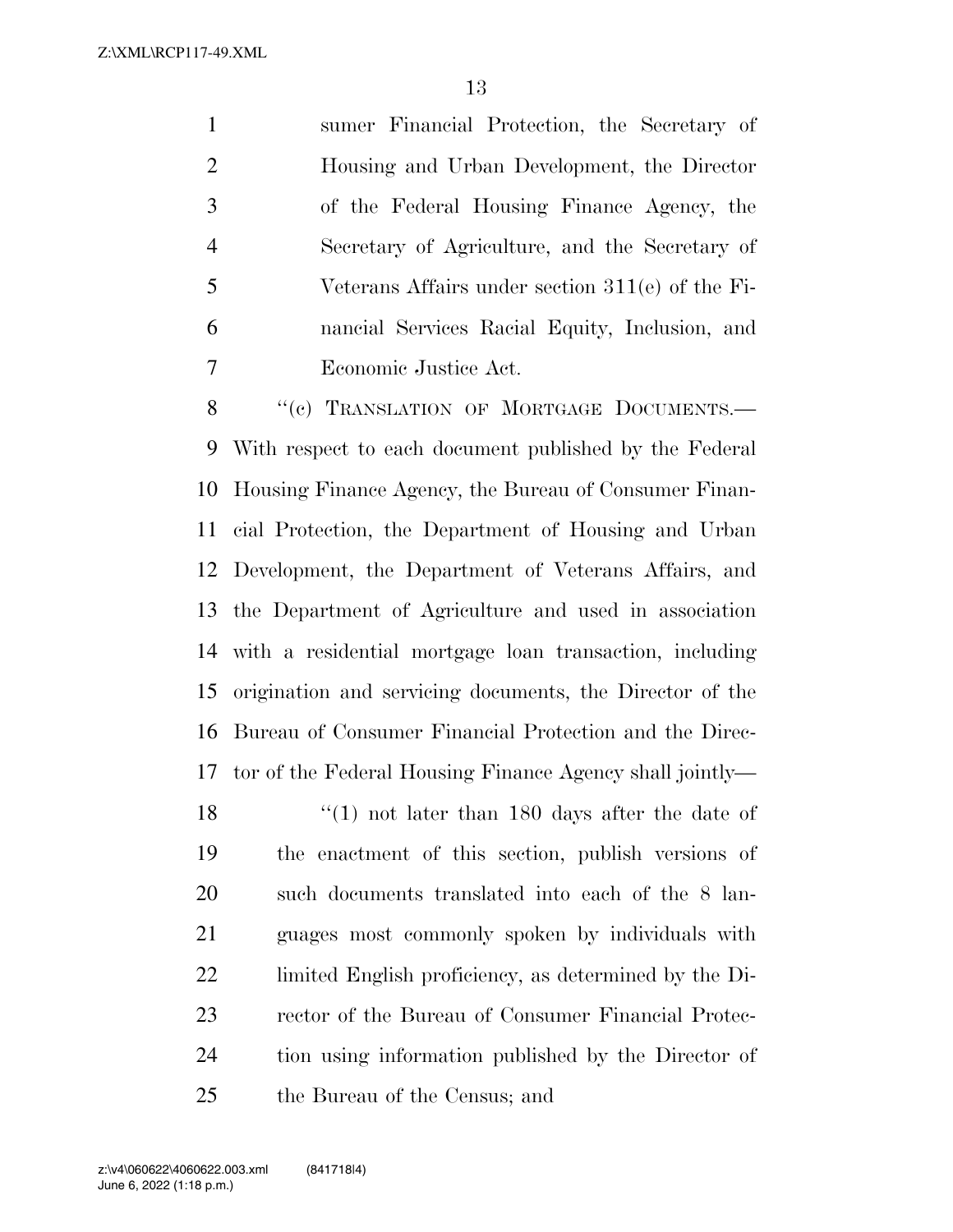| $\mathbf{1}$   | $\lq(2)$ not later than 3 years after the date of the   |
|----------------|---------------------------------------------------------|
| $\overline{2}$ | enactment of this section, publish versions of such     |
| 3              | documents translated into at least 4 additional lan-    |
| $\overline{4}$ | guages spoken by individuals with limited English       |
| 5              | proficiency that are regionally prevalent in the        |
| 6              | United States, as determined by the Director of the     |
| $\overline{7}$ | Bureau of Consumer Financial Protection using in-       |
| 8              | formation published by the Director of the Bureau       |
| 9              | of the Census.                                          |
| 10             | "(d) RULEMAKING.—The Director may issue such            |
| 11             | rules as the Director determines necessary to implement |
| 12             | this section.".                                         |
| 13             | (b) REQUIREMENTS FOR SERVICERS.—Section 6 of            |
| 14             | the Real Estate Settlement Procedures Act of 1974 is    |
| 15             | amended by adding at the end the following:             |
| 16             | "(n) LANGUAGE ACCESS REQUIREMENTS.—                     |
| 17             | $``(1)$ IN GENERAL.—                                    |
| 18             | "(A) INCLUSION IN NOTICES.—Each                         |
| 19             | servicer shall include the standard language            |
| 20             | preference form with—                                   |
| 21             | "(i) any notice required under section                  |
| 22             | $1024.39(b)$ of title 12, Code of Federal               |
| 23             | Regulations;                                            |
| 24             | "(ii) any notice required under section                 |
| 25             | (e);                                                    |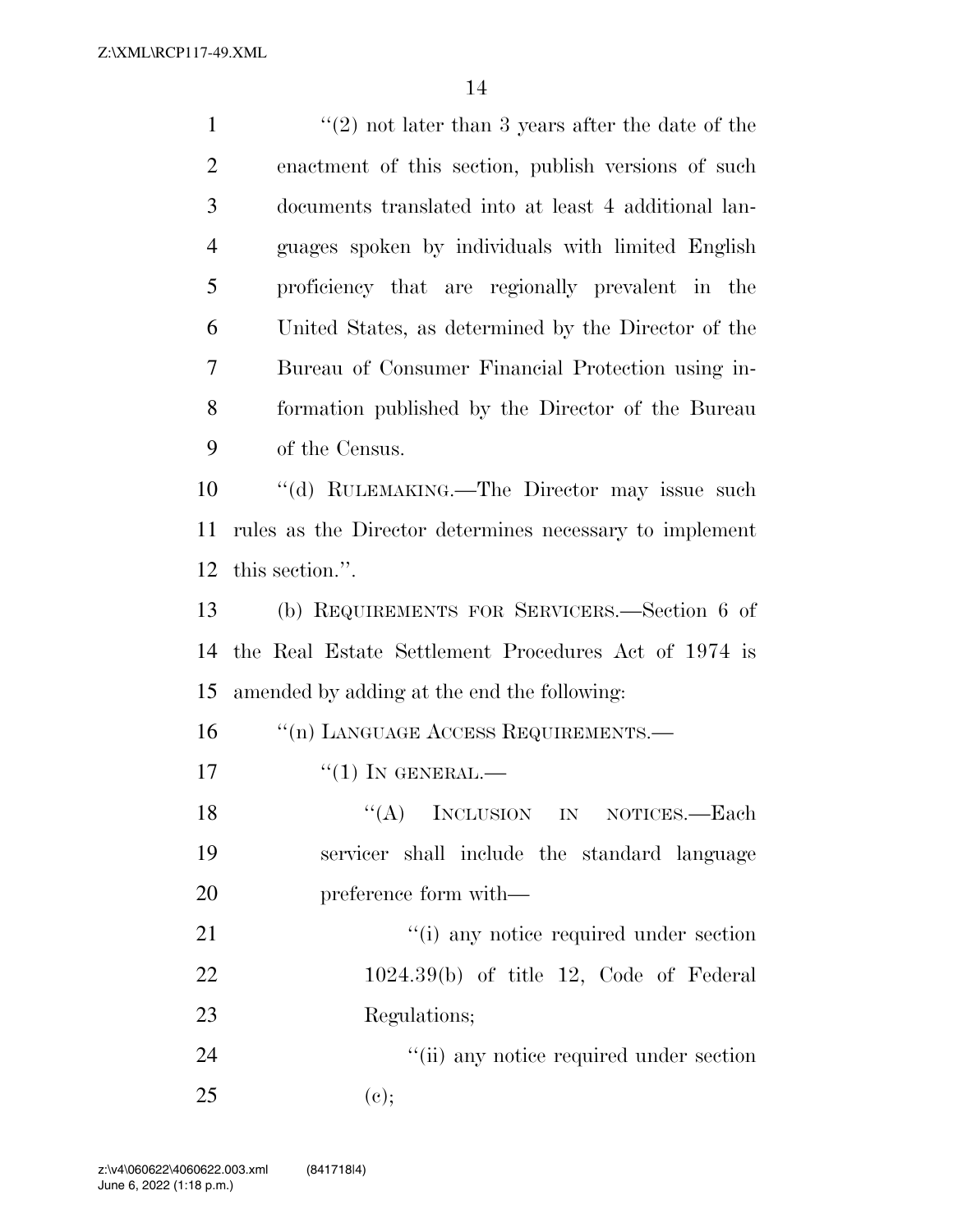| $\mathbf{1}$   | "(iii) any notice required under sec-              |
|----------------|----------------------------------------------------|
| $\overline{2}$ | tion $1024.41(b)(2)$ of title 12, Code of          |
| 3              | Federal Regulations;                               |
| $\overline{4}$ | "(iv) any notice required under sec-               |
| 5              | tion $1024.41(c)(2)(iii)$ of title 12, Code of     |
| 6              | Federal Regulations; and                           |
| $\overline{7}$ | $f'(v)$ any other additional notice as the         |
| 8              | Director of the Bureau of Consumer Fi-             |
| 9              | nancial Protection determines necessary.           |
| 10             | "(B) INCLUSION OF DISCLOSURES.—A                   |
| 11             | servicer may include with the standard lan-        |
| 12             | guage preference form a disclosure stating that    |
| 13             | documents and services may not be available in     |
| 14             | the preferred language of the borrower indi-       |
| 15             | cated by the consumer on the standard lan-         |
| 16             | guage preference form.                             |
| 17             | "(C) DOCUMENTATION AND TRANSFER OF                 |
| 18             | PREFERRED LANGUAGE INFORMATION.-If a               |
| 19             | servicer or an assignee of a servicer receives in- |
| 20             | formation about a language preference of a bor-    |
| 21             | rower through the standard language preference     |
| 22             | form, orally or in writing in connection with a    |
| 23             | federally related mortgage, as determined by       |
| 24             | the Director of the Bureau, including from an-     |
| 25             | other servicer or creditor, such servicer or as-   |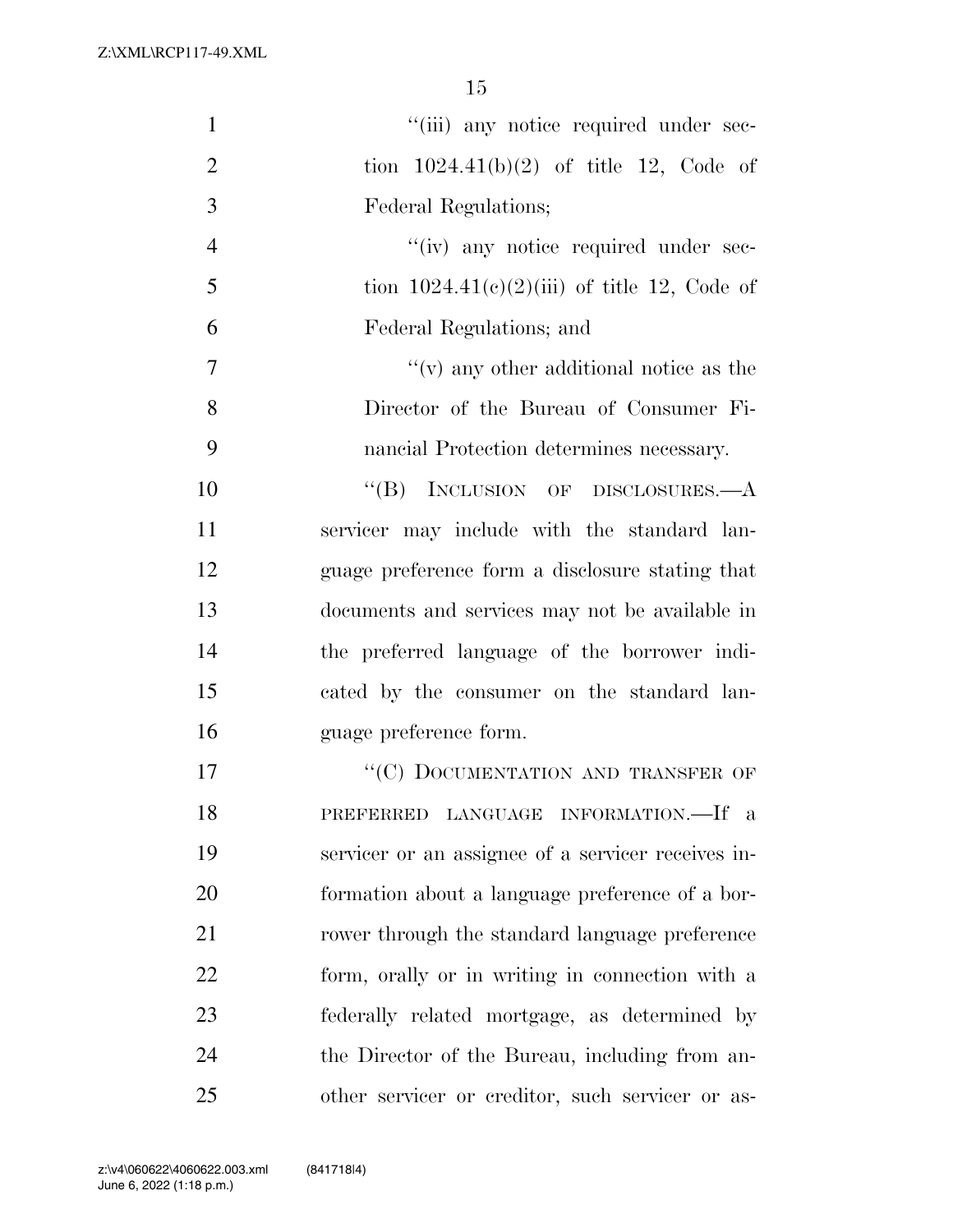| $\mathbf{1}$   | signee shall document this language preference     |
|----------------|----------------------------------------------------|
| $\overline{2}$ | in each file or electronic file of information as- |
| 3              | sociated with such borrower and shall transfer     |
| $\overline{4}$ | such information and the standard language         |
| 5              | preference form to any other servicer that may     |
| 6              | service the loan in the future.                    |
| 7              | "(2) REQUIRED LANGUAGE SERVICES<br>FOR             |
| 8              | SERVICERS.-                                        |
| 9              | "(A) PROVISION OF TRANSLATED DOCU-                 |
| 10             | MENTS.—If a Federal agency, or a State or          |
| 11             | local agency in the State or locality in which     |
| 12             | the property subject to the federally related      |
| 13             | mortgage loan is to be located has produced a      |
| 14             | translation of a document used in associated       |
| 15             | with a federally related mortgage loan in the      |
| 16             | preferred language of a borrower as docu-          |
| 17             | mented by the servicer pursuant to paragraph       |
| 18             | $(1)(C)$ , the servicer shall—                     |
| 19             | "(i) provide such translation in addi-             |
| 20             | tion to any English version of such docu-          |
| 21             | ment that would have been provided to              |
| 22             | such borrower; and                                 |
| 23             | "(ii) include a notice on the English              |
| 24             | and translated versions, in the preferred          |
| 25             | language of the borrower, indicating that          |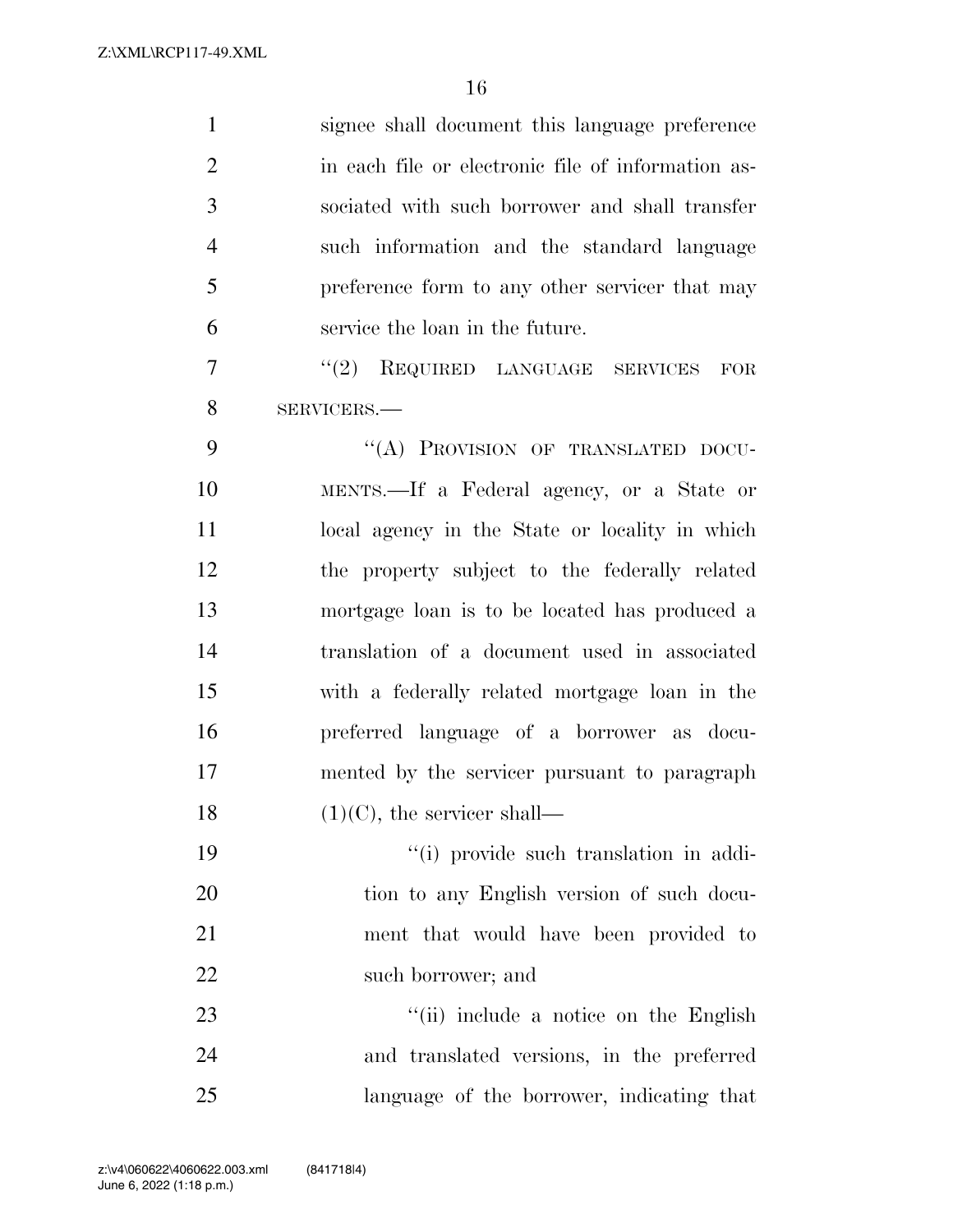| $\mathbf{1}$   | the English version is the official and oper- |
|----------------|-----------------------------------------------|
| $\overline{2}$ | ative document and the translated version     |
| 3              | is for informational purposes only.           |
| $\overline{4}$ | "(B) ORAL INTERPRETATION SERVICES.-           |
| 5              | "(i) IN GENERAL.—If a servicer re-            |
| 6              | ceives information about a language pref-     |
| $\overline{7}$ | erence of a borrower through the standard     |
| 8              | language preference form, orally or in writ-  |
| 9              | ing in connection with a federally related    |
| 10             | mortgage, as determined by the Director of    |
| 11             | the Bureau, including from another cred-      |
| 12             | itor or a servicer, such servicer shall pro-  |
| 13             | vide oral interpretation services to such     |
| 14             | borrower.                                     |
| 15             | "(ii) ORAL INTERPRETATION SERV-               |
| 16             | ICES.—If a servicer is required under sub-    |
| 17             | paragraph (A) to provide oral interpreta-     |
| 18             | tion services to a borrower, such servicer    |
| 19             | shall ensure qualified oral interpretation    |
| 20             | services, as defined by the Director of the   |
| 21             | Bureau, are made available in the pre-        |
| 22             | ferred language of the borrower for all oral  |
| 23             | communications between the such servicer      |
| 24             | and the borrower and these oral interpreta-   |
| 25             | tion services may be provided by qualified    |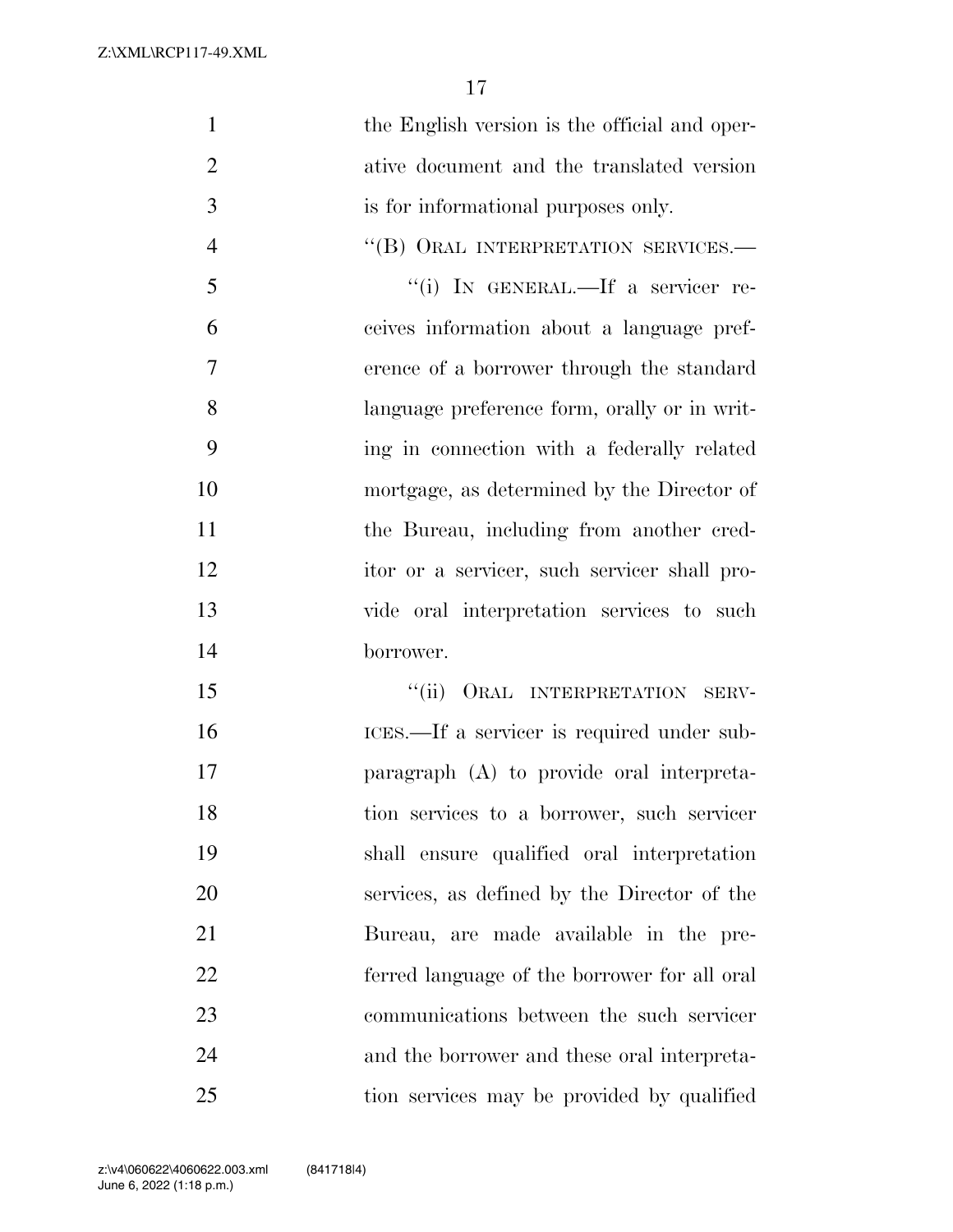staff of the borrower or a qualified third party.

3 "(3) NOTICE OF AVAILABLE LANGUAGE SERV- ICES.—If a servicer receives information about a language preference of a borrower through the standard language preference form, orally or in writ- ing in connection with a federally related mortgage, as determined by the Director of the Bureau, includ- ing from another creditor or a servicer, such servicer shall, not later than 10 business days after receiving such information, notify such borrower in writing, in the preferred language of the borrower, of any lan- guage services available, including the services re-quired under paragraph (2).

15 "(4) TRANSFER OF LANGUAGE PREFERENCE INFORMATION.—If a servicer transfers the servicing associated with a federally related mortgage loan, such servicer shall notify the transferee servicer of any known language preference of the borrower as-sociated with such federally related mortgage loan.

21 "(5) STANDARD LANGUAGE PREFERENCE FORM DEFINED.—The term 'standard language preference form' means the standard language preference form established by the Director of the Bureau under sec-tion 129I of the Truth in Lending Act.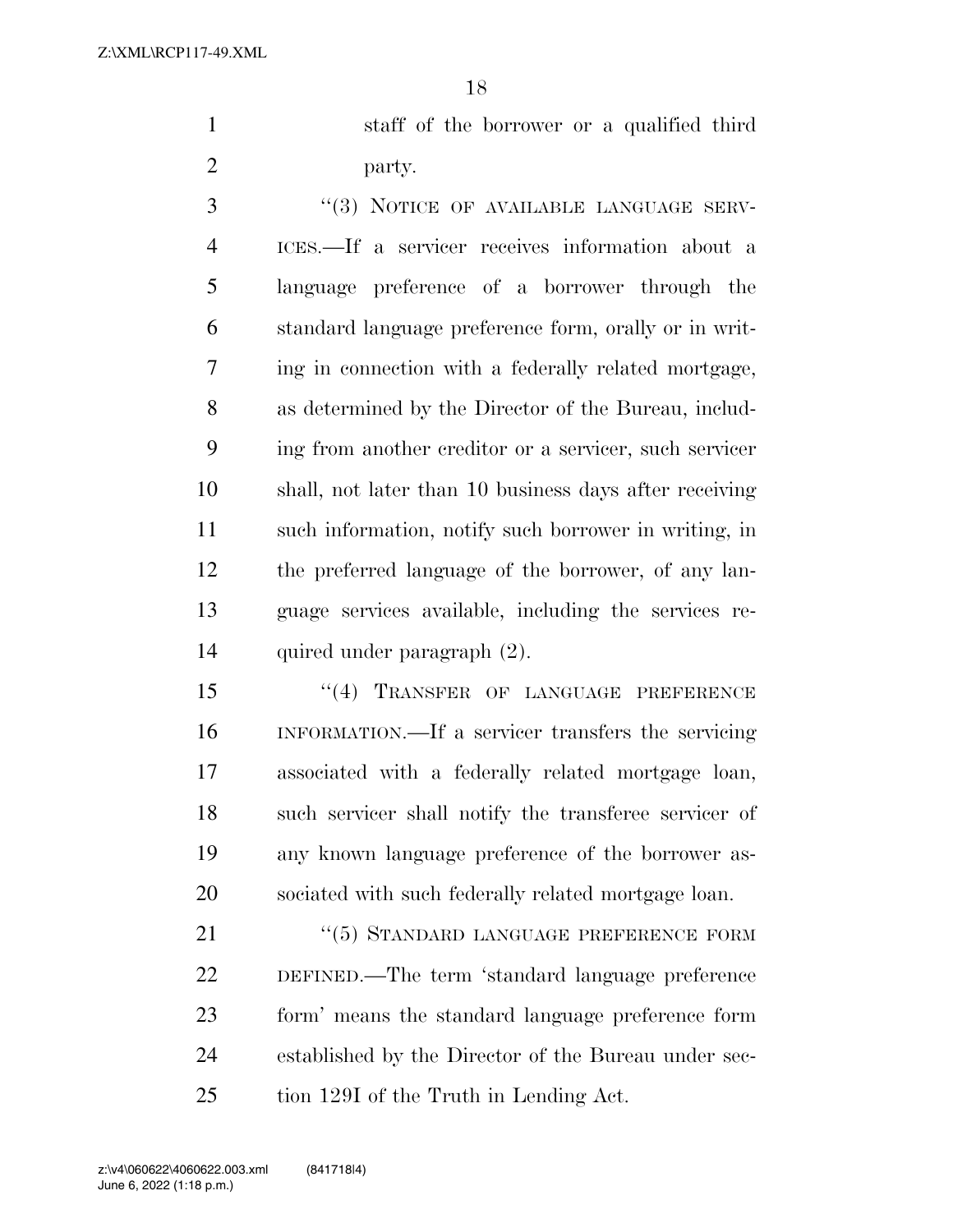| $\mathbf{1}$   | "(7) INFORMATION ON<br>WEBSITE.—Each               |
|----------------|----------------------------------------------------|
| $\overline{2}$ | servicer shall on the website of the servicer pub- |
| 3              | $lish-$                                            |
| $\overline{4}$ | $\lq\lq$ links to and information about the        |
| 5              | websites maintained by the Secretary of Hous-      |
| 6              | ing and Urban Development and the Director         |
| 7              | of the Bureau of Consumer Financial Protec-        |
| 8              | tion that identify housing counselors approved     |
| 9              | by the Department of Housing and Urban De-         |
| 10             | velopment; and                                     |
| 11             | $\lq\lq (B)$ a link to and information about the   |
| 12             | language resources website established by the      |
| 13             | Director of the Bureau of Consumer Financial       |
| 14             | Protection, the Secretary of Housing and           |
| 15             | Urban Development, the Director of the Fed-        |
| 16             | eral Housing Finance Agency, the Secretary of      |
| 17             | Agriculture, and the Secretary of Veterans Af-     |
| 18             | fairs under section $311(e)$ of the Financial      |
| 19             | Services Racial Equity, Inclusion, and Eco-        |
| 20             | nomic Justice Act.                                 |
| 21             | "(9) RULEMAKING.—The Director of the Bu-           |

21 ''(9) RULEMAKING.—The Director of the Bu- reau of Consumer Financial Protection may issue such rules as the Director determines necessary to implement this section.''.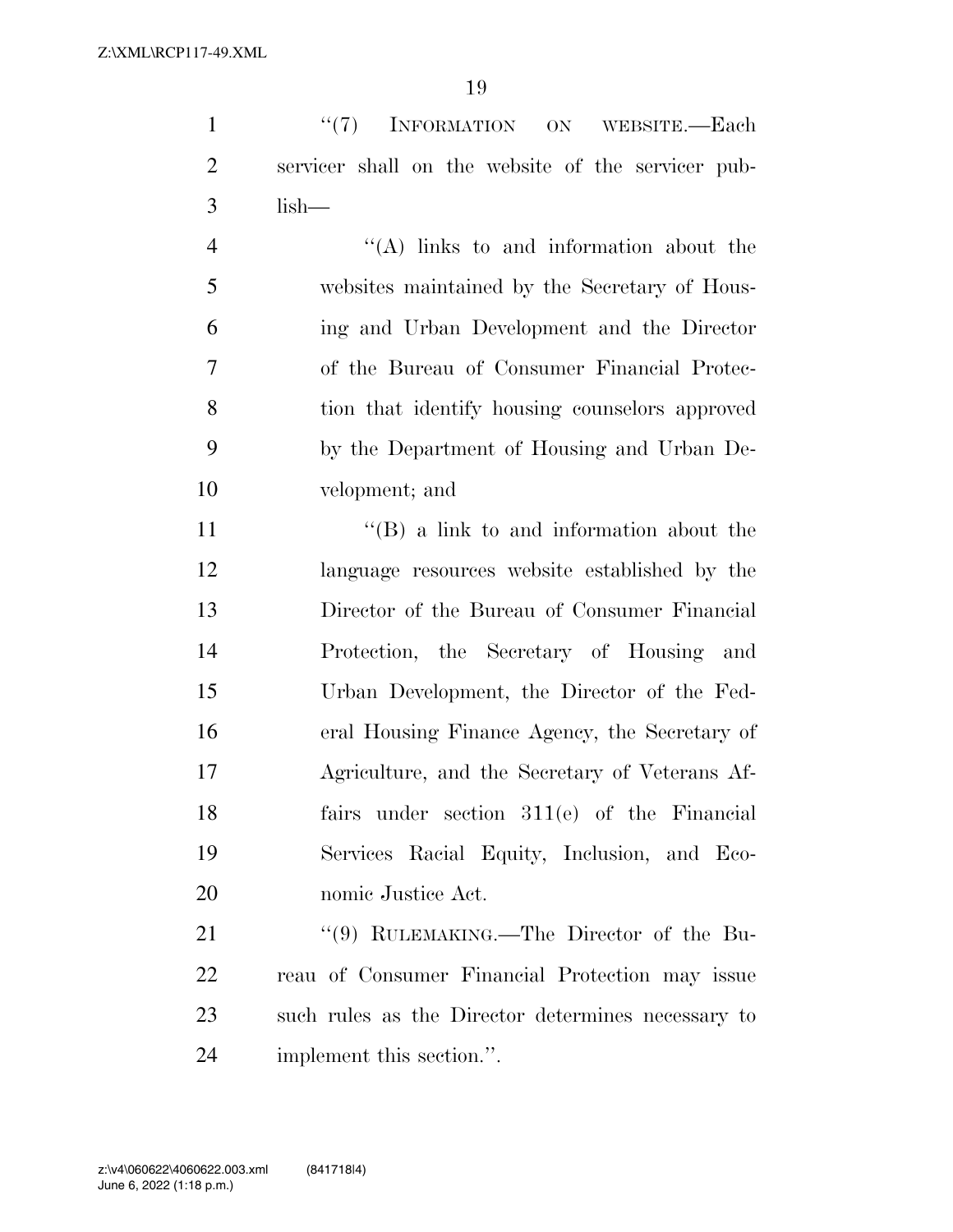(c) CLERICAL AMENDMENT.—The table of sections in chapter 2 of the Truth in Lending Act (15 U.S.C. 1631 et seq) is amended by inserting after the item relating to section 129H the following:

''129I. Preferred language requirements.''.

 (d) REPORT.—Not later than 1 year after the date of the enactment of this section, and each year thereafter, the Director of the Bureau of Consumer Financial Protec- tion, the Secretary of Housing and Urban Development, the Director of the Federal Housing Finance Agency, the Secretary of Agriculture, and the Secretary of Veterans Affairs shall submit a report to the Congress that con-tains—

 (1) regulatory recommendations to enhance mortgage origination and servicing processes for per- sons with a preferred language that is not English; (2) a description of any legislative changes needed to provide authority necessary to implement the regulatory recommendations; and

 (3) a description of any progress on the imple- mentation of any legislative or regulatory rec-ommendation made in a previous report.

(e) LANGUAGE RESOURCE WEBSITE.—

 (1) IN GENERAL.—The Director of the Bureau of Consumer Financial Protection, the Secretary of Housing and Urban Development, the Director of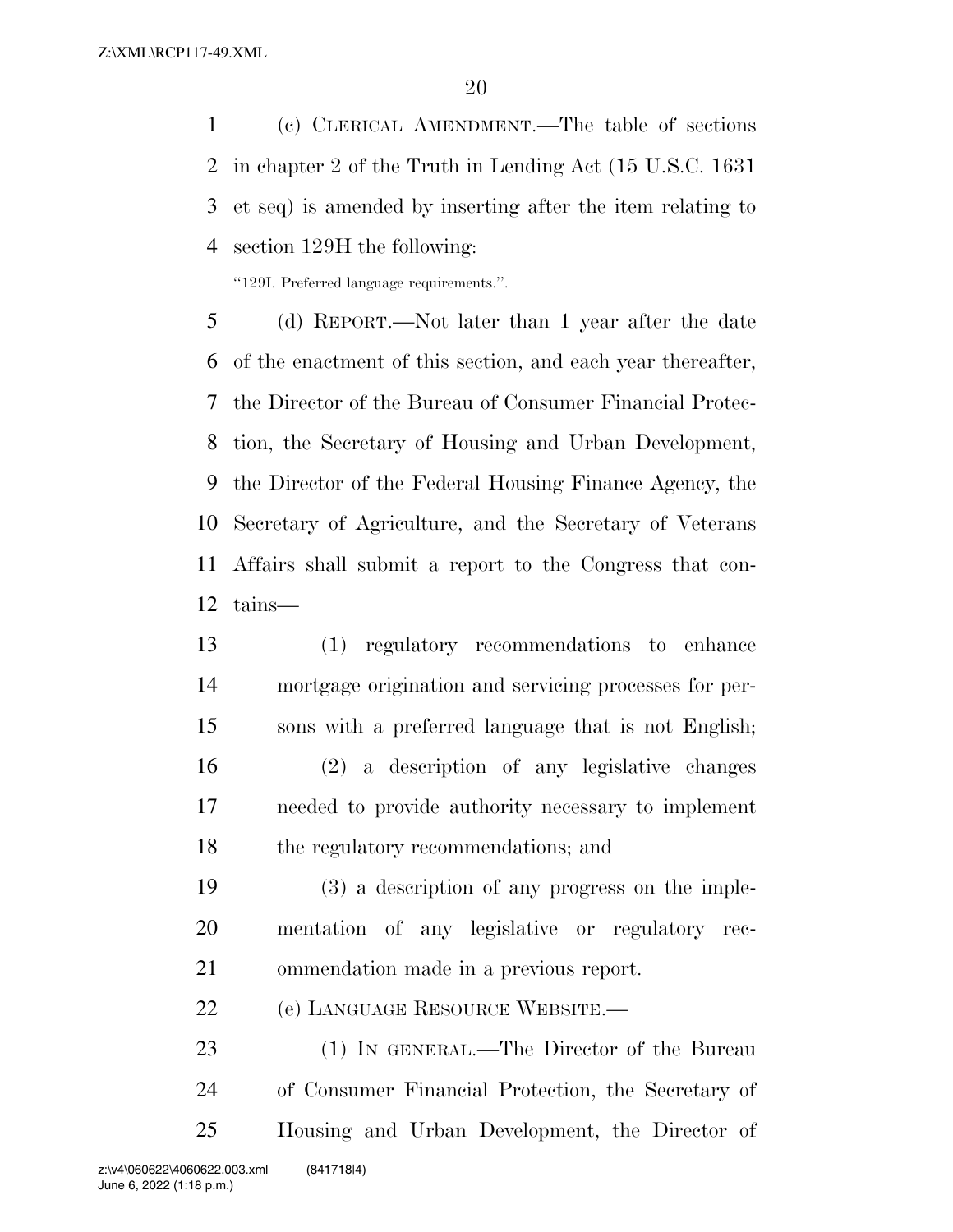| $\mathbf{1}$   | the Federal Housing Finance Agency, the Secretary     |
|----------------|-------------------------------------------------------|
| $\overline{2}$ | of Agriculture, and the Secretary of Veterans Affairs |
| 3              | shall jointly not later than 1 year after the date of |
| $\overline{4}$ | the enactment of this section establish and maintain  |
| 5              | a website that provides language resources for credi- |
| 6              | tors, servicers, and consumers.                       |
| 7              | (2) WEBSITE REQUIREMENTS.—The website de-             |
| 8              | veloped pursuant to paragraph (1) shall include—      |
| 9              | (A) the translations of documents pub-                |
| 10             | lished pursuant to section $129I(c)$ of the Truth     |
| 11             | in Lending Act;                                       |
| 12             | (B) a glossary of terms relating to residen-          |
| 13             | tial mortgage loans and federally related mort-       |
| 14             | gage loans, provided in each commonly spoken          |
| 15             | language;                                             |
| 16             | (C) guidance for creditors and servicers              |
| 17             | working with persons who have a preferred lan-        |
| 18             | guage that is not English; and                        |
| 19             | (D) examples of notices that may be used              |
| 20             | by creditors and servicers to inform persons of       |
| 21             | available language services, provided in accord-      |
| 22             | ance with section $6(n)(2)$ of the Real Estate        |
| 23             | Settlement Procedures Act of 1974 and section         |
| 24             | 129I of the Truth in Lending Act.                     |
| 25             | (f) ADVISORY GROUP.—                                  |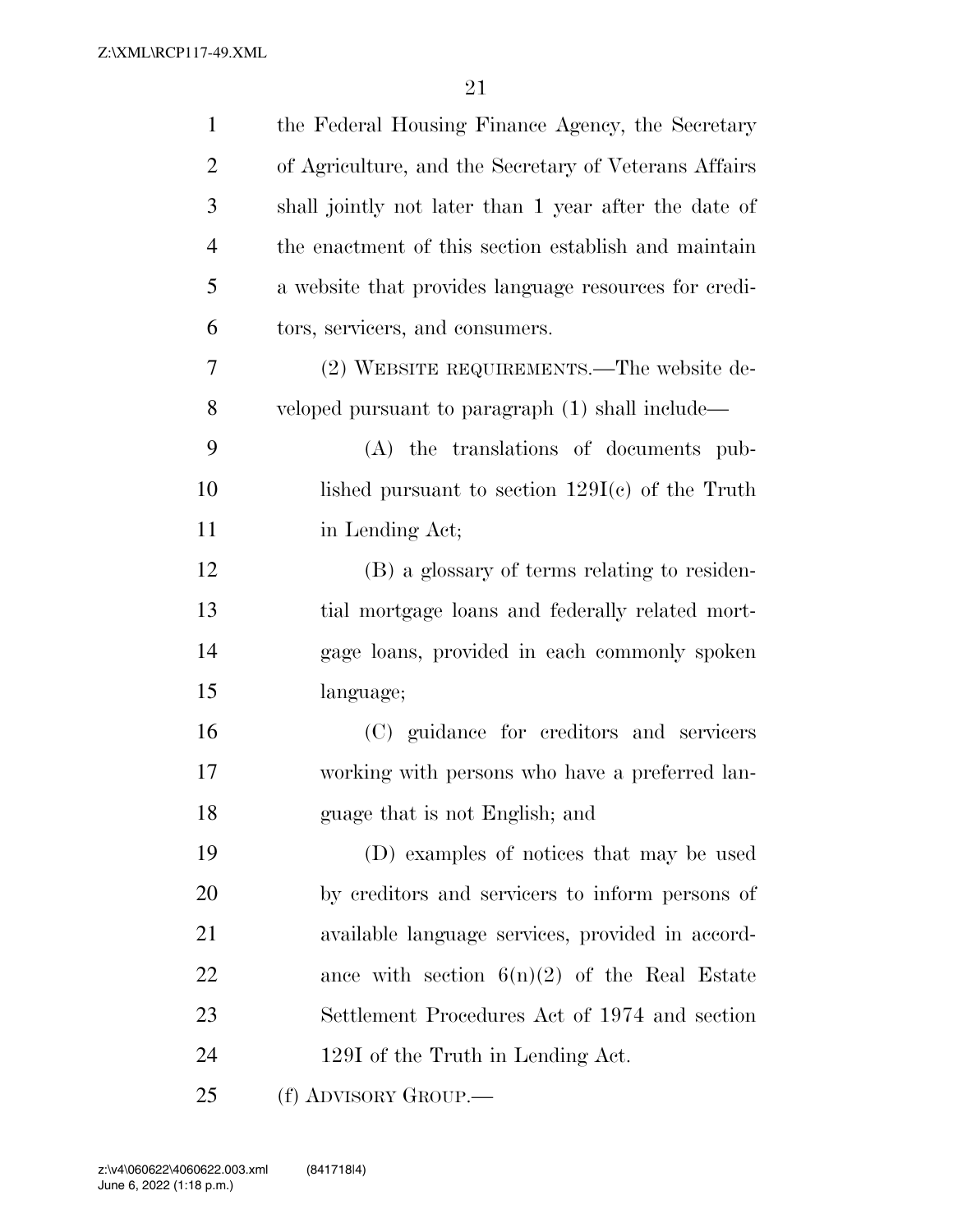| $\mathbf{1}$   | (1) IN GENERAL.—The Director of the Bureau           |
|----------------|------------------------------------------------------|
| $\overline{2}$ | of Consumer Financial Protection shall establish an  |
| 3              | advisory group consisting of stakeholders, including |
| $\overline{4}$ | industry groups, consumer groups, civil rights       |
| 5              | groups, and groups that have experience improving    |
| 6              | language access in housing finance transactions, to  |
| 7              | provide advice to the Director about—                |
| 8              | (A) issues that arise relating to mortgage           |
| 9              | origination and servicing processes for persons      |
| 10             | with a preferred language that is not English;       |
| 11             | and                                                  |
| 12             | (B) the development of the standard lan-             |
| 13             | guage preference form by the Director under          |
| 14             | section $129I(a)$ of the Truth in Lending Act;       |
| 15             | (C) updates to the language resource                 |
| 16             | website established by the Director of the Bu-       |
| 17             | reau of Consumer Financial Protection, the           |
| 18             | Secretary of Housing and Urban Development,          |
| 19             | the Director of the Federal Housing Finance          |
| 20             | Agency, the Secretary of Agriculture, and the        |
| 21             | Secretary of Veterans Affairs under subsection       |
| 22             | (e).                                                 |
| 23             | (2) REQUIRED CONSULTING.—The Director of             |
| 24             | the Bureau of Consumer Financial Protection shall    |
| 25             | consult with the advisory group established pursuant |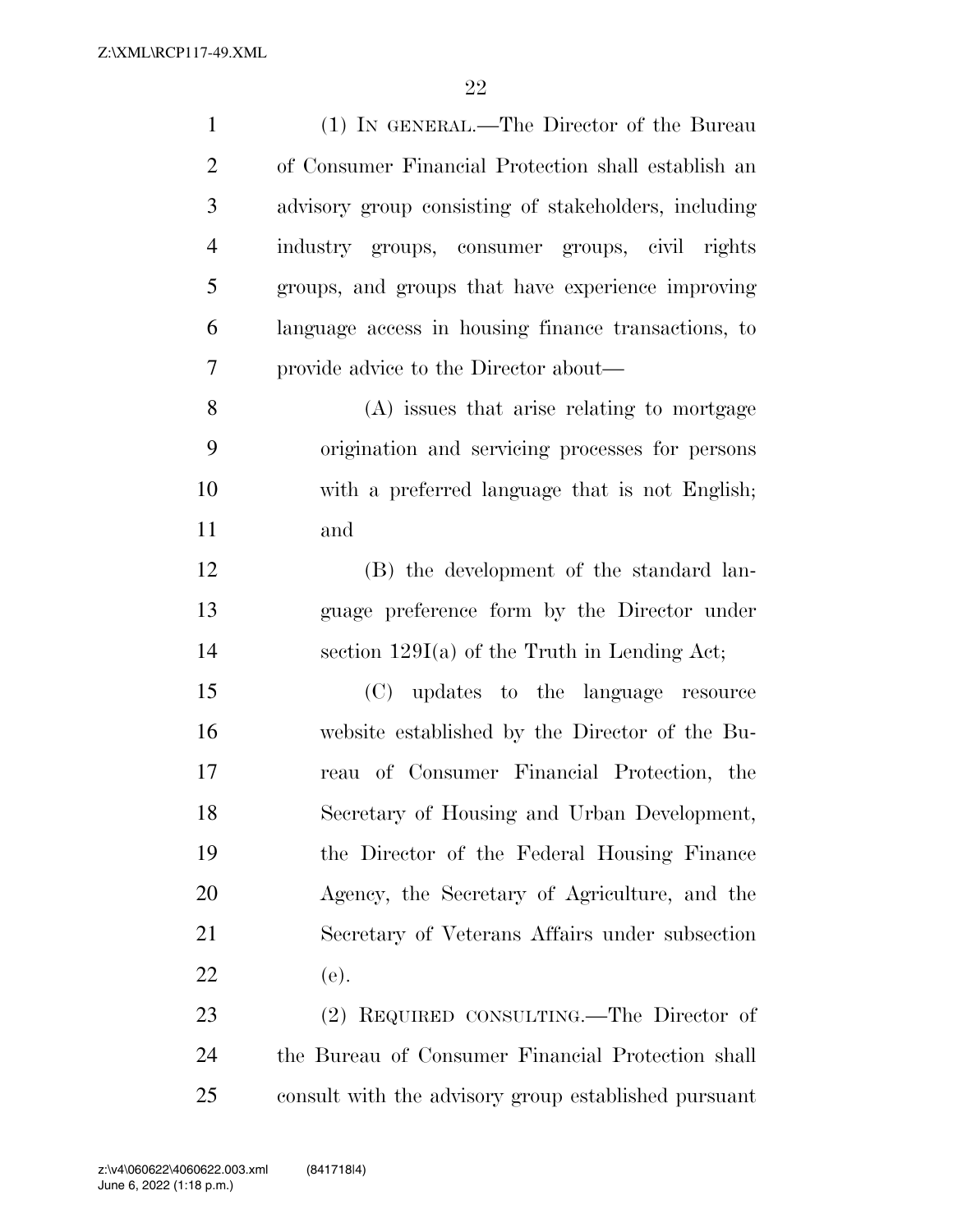to paragraph (1) with respect to any issues that arise relating to mortgage origination and servicing processes for persons with a preferred language that is not English.

 (g) HOUSING COUNSELING AGENCY LANGUAGE RE-SOURCES.—

 (1) ENHANCED SEARCH CAPABILITIES.— (A) HUD.—The Secretary of Housing and Urban Development shall not later than 1 year after the date of the enactment of this section update the website maintained by the Secretary that identifies housing counselors approved by the Department of Housing and Urban Devel- opment, to allow for searching for housing counseling agencies based on the language serv-ices they provide.

 (B) BUREAU.—The Director of the Bureau of Consumer Financial protection shall not later than 1 year after the date of the enactment of this section update the website maintained by 21 the Director that identifies housing counselors approved by the Department of Housing and Urban Development, to allow for searching for housing counseling agencies based on the lan-25 guage services they provide.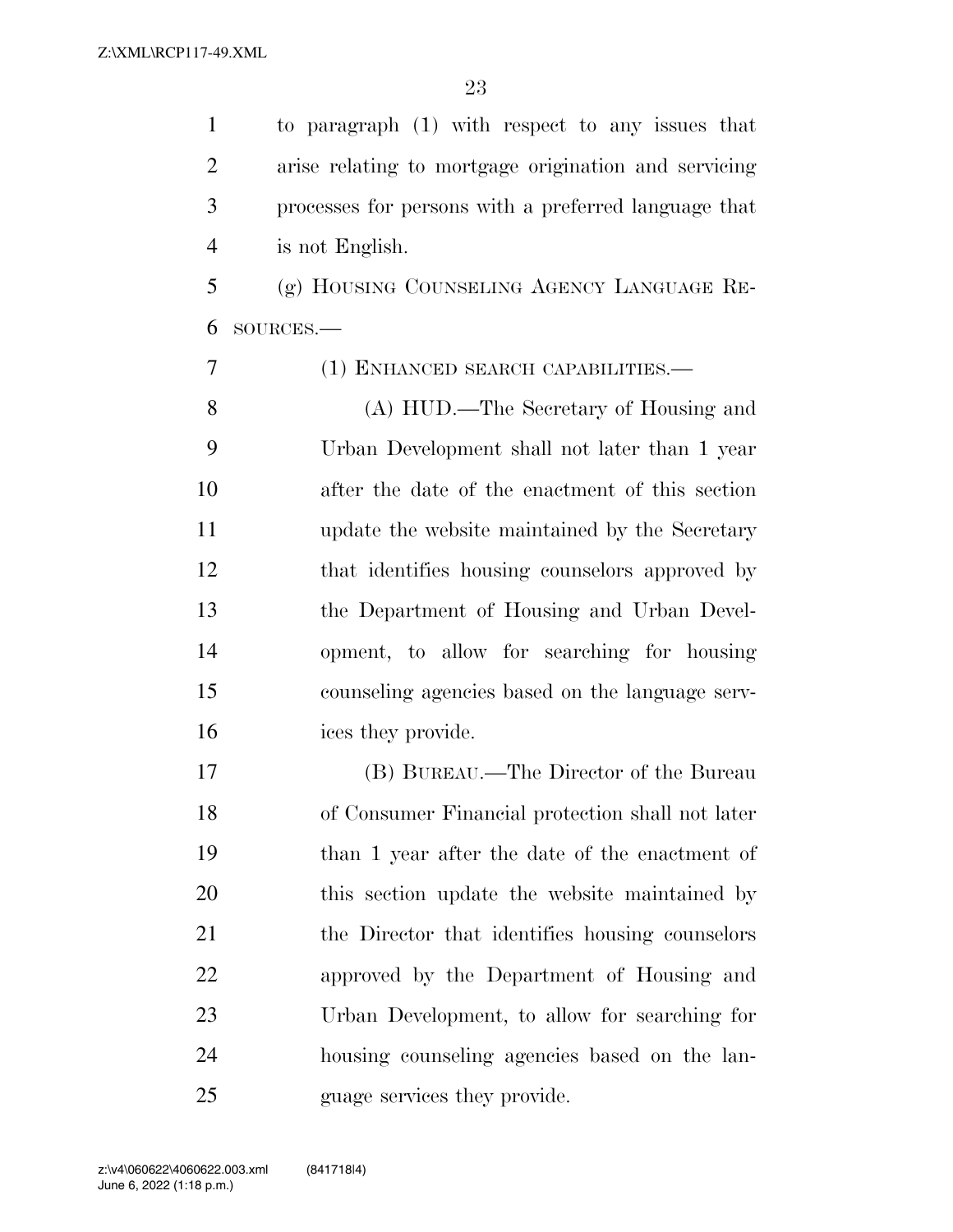| $\mathbf{1}$   | (2) AUTHORIZATION OF APPROPRIATIONS.                  |
|----------------|-------------------------------------------------------|
| $\overline{2}$ | There is authorized to be appropriated to the Sec-    |
| 3              | retary of the Department of Housing and Urban De-     |
| $\overline{4}$ | velopment, such sums as are necessary to support      |
| 5              | language training for HUD-approved housing coun-      |
| 6              | selors, counseling agencies, and their staff.         |
| 7              | (h) DEFINITIONS.—In this section:                     |
| 8              | (1) The term "creditor" has the meaning given         |
| 9              | the term in section 103 of the Truth in Lending Act   |
| 10             | and shall include any assignee of a creditor.         |
| 11             | $(2)$ The term "director" means the Director of       |
| 12             | the Bureau of Consumer Financial Protection.          |
| 13             | (3) The term "servicer" has the meaning given         |
| 14             | the term in section 6(i) of the Real Estate Settle-   |
| 15             | ment Procedures Act of 1974.                          |
| 16             | (4) The term "residential mortgage loan" has          |
| 17             | the meaning given the term in section 103 of the      |
| 18             | Truth in Lending Act.                                 |
| 19             | (5) The term "federally related mortgage loan"        |
| 20             | has the meaning given the term in section 3 of the    |
| 21             | Real Estate Settlement Procedures Act of 1974.        |
| 22             | Subtitle B—Fair Lending for All                       |
| 23             | SEC. 321. OFFICE OF FAIR LENDING TESTING.             |
| 24             | (a) ESTABLISHMENT.—There is established within        |
| 25             | the Bureau of Consumer Financial Protection an Office |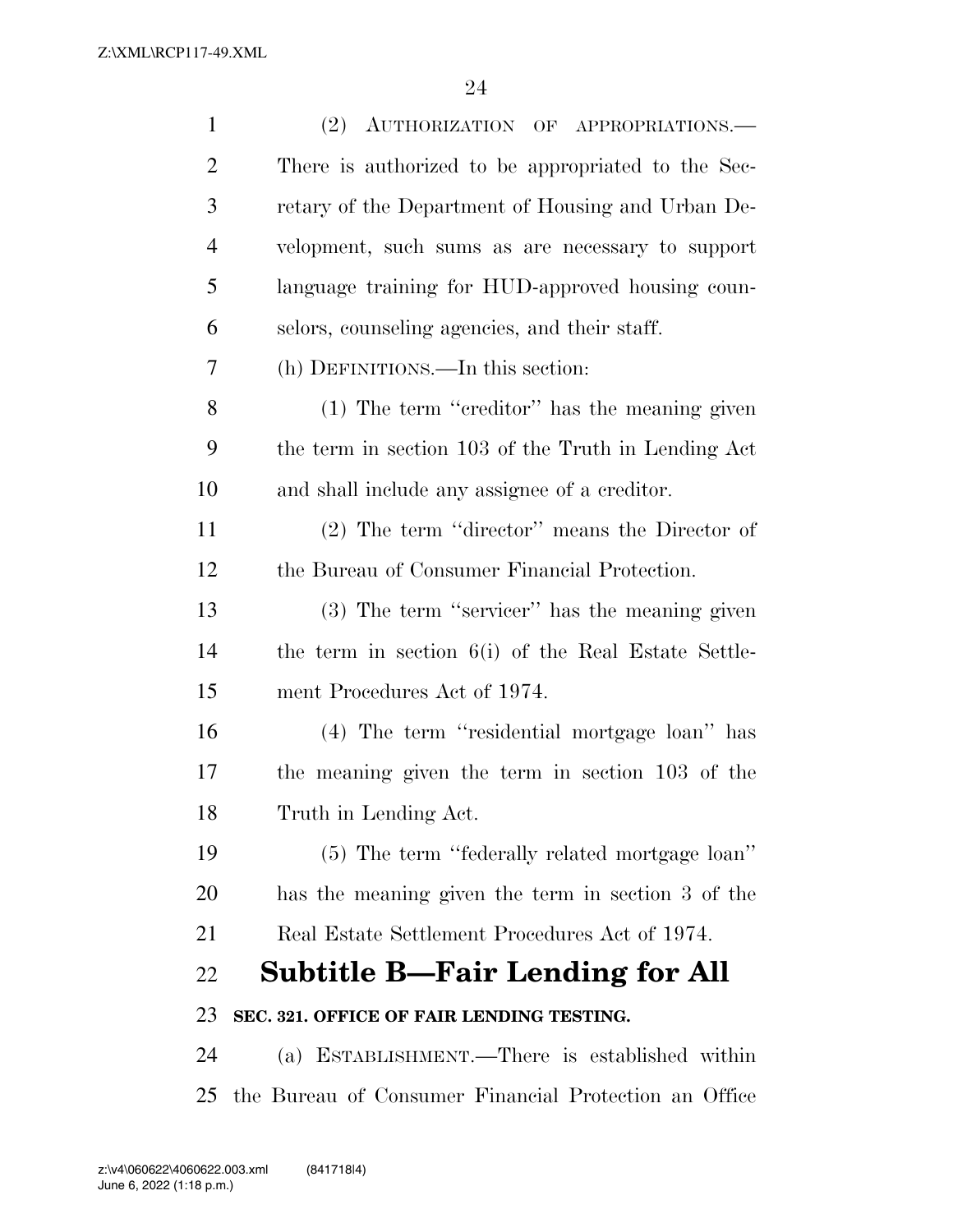of Fair Lending Testing (hereinafter referred to as the ''Office'').

 (b) DIRECTOR.—The head of the Office shall be a Director, who shall—

 (1) be appointed to a 5-year term by, and re- port to, the Director of the Bureau of Consumer Fi-nancial Protection;

 (2) appoint and fix the compensation of such employees as are necessary to carry out the duties of the Office under this section; and

 (3) provide an estimated annual budget to the Director of the Bureau of Consumer Financial Pro-tection.

 (c) CIVIL SERVICE POSITION.—The position of the Director shall be a career position within the civil service. (d) TESTING.—

 (1) IN GENERAL.—The Office, in consultation with the Attorney General and the Secretary of Housing and Urban Development, shall conduct testing of compliance with the Equal Credit Oppor-21 tunity Act by creditors, through the use of individ- uals who, without any bona fide intent to receive a loan, pose as prospective borrowers for the purpose of gathering information.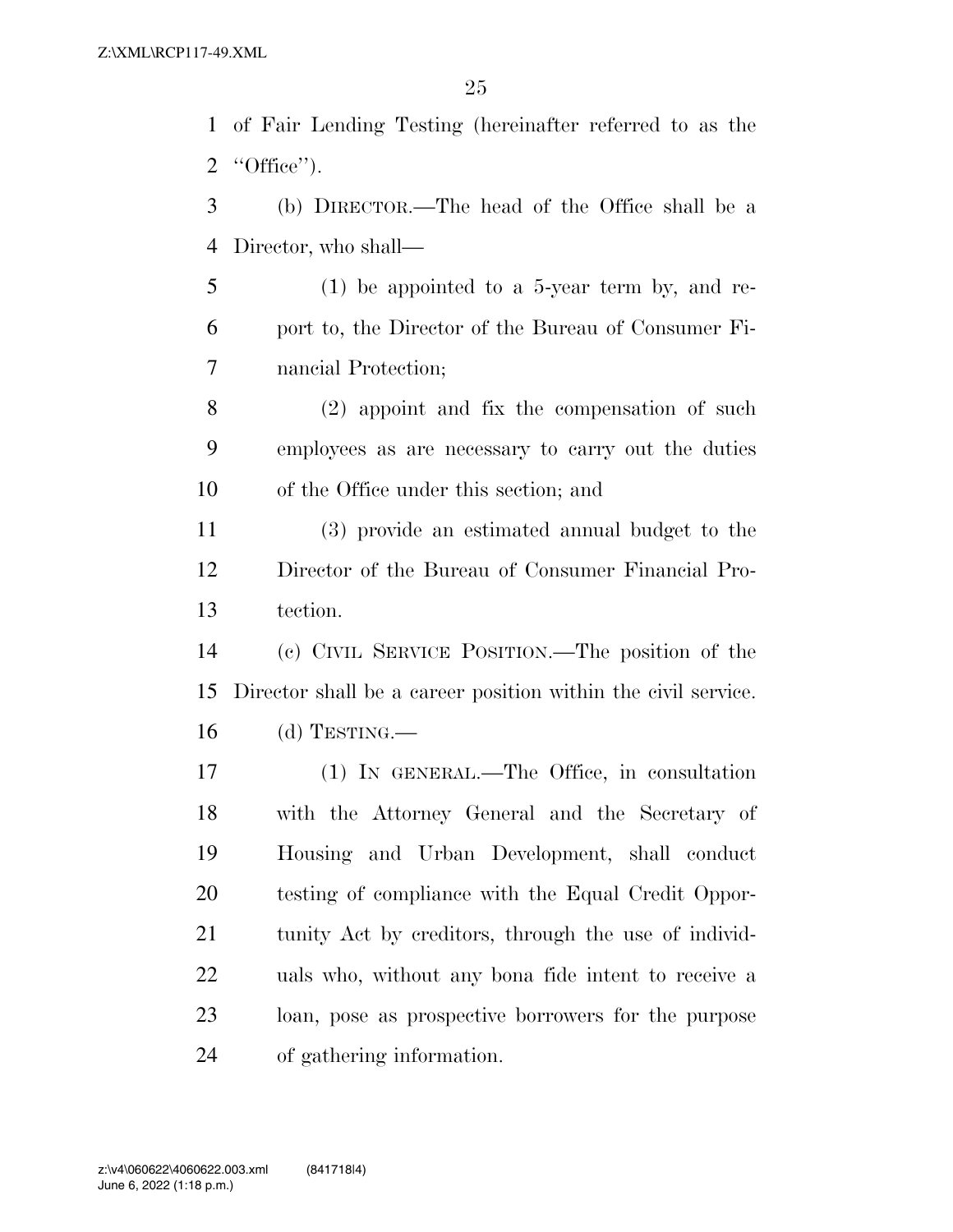(2) REFERRAL OF VIOLATIONS.—If, in carrying out the testing described under paragraph (1), the Office believes a person has violated the Equal Cred- it Opportunity Act, the Office shall refer such viola- tion in writing to the Attorney General for appro-priate action.

 (e) REPORT TO CONGRESS.—Section 707 of the Equal Credit Opportunity Act (15 U.S.C. 1691f) is amended by adding at the end the following: ''In addition, each report of the Bureau shall include an analysis of the testing carried out pursuant to section 321 of the Finan- cial Services Racial Equity, Inclusion, and Economic Jus- tice Act, and each report of the Bureau and the Attorney General shall include a summary of criminal enforcement actions taken under section 706A.''.

#### **SEC. 322. PROHIBITION ON CREDIT DISCRIMINATION.**

 (a) IN GENERAL.—Subsection (a) of section 701 of the Equal Credit Opportunity Act (15 U.S.C. 1691) is amended to read as follows:

20  $\frac{1}{20}$  (a) It shall be unlawful to discriminate against any person, with respect to any aspect of a credit trans-action—

23 "(1) on the basis of race, color, religion, na-tional origin, sex (including sexual orientation and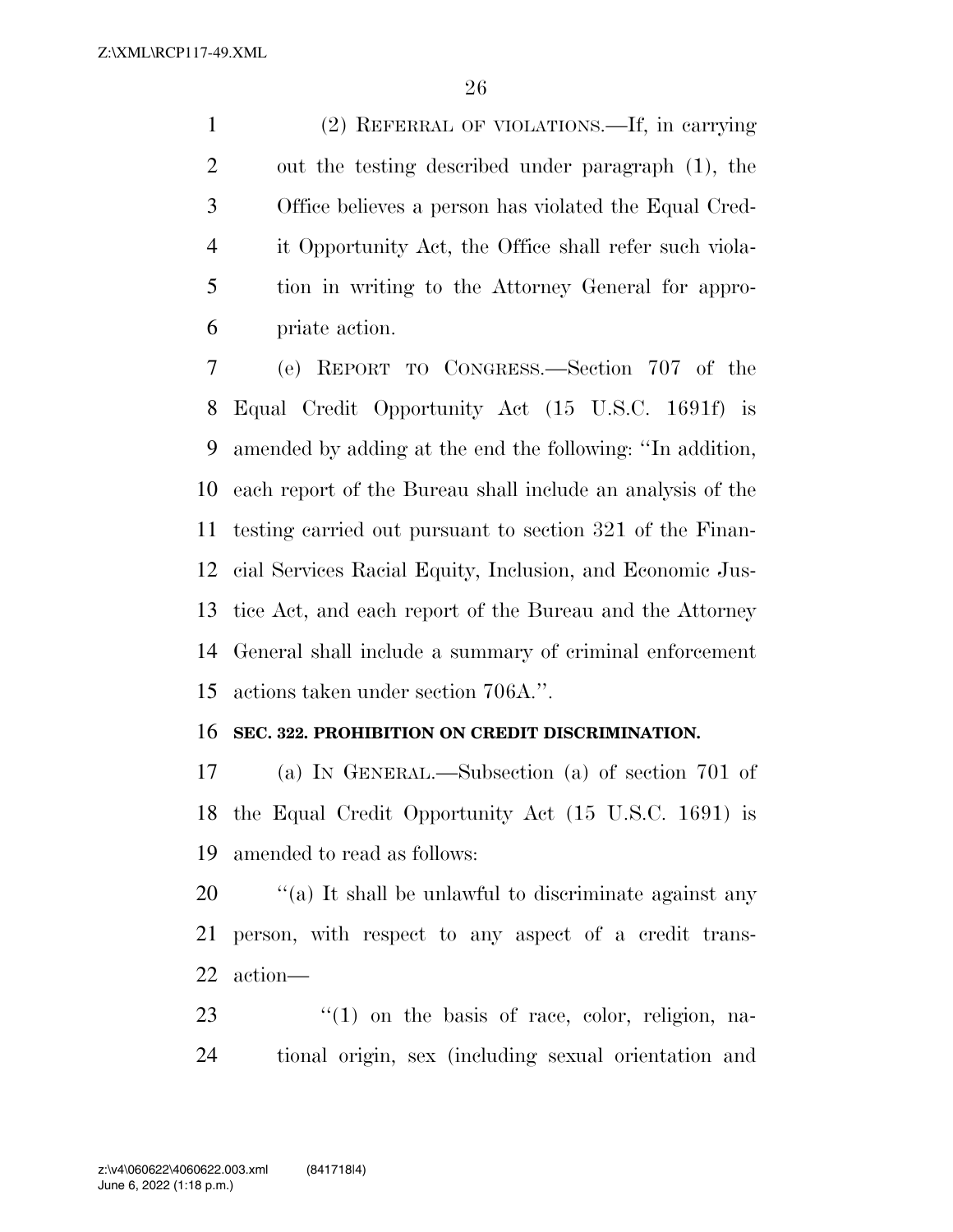| $\mathbf{1}$   | gender identity), marital status, or age (provided the |
|----------------|--------------------------------------------------------|
| $\overline{2}$ | applicant has the capacity to contract);               |
| 3              | $(2)$ on the basis of the person's zip code, or        |
| $\overline{4}$ | census tract;                                          |
| 5              | $\lq(3)$ because all or part of the person's income    |
| 6              | derives from any public assistance program; or         |
| 7              | $\lq(4)$ because the person has in good faith exer-    |
| 8              | cised any right under the Consumer Credit Protec-      |
| 9              | tion Act.".                                            |
| 10             | (b) REMOVAL OF CERTAIN REFERENCES TO CREDI-            |
| 11             | TORS AND APPLICANTS AND DEFINITION ADDED.-The          |
| 12             | Equal Credit Opportunity Act (15 U.S.C. 1691 et seq.)  |
| 13             | is amended—                                            |
| 14             | $(1)$ in section 701(b)—                               |
| 15             | (A) by striking "applicant" each place                 |
| 16             | such term appears and inserting "person"; and          |
| 17             | (B) in paragraph (2), by striking "appli-              |
| 18             | cant's" each place such term appears and in-           |
| 19             | serting "person's";                                    |
| 20             | $(2)$ in section 702—                                  |
| 21             | $(A)$ by redesignating subsection $(g)$ as sub-        |
| 22             | section (h); and                                       |
| 23             | (B) by inserting after subsection (f) the              |
| 24             | following:                                             |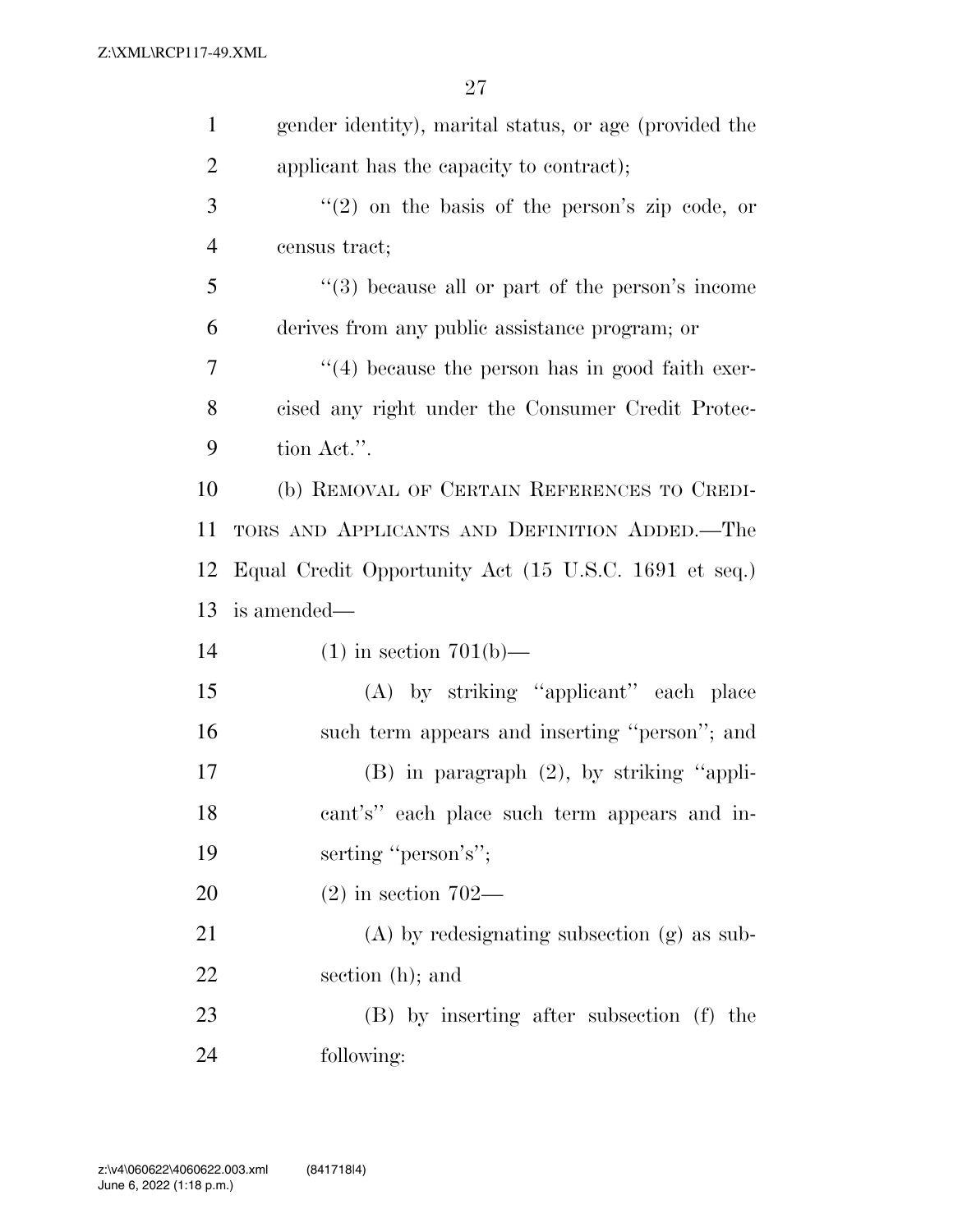| $\mathbf{1}$   | $``(g)$ The term 'aggrieved person' includes any person |
|----------------|---------------------------------------------------------|
| $\overline{2}$ | $w$ ho—                                                 |
| 3              | $\lq(1)$ claims to have been injured by a discrimi-     |
| $\overline{4}$ | natory credit practice; or                              |
| 5              | $\lq(2)$ believes that such person will be injured by   |
| 6              | a discriminatory credit practice.";                     |
| $\overline{7}$ | $(3)$ in section 704A—                                  |
| 8              | (A) in subsection (b)(1), by striking "ap-              |
| 9              | plicant" each place such term appears and in-           |
| 10             | serting "aggrieved person"; and                         |
| 11             | $(B)$ in subsection $(c)$ , by striking "appli-         |
| 12             | cant" and inserting "aggrieved person";                 |
| 13             | $(4)$ in section 705—                                   |
| 14             | (A) by striking "the applicant" each place              |
| 15             | such term appears and inserting "persons"; and          |
| 16             | $(B)$ in subsection $(a)$ —                             |
| 17             | (i) by striking "a creditor to take"                    |
| 18             | and inserting "taking"; and                             |
| 19             | (ii) by striking "applicant" and insert-                |
| 20             | ing "person"; and                                       |
| 21             | $(5)$ in section 706—                                   |
| 22             | (A) by striking "creditor" each place such              |
| 23             | term appears and inserting "person";                    |
| 24             | (B) by striking "creditor's" each place                 |
| 25             | such term appears and inserting "person's";             |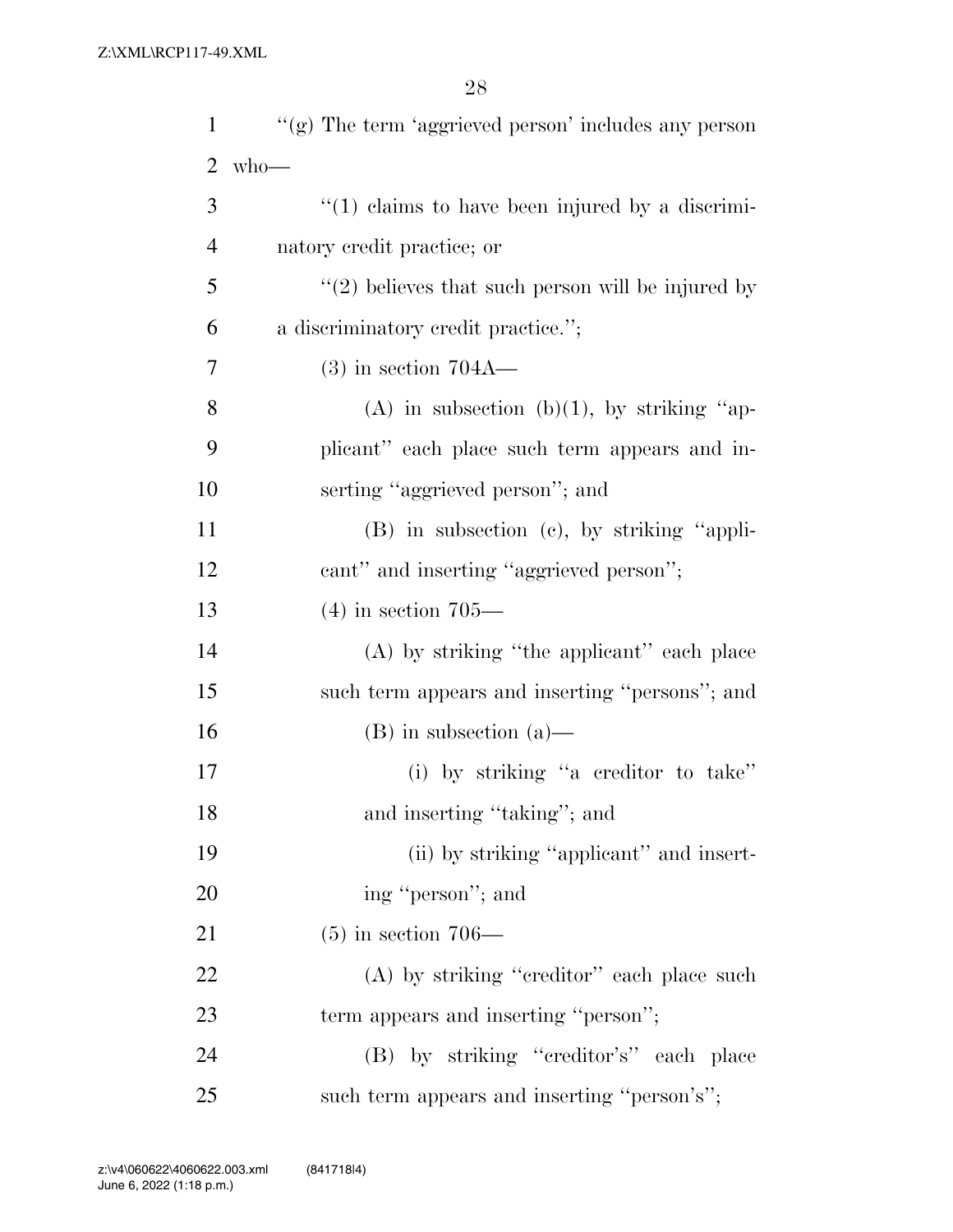| $\mathbf{1}$   | (C) by striking "creditors" each place such                    |
|----------------|----------------------------------------------------------------|
| $\overline{2}$ | term appears and inserting "persons"; and                      |
| 3              | (D) in subsection (f), by striking "appli-                     |
| $\overline{4}$ | cant" and inserting "aggrieved person".                        |
| 5              | SEC. 323. CRIMINAL PENALTIES FOR VIOLATIONS OF THE             |
| 6              | EQUAL CREDIT OPPORTUNITY ACT.                                  |
| 7              | (a) IN GENERAL.—The Equal Credit Opportunity                   |
| 8              | Act (15 U.S.C. 1691 et seq.) is amended by inserting after     |
| 9              | section 706 the following:                                     |
| 10             | "§706A. Criminal penalties                                     |
| 11             | "(a) INDIVIDUAL VIOLATIONS.—Any person who                     |
| 12             | knowingly and willfully violates this title shall be fined not |
| 13             | more than $$50,000$ , or imprisoned not more than 1 year,      |
| 14             | or both.                                                       |
| 15             | "(b) PATTERN OR PRACTICE.-                                     |
| 16             | "(1) IN GENERAL.—Any person who engages in                     |
| 17             | a pattern or practice of knowingly and willfully vio-          |
| 18             | lating this title shall be fined not more than                 |
| 19             | $$100,000$ for each violation of this title, or impris-        |
| 20             | oned not more than twenty years, or both.                      |
| 21             | "(2) PERSONAL LIABILITY OF EXECUTIVE OFFI-                     |
| 22             | CERS AND DIRECTORS OF THE BOARD. Any execu-                    |
| 23             | tive officer or director of the board of an entity who         |
| 24             | knowingly and willfully causes the entity to engage            |
| 25             | in a pattern or practice of knowingly and willfully            |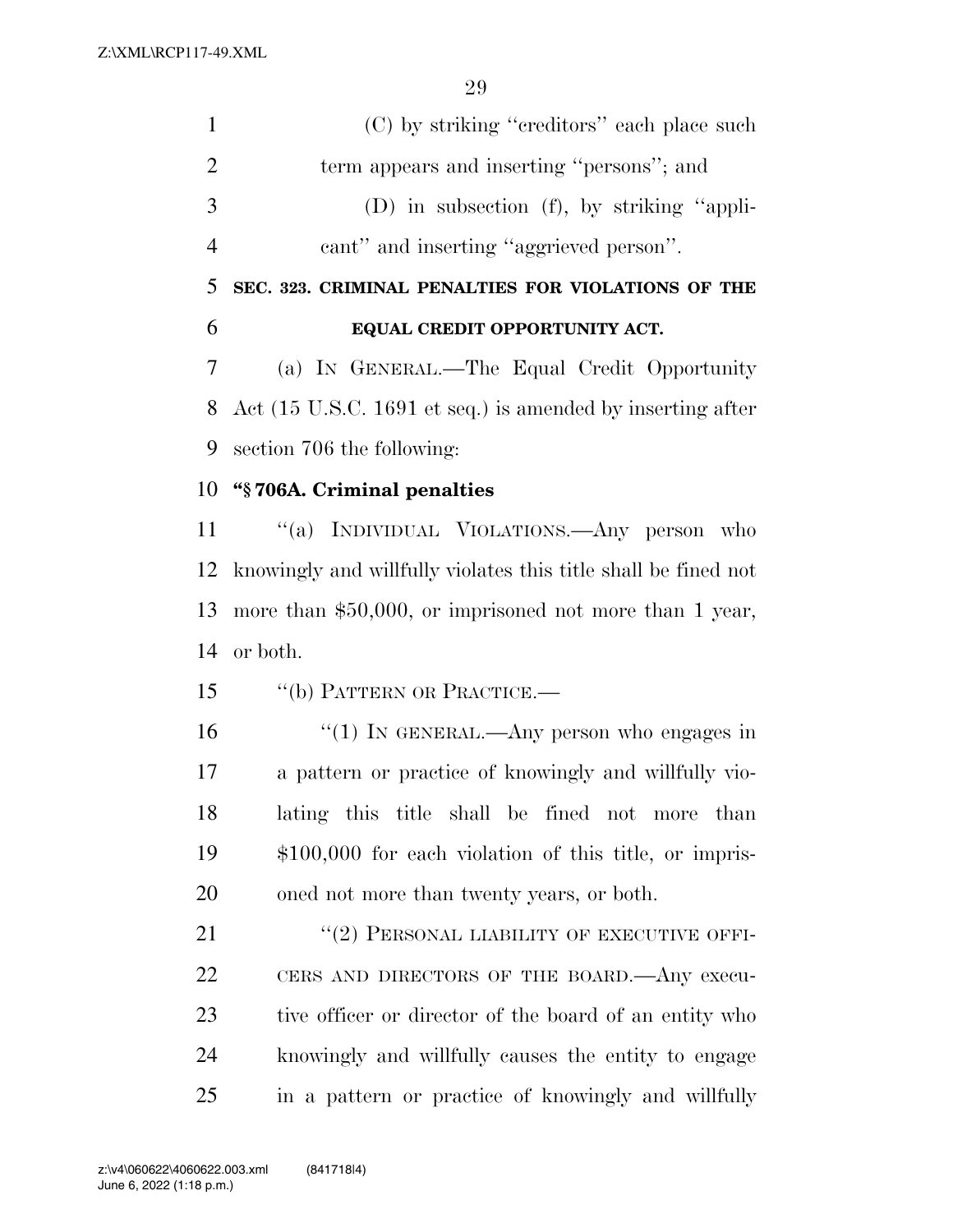| $\mathbf{1}$   | violating this title (or who directs another agent,       |
|----------------|-----------------------------------------------------------|
| $\overline{2}$ | senior officer, or director of the entity to commit       |
| 3              | such a violation or engage in such acts that result       |
| $\overline{4}$ | in the director or officer being personally unjustly      |
| 5              | enriched) shall be—                                       |
| 6              | "(A) fined in an amount not to exceed $100$               |
| $\overline{7}$ | percent of the compensation (including stock)             |
| 8              | options awarded as compensation) received by              |
| 9              | such officer or director from the entity—                 |
| 10             | "(i) during the time period in which                      |
| 11             | the violations occurred; or                               |
| 12             | $\lq$ <sup>"</sup> (ii) in the one to three year time pe- |
| 13             | riod preceding the date on which the viola-               |
| 14             | tions were discovered; and                                |
| 15             | "(B) imprisoned for not more than $5$                     |
| 16             | years.".                                                  |
| 17             | (b) CLERICAL AMENDMENT.—The table of contents             |
|                | 18 for the Equal Credit Opportunity Act (15 U.S.C. 1691   |
| 19             | et seq.) is amended by inserting after the item relating  |
| 20             | to section 706 the following:                             |
|                | "706A. Criminal penalties.".                              |
| 21             | SEC. 324. REVIEW OF LOAN APPLICATIONS.                    |
| 22             | (a) IN GENERAL.—Subtitle C of the Consumer Fi-            |
| 23             | nancial Protection Act of 2010 (12 U.S.C. 5531 et seq.)   |
|                | 24 is amended by adding at the end the following:         |
|                |                                                           |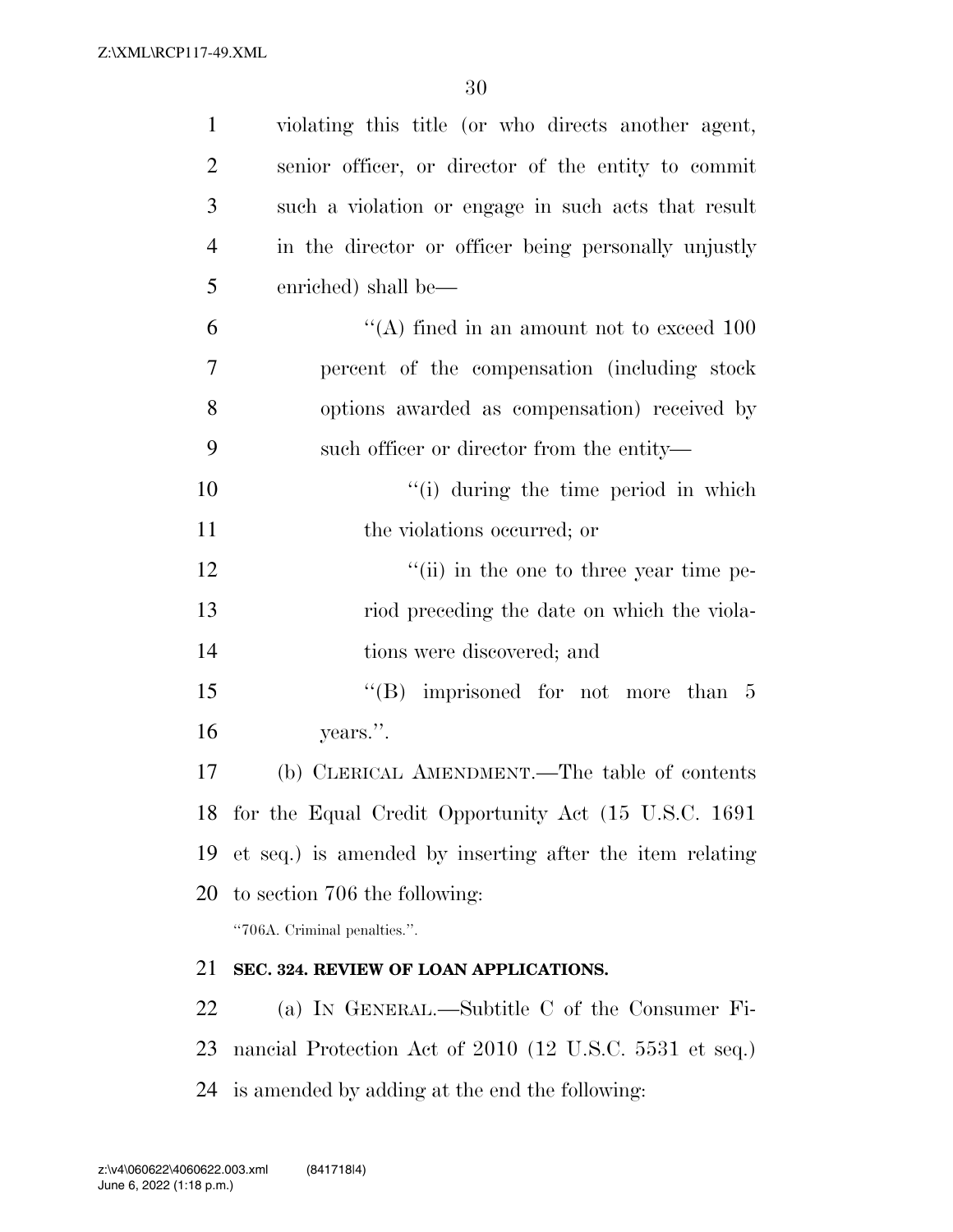#### **''SEC. 1038. REVIEW OF LOAN APPLICATIONS.**

 $\gamma$  (a) In GENERAL.—The Bureau shall carry out re- views of loan applications and the process of taking loan applications being used by covered persons to ensure such applications and processes do not violate the Equal Credit Opportunity Act or any other Federal consumer financial law.

8 "(b) PROHIBITION AND ENFORCEMENT.—If the Bu- reau determines under subsection (a) that any loan appli- cation or process of taking a loan application violates the Equal Credit Opportunity Act or any other Federal con-sumer financial law, the Bureau shall—

13  $\frac{13}{2}$   $\frac{13}{2}$  if the covered person from using such application or process; and

 ''(2) take such enforcement or other actions with respect to the covered person as the Bureau de-termines appropriate.''.

 (b) CLERICAL AMENDMENT.—The table of contents in section 1 of the Dodd-Frank Wall Street Reform and Consumer Protection Act is amended by inserting after

 the item relating to section 1037 the following: ''Sec. 1038. Review of loan applications.''.

### **SEC. 325. MORTGAGE DATA COLLECTION.**

 (a) IN GENERAL.—Section 304(b)(4) of the Home Mortgage Disclosure Act of 1975 (12 U.S.C. 2803(b)(4)) is amended by striking ''census tract, income level, racial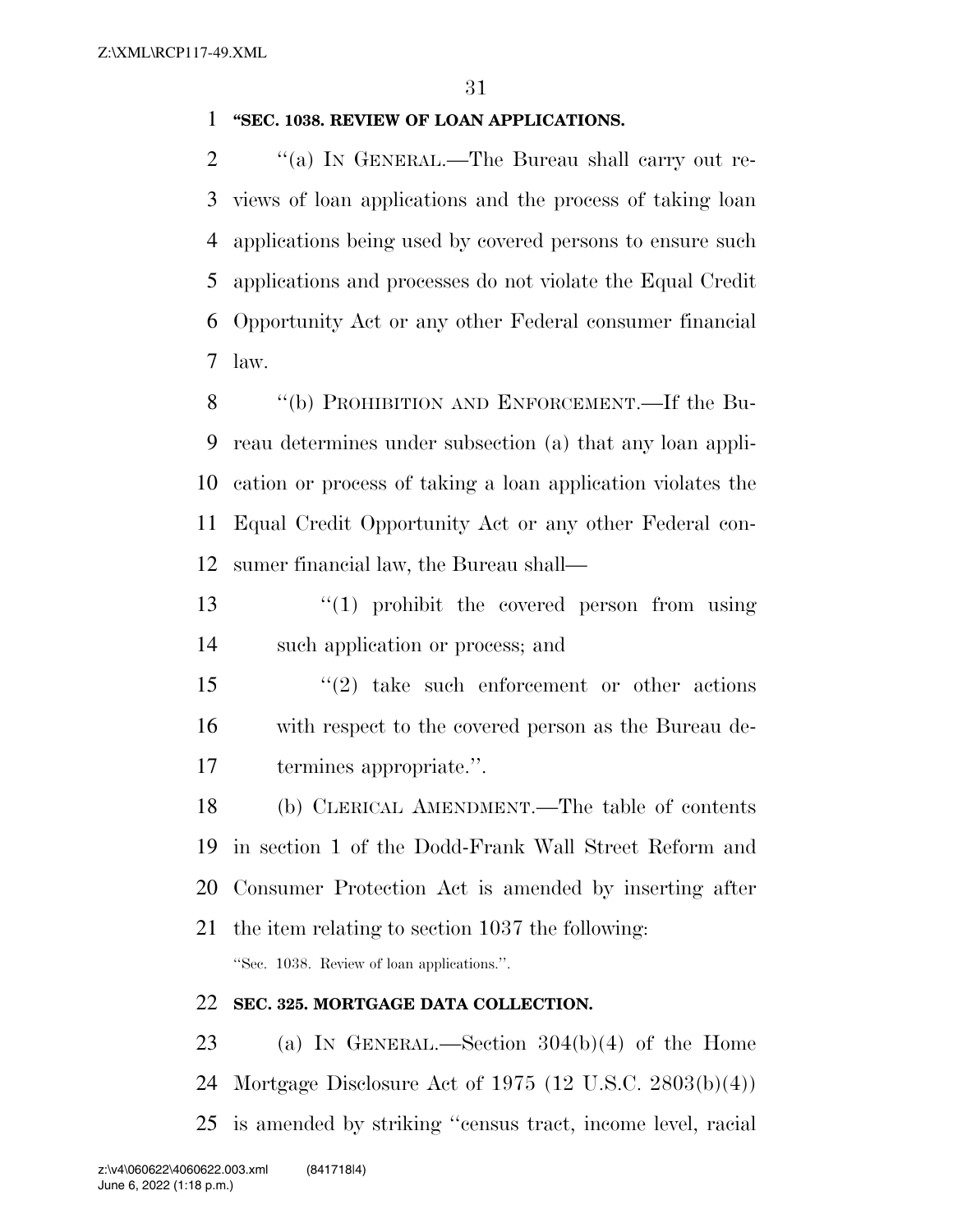characteristics, age, and gender'' and inserting ''the appli- cant or borrower's zip code, census tract, income level, race, color, religion, national origin, sex, marital status, sexual orientation, gender identity, and age''. (b) PROTECTION OF PRIVACY INTERESTS.—Section  $304(h)(3)(A)$  of the Home Mortgage Disclosure Act of 1975 (12 U.S.C. 2803(h)(3)(A)) is amended— (1) in clause (i), by striking ''and'' at the end; (2) by redesignating clause (ii) as clause (iii); and (3) by inserting after clause (i) the following: 12 ''(ii) zip code, census tract, and any other category of data described in sub- section (b)(4), as the Bureau determines to be necessary to satisfy the purpose de-16 seribed in paragraph  $(1)(E)$ , and in a man- ner consistent with that purpose; and''. **Subtitle C—Promoting and Advanc- ing Communities of Color Through Inclusive Lending SEC. 331. STRENGTHENING DIVERSE AND MISSION-DRIVEN COMMUNITY FINANCIAL INSTITUTIONS.**  (a) MINORITY LENDING INSTITUTION SET-ASIDE IN PROVIDING ASSISTANCE.—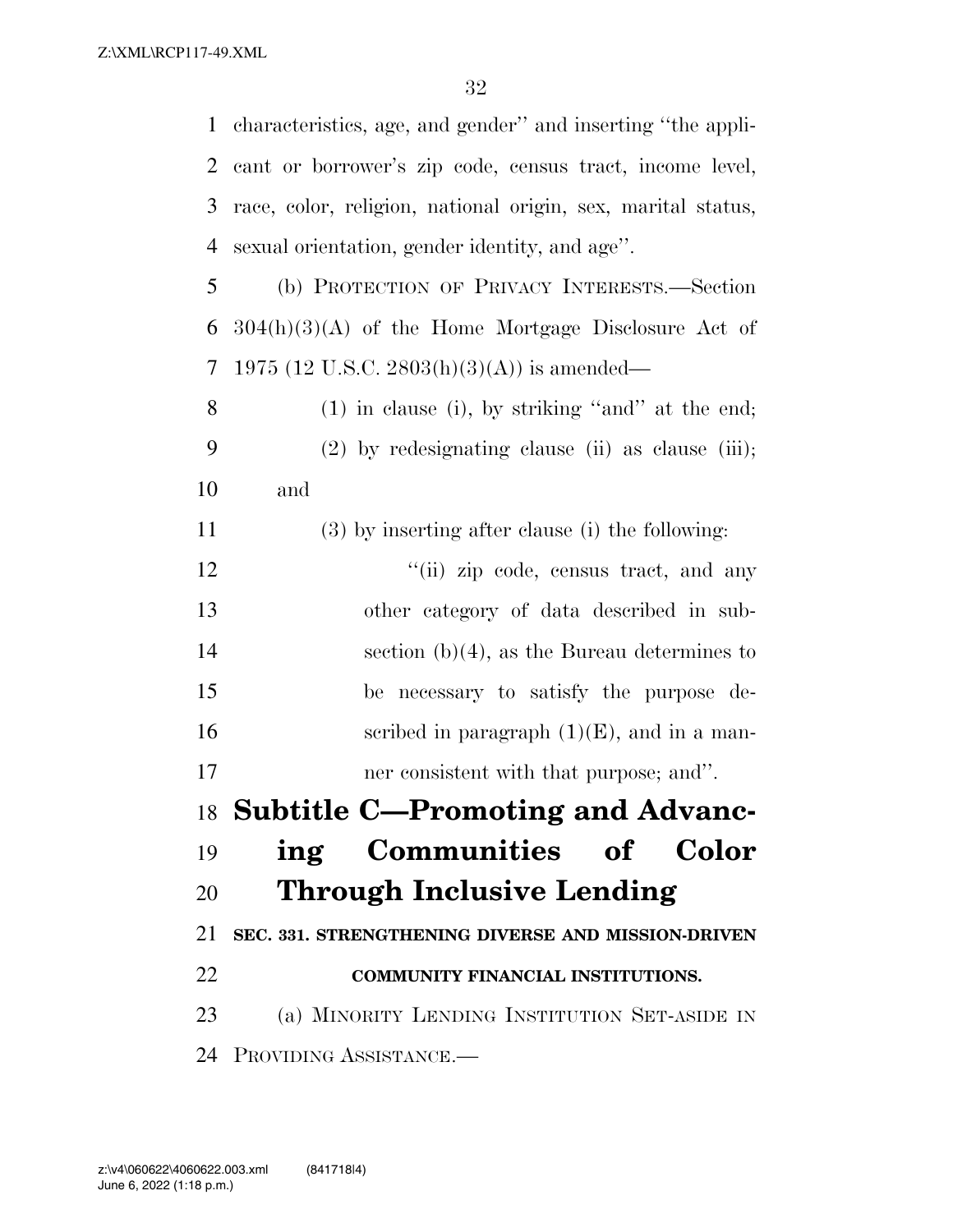(1) IN GENERAL.—Section 108 of the Riegle Community Development and Regulatory Improve- ment Act of 1994 (12 U.S.C. 4707) is amended by adding at the end the following:

 ''(i) MINORITY LENDING INSTITUTION SET-ASIDE IN PROVIDING ASSISTANCE.—Notwithstanding any other provision of law, in providing any assistance to community development financial institutions, the Fund shall reserve 40 percent of such assistance for minority lending institu-tions.''.

 (2) DEFINITIONS.—Section 103 of the Riegle Community Development and Regulatory Improve- ment Act of 1994 (12 U.S.C. 4702) is amended by adding at the end the following:

 ''(22) MINORITY LENDING INSTITUTION.—The term 'minority lending institution' has the meaning given that term under section 523(c) of division N of the Consolidated Appropriations Act, 2021.''.

 (b) OFFICE OF MINORITY LENDING INSTITU- TIONS.—Section 104 of the Riegle Community Develop- ment and Regulatory Improvement Act of 1994 (12 U.S.C. 4703) is amended by adding at the end the fol-lowing:

24 "(1) CDFI OFFICE OF MINORITY LENDING INSTITU-TIONS.—There is established within the Fund an Office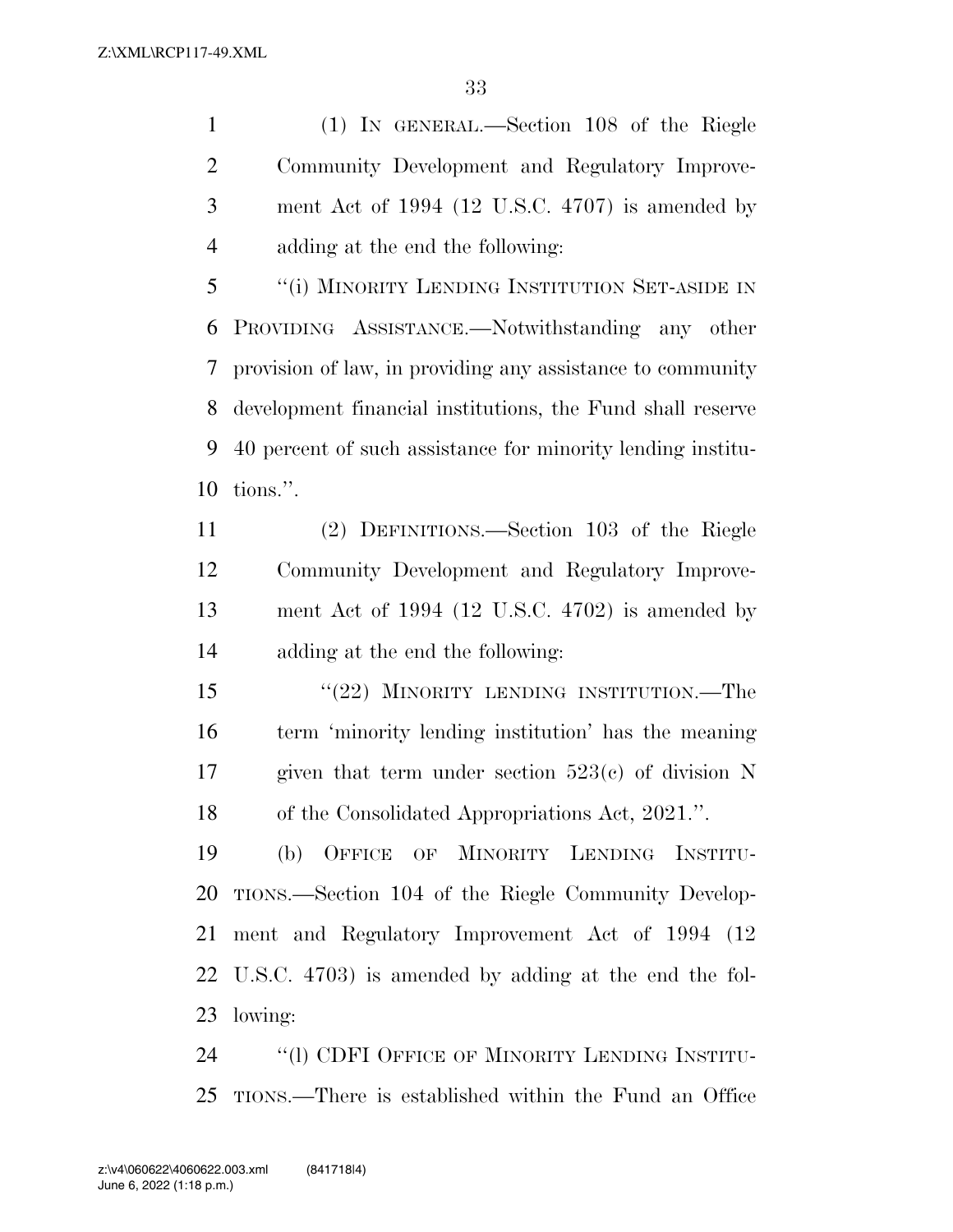of Minority Lending Institutions, which shall oversee as- sistance provided by the Fund to minority lending institu-tions.''.

 (c) REPORTING ON MINORITY LENDING INSTITU- TIONS.—Section 117 of the Riegle Community Develop- ment and Regulatory Improvement Act of 1994 (12 U.S.C. 4716) is amended by adding at the end the fol-lowing:

9 "(g) REPORTING ON MINORITY LENDING INSTITU- TIONS.—Each report required under subsection (a) shall include a description of the extent to which assistance from the Fund are provided to minority lending institu-tions.''.

 (d) SUBMISSION OF DATA RELATING TO DIVERSITY BY COMMUNITY DEVELOPMENT FINANCIAL INSTITU- TIONS.—Section 104 of the Riegle Community Develop- ment and Regulatory Improvement Act of 1994 (12 U.S.C. 4703), as amended by subsection (b), is further amended by adding at the end the following:

20 "(m) SUBMISSION OF DATA RELATING TO DIVER-SITY.—

22 "(1) DEFINITIONS.—In this subsection—

23  $\langle (A)$  the term 'executive officer' has the meaning given the term in section 230.501(f) of title 17, Code of Federal Regulations, as in ef-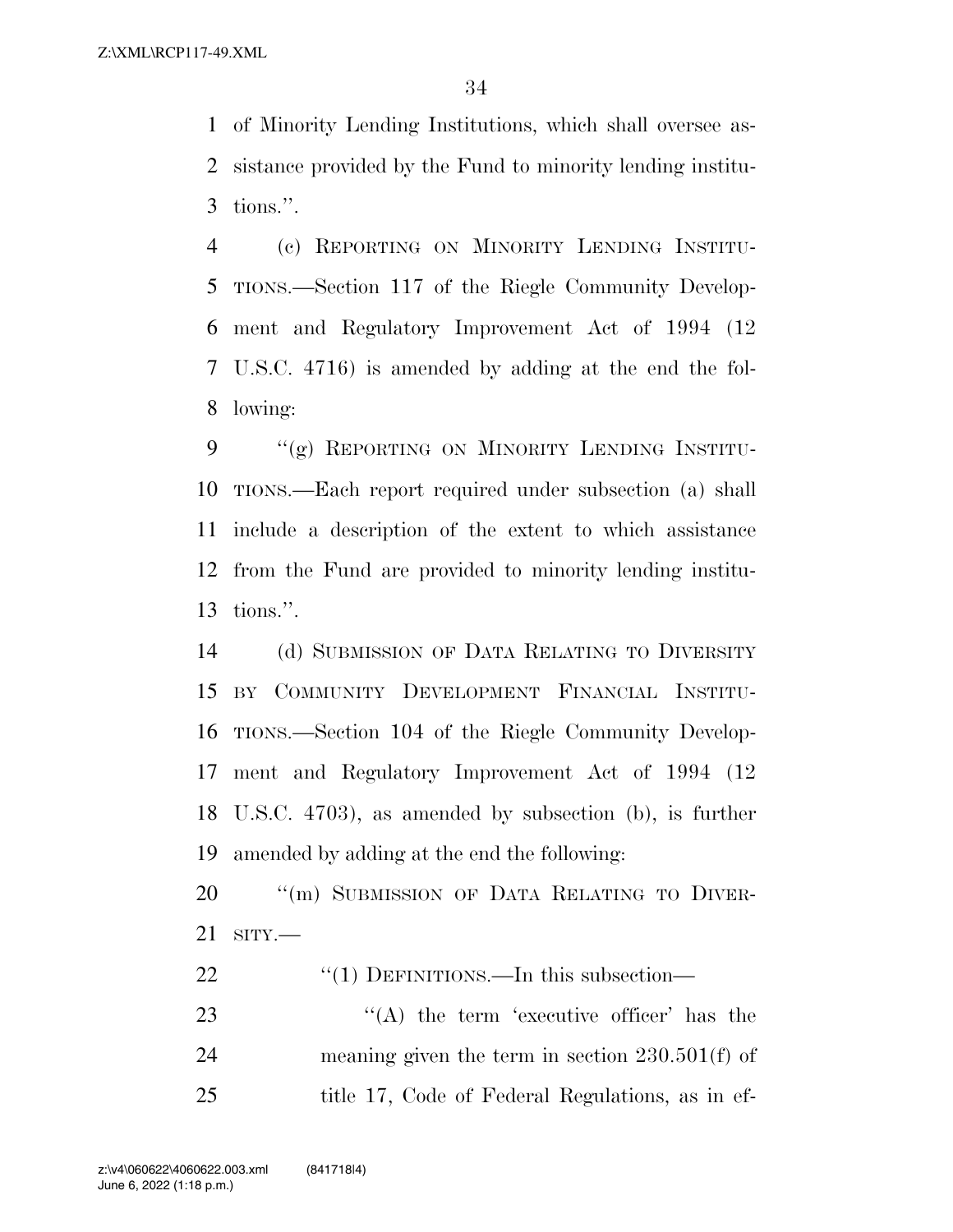| $\mathbf{1}$   | fect on the date of enactment of this subsection;               |
|----------------|-----------------------------------------------------------------|
| $\overline{2}$ | and                                                             |
| 3              | $\lq\lq$ (B) the term 'veteran' has the meaning                 |
| $\overline{4}$ | given the term in section 101 of title 38, United               |
| 5              | States Code.                                                    |
| 6              | "(2) SUBMISSION OF DISCLOSURE.—Each Fund                        |
| 7              | applicant and recipient shall provide the following:            |
| 8              | "(A) Data, based on voluntary self-identi-                      |
| 9              | fication, on the racial, ethnic, and gender com-                |
| 10             | position of-                                                    |
| 11             | "(i) the board of directors of the insti-                       |
| 12             | tution;                                                         |
| 13             | "(ii) nominees for the board of direc-                          |
| 14             | tors of the institution; and                                    |
| 15             | "(iii) the executive officers of the in-                        |
| 16             | stitution.                                                      |
| 17             | "(B) The status of any member of the                            |
| 18             | board of directors of the institution, any nomi-                |
| 19             | nee for the board of directors of the institution,              |
| 20             | or any executive officer of the institution, based              |
| 21             | on voluntary self-identification, as a veteran.                 |
| 22             | $\lq\lq$ <sup>"</sup> (C) Whether the board of directors of the |
| 23             | institution, or any committee of that board of                  |
| 24             | directors, has, as of the date on which the insti-              |
| 25             | tution makes a disclosure under this paragraph,                 |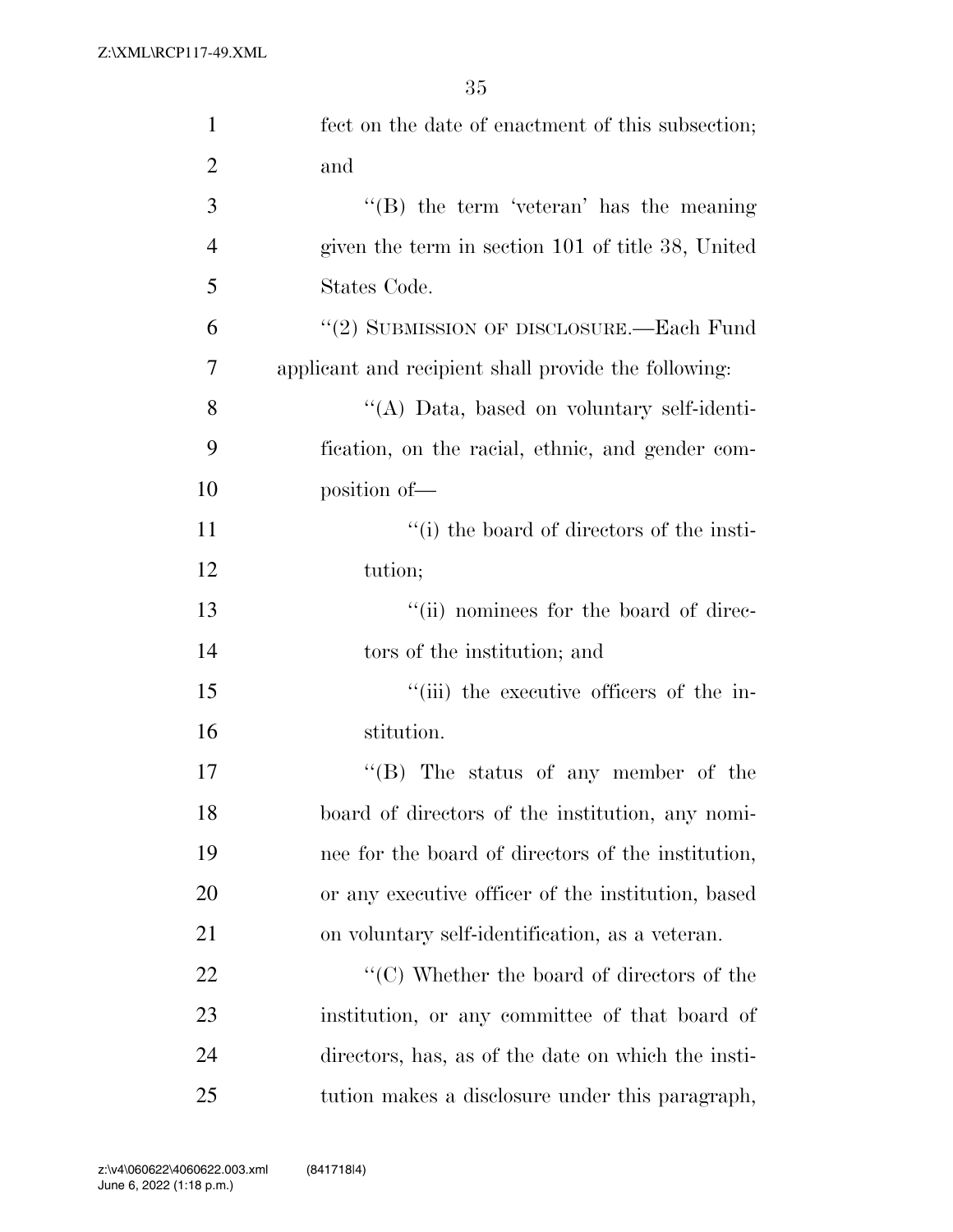| $\mathbf{1}$   | adopted any policy, plan, or strategy to promote      |
|----------------|-------------------------------------------------------|
| $\overline{2}$ | racial, ethnic, and gender diversity among—           |
| 3              | "(i) the board of directors of the insti-             |
| $\overline{4}$ | tution;                                               |
| 5              | "(ii) nominees for the board of direc-                |
| 6              | tors of the institution; or                           |
| $\overline{7}$ | "(iii) the executive officers of the in-              |
| 8              | stitution.                                            |
| 9              | "(3) ANNUAL REPORT.—Not later than 18                 |
| 10             | months after the date of enactment of this sub-       |
| 11             | section, and annually thereafter, the Fund shall sub- |
| 12             | mit to the Committee on Banking, Housing, and         |
| 13             | Urban Affairs of the Senate and the Committee on      |
| 14             | Financial Services of the House of Representatives,   |
| 15             | and make publicly available on the website of the     |
| 16             | Fund, a report—                                       |
| 17             | $\lq\lq$ on the data and trends of the diver-         |
| 18             | sity information made available pursuant to           |
| 19             | paragraph $(2)$ ; and                                 |
| 20             | "(B) containing all administrative or legis-          |
| 21             | lative recommendations of the Fund to enhance         |
| 22             | the implementation of this title or to promote        |
| 23             | diversity and inclusion within community devel-       |
| 24             | opment financial institutions.".                      |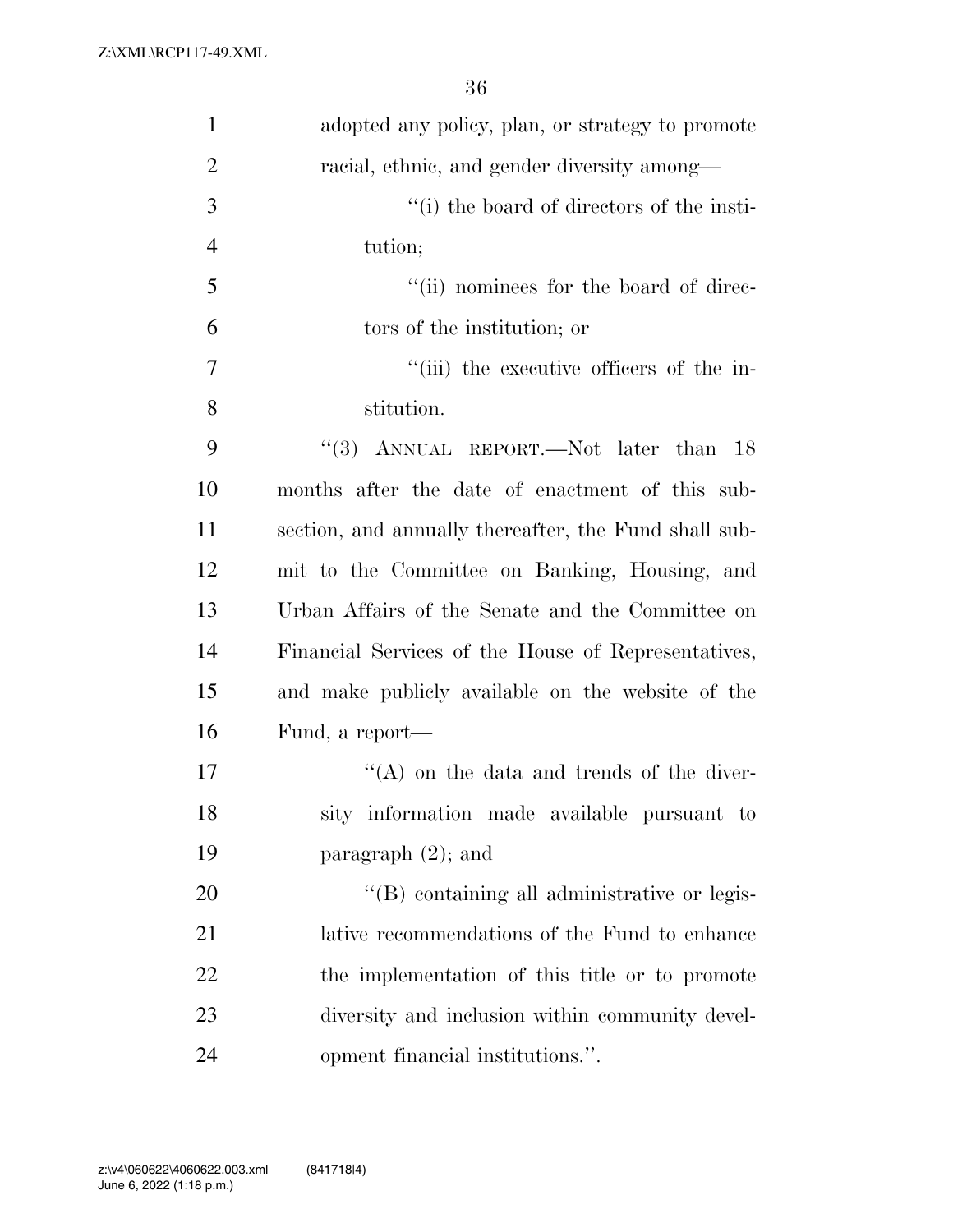(e) OFFICE OF DIVERSE AND MISSION-DRIVEN COM-MUNITY FINANCIAL INSTITUTIONS.—

 (1) ESTABLISHMENT.—There is established within the Department of the Treasury the Office of Diverse and Mission-Driven Community Financial Institutions.

 (2) LEADERSHIP.—The Office of Diverse and Mission-Driven Community Financial Institutions shall be led by a Deputy Assistant Secretary for Di- verse and Mission-Driven Community Financial In- stitutions, who shall be appointed by the Secretary of the Treasury, in consultation with the Depart- ment of the Treasury's Director of Office of Minor-ity and Women Inclusion.

 (3) FUNCTIONS.—The Office of Diverse and Mission-Driven Community Financial Institutions, pursuant to the direction of the Secretary, shall have the authority—

 (A) to monitor and issue reports regard-ing—

 (i) community development financial institutions, minority depository institu-23 tions, and minority lending institutions; and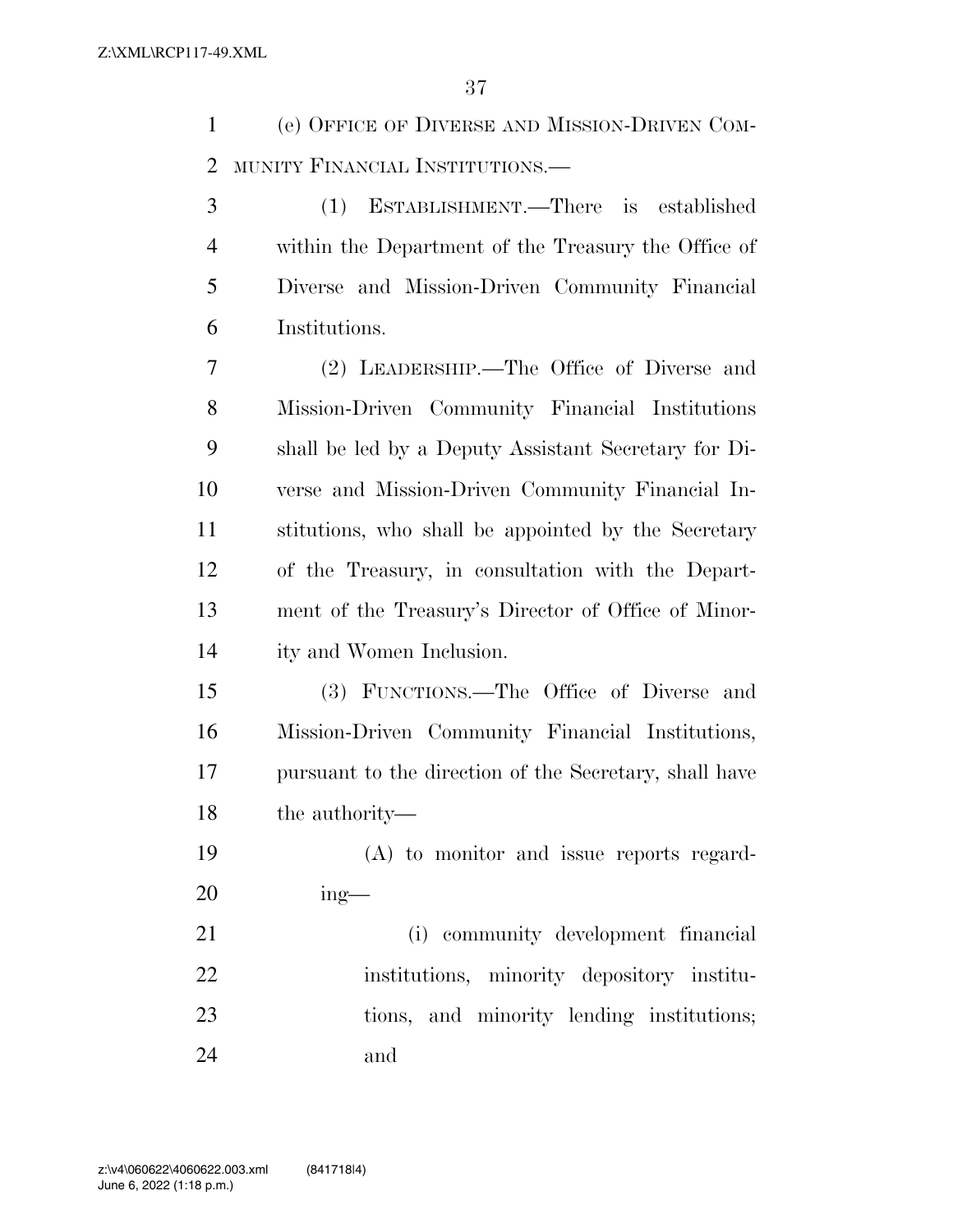| $\mathbf{1}$   | (ii) the role such institutions play in           |
|----------------|---------------------------------------------------|
| $\overline{2}$ | the financial system of the United States,        |
| 3              | including the impact they have on pro-            |
| $\overline{4}$ | viding financial access to low- and mod-          |
| 5              | erate-income communities, communities of          |
| 6              | color, and other underserved communities;         |
| 7              | (B) to serve as a resource and Federal liai-      |
| 8              | son for current and prospective community de-     |
| 9              | velopment financial institutions, minority depos- |
| 10             | itory institutions, and minority lending institu- |
| 11             | tions engaging with the Department of the         |
| 12             | Treasury, the Community Development Finan-        |
| 13             | cial Institutions Fund ("CDFI Fund"), other       |
| 14             | Federal government agencies, including by pro-    |
| 15             | viding contact information, resources, technical  |
| 16             | assistance, and other support for entities wish-  |
| 17             | $ing$ —                                           |
| 18             | (i) to become certified as a community            |
| 19             | development financial institution,<br>and         |
| 20             | maintain the certification;                       |
| 21             | (ii) to obtain a banking charter, de-             |
| 22             | posit insurance, or otherwise carry on            |
| 23             | banking activities in a safe, sound, and re-      |
| 24             | sponsible manner;                                 |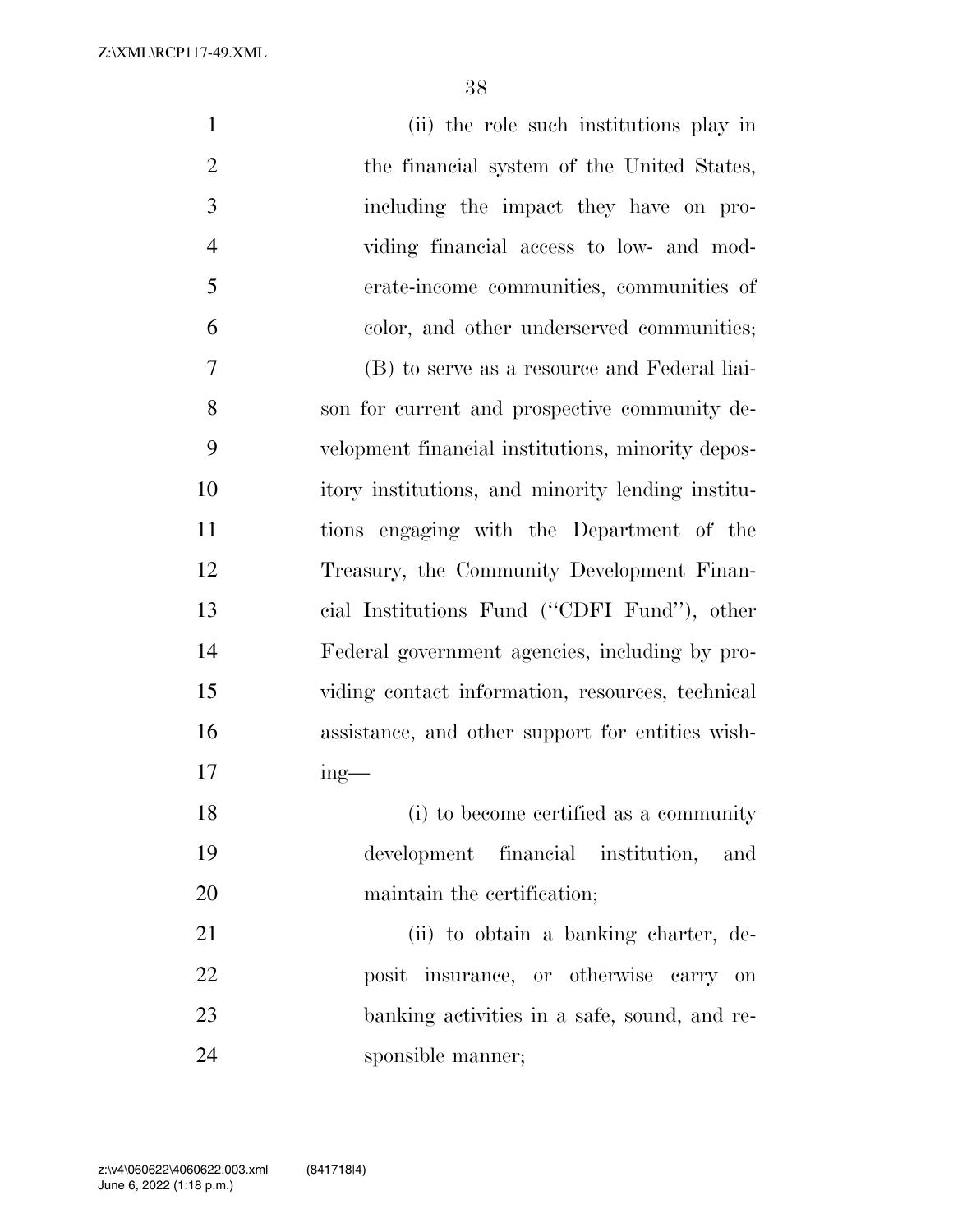| $\mathbf{1}$   | to obtain financial support<br>(iii)         |
|----------------|----------------------------------------------|
| $\mathbf{2}$   | through private sector deposits, invest-     |
| 3              | ments, partnerships, and other means;        |
| $\overline{4}$ | (iv) to expand their operations              |
| 5              | through internal growth and acquisitions;    |
| 6              | (v) to develop and upgrade their tech-       |
| $\overline{7}$ | nology, cybersecurity resilience, compliance |
| 8              | systems, data reporting systems, and their   |
| 9              | capacity to support their communities, in-   |
| 10             | cluding through partnerships with third-     |
| 11             | party companies;                             |
| 12             | (vi) to obtain grants, awards, invest-       |
| 13             | ments and other financial support made       |
| 14             | available through the CDFI Fund, the         |
| 15             | Board of Governors of the Federal Reserve    |
| 16             | System, the Central Liquidity Facility, the  |
| 17             | Federal Home Loan Banks, and other           |
| 18             | Federal programs;                            |
| 19             | (vii) to participate as a financial inter-   |
| 20             | mediary with respect to various Federal      |
| 21             | and State programs and agencies, includ-     |
| 22             | ing the State Small Business Credit Initia-  |
| 23             | tive and programs of the Small Business      |
| 24             | Administration; and                          |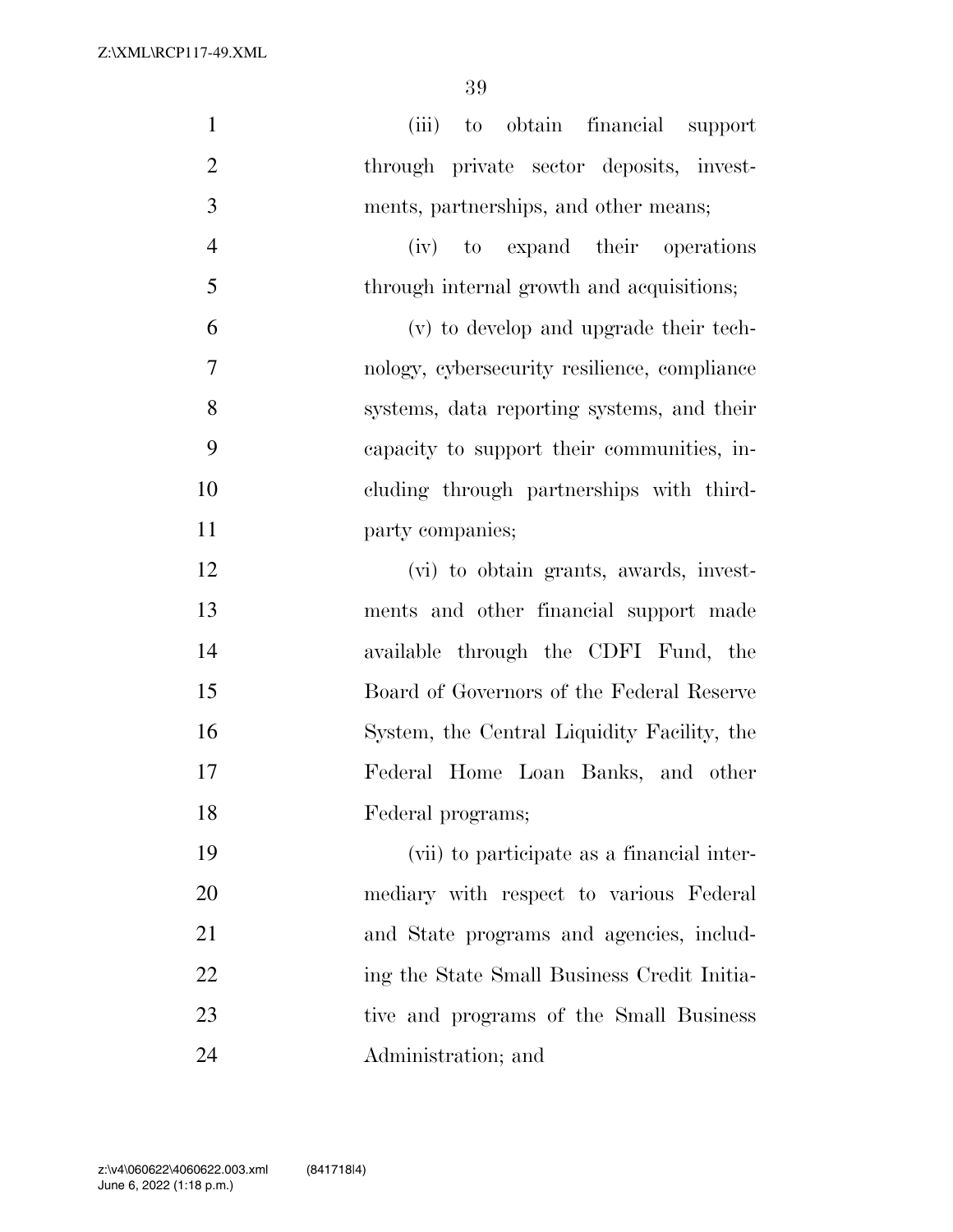| $\mathbf{1}$   | (viii) to participate in Financial Agent           |
|----------------|----------------------------------------------------|
| $\overline{2}$ | Mentor-Protégé Program of the Depart-              |
| 3              | ment of the Treasury and other Federal             |
| $\overline{4}$ | programs designed to support private sec-          |
| 5              | tor partnerships;                                  |
| 6              | (C) to provide resources to the public wish-       |
| 7              | ing to learn more about minority depository in-    |
| 8              | stitutions, community development financial in-    |
| 9              | stitutions, and minority lending institutions, in- |
| 10             | cluding helping the Secretary implement the re-    |
| 11             | quirements under section 334, publishing re-       |
| 12             | ports issued by the Office on the website of the   |
| 13             | Department of the Treasury and providing           |
| 14             | hyperlinks to other relevant reports and mate-     |
| 15             | rials from other Federal agencies;                 |
| 16             | (D) to provide policy recommendations to           |
| 17             | the Secretary, the CDFI Fund, other relevant       |
| 18             | Federal agencies, and Congress on ways to fur-     |
| 19             | ther strengthen Federal support for community      |
| 20             | development financial institutions, minority de-   |
| 21             | pository institutions, and minority lending insti- |
| 22             | tutions;                                           |
| 23             | (E) to assist the Secretary in carrying out        |
| 24             | the Secretary's responsibilities under section     |
| 25             | 308 of the Financial Institutions Reform, Re-      |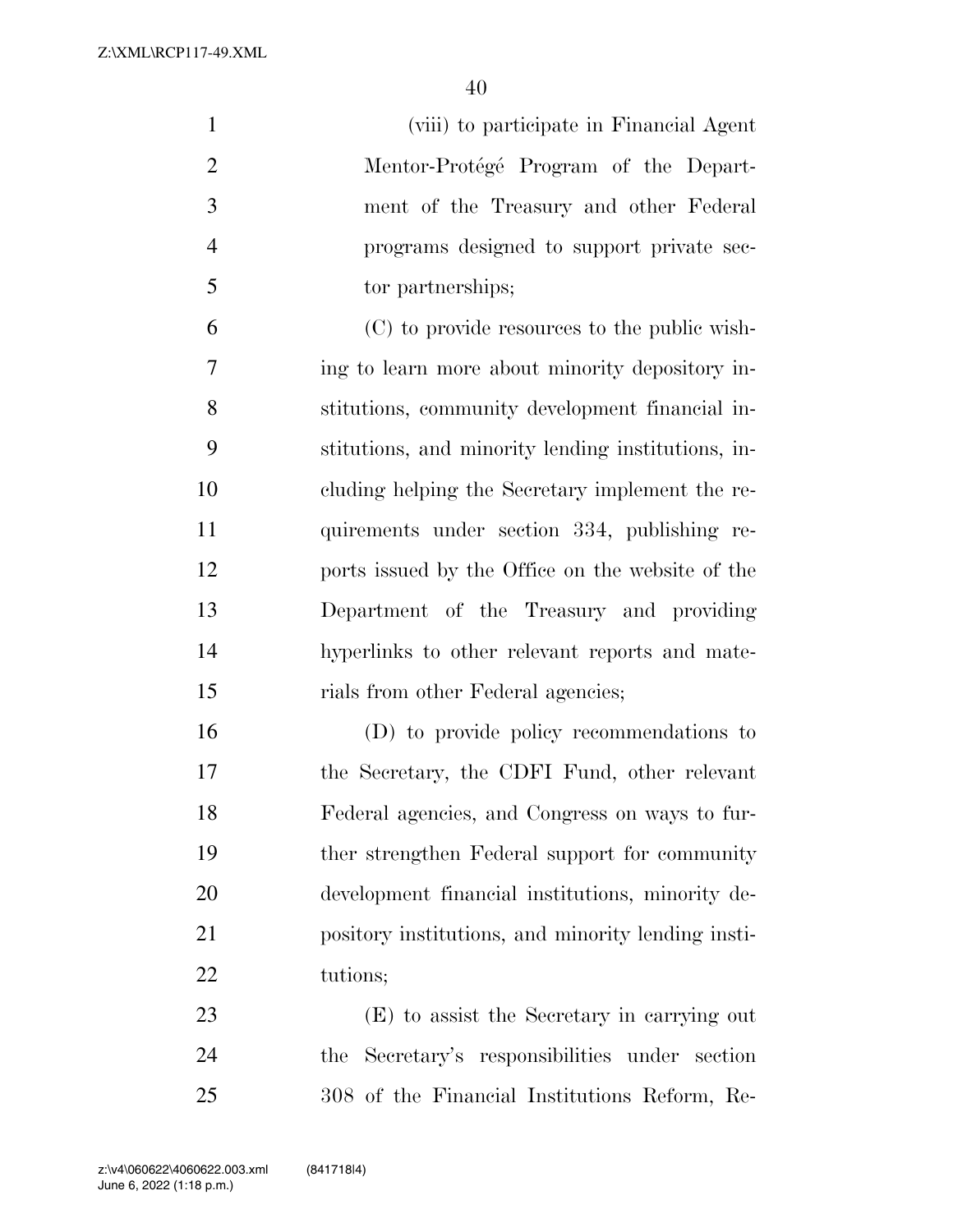| $\mathbf{1}$   | and Enforcement Act of 1989 (12<br>covery,                   |
|----------------|--------------------------------------------------------------|
| $\overline{2}$ | U.S.C. 1463 note) to preserve and promote mi-                |
| 3              | nority depository institutions in consultation               |
| $\overline{4}$ | with the Chairman of the Board of Governors                  |
| 5              | of the Federal Reserve System, the Comptroller               |
| 6              | of the Currency, the Chairman of the National                |
| 7              | Credit Union Administration, and the Chair-                  |
| 8              | person of the Board of Directors of the Federal              |
| 9              | Deposit Insurance Corporation;                               |
| 10             | (F) to carry out other duties of the Sec-                    |
| 11             | retary of the Treasury required by this Act and              |
| 12             | the amendments made by this Act, and to per-                 |
| 13             | form such other related duties and authorities               |
| 14             | as may be assigned by the Secretary.                         |
| 15             | (f)<br>STRENGTHENING FEDERAL<br><b>EFFORTS</b><br><b>AND</b> |
| 16             | INTERAGENCY COORDINATION TO PROMOTE DIVERSE                  |
| 17             | AND MISSION-DRIVEN COMMUNITY FINANCIAL INSTITU-              |
| 18             | TIONS.                                                       |
| 19             | (1)<br><b>SENIOR</b><br>DESIGNATED.—The<br>OFFICIALS         |
|                |                                                              |

 Chairman of the Board of Governors of the Federal Reserve System, the Comptroller of the Currency, the Chairman of the National Credit Union Admin- istration, the Chairperson of the Board of Directors of the Federal Deposit Insurance Corporation, and the Director of the Bureau of Consumer Financial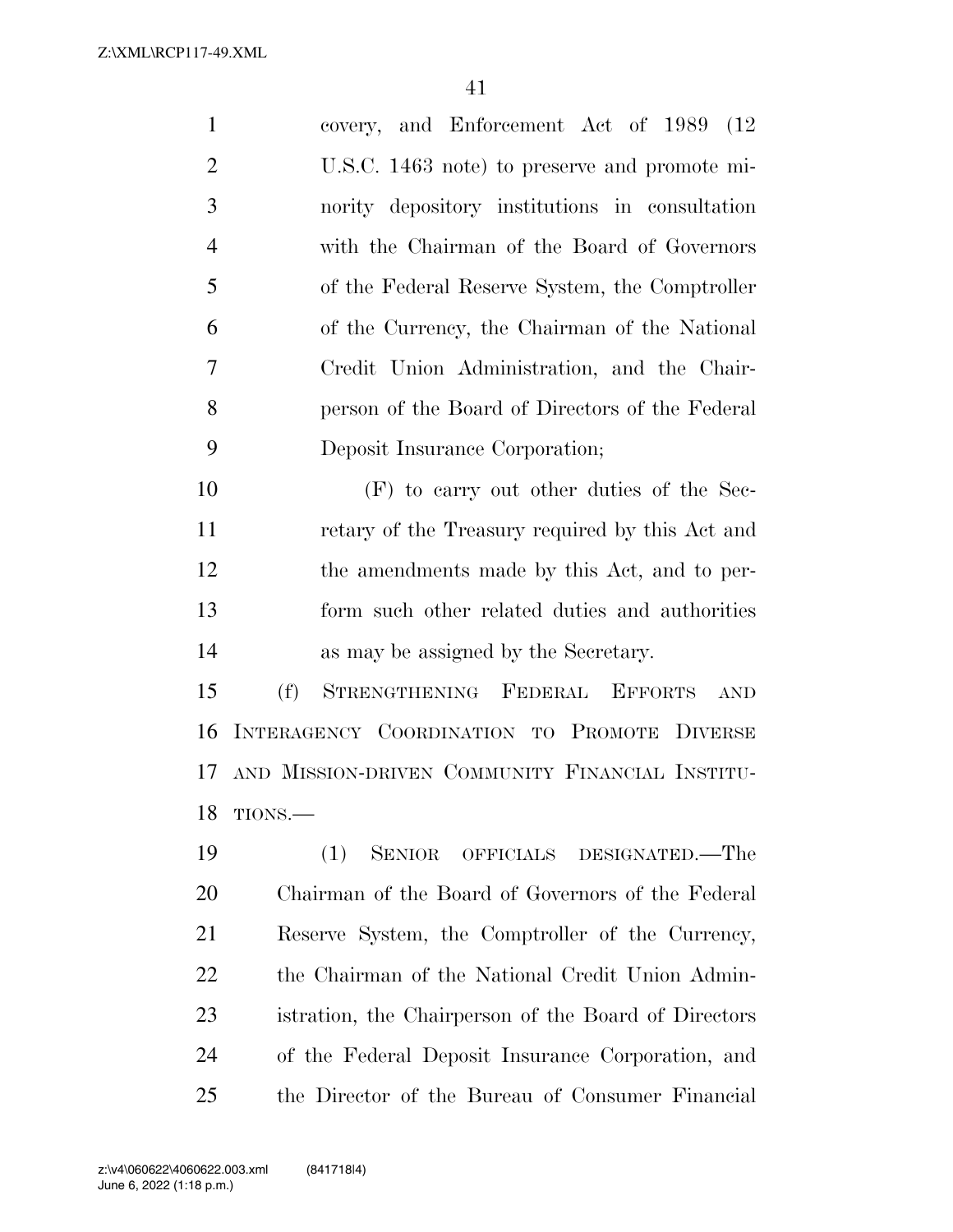Protection shall each, in consultation with their re- spective Director of Office of Minority and Women Inclusion, designate a senior official to be their re- spective agency's officer responsible for promoting minority depository institutions, community develop- ment financial institutions, and minority lending in- stitutions, including to fulfill obligations under sec- tion 308 of the Financial Institutions Reform, Re- covery, and Enforcement Act of 1989 (12 U.S.C. 1463 note) to preserve and promote minority deposi-tory institutions.

 (2) INTERAGENCY WORKING GROUP.—The Dep- uty Assistant Secretary for Diverse and Mission- Driven Community Financial Institutions shall regu- larly convene meetings, no less than once a quarter, of an interagency working group to be known as the ''Interagency Working Group to Promote Diverse and Mission-Driven Community Financial Institu- tions'', which shall consist of the senior officials des- ignated by their respective agencies under paragraph (1), along with the Director of the Community De- velopment Financial Institutions Fund and such other government officials as the Deputy Assistant Secretary may choose to invite, to examine and dis-cuss the state of minority depository institutions,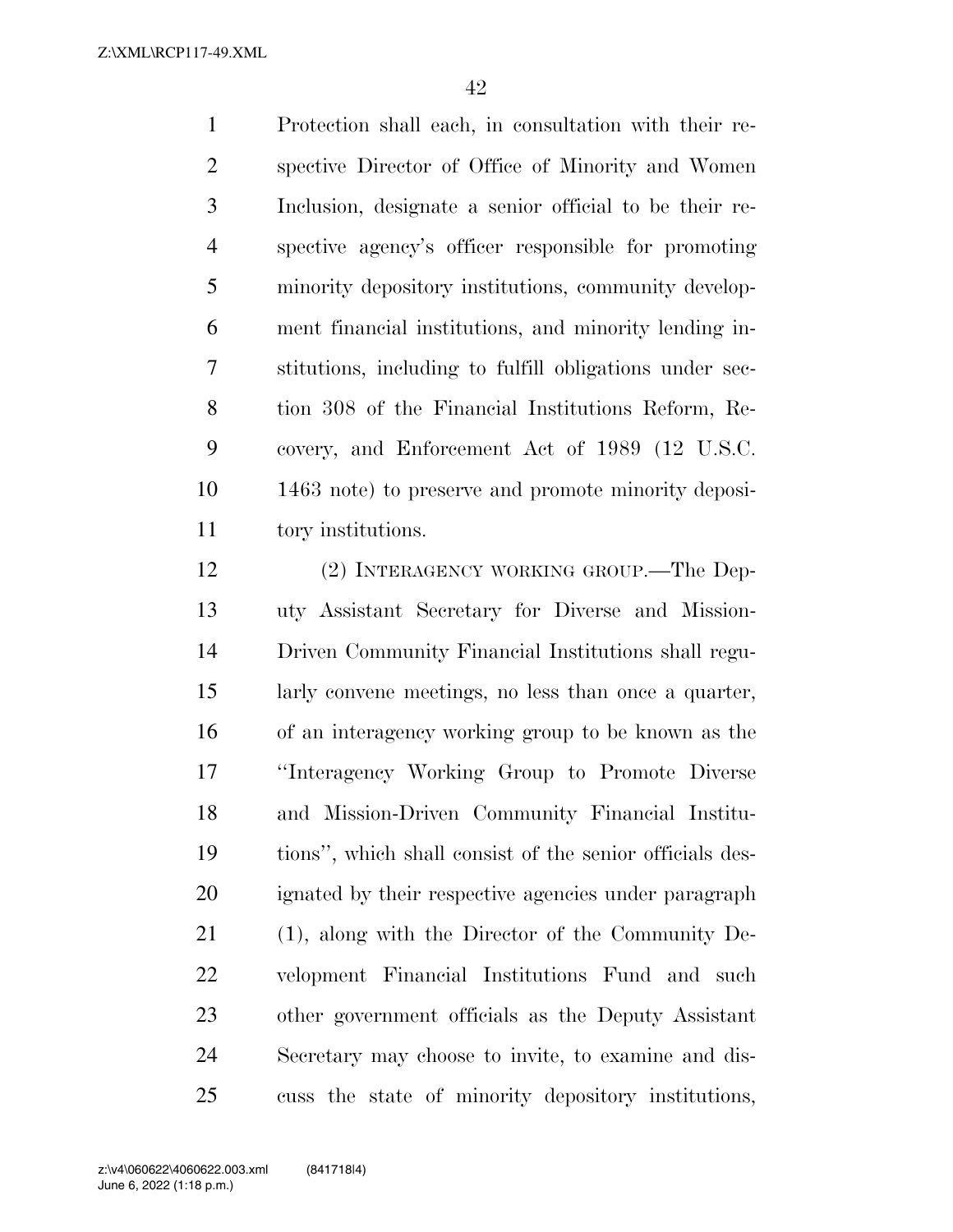community development financial institutions, and minority lending institutions, and actions the rel- evant agencies can take to preserve, promote, and strengthen these institutions.

 (3) ANNUAL REPORT TO CONGRESS.—Not later than 1 year after the date of the enactment of this subsection, and annually thereafter, the Secretary of the Treasury, the Chairman of the Board of Gov- ernors of the Federal Reserve System, the Comp- troller of the Currency, the Chairman of the Na- tional Credit Union Administration, the Chairperson of the Board of Directors of the Federal Deposit In- surance Corporation, and the Director of the Bureau of Consumer Financial Protection shall submit a joint report to the Committee on Financial Services of the House of Representatives and the Committee on Banking, Housing, and Urban Affairs of the Sen- ate regarding the work that has been done the prior year to preserve, promote, and strengthen commu- nity development financial institutions, minority de- pository institutions, and minority lending institu- tions, along with any policy recommendations on ac- tions various government agencies and Congress should take to preserve, promote, and strengthen community development financial institutions, mi-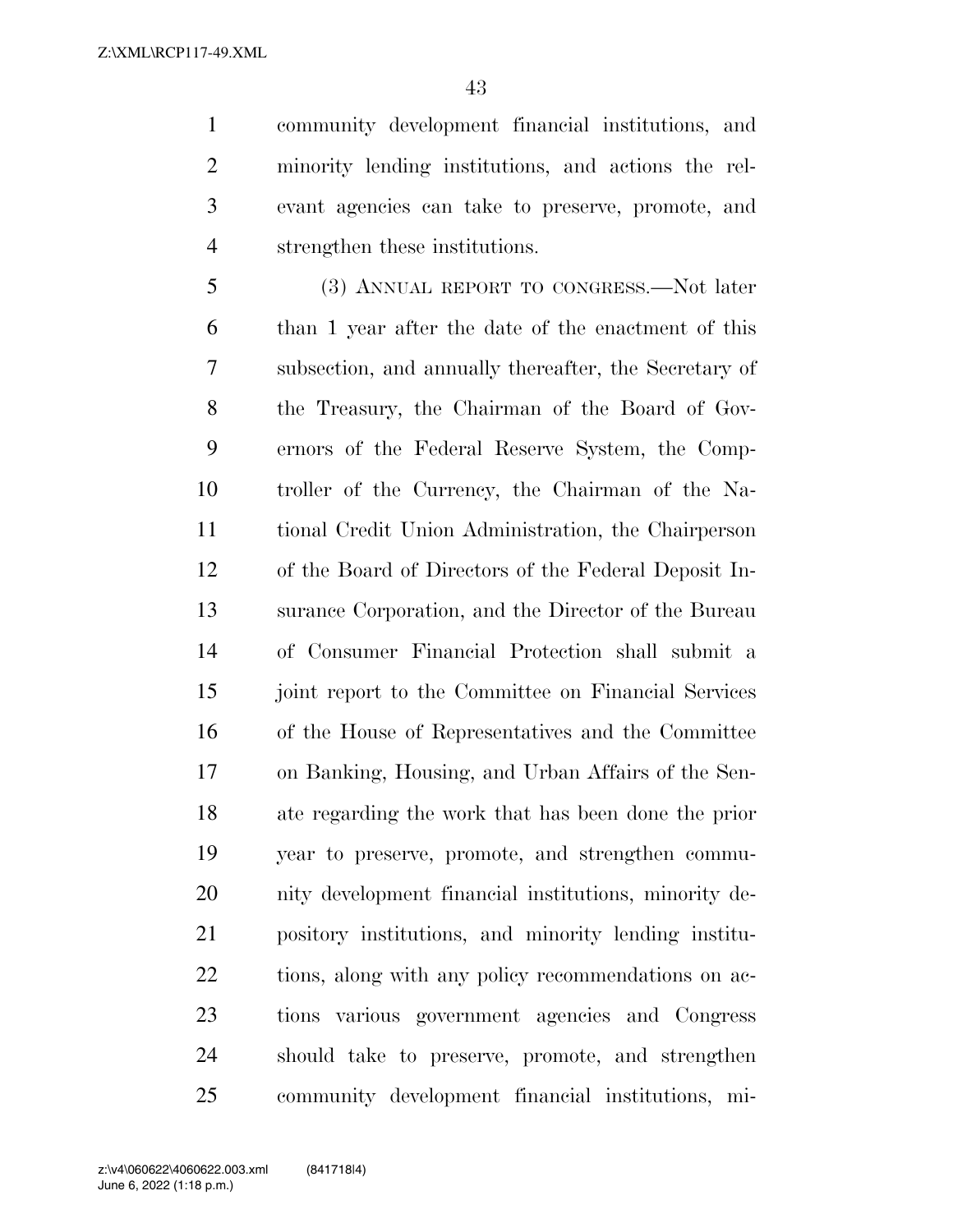nority depository institutions, and minority lending institutions.

## **SEC. 332. CAPITAL INVESTMENTS, GRANTS, AND TECH-NOLOGY SUPPORT FOR MDIS AND CDFIS.**

 (a) AUTHORIZATION OF APPROPRIATION.—There is authorized to be appropriated to the Emergency Capital Investment Fund \$4,000,000,000.

8 (b) CONFORMING AMENDMENTS TO ALLOW FOR AD- DITIONAL PURCHASES OF CAPITAL.—Section 104A of the Riegle Community Development and Regulatory Improve-ment Act of 1994 (12 U.S.C. 4703a) is amended—

 (1) in subsection (c), by striking paragraph (2); and

 (2) in subsection (e), by striking paragraph (2). (c) USE OF FUNDS FOR CDFI FINANCIAL AND TECHNICAL ASSISTANCE.—Section 104A of the Riegle Community Development and Regulatory Improvement Act of 1994 (12 U.S.C. 4703a) is amended by adding at the end the following:

20 "(p) USE OF FUNDS FOR CDFI FINANCIAL AND TECHNICAL ASSISTANCE.—The Secretary may transfer amounts in the Emergency Capital Investment Fund to the Fund for the purpose of providing financial and tech- nical assistance grants to community development finan-cial institutions certified by the Secretary.''.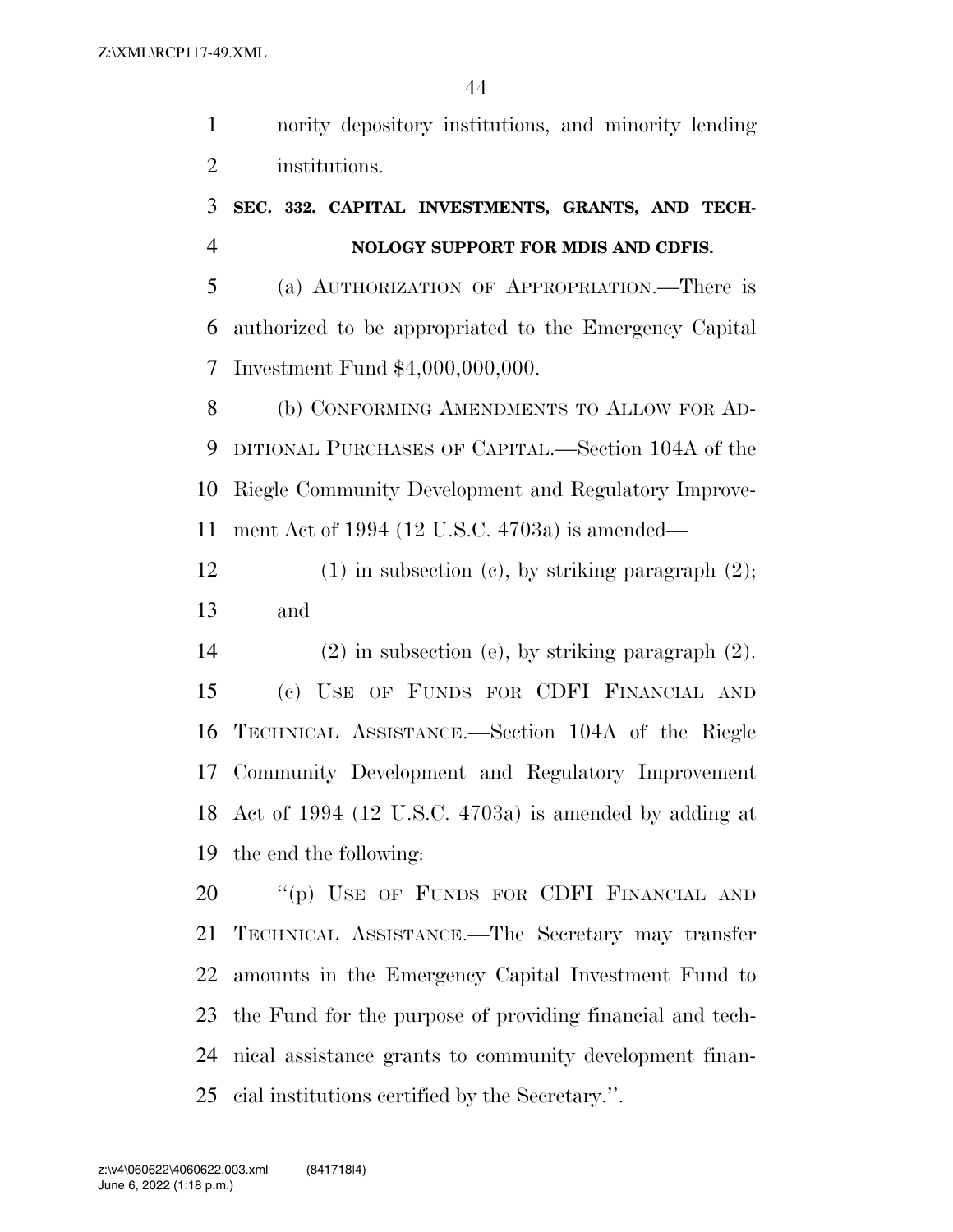(d) TECHNOLOGY GRANTS FOR MDIS AND CDFIS.— Section 104A of the Riegle Community Development and Regulatory Improvement Act of 1994 (12 U.S.C. 4703a), as amended by subsection (c), is further amended by add-ing at the end the following:

 ''(q) TECHNOLOGY GRANTS FOR MDIS AND CDFIS.—

8 "(1) STUDY AND REPORT ON CERTAIN TECH-NOLOGY CHALLENGES.—

10 ''(A) STUDY.—The Secretary shall carry out a study on the technology challenges im- pacting minority depository institutions and community development financial institutions with respect to—

 ''(i) internal technology capabilities and capacity of the institutions to process loan applications and otherwise serve cur- rent and potential customers through the internet, mobile phone applications, and 20 other tools;

 $\frac{1}{1}$  technology capabilities and ca- pacity of the institutions, provided in part- nership with third party companies, to process loan applications and otherwise serve current and potential customers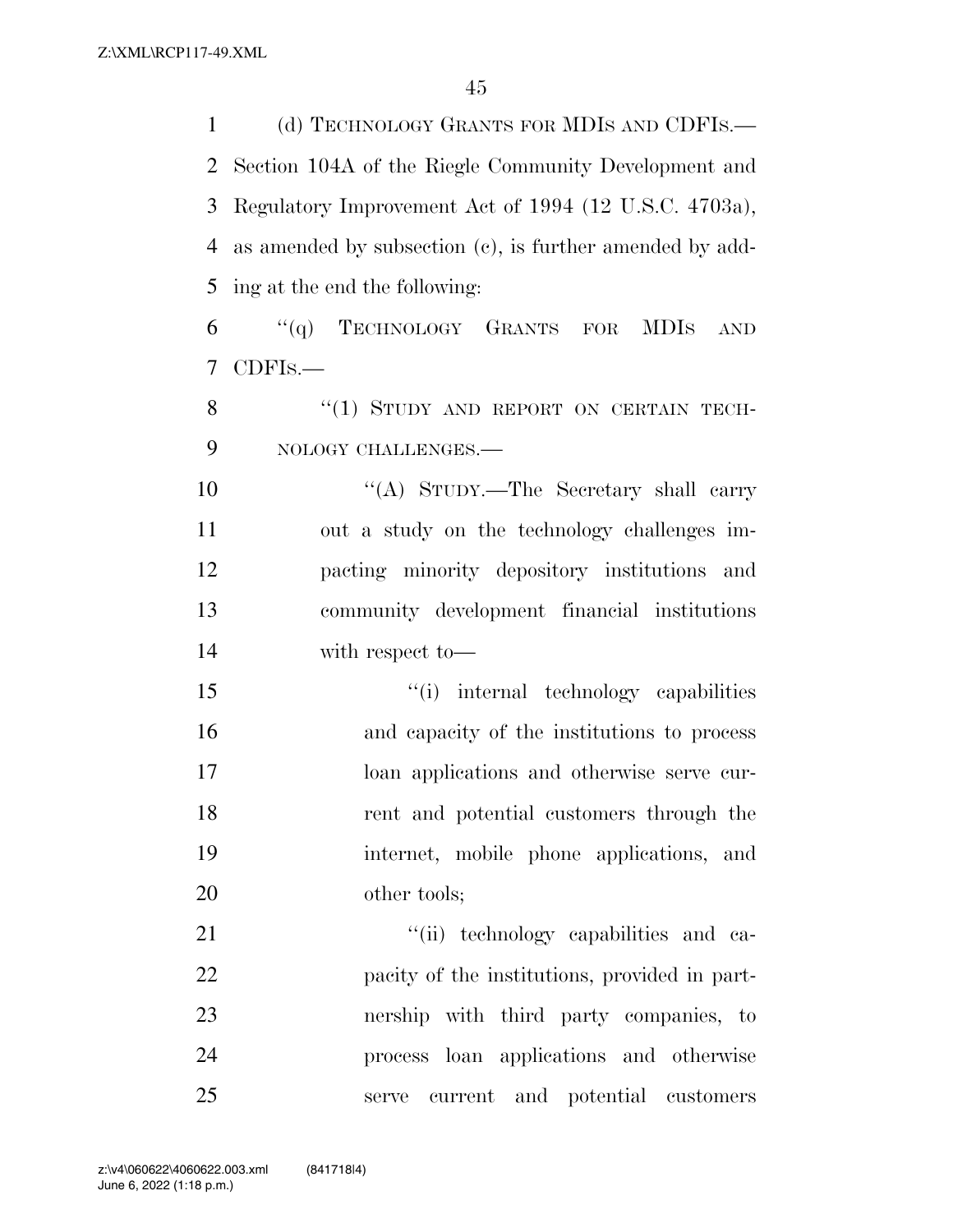| $\mathbf{1}$   | through the internet, mobile phone applica-       |
|----------------|---------------------------------------------------|
| $\overline{2}$ | tions, and other tools;                           |
| 3              | "(iii) cybersecurity; and                         |
| $\overline{4}$ | "(iv) challenges and solutions related            |
| 5              | to algorithmic bias in the deployment of          |
| 6              | technology.                                       |
| 7              | "(B) REPORT.—Not later than 1 year                |
| 8              | after the date of the enactment of this sub-      |
| 9              | section, the Secretary shall submit a report to   |
| 10             | the Committee on Financial Services of the        |
| 11             | House of Representatives and the Committee        |
| 12             | on Banking, Housing, and Urban Affairs of the     |
| 13             | Senate that includes the results of the study re- |
| 14             | quired under subparagraph (A).                    |
| 15             | $``(2)$ TECHNOLOGY GRANT PROGRAM.—                |
| 16             | "(A) PROGRAM AUTHORIZED.—The Sec-                 |
| 17             | retary shall carry out a technology grant pro-    |
| 18             | gram to make grants to minority depository in-    |
| 19             | stitutions and community development financial    |
| 20             | institutions to address technology challenges     |
| 21             | impacting such institutions.                      |
| 22             | "(B) APPLICATION.—To be eligible to be            |
| 23             | awarded a grant under this paragraph, a mi-       |
| 24             | nority depository institution or community de-    |
| 25             | velopment financial institution shall submit an   |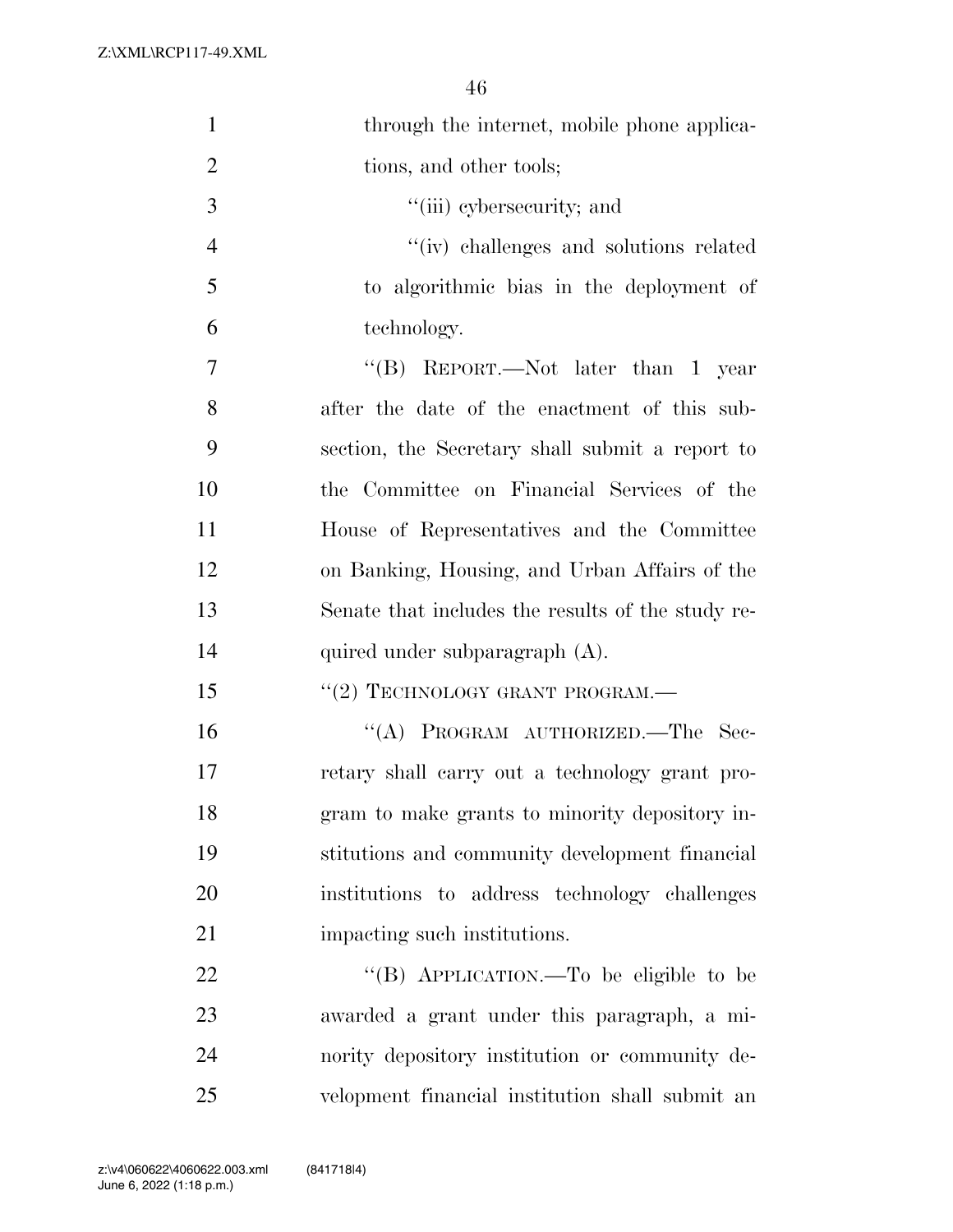| $\mathbf{1}$   | application to the Secretary at such time, in |
|----------------|-----------------------------------------------|
| $\overline{2}$ | such manner, and containing such information  |
| 3              | as the Secretary may require.                 |
| $\overline{4}$ | "(C) USE OF FUNDS.—A minority deposi-         |
| 5              | tory institution or community development fi- |
| 6              | nancial institution that is awarded a grant   |
| 7              | under this paragraph may use the grant funds  |
| 8              | $to-$                                         |
| 9              | "(i) enhance or adopt technologies            |
| 10             | $that-$                                       |
| 11             | "(I) shorten loan approval proc-              |
| 12             | esses;                                        |
| 13             | "(II) improve customer experi-                |
| 14             | ence;                                         |
| 15             | "(III) provide additional services            |
| 16             | to customers;                                 |
| 17             | $\lq\lq$ (IV) facilitate compliance with      |
| 18             | applicable laws, regulations, and pro-        |
| 19             | gram requirements, including testing          |
| 20             | to ensure that the use of technology          |
| 21             | does not result in discrimination, and        |
| 22             | helping to satisfy data reporting re-         |
| 23             | quirements; and                               |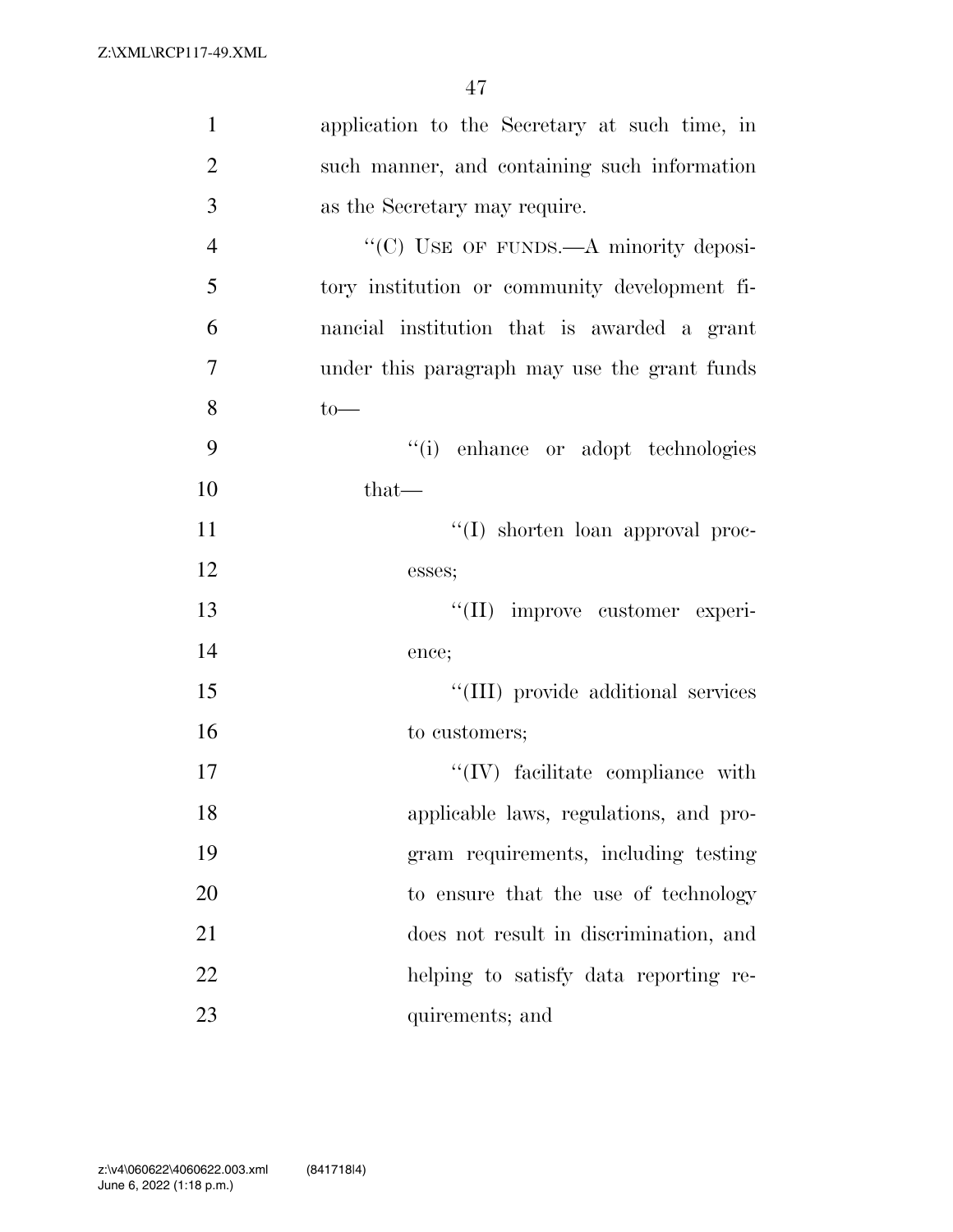| $\mathbf{1}$   | $\lq\lq(V)$ help ensure privacy of cus-                   |
|----------------|-----------------------------------------------------------|
| $\overline{2}$ | tomer records and cybersecurity resil-                    |
| 3              | ience or                                                  |
| $\overline{4}$ | "(ii) carry out such other activities as                  |
| 5              | the Secretary determines appropriate.                     |
| 6              | $\lq(3)$ FUNDING.—The Secretary<br>may<br>use             |
| 7              | amounts in the Emergency Capital Investment Fund          |
| 8              | to make grants under paragraph $(2)$ , but not to ex-     |
| 9              | ceed $$250,000,000$ in the aggregate.".                   |
| 10             | (e) PILOT PROGRAM FOR ESTABLISHING DE NOVO                |
| 11             | CDFIS AND MDIS.—Section 104A of the Riegle Commu-         |
| 12             | nity Development and Regulatory Improvement Act of        |
| 13             | 1994 (12 U.S.C. 4703a), as amended by subsections $(c)$   |
| 14             | and (d), is further amended by adding at the end the fol- |
| 15             | lowing:                                                   |
| 16             | "(r) PILOT PROGRAM FOR ESTABLISHING DE NOVO               |
| 17             | CDFIS AND MDIS.-                                          |
| 18             | "(1) IN GENERAL.—The Secretary of the                     |
| 19             | Treasury, in consultation with the Fund and the ap-       |
| 20             | propriate Federal banking agencies, shall establish a     |
| 21             | pilot program to provide competitive grants to a per-     |
| 22             | son for the purpose of providing capital for such per-    |
| 23             | son to establish a minority depository institution or     |
| 24             | a community development financial institution.            |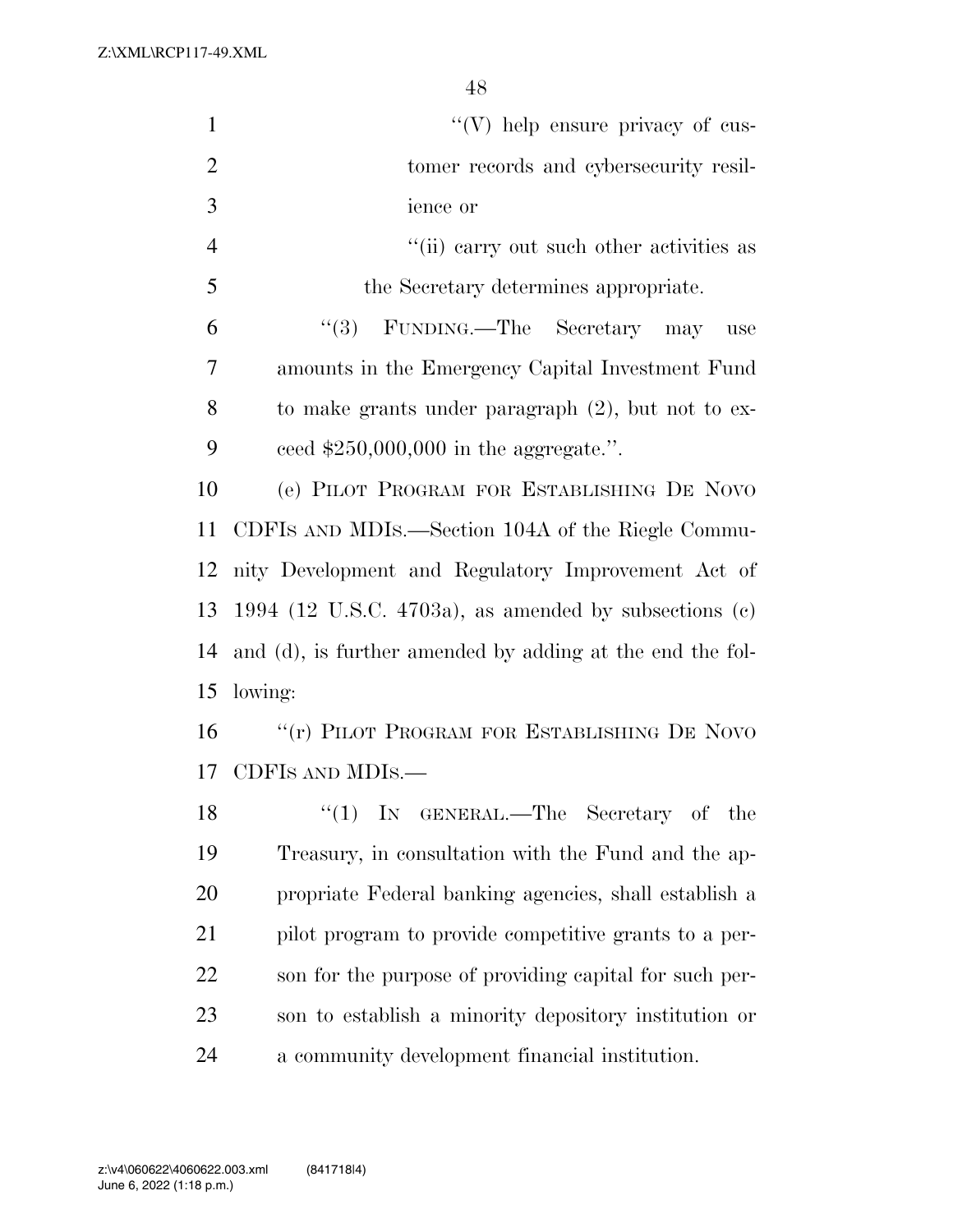''(2) APPLICATION.—A person desiring a grant under this subsection shall submit to the Secretary an application in such form and containing such in-formation as the Secretary determines appropriate.

 ''(3) DISBURSEMENT.—Before disbursing grant amounts to a person selected to receive a grant under this subsection, the Secretary shall ensure that such person has received approval from the ap- propriate Federal banking agency (or such other Federal or State agency from whom approval is re- quired) to establish a minority depository institution or a community development financial institution, as applicable.

14 ''(4) FUNDING.—The Secretary may use amounts in the Emergency Capital Investment Fund to make grants under paragraph (2), but not to ex-ceed \$100,000,000 in the aggregate.''.

 (f) GUIDANCE FOR SUBCHAPTER S AND MUTUAL BANKS.—Not later than 30 days after the date of enact- ment of this Act, the Board of Governors of the Federal Reserve System and the Secretary shall issue guidance re- garding how Emergency Capital Investment Program in- vestments (whether made before or after the date of enact- ment of this Act) are considered for purposes of various prudential requirements, including debt to equity, leverage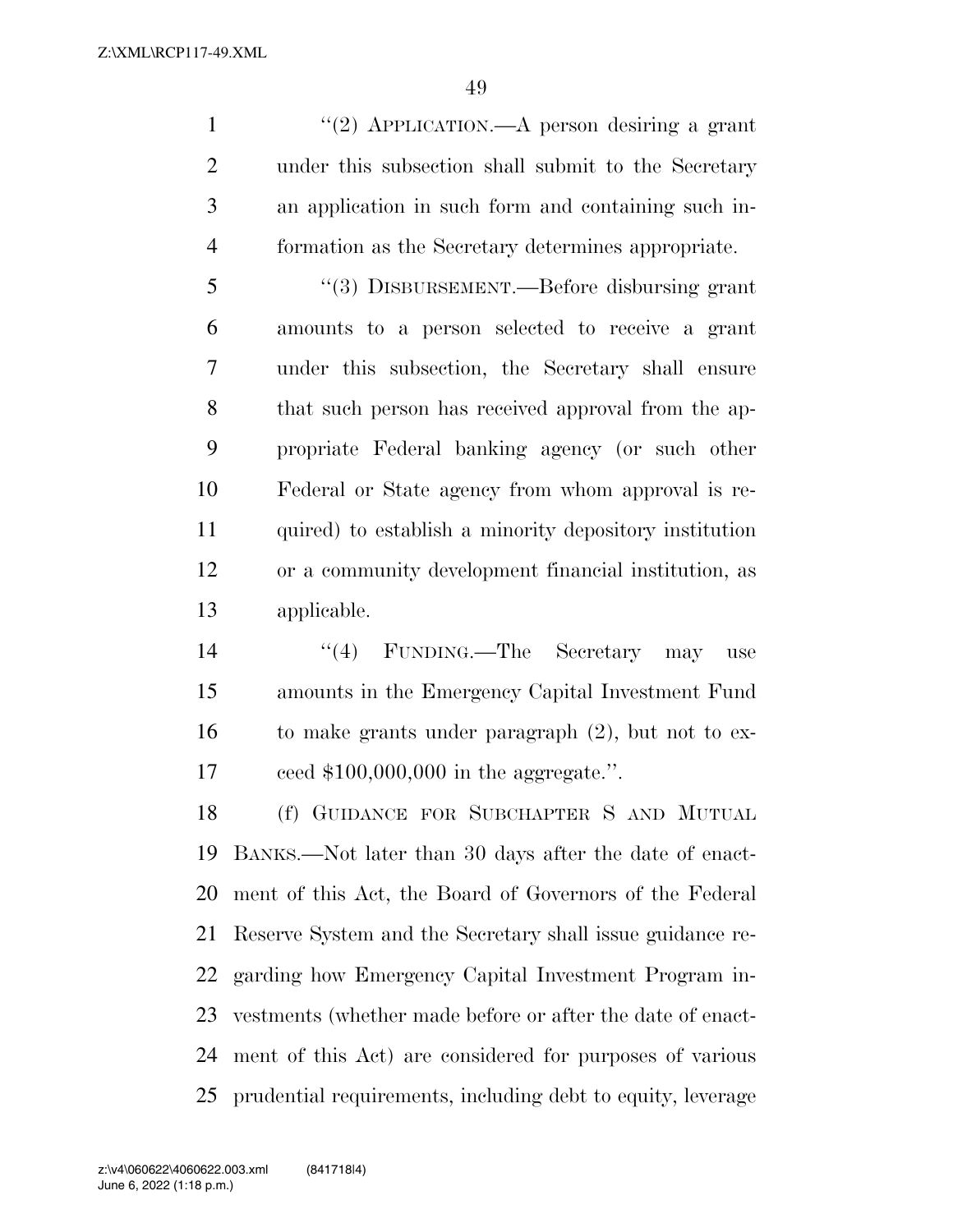ratio, and double leverage ratio requirements with respect to subchapter S and mutual bank recipients of such invest-ments.

# **SEC. 333. SUPPORTING YOUNG ENTREPRENEURS PRO-GRAM.**

 Section 108 of the Riegle Community Development and Regulatory Improvement Act of 1994 (12 U.S.C. 8 4707), as amended by section  $2(a)(1)$ , is further amended by adding at the end the following:

 ''(j) SUPPORTING YOUNG ENTREPRENEURS PRO-GRAM.—

12 "(1) IN GENERAL.—The Fund shall establish a Supporting Young Entrepreneurs Program under which the Fund may provide financial awards to the community development financial institutions that the Fund determines have the best programs to help young entrepreneurs get the start up capital needed to start a small business.

19 "(2) NO MATCHING REQUIREMENT.—The matching requirement under subsection (e) shall not apply to awards made under this subsection.

22 "(3) FUNDING.—In carrying out this sub-section, the Fund may use—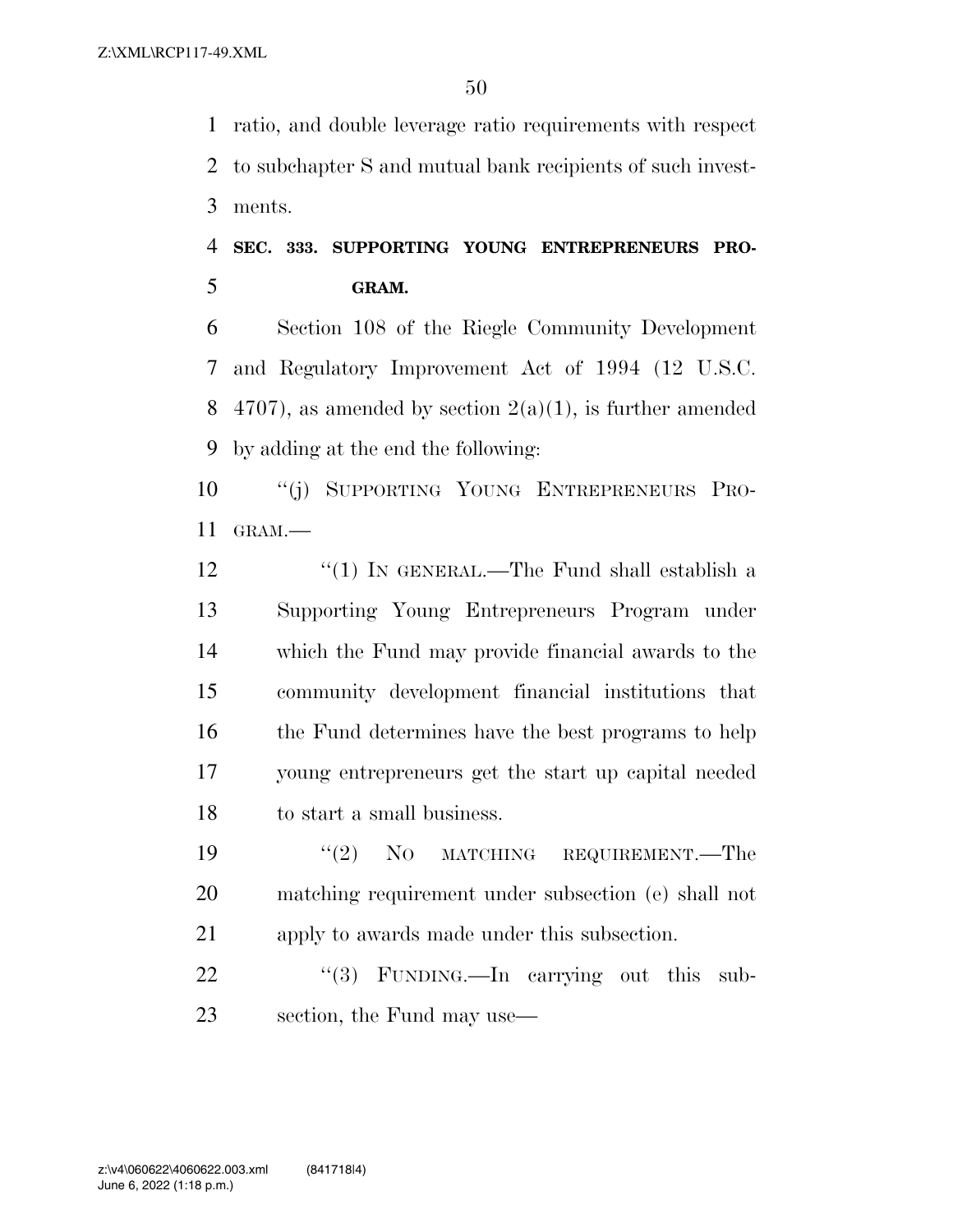| $\mathbf{1}$   | $\lq\lq$ amounts in the Emergency Capital                    |
|----------------|--------------------------------------------------------------|
| $\overline{2}$ | Investment Fund, but not to exceed                           |
| 3              | $$100,000,000$ in the aggregate; and                         |
| $\overline{4}$ | $\lq\lq$ (B) such other funds as may be appro-               |
| 5              | priated by Congress to the Fund to carry out                 |
| 6              | Supporting Young Entrepreneurs Pro-<br>the                   |
| 7              | gram.".                                                      |
| 8              | SEC. 334. MAP OF MINORITY DEPOSITORY INSTITUTIONS            |
| 9              | AND COMMUNITY DEVELOPMENT FINANCIAL                          |
| 10             | <b>INSTITUTIONS.</b>                                         |
| 11             | (a) IN GENERAL.—The Secretary of the Treasury, in            |
| 12             | consultation with the CDFI Fund and the Federal bank-        |
| 13             | ing agencies, shall establish an interactive, searchable map |
| 14             | showing the geographic locations of the headquarters and     |
| 15             | branch locations of minority depository institutions and     |
| 16             | community development financial institutions that have       |
|                | 17 been certified by the Secretary. Such map shall also pro- |
| 18             | vide a link to the website of each such minority depository  |
| 19             | institution and community development financial institu-     |
| 20             | tion.                                                        |
| 21             | (b) DEFINITIONS.—In this section:                            |
| 22             | (1) CDFI FUND.—The term "CDFI Fund"                          |
| 23             | means the Community Development Financial Insti-             |
| 24             | tutions Fund established under section $104(a)$ of the       |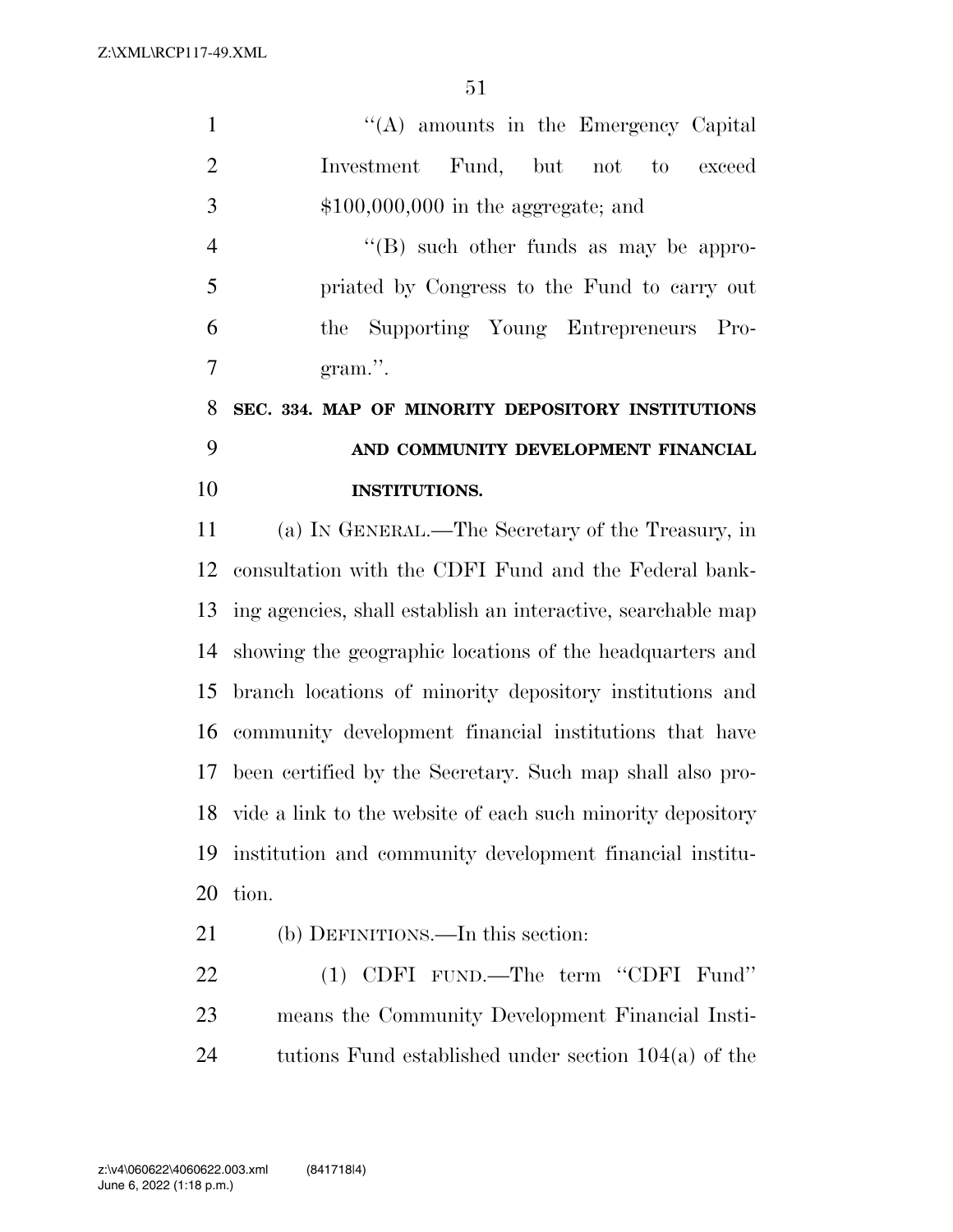| $\mathbf{1}$   | Riegle Community Development and Regulatory Im-        |
|----------------|--------------------------------------------------------|
| $\overline{2}$ | provement Act of 1994.                                 |
| 3              | (2) COMMUNITY DEVELOPMENT FINANCIAL IN-                |
| $\overline{4}$ | STITUTION.—The term "community development fi-         |
| 5              | nancial institution" has the meaning given in section  |
| 6              | 103 of the Riegle Community Development and Reg-       |
| 7              | ulatory Improvement Act of 1994.                       |
| 8              | (3) FEDERAL BANKING AGENCY.—The<br>term                |
| 9              | "Federal banking agency"—                              |
| 10             | $(A)$ has the meaning given in section 3 of            |
| 11             | the Federal Deposit Insurance Act; and                 |
| 12             | (B) means the National Credit Union Ad-                |
| 13             | ministration.                                          |
| 14             | (4) MINORITY DEPOSITORY INSTITUTION.—The               |
| 15             | term "minority depository institution" has the         |
| 16             | meaning given in section $308(b)$ of the Financial In- |
| 17             | stitutions Reform, Recovery, and Enforcement Act       |
| 18             | of 1989.                                               |
| 19             | SEC. 335. REPORT ON CERTIFIED COMMUNITY DEVELOP-       |
| 20             | MENT FINANCIAL INSTITUTIONS.                           |
| 21             | Section $117(a)$ of the Riegle Community Develop-      |
| 22             | ment and Regulatory Improvement Act of 1994 (12)       |
| 23             | U.S.C. $4716(a)$ is amended—                           |
| 24             | (1) by striking "The Fund" and inserting the           |
| 25             | following:                                             |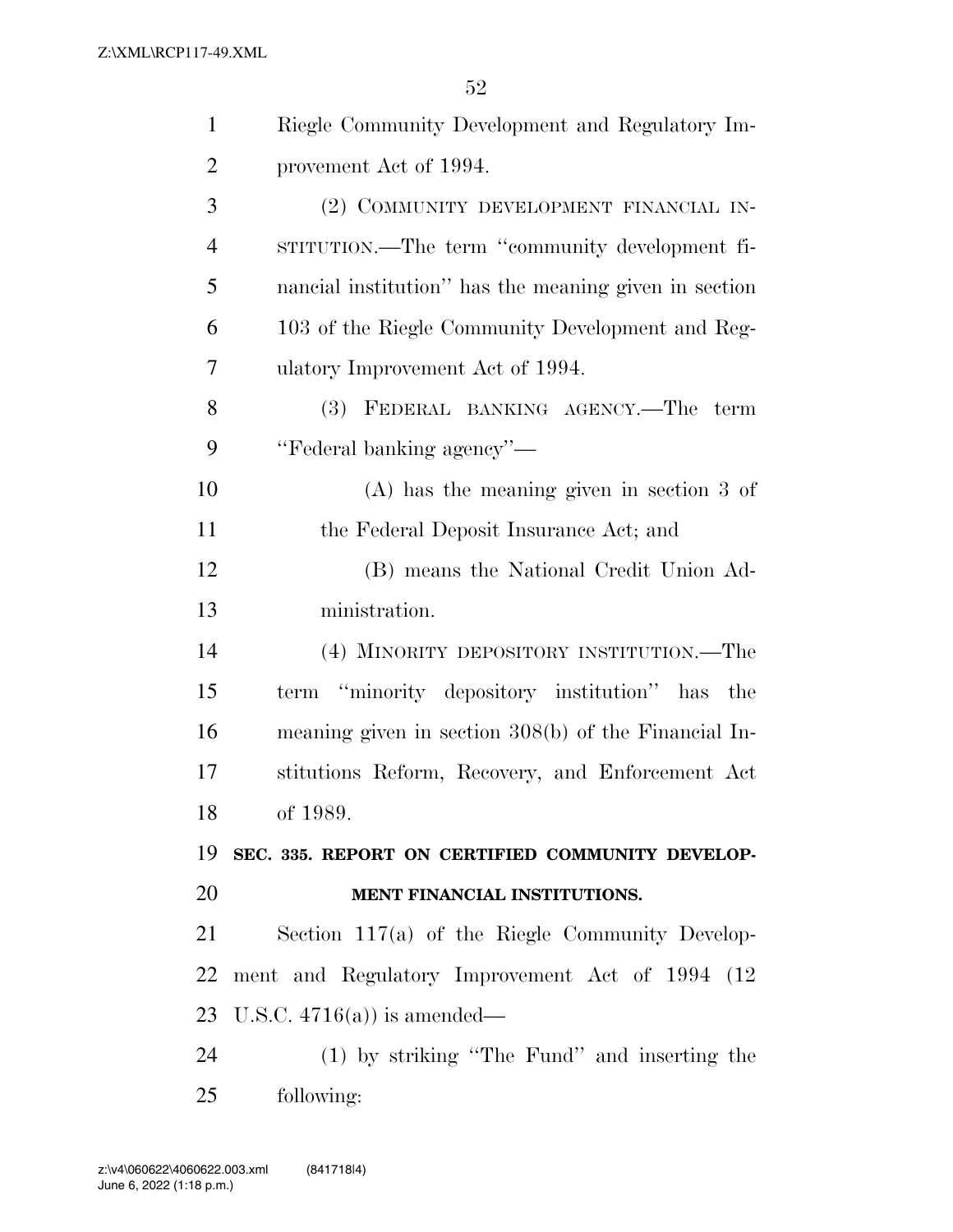| $\mathbf{1}$   | "(1) IN GENERAL.—The Fund";                          |
|----------------|------------------------------------------------------|
| $\overline{2}$ | (2) by striking "and the Congress" and insert-       |
| 3              | ing ", the Congress, and the public"; and            |
| $\overline{4}$ | (3) by adding at the end the following:              |
| 5              | "(2) REPORT ON CERTIFIED COMMUNITY DE-               |
| 6              | VELOPMENT FINANCIAL INSTITUTIONS.—The annual         |
| 7              | report required under paragraph (1) shall include a  |
| 8              | report on community development financial institu-   |
| 9              | tions ('CDFIs') that have been certified by the Sec- |
| 10             | retary of the Treasury, including a summary with     |
| 11             | aggregate data and analysis, to the fullest extent   |
| 12             | practicable, regarding—                              |
| 13             | $\lq\lq(A)$ a list of the types of organizations     |
| 14             | that are certified as CDFIs, and the number of       |
| 15             | each type of organization;                           |
| 16             | "(B) the geographic location and capacity            |
| 17             | of different types of certified CDFIs;               |
| 18             | "(C) the primary lines of business for dif-          |
| 19             | ferent types of certified CDFIs, as well as any      |
| 20             | secondary lines of business;                         |
| 21             | $\lq\lq$ (D) human resources and staffing infor-     |
| 22             | mation for different types of certified CDFIs,       |
| 23             | including—                                           |
| 24             | $\lq\lq(E)$ the types of development services pro-   |
| 25             | vided by different types of certified CDFIs;         |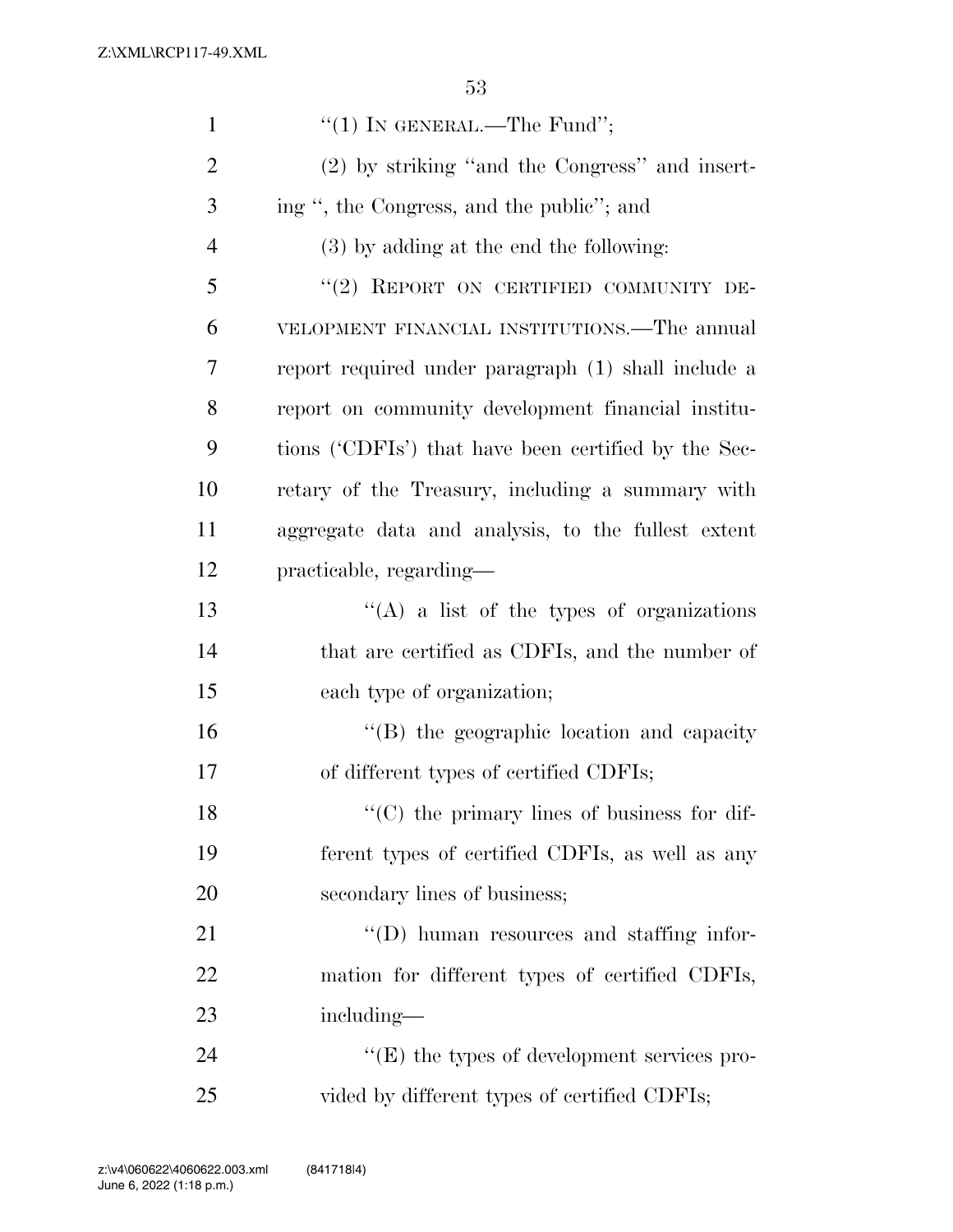| $\mathbf{1}$   | $``(F)$ the target markets of different types    |
|----------------|--------------------------------------------------|
| $\overline{2}$ | of certified CDFIs and the amount of products    |
| 3              | and services offered by CDFIs to those target    |
| $\overline{4}$ | markets, including—                              |
| 5              | "(i) the number and amount of loans"             |
| 6              | and loan guarantees made in those target         |
| 7              | markets;                                         |
| 8              | "(ii) the number and amount of other             |
| 9              | investments made in those target markets;        |
| 10             | and                                              |
| 11             | "(iii) the number and amount of de-              |
| 12             | velopment services offered in those target       |
| 13             | markets; and                                     |
| 14             | $\lq\lq(G)$ such other information as the Direc- |
| 15             | tor of the Fund may determine necessary to       |
| 16             | promote transparency of the impact of different  |
| 17             | types of CDFIs, while carrying out this report   |
| 18             | in a manner that seeks to minimize data report-  |
| 19             | ing requirements from certified CDFIs when       |
| 20             | feasible, including utilizing information gath-  |
| 21             | ered from other regulators under section         |
| 22             | $104(l)$ .".                                     |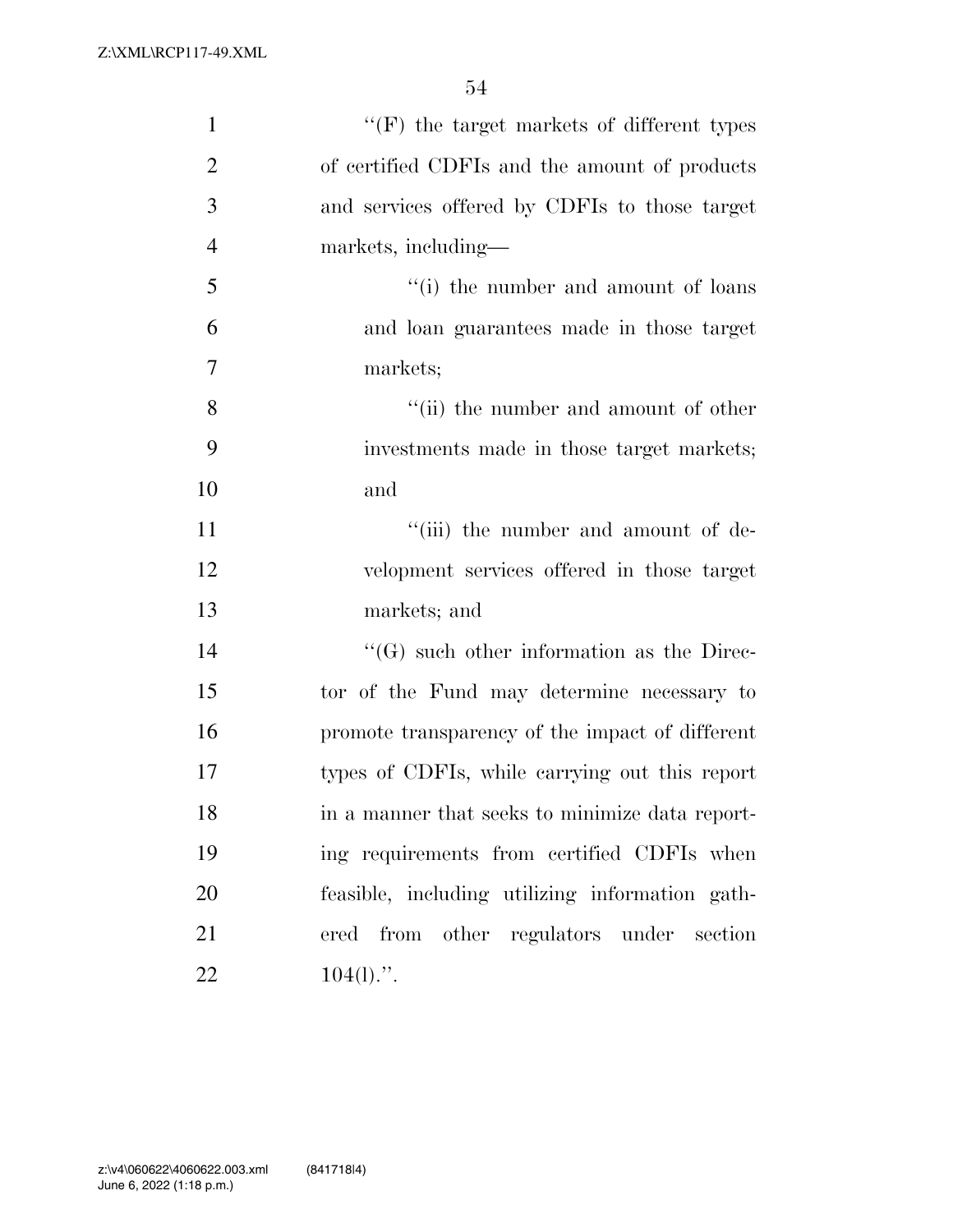| $\mathbf{1}$   | SEC. 336. CONSULTATION AND MINIMIZATION OF DATA RE-  |
|----------------|------------------------------------------------------|
| $\overline{2}$ | <b>QUESTS.</b>                                       |
| 3              | Section 104 of the Riegle Community Development      |
| $\overline{4}$ | and Regulatory Improvement Act of 1994 (12 U.S.C.    |
| 5              | 4703) is amended by adding at the end the following: |
| 6              | "(1) CONSULTATION AND MINIMIZATION OF DATA           |
| 7              | REQUESTS.—                                           |
| 8              | "(1) IN GENERAL.—In carrying out its duties,         |
| 9              | the Fund shall—                                      |
| 10             | "(A) periodically, and no less frequent              |
| 11             | than once a year, consult with the applicable        |
| 12             | Federal regulator of certified CDFIs and appli-      |
| 13             | cants to be a certified CDFI ('applicants)';         |
| 14             | $\lq\lq (B)$ seek to gather any relevant informa-    |
| 15             | tion on certified CDFIs and applicants from the      |
| 16             | applicable Federal regulator to minimize dupli-      |
| 17             | cative data collection requests made by the          |
| 18             | Fund of certified CDFIs and applicants and to        |
| 19             | expedite certification, re-certification, or other   |
| 20             | relevant processes administered by the Fund.         |
| 21             | "(2) APPLICABLE FEDERAL REGULATOR<br>DE-             |
| 22             | FINED.—In this subsection, the term 'applicable      |
| 23             | Federal regulator' means—                            |
| 24             | "(A) with respect to a certified CDFI or             |
| 25             | an applicant that is regulated by both an appro-     |
| 26             | priate Federal banking agency and the Bureau         |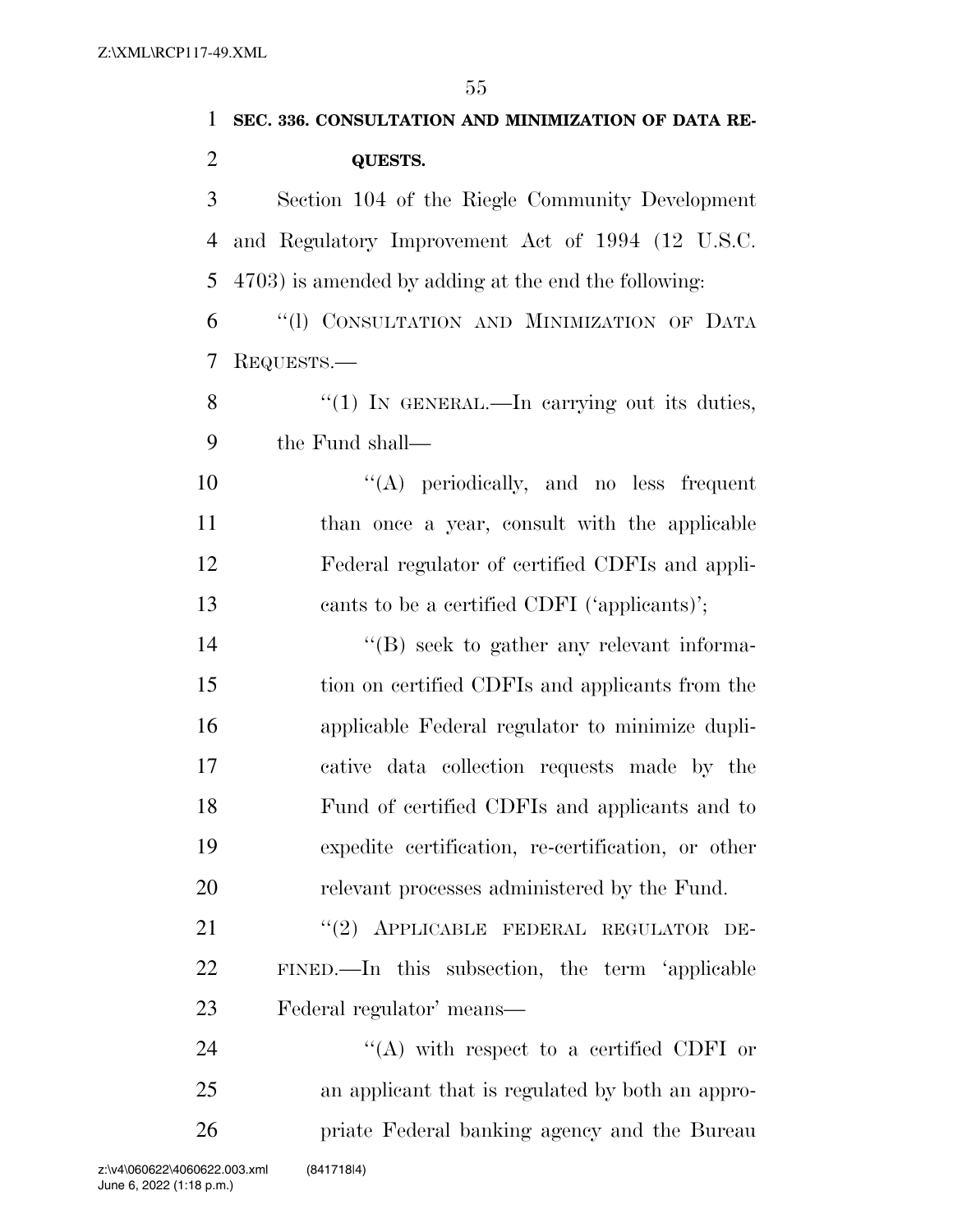| $\mathbf{1}$   | of Consumer Financial Protection, the Bureau                   |
|----------------|----------------------------------------------------------------|
| $\overline{2}$ | of Consumer Financial Protection;                              |
| 3              | $\lq\lq (B)$ with respect to a certified CDFI or               |
| $\overline{4}$ | an applicant that is not regulated by the Bu-                  |
| 5              | reau of Consumer Financial Protection, the ap-                 |
| 6              | propriate Federal banking agency for such ap-                  |
| 7              | plicant; or                                                    |
| 8              | "(C) the Bureau of Consumer Financial                          |
| 9              | Protection, with respect to a certified CDFI or                |
| 10             | an applicant—                                                  |
| 11             | "(i) that is not regulated by an appro-                        |
| 12             | priate Federal banking agency; and                             |
| 13             | "(ii) that offers or provides consumer                         |
| 14             | financial products or services (as defined in                  |
| 15             | section 1002 of the Consumer Financial                         |
| 16             | Protection Act of 2010 (12 U.S.C.                              |
| 17             | $5481$                                                         |
| 18             | SEC. 337. ACCESS TO THE DISCOUNT WINDOW OF THE FED-            |
| 19             | RESERVE SYSTEM FOR<br><b>ERAL</b><br><b>MDIS</b><br><b>AND</b> |
| 20             | CDFIS.                                                         |
| 21             | The Board of Governors of the Federal Reserve Sys-             |
| 22             | tem shall establish a process under which minority deposi-     |
| 23             | tory institutions and community development financial in-      |
| 24             | stitutions may have access to the discount window, at the      |
| 25             | seasonal credit interest rate most recently published on       |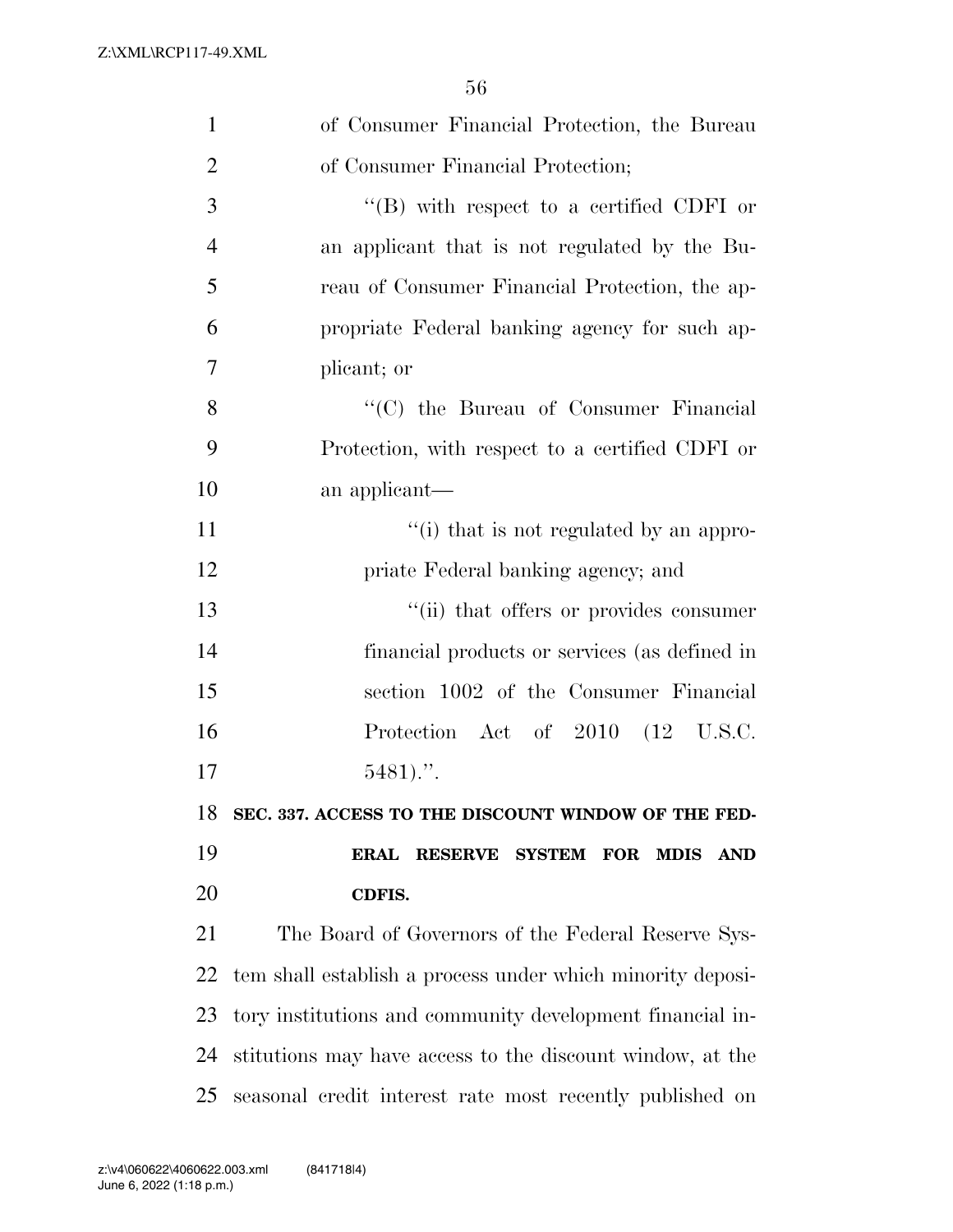the Federal Reserve Statistical Release on selected inter-est rates (daily or weekly).

#### **SEC. 338. STUDY ON SECURITIZATION BY CDFIS.**

 (a) IN GENERAL.—The Secretary of the Treasury, in consultation with the Community Development Financial Institutions Fund and such other Federal agencies as the Secretary determines appropriate, shall carry out a study on—

(1) the use of securitization by CDFIs;

 (2) any barriers to the use of securitization as a source of liquidity by CDFIs; and

 (3) any authorities available to the Government to support the use of securitization by CDFIs to the extent it helps serve underserved communities.

 (b) REPORT.—Not later than the end of the 1-year period beginning on the date of enactment of this Act, the Secretary shall issue a report to the Committee on Finan- cial Services of the House of Representatives and the Committee on Banking, Housing, and Urban Affairs of the Senate containing—

 (1) all findings and determinations made in car-22 rying out the study required under subsection (a); and

 (2) any legislative or administrative rec-ommendations of the Secretary that would promote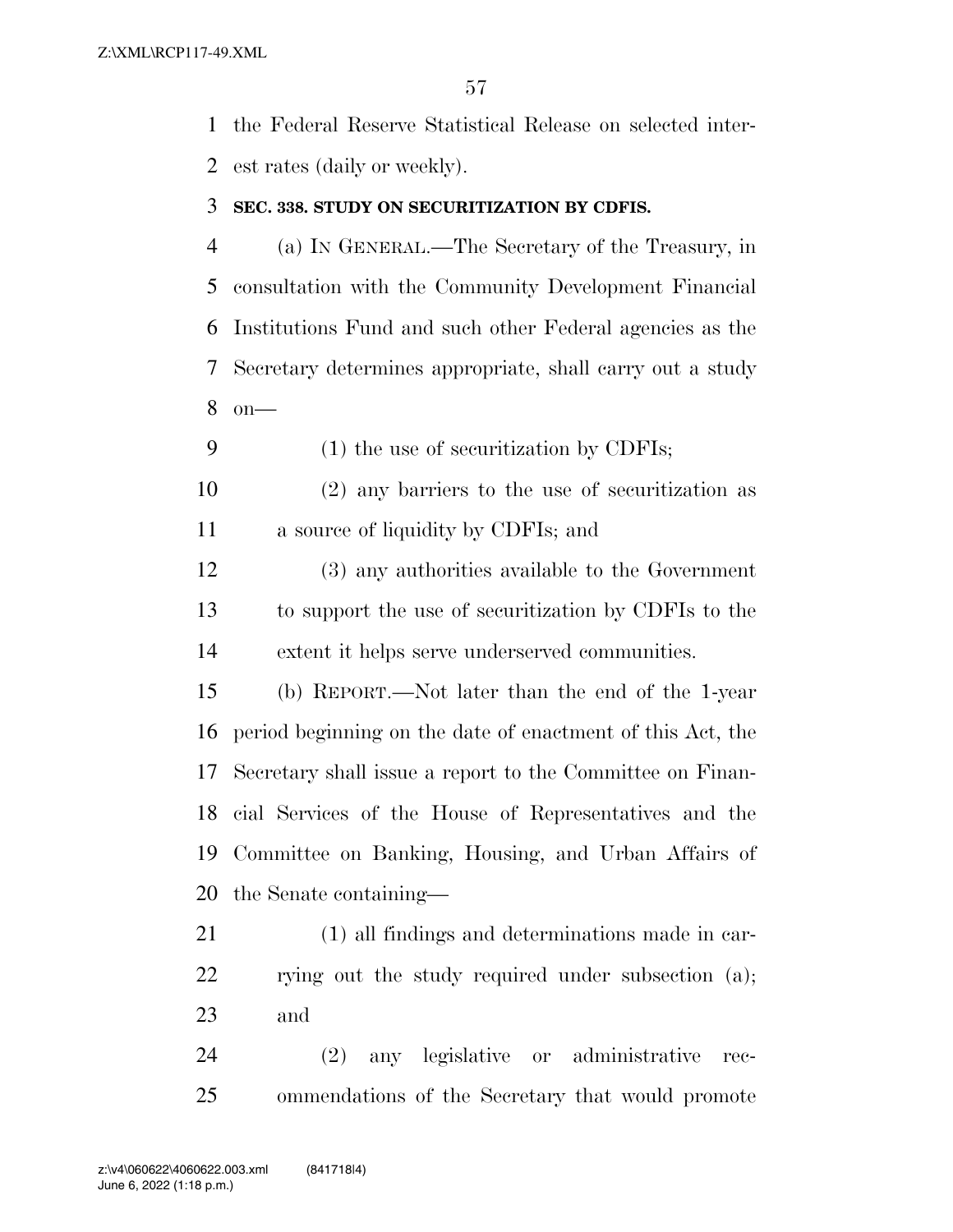the responsible use of securitization to help CDFIs

| $\overline{2}$ | in reaching more underserved communities.                |
|----------------|----------------------------------------------------------|
| 3              | (c) CDFI DEFINED.—The term "CDFI" has the                |
| $\overline{4}$ | meaning given the term "community development finan-     |
| 5              | cial institution" under section 103 of the Riegle Commu- |
| 6              | nity Development and Regulatory Improvement Act of       |
| 7              | 1994.                                                    |
| 8              | TITLE IV-DIVERSITY IN FINAN-                             |
| 9              | CIAL INSTITUTIONS AND COR-                               |
| 10             | <b>PORATIONS</b>                                         |
| 11             | <b>Subtitle A—Promoting New and</b>                      |
| 12             | <b>Diverse Depository Institutions</b>                   |
| 13             | SEC. 411. STUDY AND STRATEGIC PLAN.                      |
| 14             | (a) IN GENERAL.—The Federal banking regulators           |
| 15             | shall jointly—                                           |
| 16             | (1) conduct a study about the challenges faced           |
| 17             | by proposed depository institutions, including pro-      |
| 18             | posed minority depository institutions, seeking de       |
| 19             | novo depository institution charters; and                |
| 20             | (2) submit to the Committee on Financial Serv-           |
| 21             | ices of the House of Representatives and the Com-        |

 mittee on Banking, Housing, and Urban Affairs of 23 the Senate and publish publically, not later than 18

months after the date of the enactment of this sec-

tion—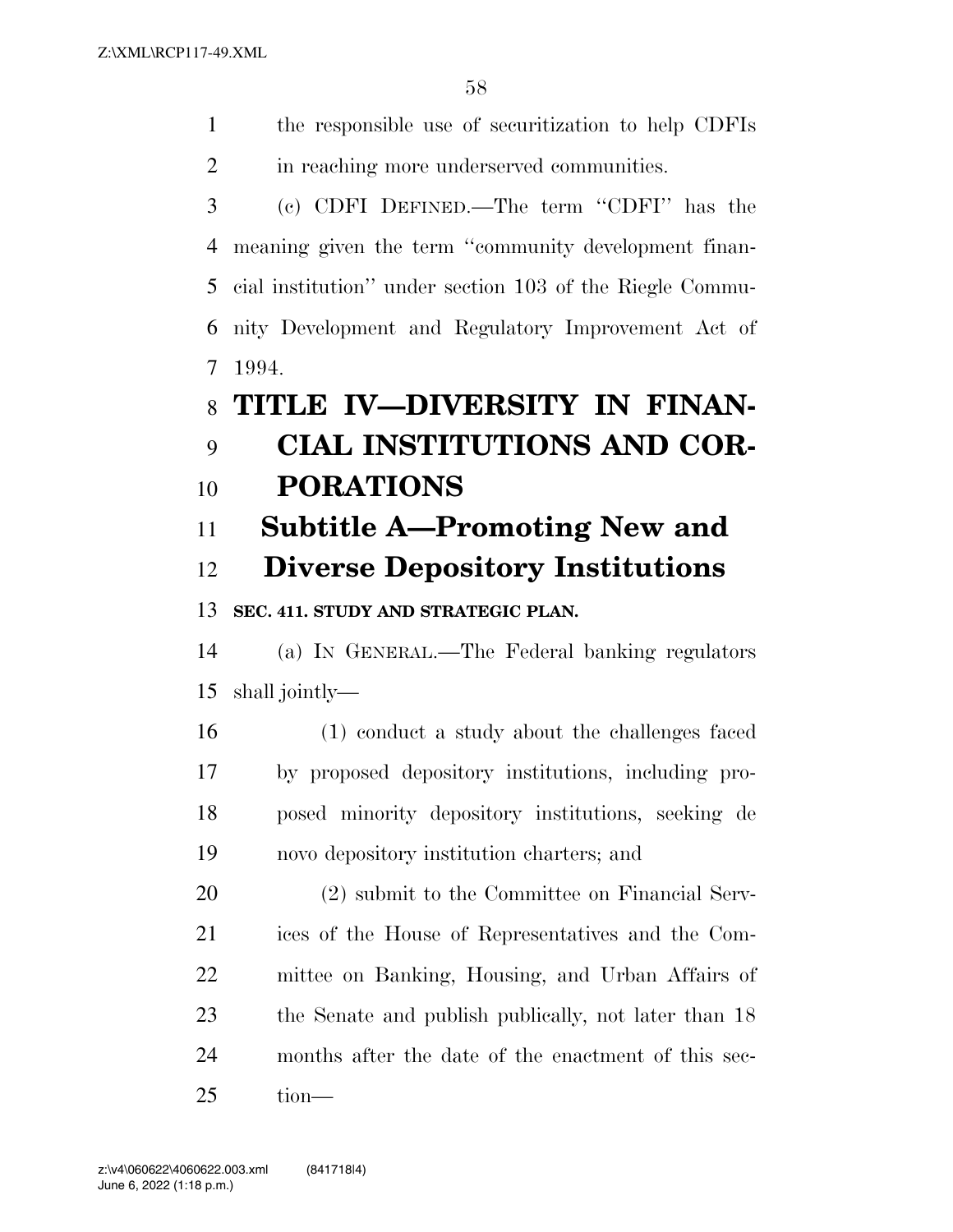| $\mathbf{1}$   | (A) an analysis based on the study con-               |
|----------------|-------------------------------------------------------|
| $\overline{2}$ | ducted pursuant to paragraph $(1)$ ;                  |
| 3              | (B) any findings from the study conducted             |
| $\overline{4}$ | pursuant to paragraph $(1)$ ; and                     |
| 5              | (C) any legislative recommendations that              |
| 6              | the Federal banking regulators developed based        |
| 7              | on the study conducted pursuant to paragraph          |
| 8              | (1).                                                  |
| 9              | (b) STRATEGIC PLAN.—                                  |
| 10             | (1) IN GENERAL.—Not later than 18 months              |
| 11             | after the date of the enactment of this section, the  |
| 12             | Federal banking regulators shall jointly submit to    |
| 13             | the Committee on Financial Services of the House of   |
| 14             | Representatives and the Committee on Banking,         |
| 15             | Housing, and Urban Affairs of the Senate and pub-     |
| 16             | lish publically a strategic plan based on the study   |
| 17             | conducted pursuant to subsection (a) and designed     |
| 18             | to help proposed depository institutions (including   |
| 19             | proposed minority depository institutions) success-   |
| 20             | fully apply for de novo depository institution char-  |
| 21             | ters in a manner that promotes increased availability |
| 22             | of banking and financial services, safety and sound-  |
| 23             | ness, consumer protection, community reinvestment,    |
| 24             | financial stability, and a level playing field.       |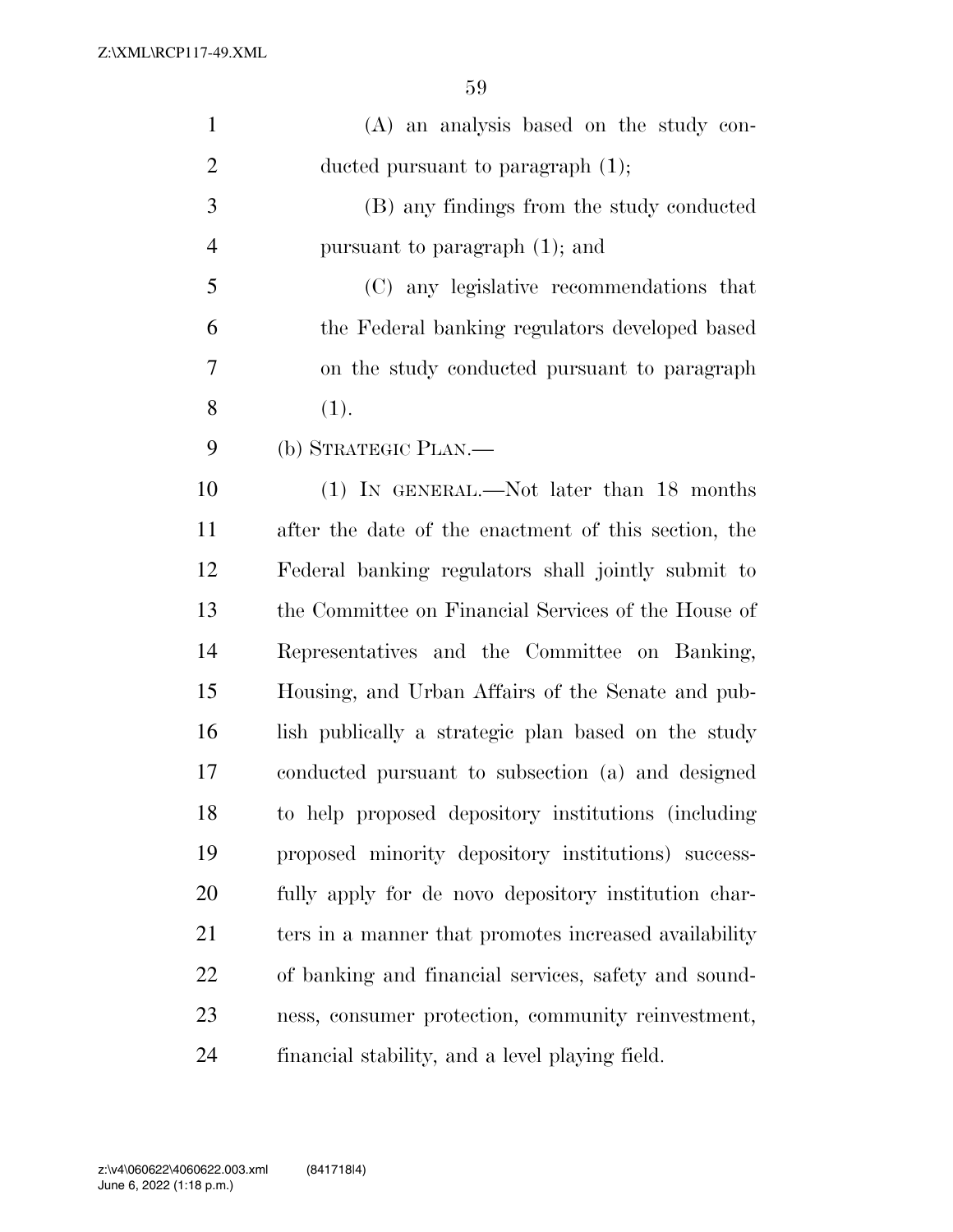| $\mathbf{1}$   | (2) CONTENTS OF STRATEGIC PLAN.—The stra-                 |
|----------------|-----------------------------------------------------------|
| $\overline{2}$ | tegic plan described in paragraph (1) shall—              |
| 3              | (A) promote the chartering of de novo de-                 |
| $\overline{4}$ | pository institutions, including—                         |
| 5              | (i) proposed minority depository insti-                   |
| 6              | tutions; and                                              |
| 7              | (ii) proposed depository institutions                     |
| 8              | that could be certified as community devel-               |
| 9              | opment financial institutions; and                        |
| 10             | (B) describe actions the Federal banking                  |
| 11             | regulators may take that would increase the               |
| 12             | number of depository institutions located in ge-          |
| 13             | ographic areas where consumers lack access to             |
| 14             | a branch of a depository institution.                     |
| 15             | (c) PUBLIC INVOLVEMENT.—When conducting the               |
| 16             | study and developing the strategic plan required by this  |
| 17             | section, the Federal banking regulators shall invite com- |
| 18             | ments and other feedback from the public to inform the    |
| 19             | study and strategic plan.                                 |
| 20             | (d) DEFINITIONS.—In this section:                         |
| 21             | (1) DEPOSITORY INSTITUTION.—The term "de-                 |
| 22             | pository institution" has the meaning given in sec-       |
| 23             | tion 3 of the Federal Deposit Insurance Act, and in-      |
| 24             | cludes a "Federal credit union" and a "State credit"      |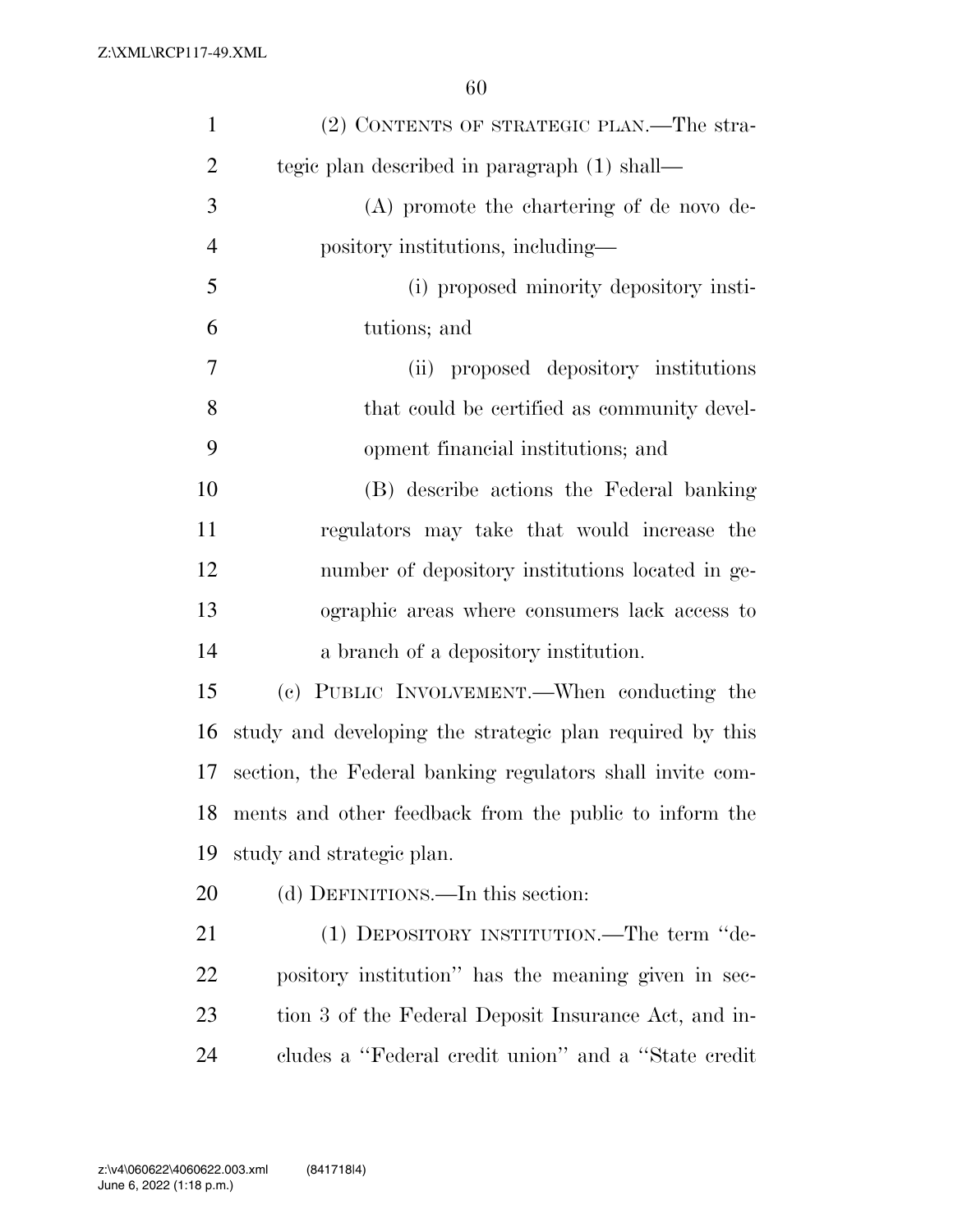| $\mathbf{1}$   | union" as such terms are defined, respectively,        |
|----------------|--------------------------------------------------------|
| $\overline{2}$ | under section 101 of the Federal Credit Union Act.     |
| 3              | (2) COMMUNITY DEVELOPMENT FINANCIAL IN-                |
| $\overline{4}$ | STITUTION.—The term "community development fi-         |
| 5              | nancial institution" has the meaning given in section  |
| 6              | 103 of the Riegle Community Development and Reg-       |
| 7              | ulatory Improvement Act of 1994.                       |
| 8              | (3) FEDERAL BANKING REGULATORS.—The                    |
| 9              | term "Federal banking regulators" means the Board      |
| 10             | of Governors of the Federal Reserve System, the        |
| 11             | Comptroller of the Currency, the Federal Deposit       |
| 12             | Insurance Corporation, the National Credit Union       |
| 13             | Administration, and the Director of the Bureau of      |
| 14             | Consumer Financial Protection.                         |
| 15             | (4) MINORITY DEPOSITORY INSTITUTION.—The               |
| 16             | term "minority depository institution" has<br>the      |
| 17             | meaning given in section $308(b)$ of the Financial In- |
| 18             | stitutions Reform, Recovery, and Enforcement Act       |
| 19             | of 1989.                                               |
| 20             | <b>Subtitle B—Promoting Diversity</b>                  |
| 21             | and Inclusion in Banking                               |
| 22             | SEC. 421. DIVERSITY AND INCLUSION RATINGS.             |
| 23             | (a) IN GENERAL.—The Dodd-Frank Wall Street Re-         |
| 24             | form and Consumer Protection Act (12 U.S.C. 5301 et    |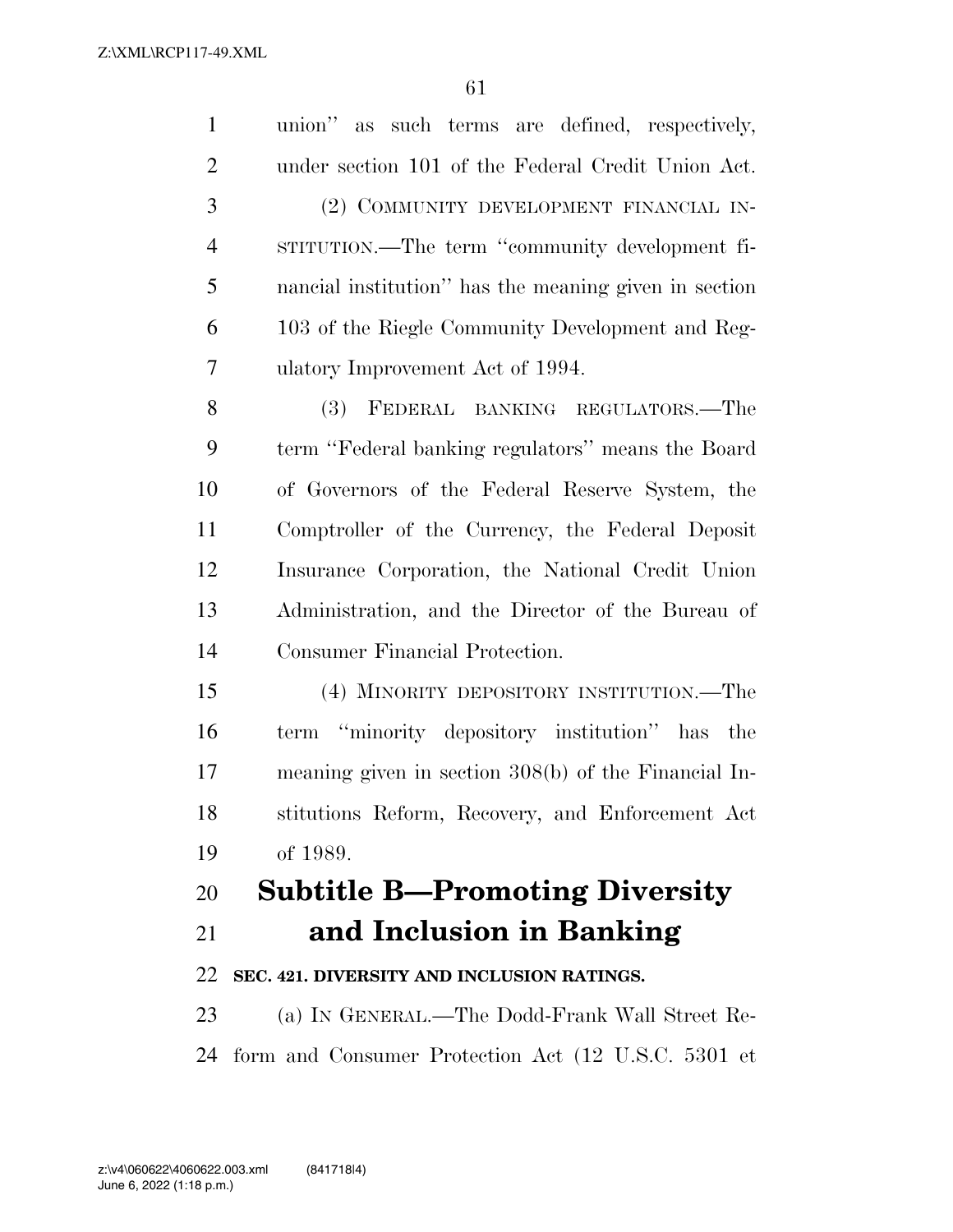seq.) is amended by inserting after section 342 the fol-lowing:

#### **''SEC. 342A. DIVERSITY AND INCLUSION RATINGS.**

 ''(a) IN GENERAL.—The Board of Governors, the Comptroller of the Currency, the Corporation, and the Na- tional Credit Union Administration Board, in assigning a rating to a depository institution under the Uniform Fi- nancial Institutions Rating System (or an equivalent rat- ing by any such agency under a comparable rating system) shall include a diversity and inclusion component that ex-amines—

- 12  $\frac{1}{2}$  (1) whether the depository institution has ef- fective policies in place to encourage diversity and inclusion in the hiring practices of the institution;
- ''(2) whether the depository institution provides training to the employees of the institution, that is appropriate to the size and resources of the institu-tion, on diversity and inclusion; and

 $\frac{1}{3}(A)$  with respect to a depository institution with total consolidated assets of \$1,000,000,000 or less, whether such depository institution has des- ignated an individual to serve as a Diversity and In- clusion Officer who reports to the Chief Executive Officer of the institution on all diversity and inclu-sion matters; or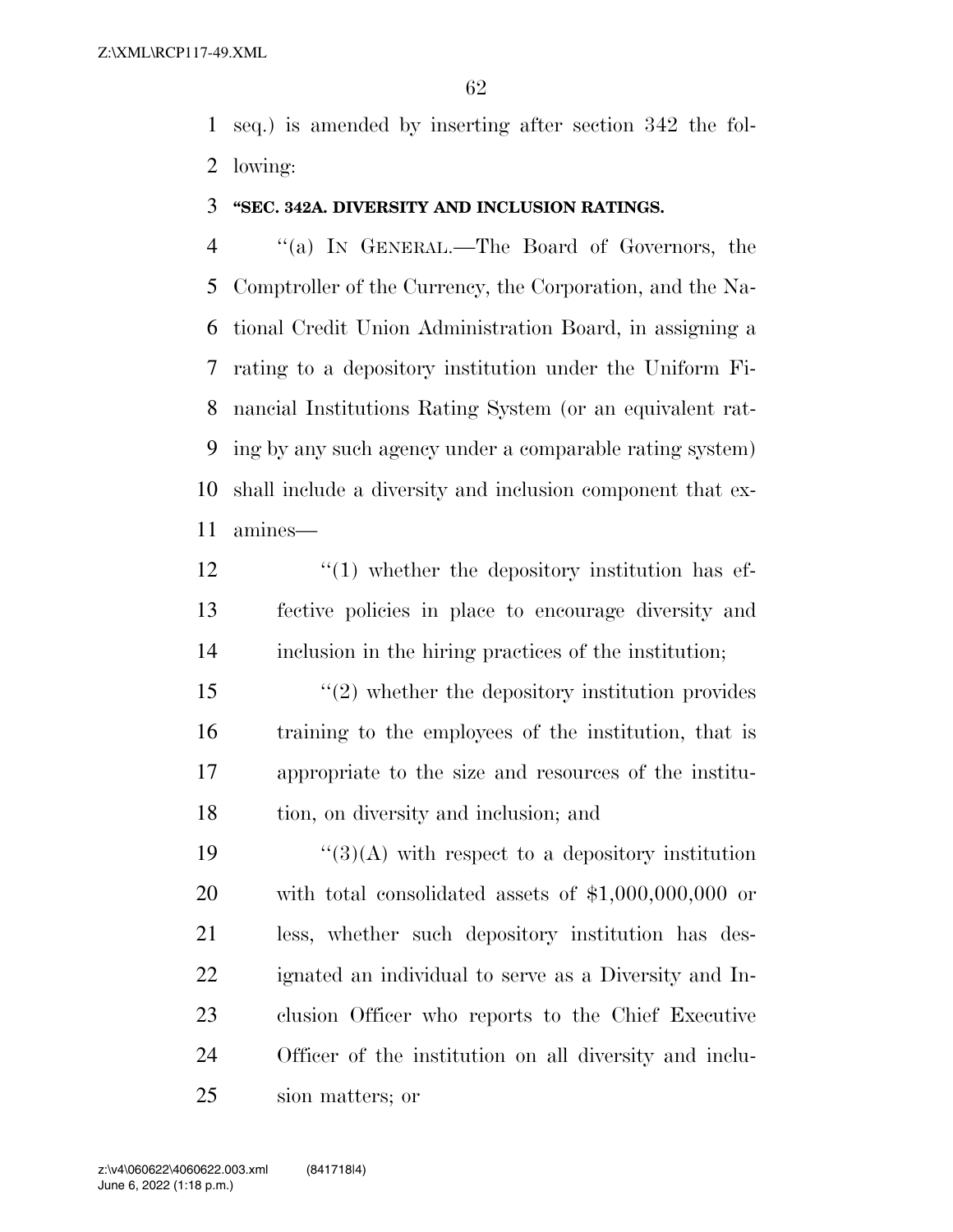| $\mathbf{1}$   | $\lq\lq (B)$ with respect to a depository institution     |
|----------------|-----------------------------------------------------------|
| $\overline{2}$ | with total consolidated assets of more<br>than            |
| 3              | $$1,000,000,000$ , whether such depository institu-       |
| $\overline{4}$ | tion-                                                     |
| 5              | "(i) has designated an individual to serve                |
| 6              | as a Diversity and Inclusion Officer; and                 |
| 7              | "(ii) has established a committee for diver-              |
| 8              | sity and inclusion that holds meetings quarterly          |
| 9              | and that includes in its membership the Diver-            |
| 10             | sity and Inclusion Officer designated under               |
| 11             | clause (i) and the Chief Executive Officer of the         |
| 12             | institution.                                              |
| 13             | "(b) APPLICATION TO MINORITY DEPOSITORY INSTI-            |
| 14             | TUTIONS.—In carrying out subsection (a) with respect to   |
| 15             | minority depository institutions, the Board of Governors, |
| 16             | the Comptroller of the Currency, the Corporation, and the |
| 17             | National Credit Union Administration Board shall—         |
| 18             | $"(1)$ assign such institutions the most favorable        |
| 19             | rating with respect to the diversity and inclusion        |
| 20             | component described under subsection (a); and             |
| 21             | $\lq(2)$ exempt such institutions from any exam-          |
| 22             | ination procedures related to the diversity and inclu-    |
| 23             | sion component described under subsection (a).            |
| 24             | "(c) DEFINITIONS.—In this section:                        |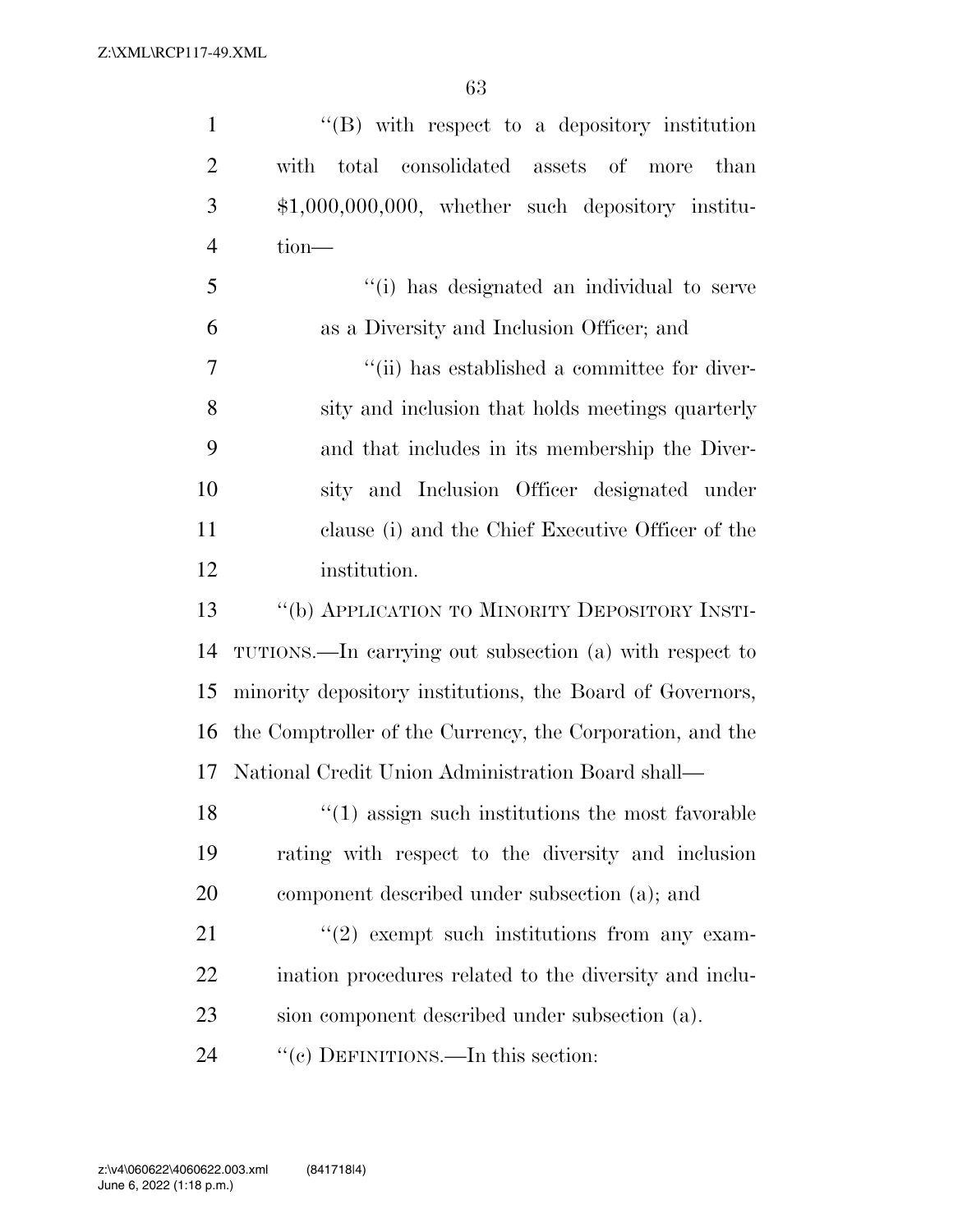| $\mathbf{1}$   | "(1) DEPOSITORY INSTITUTION.—The term 'de-                |
|----------------|-----------------------------------------------------------|
| $\overline{2}$ | pository institution' means a depository institution      |
| 3              | or a credit union.                                        |
| $\overline{4}$ | "(2) MINORITY DEPOSITORY INSTITUTION.-                    |
| 5              | The term 'minority depository institution' means an       |
| 6              | entity that is—                                           |
| 7              | $\lq\lq$ a minority depository institution, as            |
| 8              | defined in section 308 of the Financial Institu-          |
| 9              | tions Reform, Recovery, and Enforcement Act               |
| 10             | of 1989 (12 U.S.C. 1463 note); or                         |
| 11             | "(B) considered to be a minority deposi-                  |
| 12             | tory institution by—                                      |
| 13             | "(i) the appropriate Federal banking                      |
| 14             | agency; or                                                |
| 15             | "(ii) the National Credit Union Ad-                       |
| 16             | ministration, in the case of an insured                   |
| 17             | credit union.".                                           |
| 18             | (b) CLERICAL AMENDMENT.—The table of contents             |
| 19             | for the Dodd-Frank Wall Street Reform and Consumer        |
| 20             | Protection Act is amended by inserting after the item re- |
| 21             | lating to section 342 the following:                      |
|                | "Sec. 342A. Diversity and inclusion ratings.".            |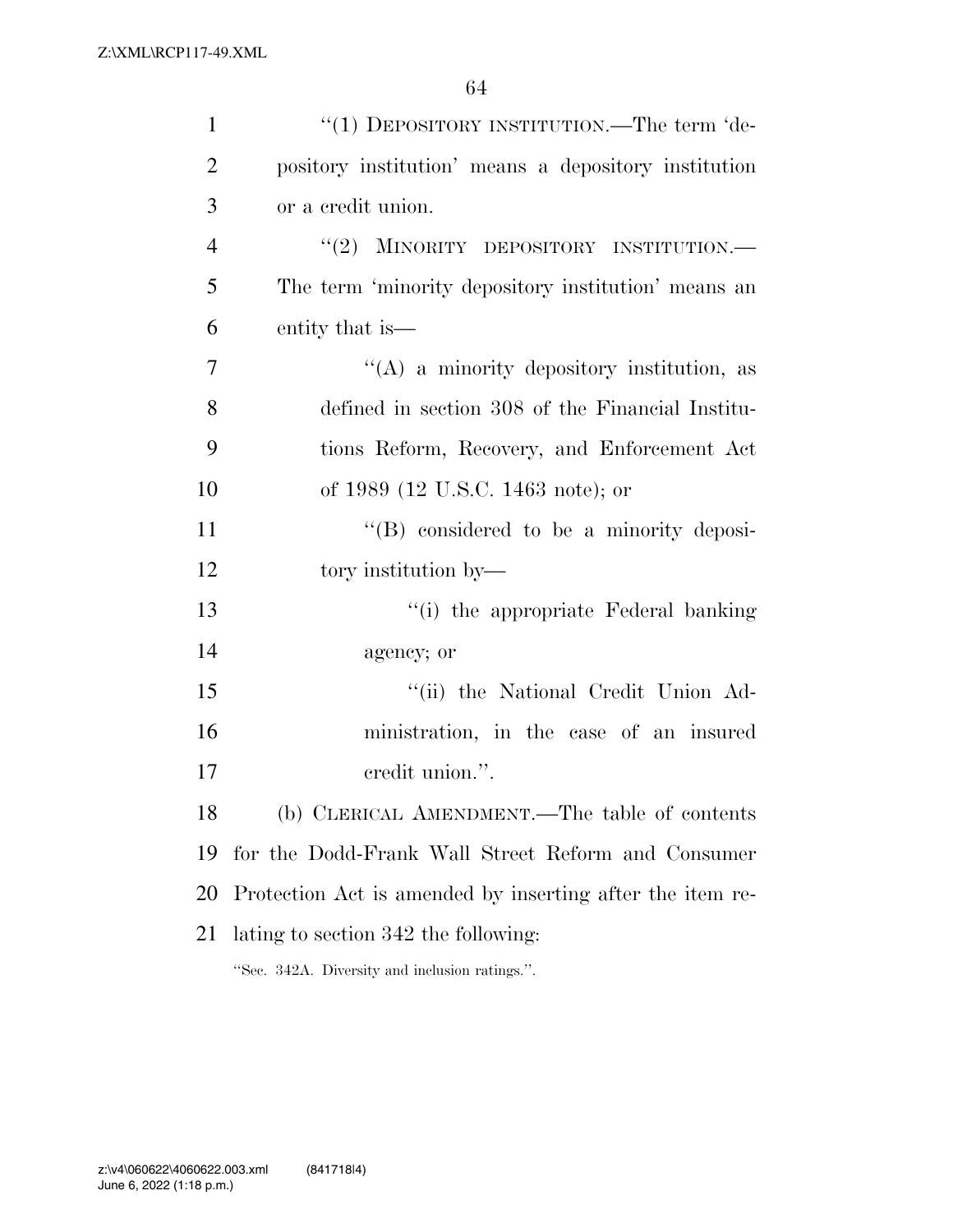**Subtitle C—Improving Corporate Governance Through Diversity SEC. 431. SUBMISSION OF DATA RELATING TO DIVERSITY BY ISSUERS.**  Section 13 of the Securities Exchange Act of 1934 (15 U.S.C. 78m) is amended by adding at the end the following: 8 "(s) SUBMISSION OF DATA RELATING TO DIVER- SITY.— 10 "(1) DEFINITIONS.—In this subsection—  $((A)$  the term 'executive officer' has the meaning given the term in section 230.501(f) of title 17, Code of Federal Regulations, as in ef- fect on the date of enactment of this subsection; and ''(B) the term 'veteran' has the meaning given the term in section 101 of title 38, United States Code. 19 "(2) SUBMISSION OF DISCLOSURE.—Each issuer required to file an annual report under sub- section (a) shall disclose in any proxy statement and any information statement relating to the election of directors filed with the Commission the following: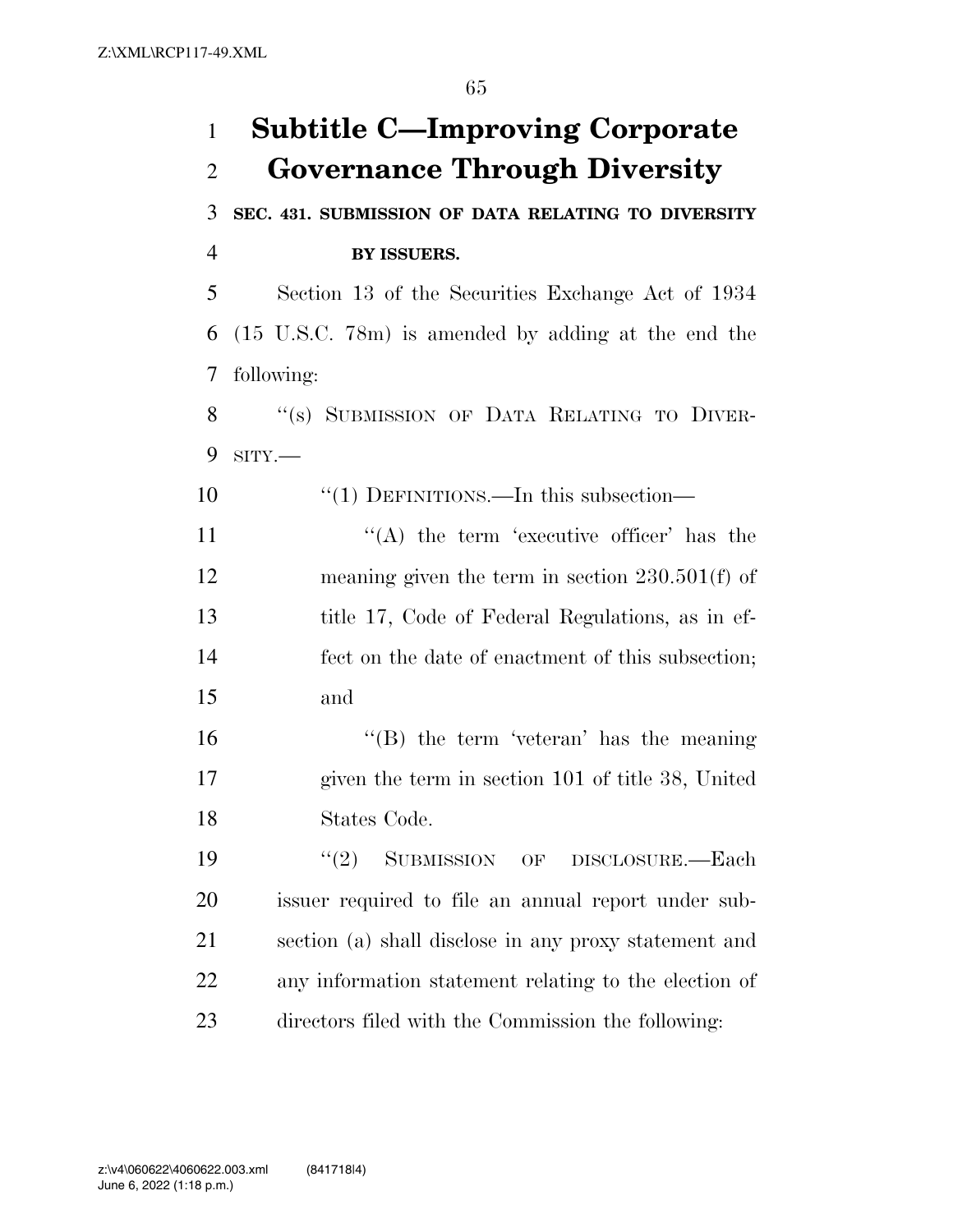| $\mathbf{1}$   | "(A) Data, based on voluntary self-identi-                      |
|----------------|-----------------------------------------------------------------|
| $\overline{2}$ | fication, on the racial, ethnic, and gender com-                |
| 3              | position of-                                                    |
| $\overline{4}$ | "(i) the board of directors of the                              |
| 5              | issuer;                                                         |
| 6              | "(ii) nominees for the board of direc-                          |
| $\overline{7}$ | tors of the issuer; and                                         |
| 8              | "(iii) the executive officers of the                            |
| 9              | issuer.                                                         |
| 10             | $\lq\lq$ (B) The status of any member of the                    |
| 11             | board of directors of the issuer, any nominee                   |
| 12             | for the board of directors of the issuer, or any                |
| 13             | executive officer of the issuer, based on vol-                  |
| 14             | untary self-identification, as a veteran.                       |
| 15             | $\lq\lq$ <sup>"</sup> (C) Whether the board of directors of the |
| 16             | issuer, or any committee of that board of direc-                |
| 17             | tors, has, as of the date on which the issuer                   |
| 18             | a disclosure under this paragraph,<br>makes                     |
| 19             | adopted any policy, plan, or strategy to promote                |
| 20             | racial, ethnic, and gender diversity among—                     |
| 21             | "(i) the board of directors of the                              |
| 22             | issuer;                                                         |
| 23             | "(ii) nominees for the board of direc-                          |
| 24             | tors of the issuer; or                                          |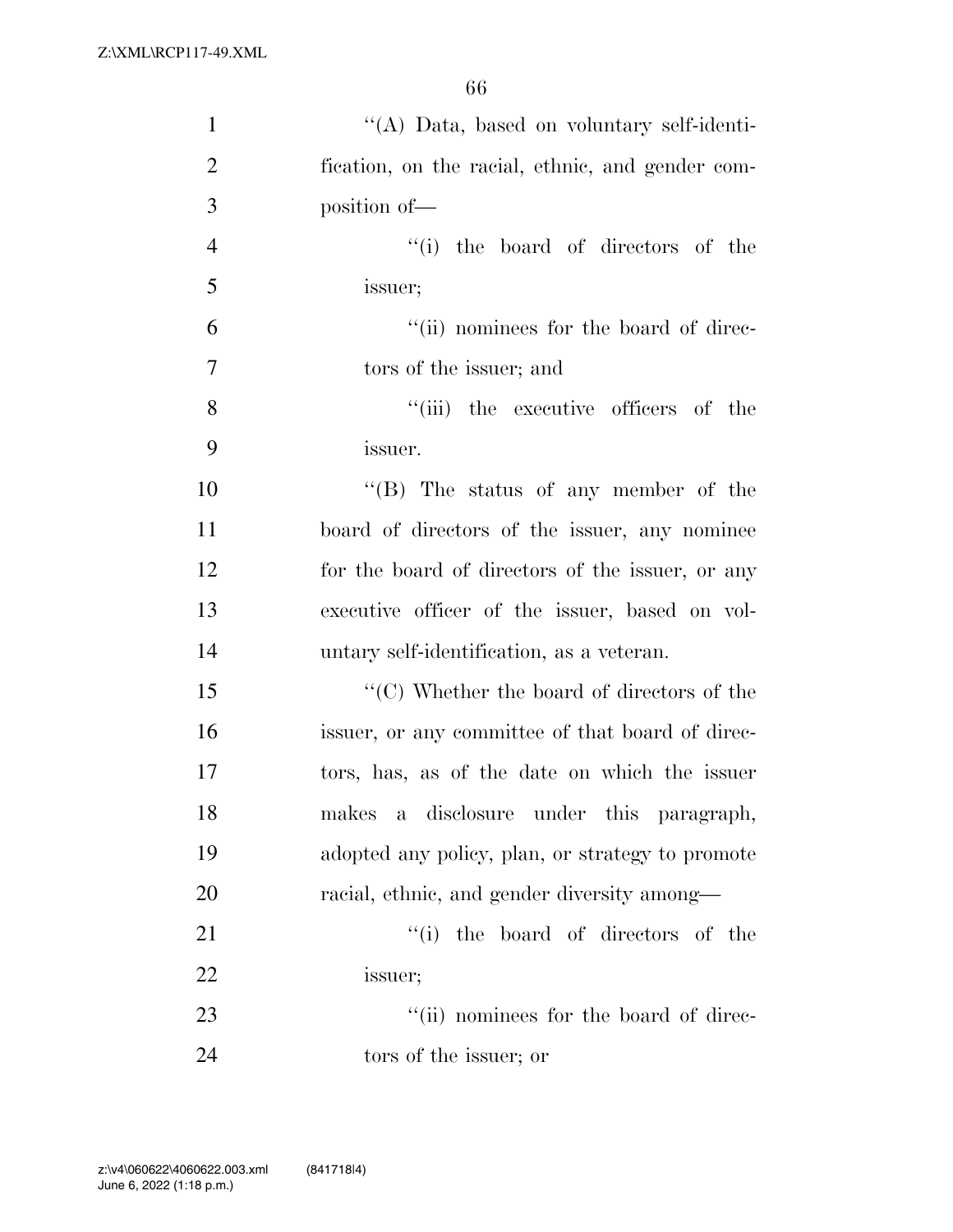1  $''(iii)$  the executive officers of the issuer.

 ''(3) ALTERNATIVE SUBMISSION.—In any 1- year period in which an issuer required to file an an- nual report under subsection (a) does not file with the Commission a proxy statement or an information statement relating to the election of directors, the issuer shall disclose the information required under paragraph (2) in the first annual report of issuer that the issuer submits to the Commission after the end of that 1-year period.

12 "(4) ANNUAL REPORT.—Not later than 18 months after the date of enactment of this sub- section, and annually thereafter, the Commission shall submit to the Committee on Financial Services of the House of Representatives and the Committee on Banking, Housing, and Urban Affairs of the Sen- ate, and publish on the website of the Commission, a report that analyzes the information disclosed under paragraphs (2) and (3) and identifies any 21 trends with respect to such information.

## 22 "(5) BEST PRACTICES.—

23 "(A) IN GENERAL.—The Director of the Office of Minority and Women Inclusion of the Commission shall, not later than 3 years after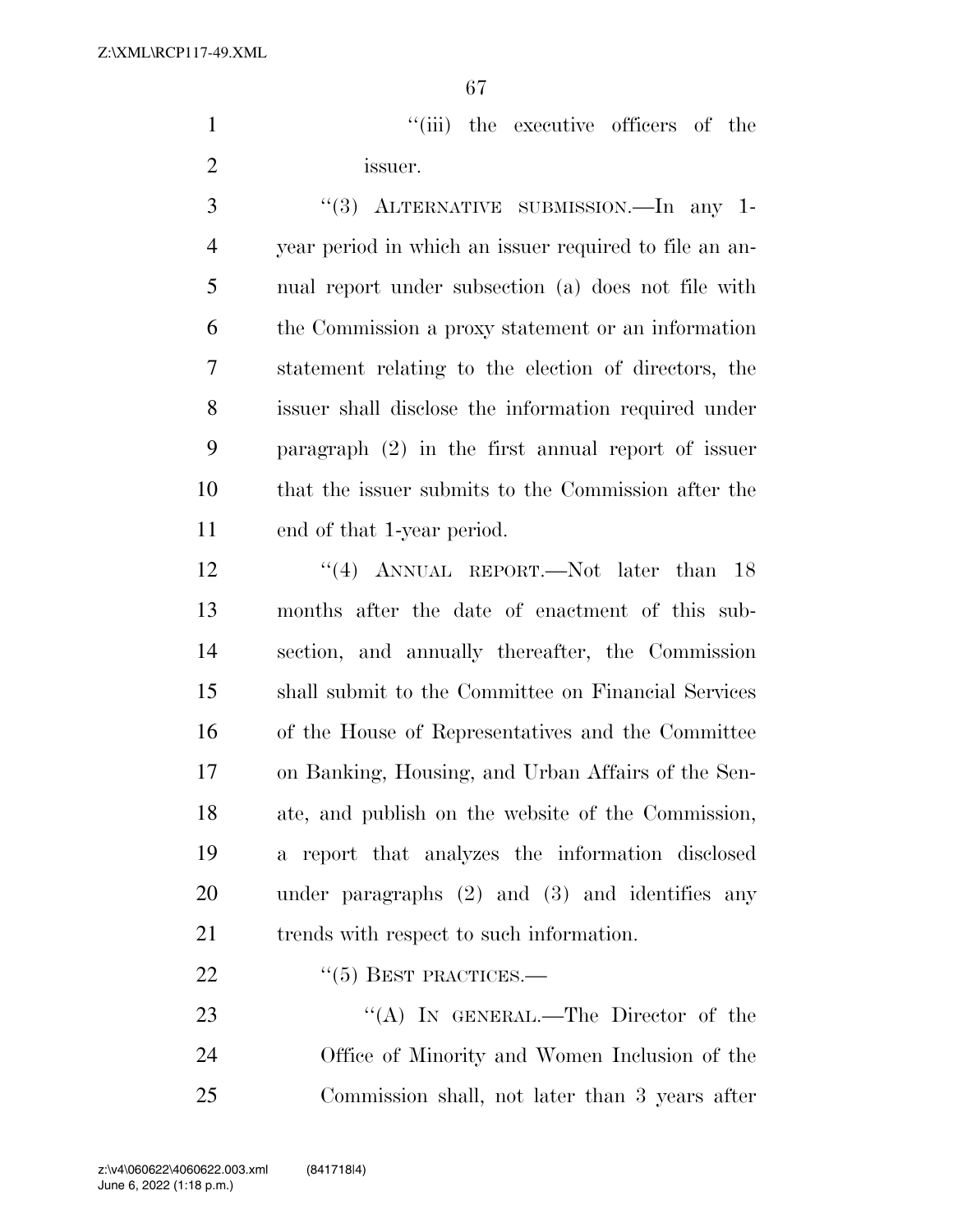| $\mathbf{1}$   | the date of enactment of this subsection, and            |
|----------------|----------------------------------------------------------|
| $\overline{2}$ | every 3 years thereafter, publish best practices         |
| 3              | for compliance with this subsection.                     |
| $\overline{4}$ | "(B) COMMENTS.—The Director of the Of-                   |
| 5              | fice of Minority and Women Inclusion of the              |
| 6              | Commission may, pursuant to subchapter II of             |
| 7              | chapter 5 of title 5, United States Code, solicit        |
| 8              | public comments related to the best practices            |
| 9              | published under subparagraph $(A)$ .".                   |
| 10             | SEC. 432. DIVERSITY ADVISORY GROUP.                      |
| 11             | (a) DEFINITIONS.—For the purposes of this section:       |
| 12             | (1) ADVISORY GROUP.—The term "Advisory                   |
| 13             | Group" means the Diversity Advisory Group estab-         |
| 14             | lished under subsection (b).                             |
| 15             | (2) COMMISSION.—The term "Commission"                    |
| 16             | means the Securities and Exchange Commission.            |
| 17             | (3) ISSUER.—The term "issuer" has the mean-              |
| 18             | ing given the term in section $3(a)$ of the Securities   |
| 19             | Exchange Act of 1934 (15 U.S.C. 78 $e(a)$ ).             |
| 20             | (b) ESTABLISHMENT.—The Commission shall estab-           |
| 21             | lish a Diversity Advisory Group, which shall be composed |
| 22             | of representatives from—                                 |
| 23             | (1) the Federal Government and State and local           |
| 24             | governments;                                             |
| 25             | $(2)$ academia; and                                      |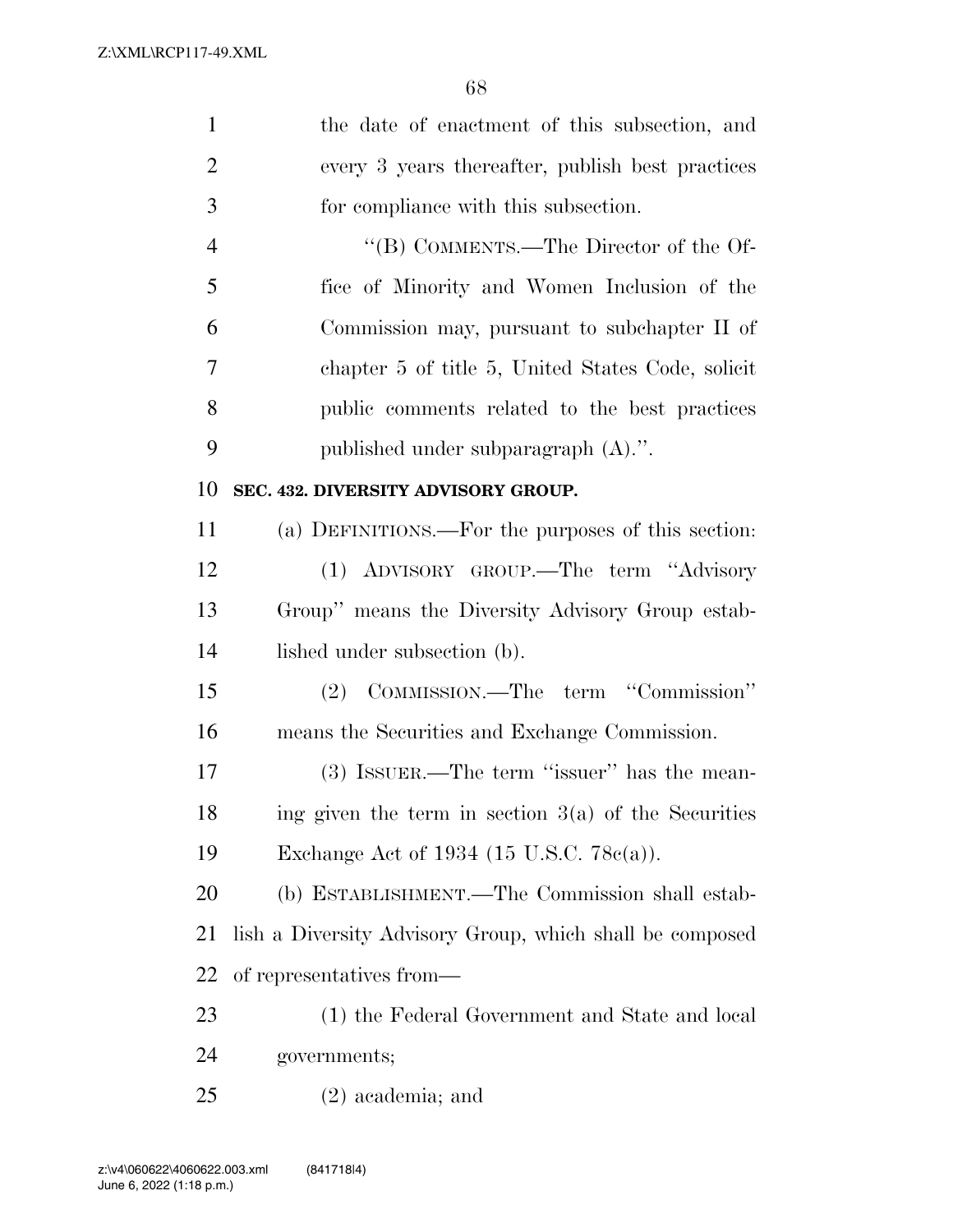(3) the private sector. (c) STUDY AND RECOMMENDATIONS.—The Advisory Group shall—

 (1) carry out a study that identifies strategies that can be used to increase gender, racial, and eth- nic diversity among members of boards of directors of issuers; and

 (2) not later than 270 days after the date on which the Advisory Group is established, submit to the Commission, the Committee on Financial Serv- ices of the House of Representatives, and the Com- mittee on Banking, Housing, and Urban Affairs of the Senate a report that—

 (A) describes any findings from the study conducted under paragraph (1); and

 (B) makes recommendations regarding strategies that issuers could use to increase gender, racial, and ethnic diversity among board members.

 (d) ANNUAL REPORT.—Not later than 1 year after the date on which the Advisory Group submits the report 22 required under subsection  $(c)(2)$ , and annually thereafter, the Commission shall submit to the Committee on Finan- cial Services of the House of Representatives and the Committee on Banking, Housing, and Urban Affairs of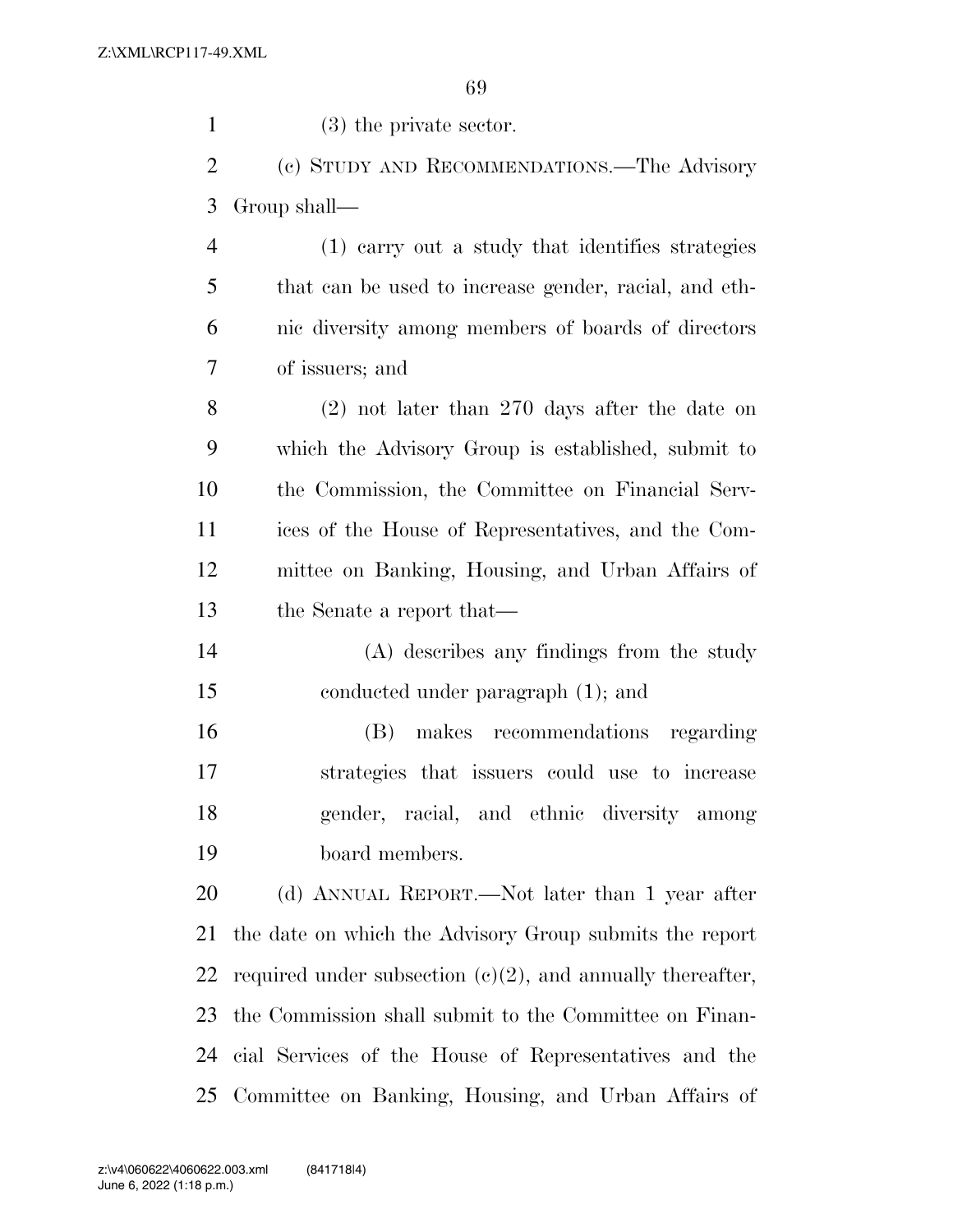the Senate a report that describes the status of gender, racial, and ethnic diversity among members of the boards of directors of issuers.

 (e) PUBLIC AVAILABILITY OF REPORTS.—The Com- mission shall make all reports of the Advisory Group avail- able to issuers and the public, including on the website of the Commission.

 (f) INAPPLICABILITY OF FEDERAL ADVISORY COM- MITTEE ACT.—The Federal Advisory Committee Act (5 U.S.C. App.) shall not apply with respect to the Advisory Group or the activities of the Advisory Group.

# **Subtitle D—Ensuring Diversity in Community Banking**

## **SEC. 441. SHORT TITLE.**

 This subtitle may be cited as the ''Ensuring Diversity in Community Banking Act''.

**SEC. 442. SENSE OF CONGRESS ON FUNDING THE LOAN-**

 **LOSS RESERVE FUND FOR SMALL DOLLAR LOANS.** 

The sense of Congress is the following:

 (1) The Community Development Financial In- stitutions Fund (the ''CDFI Fund'') is an agency of the Department of the Treasury, and was estab- lished by the Riegle Community Development and Regulatory Improvement Act of 1994. The mission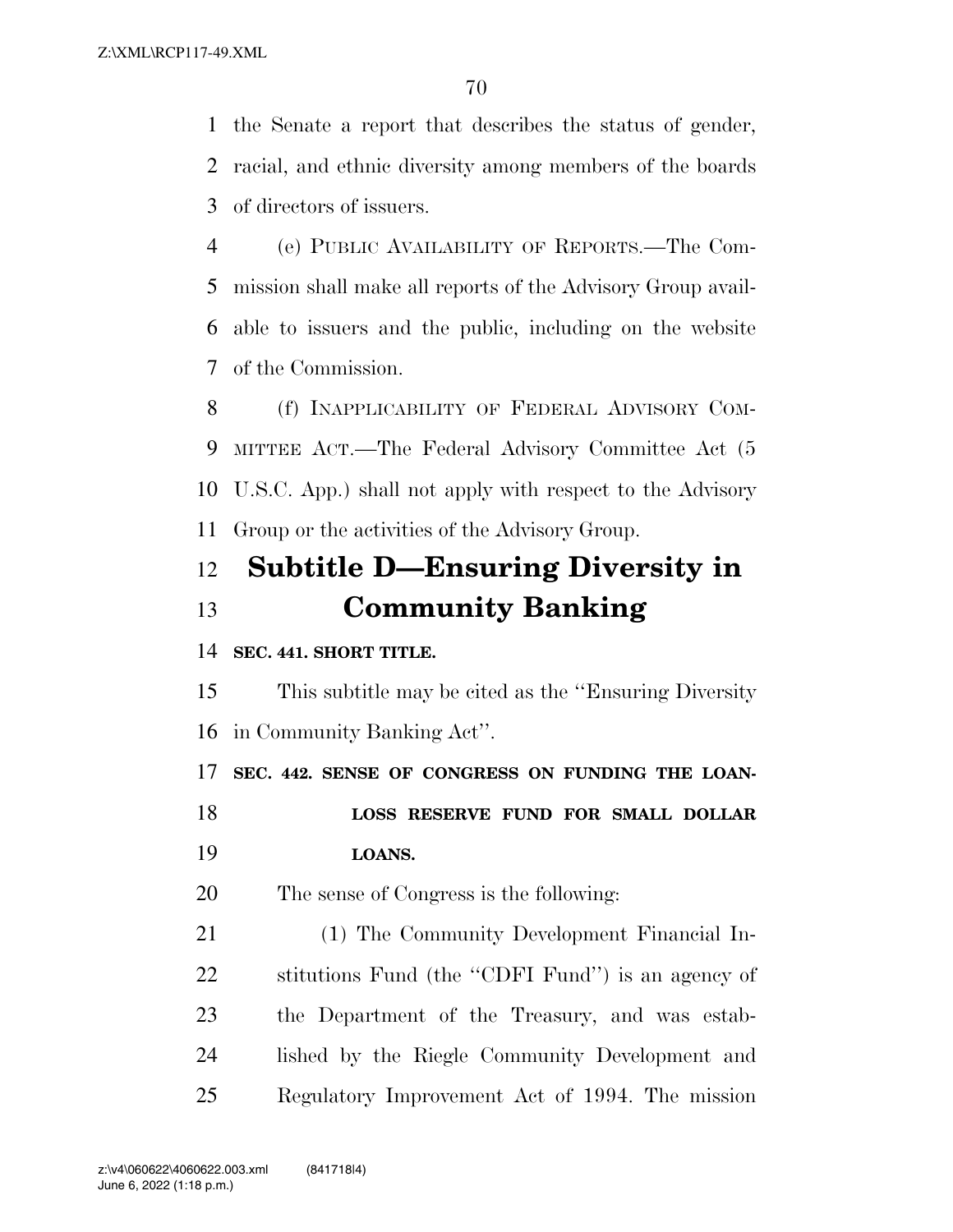| $\mathbf{1}$   | of the CDFI Fund is "to expand economic oppor-         |
|----------------|--------------------------------------------------------|
| $\overline{2}$ | tunity for underserved people and communities by       |
| 3              | supporting the growth and capacity of a national       |
| $\overline{4}$ | network of community development lenders, inves-       |
| 5              | tors, and financial service providers". A community    |
| 6              | development financial institution (a "CDFI") is a      |
| 7              | specialized financial institution serving low-income   |
| 8              | communities and a Community Development Entity         |
| 9              | (a "CDE") is a domestic corporation or partnership     |
| 10             | that is an intermediary vehicle for the provision of   |
| 11             | loans, investments, or financial counseling in low-in- |
| 12             | come communities. The CDFI Fund certifies CDFIs        |
| 13             | and CDEs. Becoming a certified CDFI or CDE al-         |
| 14             | lows organizations to participate in various CDFI      |
| 15             | Fund programs as follows:                              |
| 16             | (A) The Bank Enterprise Award Program,                 |
| 17             | which provides FDIC-insured depository institu-        |
| 18             | tions awards for a demonstrated increase in            |
| 19             | lending and investments in distressed commu-           |
| 20             | nities and CDFIs.                                      |
| 21             | (B) The CDFI Program, which provides                   |
| 22             | Financial and Technical Assistance awards to           |
| 23             | CDFIs to reinvest in the CDFI, and to build            |
| 24             | the capacity of the CDFI, including financing          |
| 25             | product development and loan loss reserves.            |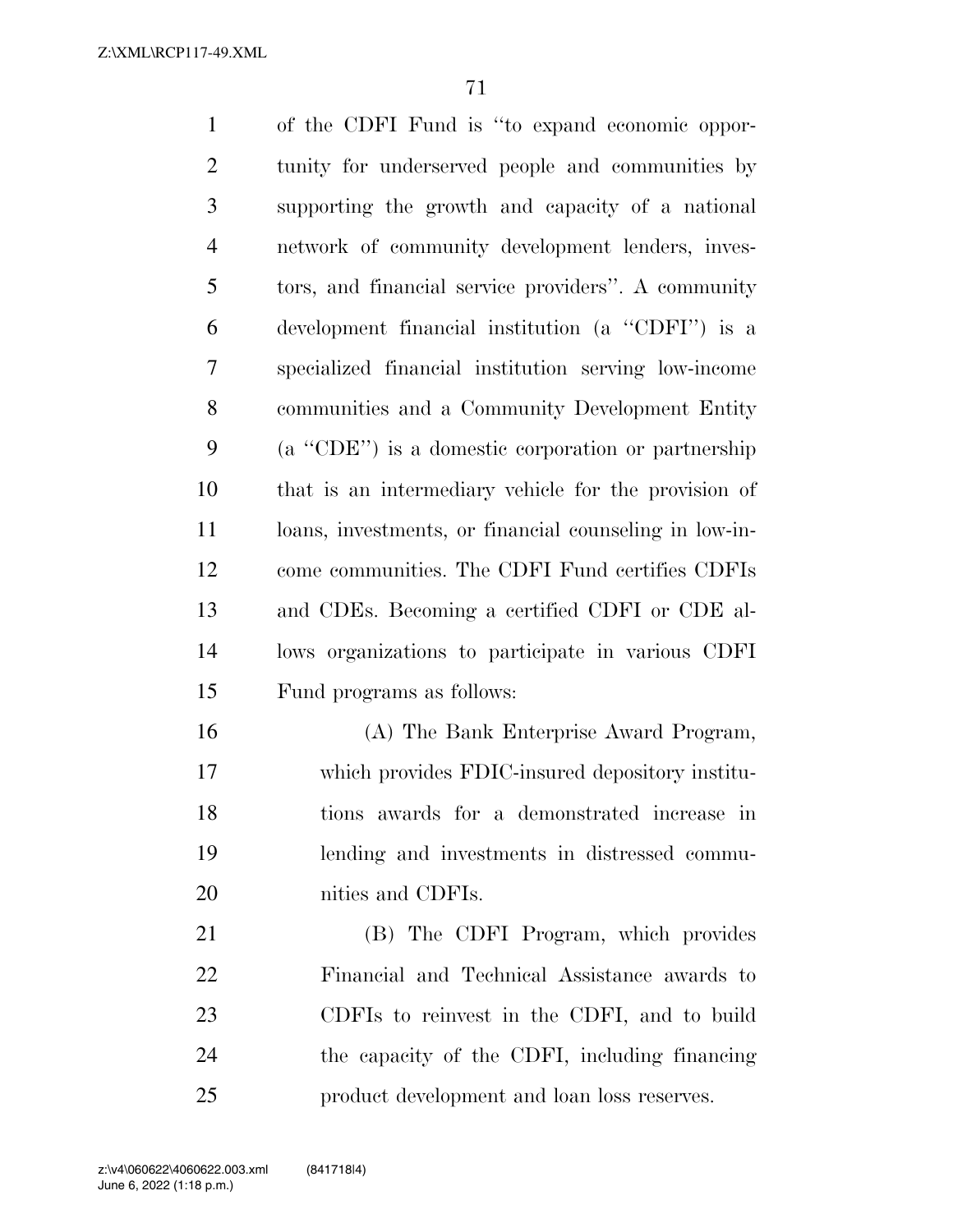| $\mathbf{1}$   | (C) The Native American CDFI Assistance              |
|----------------|------------------------------------------------------|
| $\overline{2}$ | Program, which provides CDFIs and spon-              |
| 3              | soring entities Financial and Technical Assist-      |
| $\overline{4}$ | ance awards to increase lending and grow the         |
| 5              | number of CDFIs owned by Native Americans            |
| 6              | to help build capacity of such CDFIs.                |
| 7              | (D) The New Market Tax Credit Program,               |
| 8              | which provides tax credits for making equity in-     |
| 9              | vestments in CDEs that stimulate capital in-         |
| 10             | vestments in low-income communities.                 |
| 11             | (E) The Capital Magnet Fund, which pro-              |
| 12             | vides awards to CDFIs and nonprofit affordable       |
| 13             | housing organizations to finance affordable          |
| 14             | housing solutions and related economic develop-      |
| 15             | ment activities.                                     |
| 16             | (F) The Bond Guarantee Program, a                    |
| 17             | source of long-term, patient capital for CDFIs       |
| 18             | to expand lending and investment capacity for        |
| 19             | community and economic development purposes.         |
| 20             | (2) The Department of the Treasury is author-        |
| 21             | ized to create multi-year grant programs designed to |
| 22             | encourage low-to-moderate income individuals to es-  |
| 23             | tablish accounts at federally insured banks, and to  |
| 24             | improve low-to-moderate income individuals' access   |
| 25             | to such accounts on reasonable terms.                |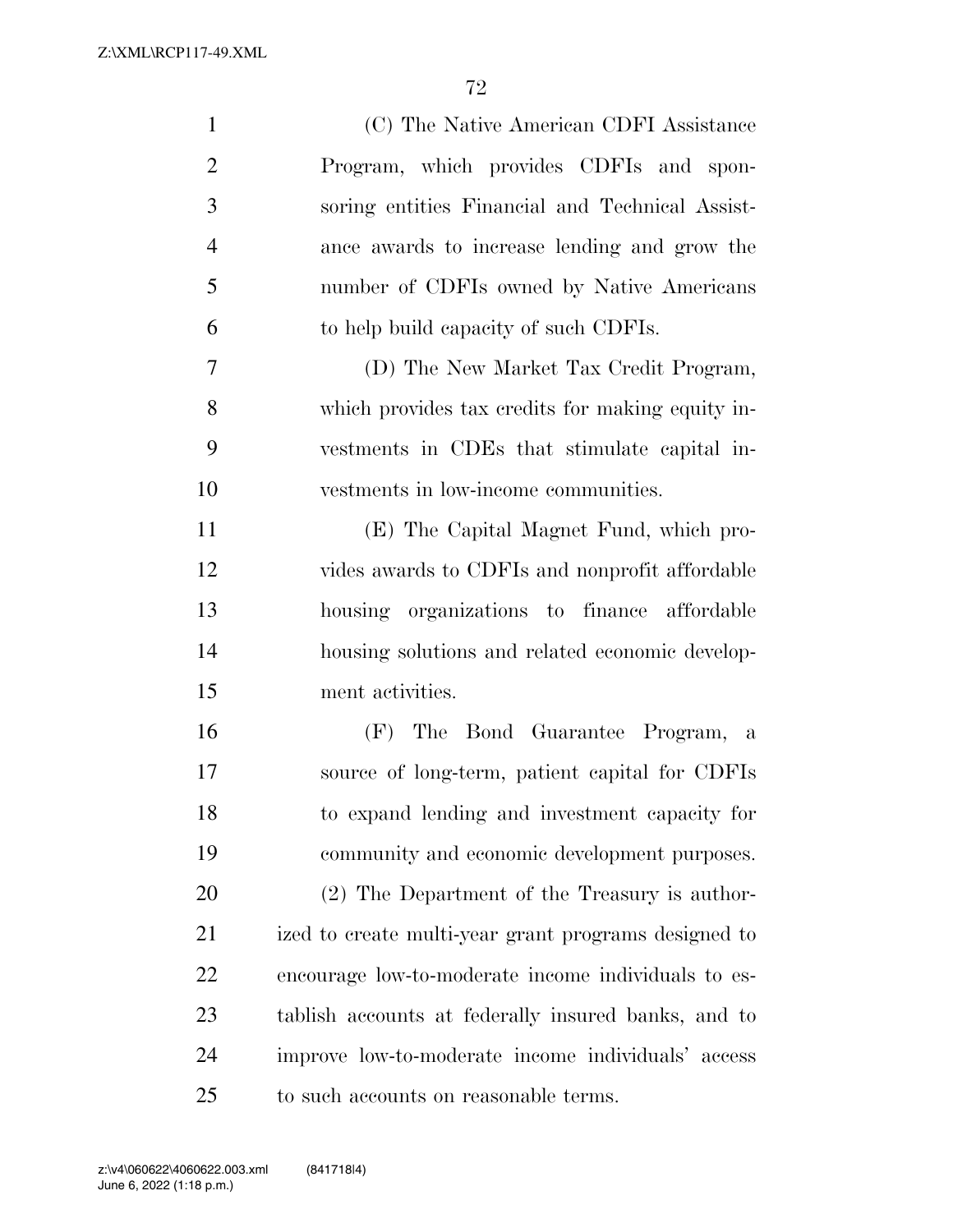Z:\XML\RCP117-49.XML

 (3) Under this authority, grants to participants in CDFI Fund programs may be used for loan-loss reserves and to establish small-dollar loan programs by subsidizing related losses. These grants also allow for the providing recipients with the financial coun- seling and education necessary to conduct trans- actions and manage their accounts. These loans pro- vide low-cost alternatives to payday loans and other nontraditional forms of financing that often impose excessive interest rates and fees on borrowers, and lead millions of Americans to fall into debt traps. Small-dollar loans can only be made pursuant to terms, conditions, and practices that are reasonable for the individual consumer obtaining the loan.

 (4) Program participation is restricted to eligi- ble institutions, which are limited to organizations 17 listed in section  $501(c)(3)$  of the Internal Revenue Code and exempt from tax under 501(a) of such Code, federally insured depository institutions, com- munity development financial institutions and State, local, or Tribal government entities.

 (5) According to the CDFI Fund, some pro- grams attract as much as \$10 in private capital for every \$1 invested by the CDFI Fund. The Adminis-tration and the Congress should prioritize appropria-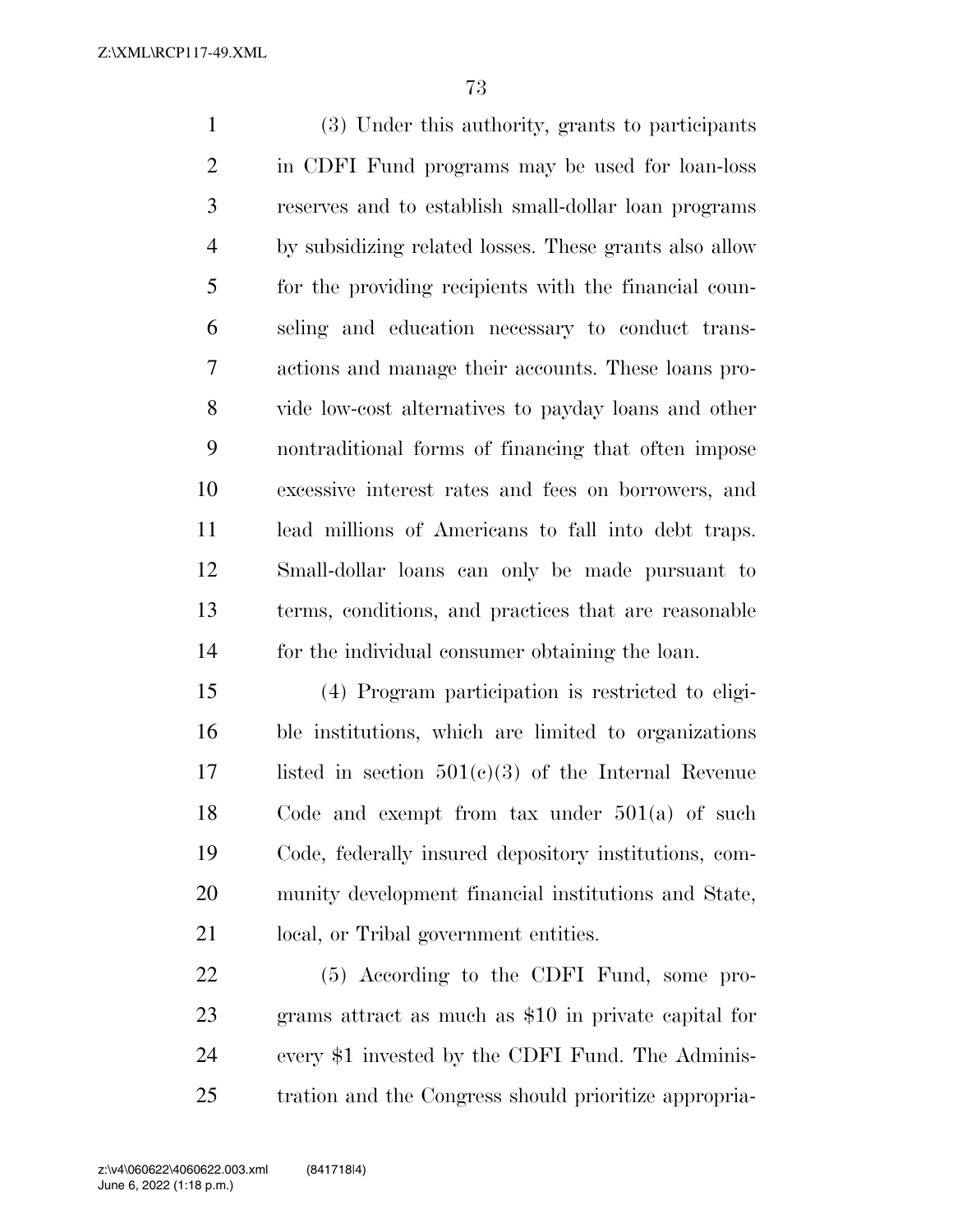tion of funds for the loan loss reserve fund and tech- nical assistance programs administered by the Com- munity Development Financial Institution Fund. **SEC. 443. DEFINITIONS.** 

In this subtitle:

 (1) COMMUNITY DEVELOPMENT FINANCIAL IN- STITUTION.—The term ''community development fi- nancial institution'' has the meaning given under section 103 of the Riegle Community Development and Regulatory Improvement Act of 1994 (12 U.S.C. 4702).

 (2) MINORITY DEPOSITORY INSTITUTION.—The term ''minority depository institution'' has the meaning given under section 308 of the Financial Institutions Reform, Recovery, and Enforcement Act of 1989 (12 U.S.C. 1463 note), as amended by this Act.

**SEC. 444. INCLUSION OF WOMEN'S BANKS IN THE DEFINI-**

## **TION OF MINORITY DEPOSITORY INSTITU-TION.**

 Section 308(b)(1) of the Financial Institutions Re- form, Recovery, and Enforcement Act of 1989 (12 U.S.C. 1463 note) is amended—

 (1) by redesignating subparagraphs (A), (B), 25 and (C) as clauses (i), (ii), and (iii), respectively;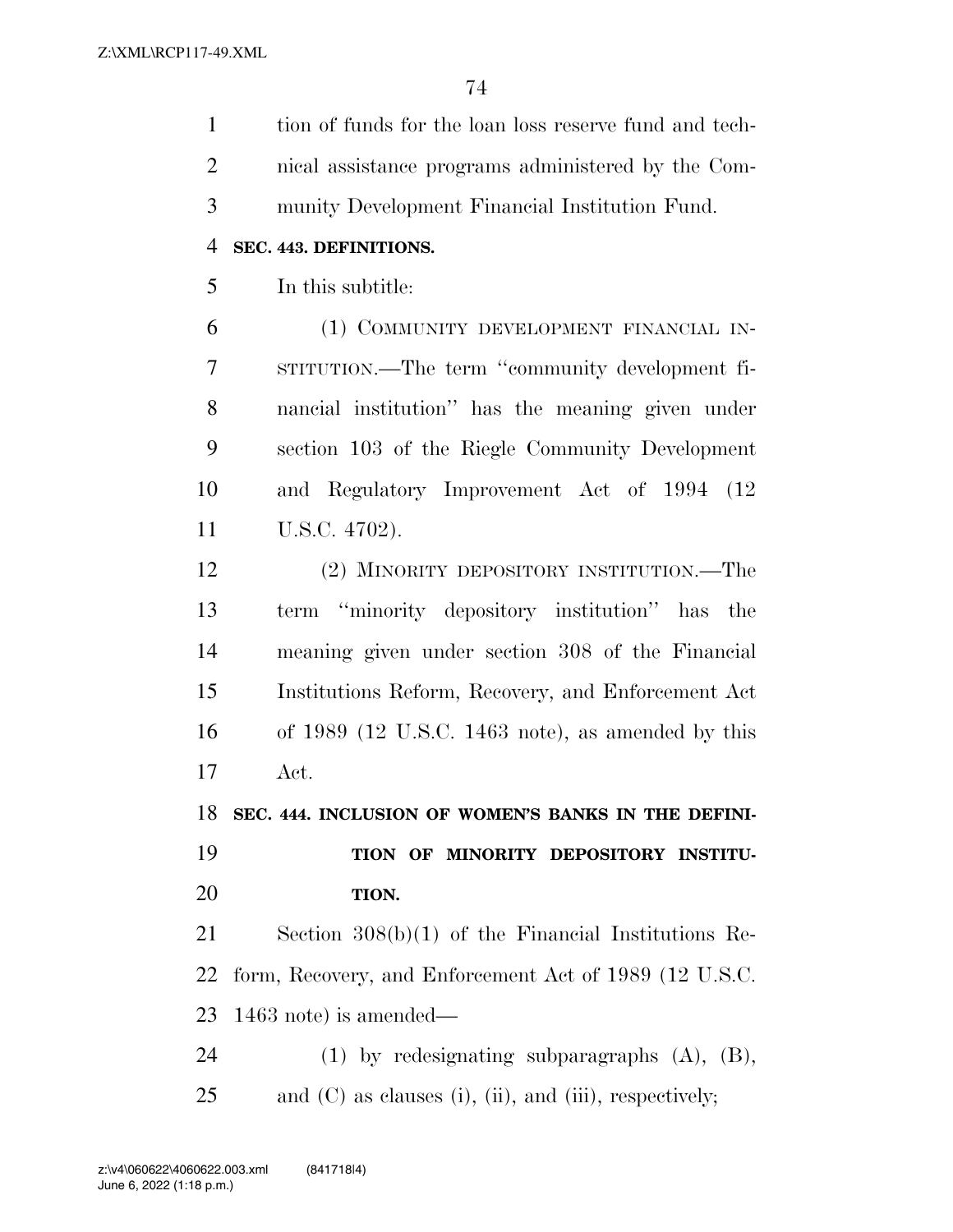| $\mathbf{1}$   | $(2)$ by striking "means any" and inserting the              |
|----------------|--------------------------------------------------------------|
| $\overline{2}$ | following: "means—                                           |
| 3              | $\lq\lq$ (A) any''; and                                      |
| $\overline{4}$ | $(3)$ in clause (iii) (as so redesignated), by strik-        |
| 5              | ing the period at the end and inserting "; or"; and          |
| 6              | (4) by inserting at the end the following new                |
| 7              | subparagraph:                                                |
| 8              | "(B) any bank described in clause (i), (ii),                 |
| 9              | or (iii) of section $19(b)(1)(A)$ of the Federal             |
| 10             | Reserve Act—                                                 |
| 11             | $\lq\lq$ more than 50 percent of the out-                    |
| 12             | standing shares of which are held by 1 or                    |
| 13             | more women; and                                              |
| 14             | "(ii) the majority of the directors on                       |
| 15             | board of directors of which<br>the<br>are                    |
| 16             | women.".                                                     |
| 17             | SEC. 445. ESTABLISHMENT OF IMPACT BANK DESIGNATION.          |
| 18             | (a) IN GENERAL.—Each Federal banking agency                  |
| 19             | shall establish a program under which a depository institu-  |
| 20             | total consolidated assets of less<br>tion with<br>than       |
| 21             | $$10,000,000,000$ may elect to be designated as an impact    |
| 22             | bank if the total dollar value of the loans extended by such |
| 23             | depository institution to low-income borrowers is greater    |
| 24             | than or equal to 50 percent of the assets of such bank.      |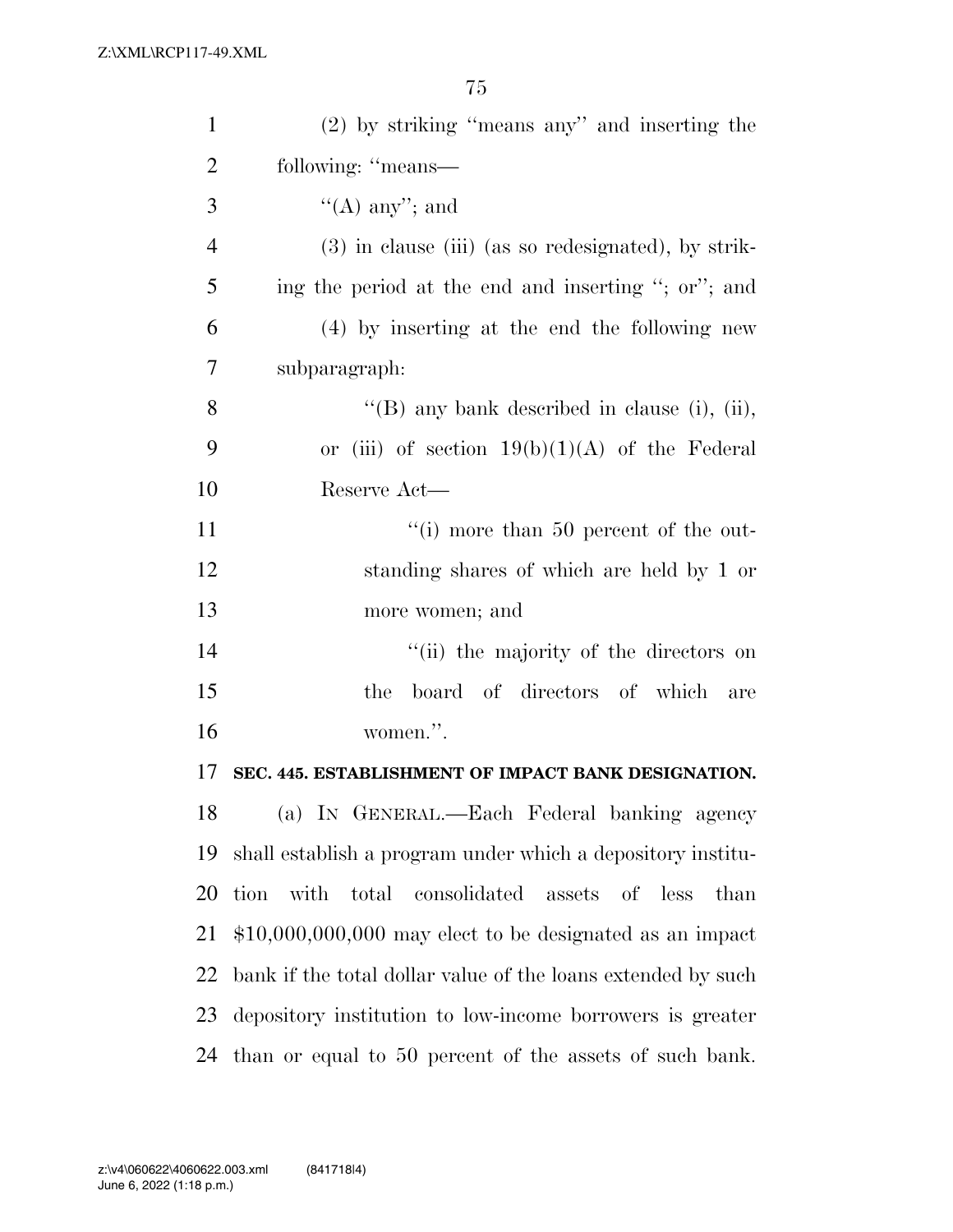(b) NOTIFICATION OF ELIGIBILITY.—Based on data obtained through examinations of depository institutions, the appropriate Federal banking agency shall notify a de- pository institution if the institution is eligible to be des-ignated as an impact bank.

 (c) APPLICATION.—Regardless of whether or not it has received a notice of eligibility under subsection (b), a depository institution may submit an application to the appropriate Federal banking agency—

 (1) requesting to be designated as an impact bank; and

 (2) demonstrating that the depository institu-tion meets the applicable qualifications.

 (d) LIMITATION ON ADDITIONAL DATA REQUIRE- MENTS.—The Federal banking agencies may only impose additional data collection requirements on a depository in-stitution under this section if such data is—

 (1) necessary to process an application sub- mitted by the depository institution to be designated an impact bank; or

 (2) with respect to a depository institution that is designated as an impact bank, necessary to ensure the depository institution's ongoing qualifications to maintain such designation.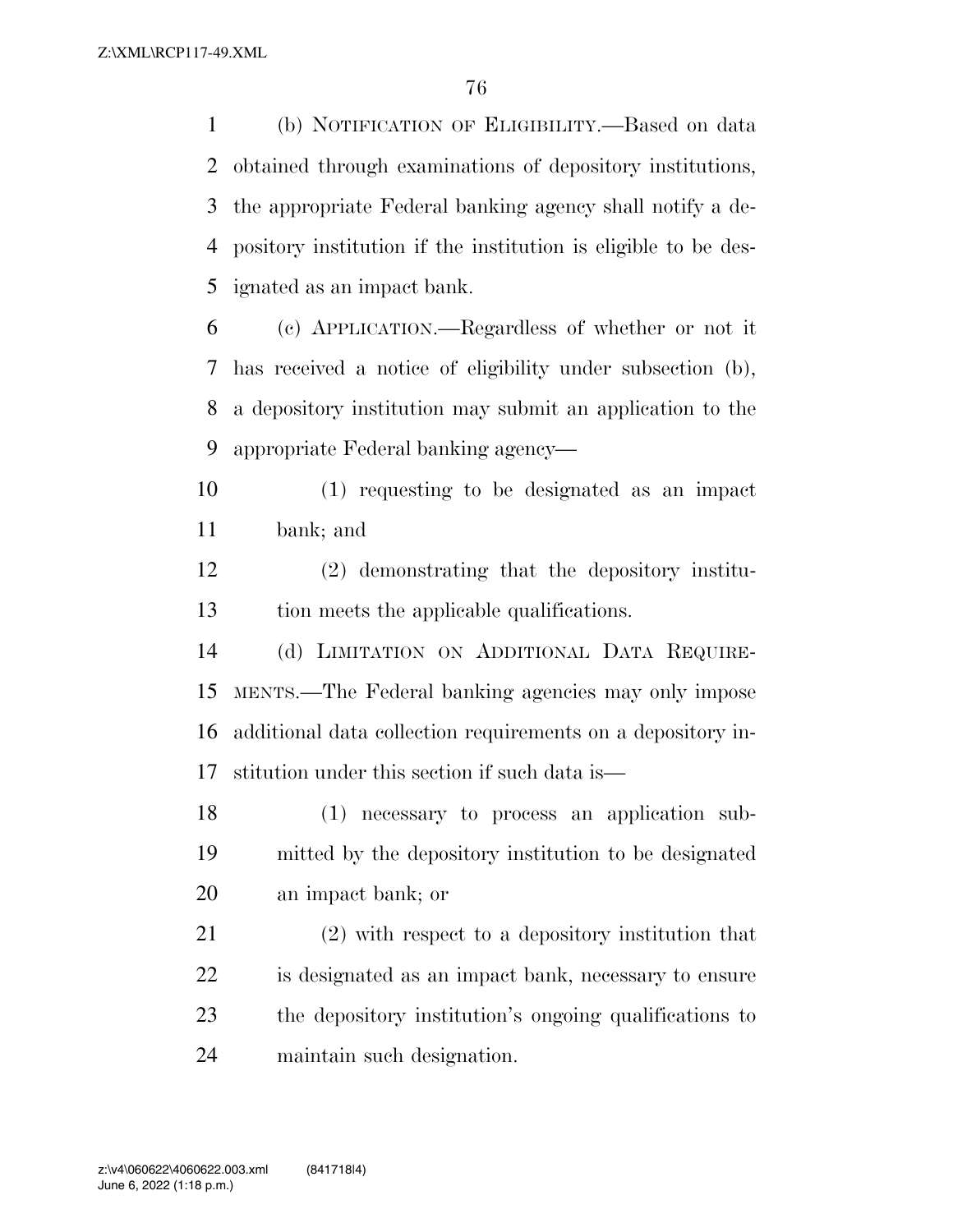(e) REMOVAL OF DESIGNATION.—If the appropriate Federal banking agency determines that a depository in- stitution designated as an impact bank no longer meets the criteria for such designation, the appropriate Federal banking agency shall rescind the designation and notify the depository institution of such rescission.

 (f) RECONSIDERATION OF DESIGNATION; AP- PEALS.—Under such procedures as the Federal banking agencies may establish, a depository institution may—

 (1) submit to the appropriate Federal banking agency a request to reconsider a determination that such depository institution no longer meets the cri-teria for the designation; or

(2) file an appeal of such determination.

 (g) RULEMAKING.—Not later than 1 year after the date of the enactment of this Act, the Federal banking agencies shall jointly issue rules to carry out the require- ments of this section, including by providing a definition of a low-income borrower.

 (h) REPORTS.—Each Federal banking agency shall submit an annual report to the Congress containing a de-scription of actions taken to carry out this section.

 (i) FEDERAL DEPOSIT INSURANCE ACT DEFINI- TIONS.—In this section, the terms ''depository institu-tion'', ''appropriate Federal banking agency'', and ''Fed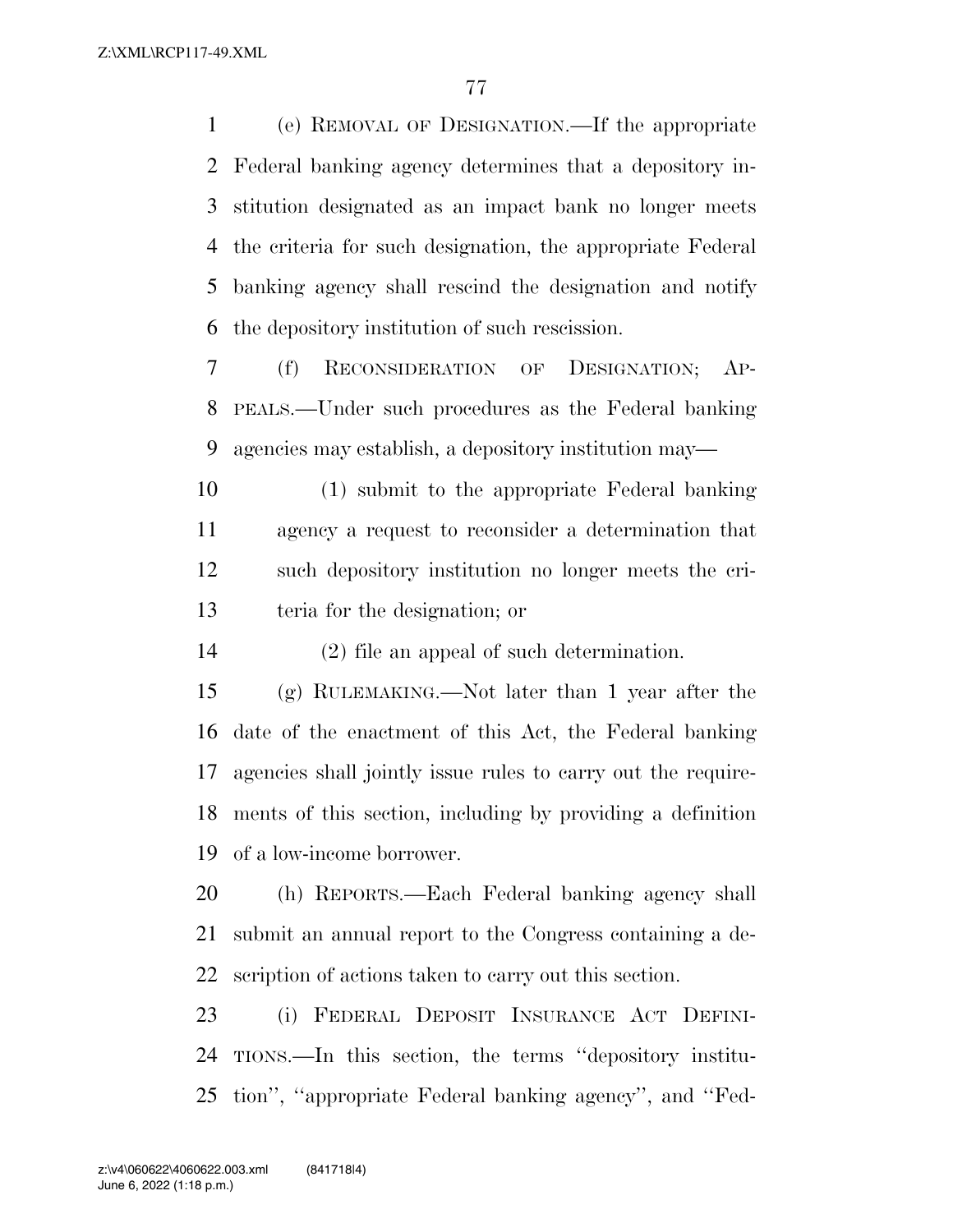eral banking agency'' have the meanings given such terms, respectively, in section 3 of the Federal Deposit Insurance Act (12 U.S.C. 1813).

### **SEC. 446. MINORITY DEPOSITORIES ADVISORY COMMIT-TEES.**

 (a) ESTABLISHMENT.—Each covered regulator shall establish an advisory committee to be called the ''Minority Depositories Advisory Committee''.

 (b) DUTIES.—Each Minority Depositories Advisory Committee shall provide advice to the respective covered regulator on meeting the goals established by section 308 of the Financial Institutions Reform, Recovery, and En- forcement Act of 1989 (12 U.S.C. 1463 note) to preserve the present number of covered minority institutions, pre- serve the minority character of minority-owned institu- tions in cases involving mergers or acquisitions, provide technical assistance, and encourage the creation of new covered minority institutions. The scope of the work of each such Minority Depositories Advisory Committee shall include an assessment of the current condition of covered minority institutions, what regulatory changes or other steps the respective agencies may be able to take to fulfill the requirements of such section 308, and other issues of concern to covered minority institutions.

(c) MEMBERSHIP.—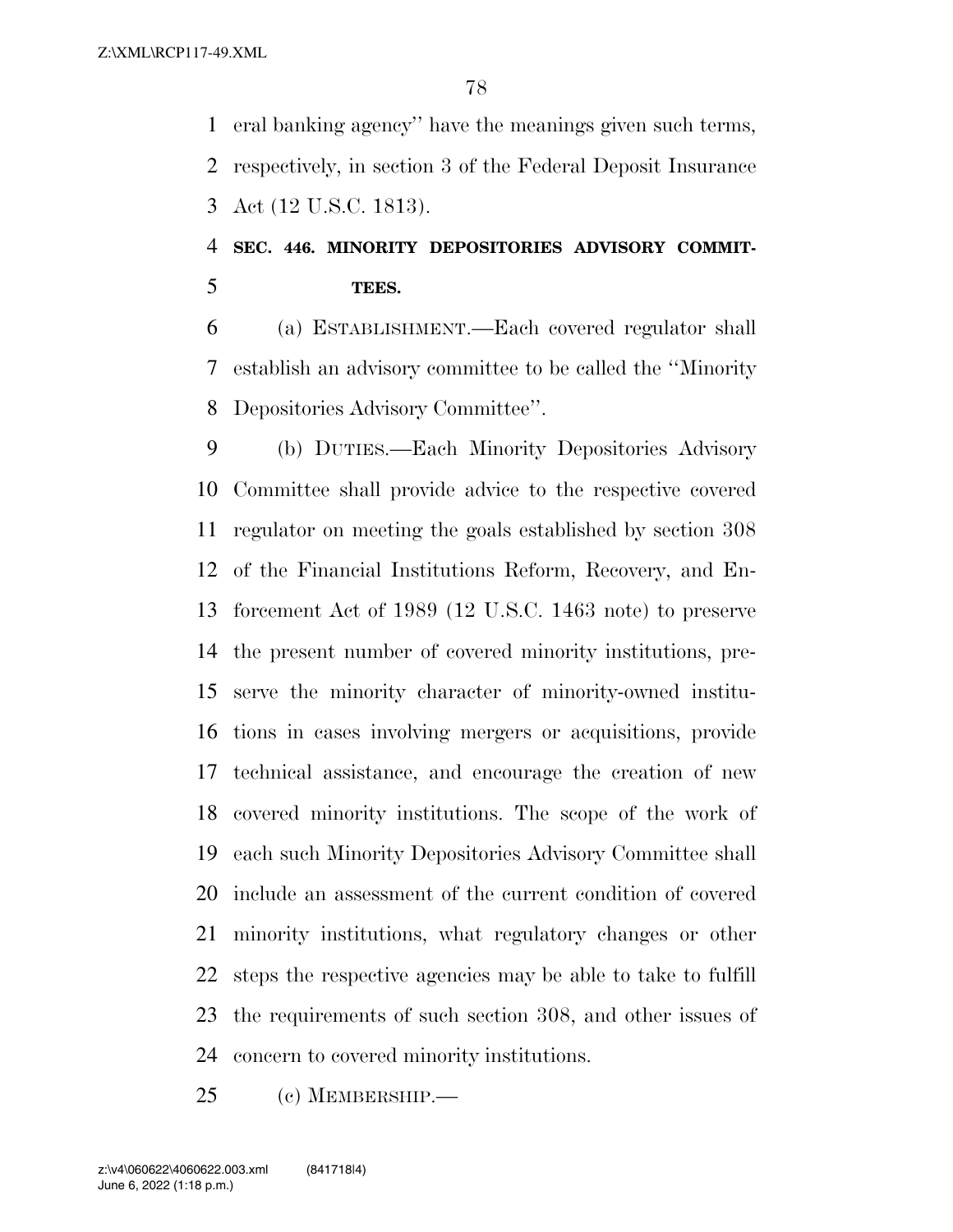| $\mathbf{1}$   | (1) IN GENERAL.—Each Minority Depositories             |
|----------------|--------------------------------------------------------|
| $\overline{2}$ | Advisory Committee shall consist of no more than       |
| 3              | 10 members, who-                                       |
| $\overline{4}$ | $(A)$ shall serve for one two-year term;               |
| 5              | (B) shall serve as a representative of a de-           |
| 6              | pository institution or an insured credit union        |
| $\tau$         | with respect to which the respective covered           |
| 8              | regulator is the covered regulator of such de-         |
| 9              | pository institution or insured credit union; and      |
| 10             | (C) shall not receive pay by reason of their           |
| 11             | service on the advisory committee, but may re-         |
| 12             | ceive travel or transportation expenses in ac-         |
| 13             | cordance with section 5703 of title 5, United          |
| 14             | States Code.                                           |
| 15             | DIVERSITY.—To the extent practicable,<br>(2)           |
| 16             | each covered regulator shall ensure that the mem-      |
| 17             | bers of the Minority Depositories Advisory Com-        |
| 18             | mittee of such agency reflect the diversity of covered |
| 19             | minority institutions.                                 |
| 20             | (d) MEETINGS.—                                         |
| 21             | (1) IN GENERAL.—Each Minority Depositories             |
| 22             | Advisory Committee shall meet not less frequently      |
| 23             | than twice each year.                                  |
| 24             | (2) NOTICE AND INVITATIONS.—Each Minority              |
| 25             | Depositories Advisory Committee shall—                 |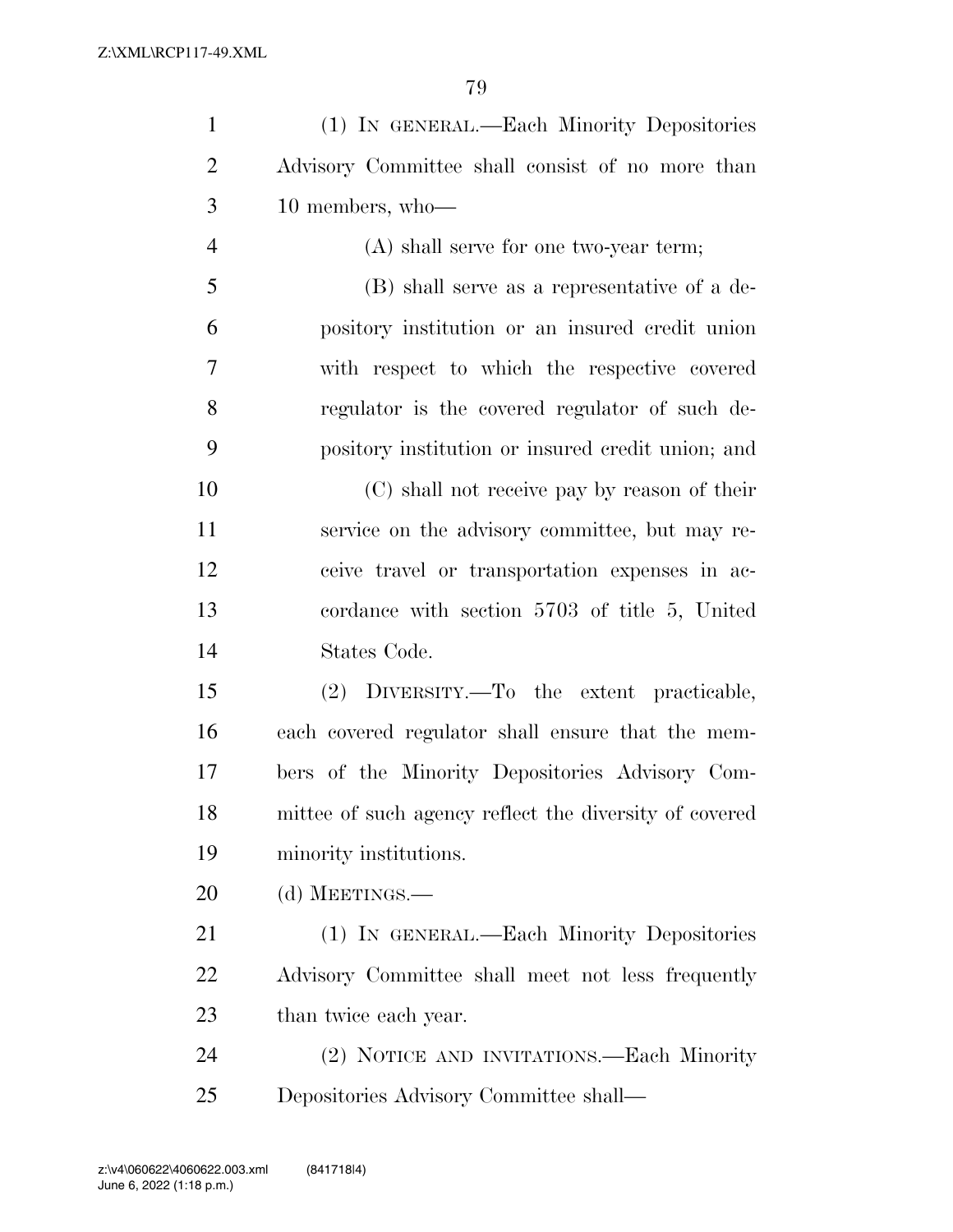| $\mathbf{1}$   | (A) notify the Committee on Financial                    |
|----------------|----------------------------------------------------------|
| $\overline{2}$ | Services of the House of Representatives and             |
| 3              | Committee on Banking, Housing, and<br>the                |
| $\overline{4}$ | Urban Affairs of the Senate in advance of each           |
| 5              | meeting of the Minority Depositories Advisory            |
| 6              | Committee; and                                           |
| $\overline{7}$ | (B) invite the attendance at each meeting                |
| 8              | of the Minority Depositories Advisory Com-               |
| 9              | mittee of-                                               |
| 10             | (i) one member of the majority party                     |
| 11             | and one member of the minority party of                  |
| 12             | the Committee on Financial Services of the               |
| 13             | House of Representatives and the Com-                    |
| 14             | mittee on Banking, Housing, and Urban                    |
| 15             | Affairs of the Senate; and                               |
| 16             | (ii) one member of the majority party                    |
| 17             | and one member of the minority party of                  |
| 18             | any relevant subcommittees of such com-                  |
| 19             | mittees.                                                 |
| 20             | (e) NO TERMINATION OF ADVISORY COMMITTEES.-              |
| 21             | The termination requirements under section 14 of the     |
| 22             | Federal Advisory Committee Act (5 U.S.C. app.) shall not |
| 23             | apply to a Minority Depositories Advisory Committee es-  |
| 24             | tablished pursuant to this section.                      |
| 25             | (f) DEFINITIONS.—In this section:                        |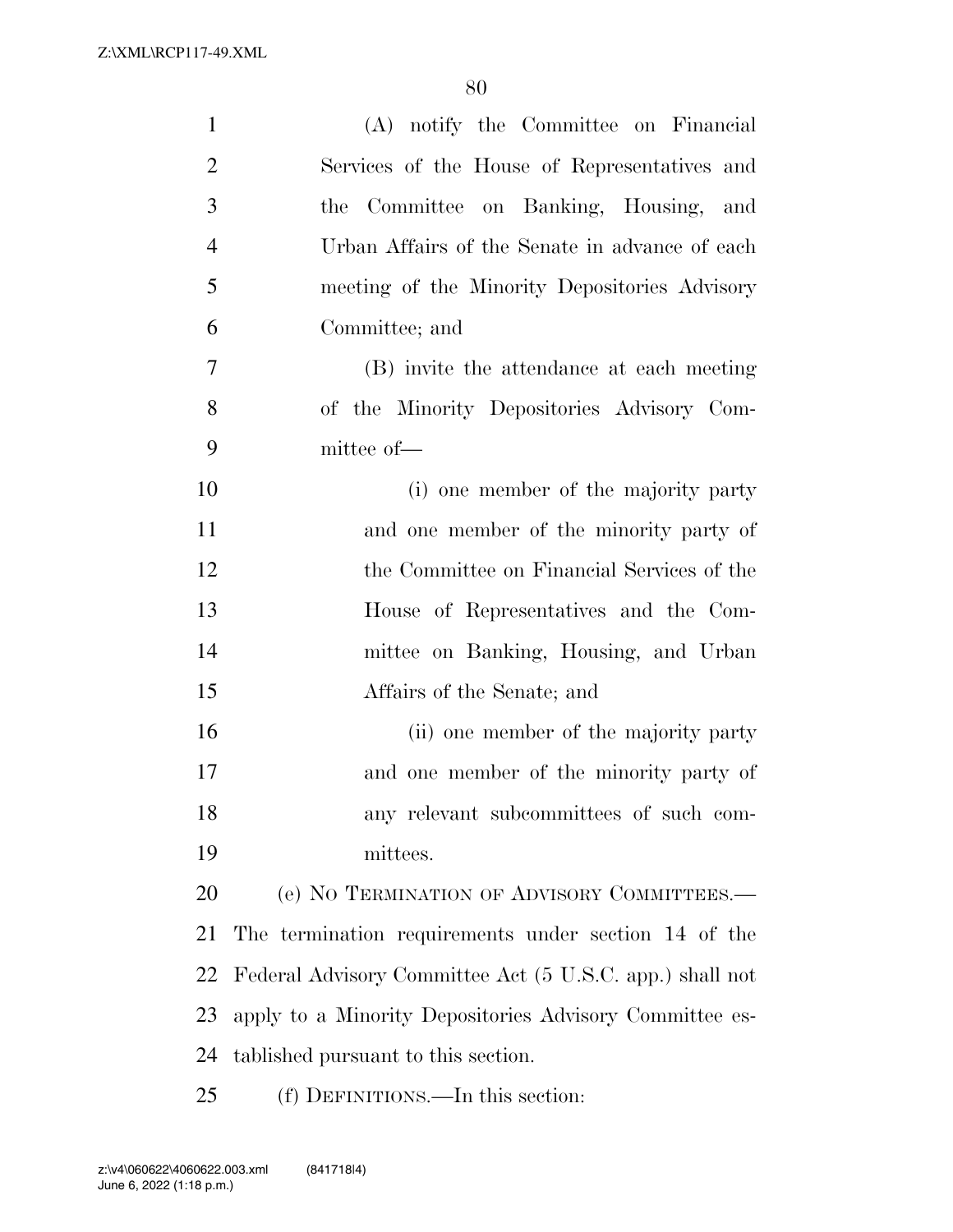Z:\XML\RCP117-49.XML

| $\mathbf{1}$   | (1) COVERED REGULATOR.—The term "covered               |
|----------------|--------------------------------------------------------|
| $\overline{2}$ | regulator" means the Comptroller of the Currency,      |
| 3              | the Board of Governors of the Federal Reserve Sys-     |
| $\overline{4}$ | tem, the Federal Deposit Insurance Corporation,        |
| 5              | and the National Credit Union Administration.          |
| 6              | (2) COVERED MINORITY INSTITUTION.—The                  |
| $\tau$         | term "covered minority institution" means a minor-     |
| 8              | ity depository institution (as defined in section      |
| 9              | 308(b) of the Financial Institutions Reform, Recov-    |
| 10             | ery, and Enforcement Act of 1989 (12 U.S.C. 1463)      |
| 11             | note)).                                                |
| 12             | (3) DEPOSITORY INSTITUTION.—The term "de-              |
| 13             | pository institution" has the meaning given under      |
| 14             | section 3 of the Federal Deposit Insurance Act (12)    |
| 15             | U.S.C. 1813).                                          |
| 16             | (4) INSURED CREDIT UNION.—The term "in-                |
| 17             | sured credit union" has the meaning given in section   |
| 18             | 101 of the Federal Credit Union Act (12 U.S.C.         |
| 19             | 1752).                                                 |
| 20             | (g) TECHNICAL AMENDMENT.—Section $308(b)$ of the       |
| 21             | Financial Institutions Reform, Recovery, and Enforce-  |
| 22             | ment Act of 1989 (12 U.S.C. 1463 note) is amended by   |
| 23             | adding at the end the following new paragraph:         |
| 24             | "(3) DEPOSITORY INSTITUTION.—The term 'de-             |
| 25             | pository institution' means an 'insured depository in- |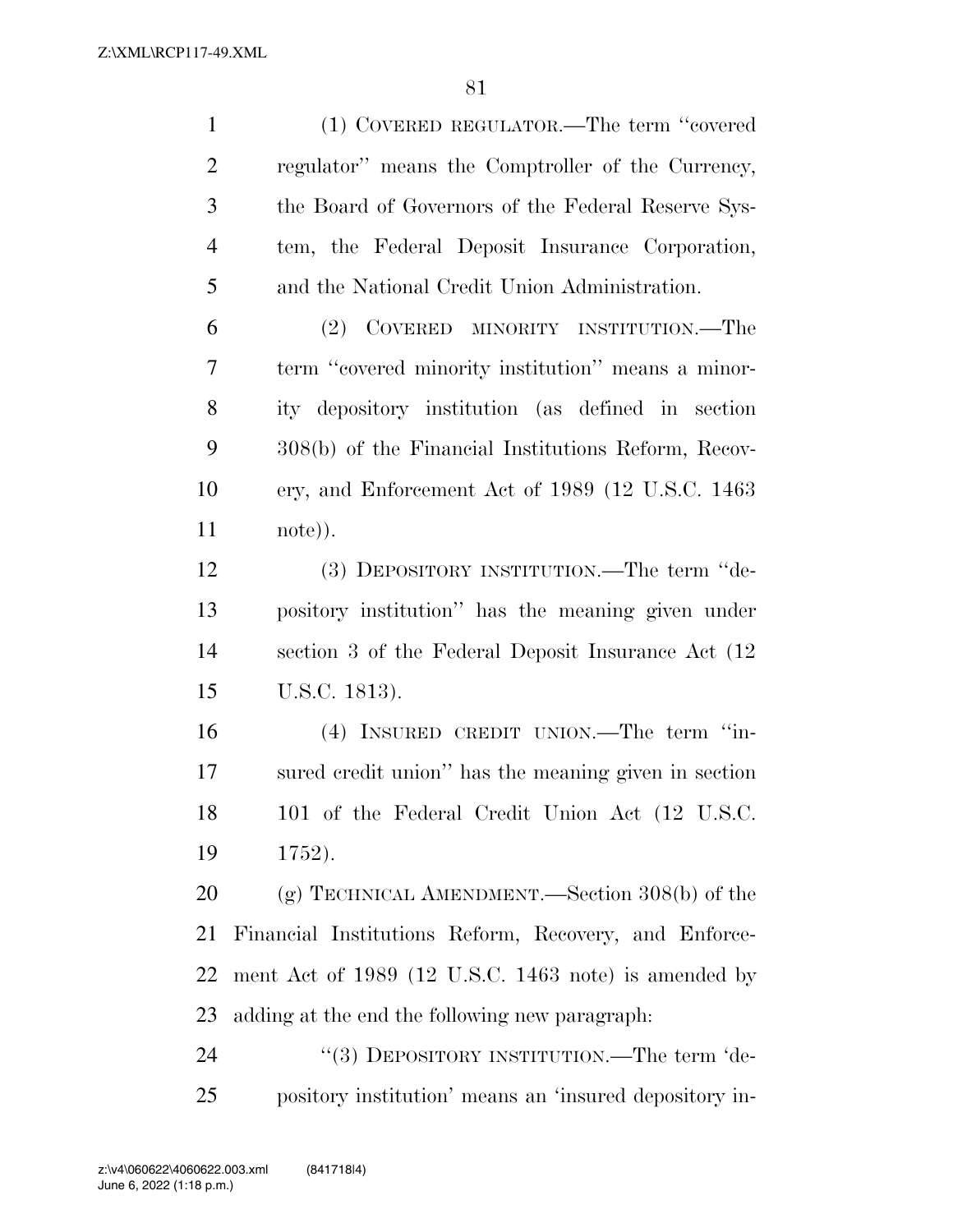stitution' (as defined in section 3 of the Federal De- posit Insurance Act (12 U.S.C. 1813)) and an in- sured credit union (as defined in section 101 of the Federal Credit Union Act (12 U.S.C. 1752)).''.

 **SEC. 447. FEDERAL DEPOSITS IN MINORITY DEPOSITORY INSTITUTIONS.** 

 (a) IN GENERAL.—Section 308 of the Financial In- stitutions Reform, Recovery, and Enforcement Act of 1989 (12 U.S.C. 1463 note) is amended—

 (1) by adding at the end the following new sub-section:

 ''(d) FEDERAL DEPOSITS.—The Secretary of the Treasury shall ensure that deposits made by Federal agen- cies in minority depository institutions and impact banks are collateralized or insured, as determined by the Sec- retary. Such deposits shall include reciprocal deposits as 17 defined in section  $337.6(e)(2)(v)$  of title 12, Code of Fed- eral Regulations (as in effect on March 6, 2019).''; and (2) in subsection (b), as amended by section  $20 \qquad 6(g)$ , by adding at the end the following new para-graph:

22 "(4) IMPACT BANK.—The term 'impact bank' means a depository institution designated by the ap-propriate Federal banking agency pursuant to sec-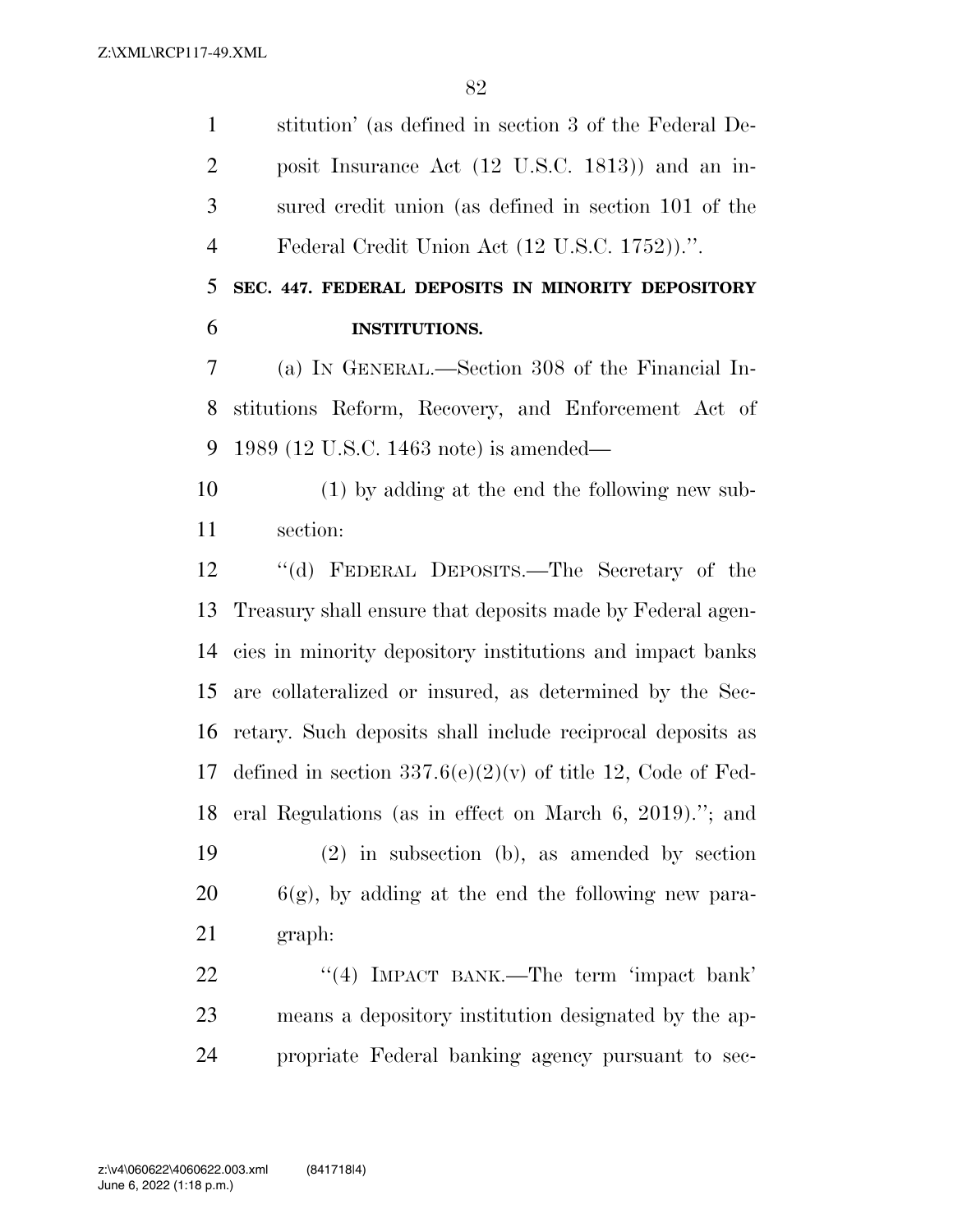| $\mathbf{1}$   | tion 445 of the Ensuring Diversity in Community           |
|----------------|-----------------------------------------------------------|
| $\overline{2}$ | Banking Act.".                                            |
| 3              | (b) TECHNICAL AMENDMENTS.—Section 308 of the              |
| 4              | Financial Institutions Reform, Recovery, and Enforce-     |
| 5              | ment Act of $1989$ (12 U.S.C. 1463 note) is amended—      |
| 6              | $(1)$ in the matter preceding paragraph $(1)$ , by        |
| 7              | striking "section—" and inserting "section:"; and         |
| 8              | $(2)$ in the paragraph heading for paragraph $(1)$ ,      |
| 9              | by striking "FINANCIAL" and inserting "DEPOSI-            |
| 10             | TORY".                                                    |
| 11             | SEC. 448. MINORITY BANK DEPOSIT PROGRAM.                  |
| 12             | (a) IN GENERAL.—Section 1204 of the Financial In-         |
| 13             | stitutions Reform, Recovery, and Enforcement Act of       |
| 14             | 1989 (12 U.S.C. 1811 note) is amended to read as follows: |
| 15             | "SEC. 1204. EXPANSION OF USE OF MINORITY DEPOSITORY       |
| 16             | <b>INSTITUTIONS.</b>                                      |
| 17             | "(a) MINORITY BANK DEPOSIT PROGRAM.-                      |
| 18             | "(1) ESTABLISHMENT.—There is established a                |
| 19             | program to be known as the 'Minority Bank Deposit         |
| 20             | Program' to expand the use of minority depository         |
| 21             | institutions.                                             |
| 22             | "(2) ADMINISTRATION.—The Secretary of the                 |
| 23             | Treasury, acting through the Fiscal Service, shall—       |
| 24             | $\lq\lq$ on application by a depository institu-          |
| 25             | tion or credit union, certify whether such depos-         |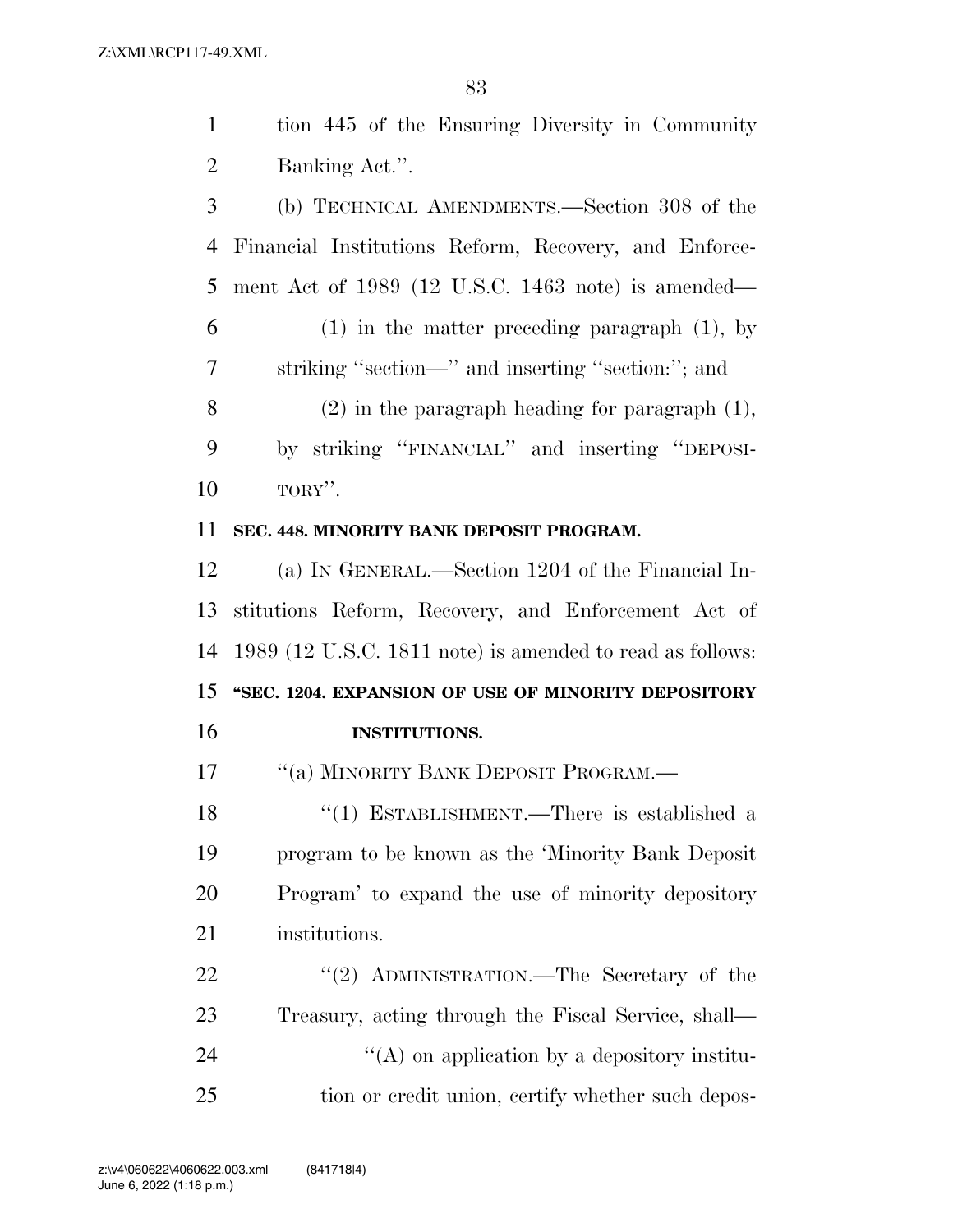| $\mathbf{1}$   | itory institution or credit union is a minority         |
|----------------|---------------------------------------------------------|
| $\overline{2}$ | depository institution;                                 |
| 3              | "(B) maintain and publish a list of all de-             |
| $\overline{4}$ | pository institutions and credit unions that have       |
| 5              | been certified pursuant to subparagraph $(A)$ ;         |
| 6              | and                                                     |
| $\overline{7}$ | "(C) periodically distribute the list de-               |
| 8              | scribed in subparagraph (B) to-                         |
| 9              | "(i) all Federal departments and                        |
| 10             | agencies;                                               |
| 11             | "(ii) interested State and local govern-                |
| 12             | ments; and                                              |
| 13             | "(iii) interested private sector compa-                 |
| 14             | nies.                                                   |
| 15             | "(3) INCLUSION OF CERTAIN ENTITIES<br>ON                |
| 16             | LIST.—A depository institution or credit union that,    |
| 17             | on the date of the enactment of this section, has a     |
| 18             | current certification from the Secretary of the         |
| 19             | Treasury stating that such depository institution or    |
| 20             | credit union is a minority depository institution shall |
| 21             | be included on the list described under paragraph       |
| 22             | (2)(B).                                                 |
| 23             | "(b) EXPANDED USE AMONG FEDERAL DEPART-                 |
| 24             | MENTS AND AGENCIES.-                                    |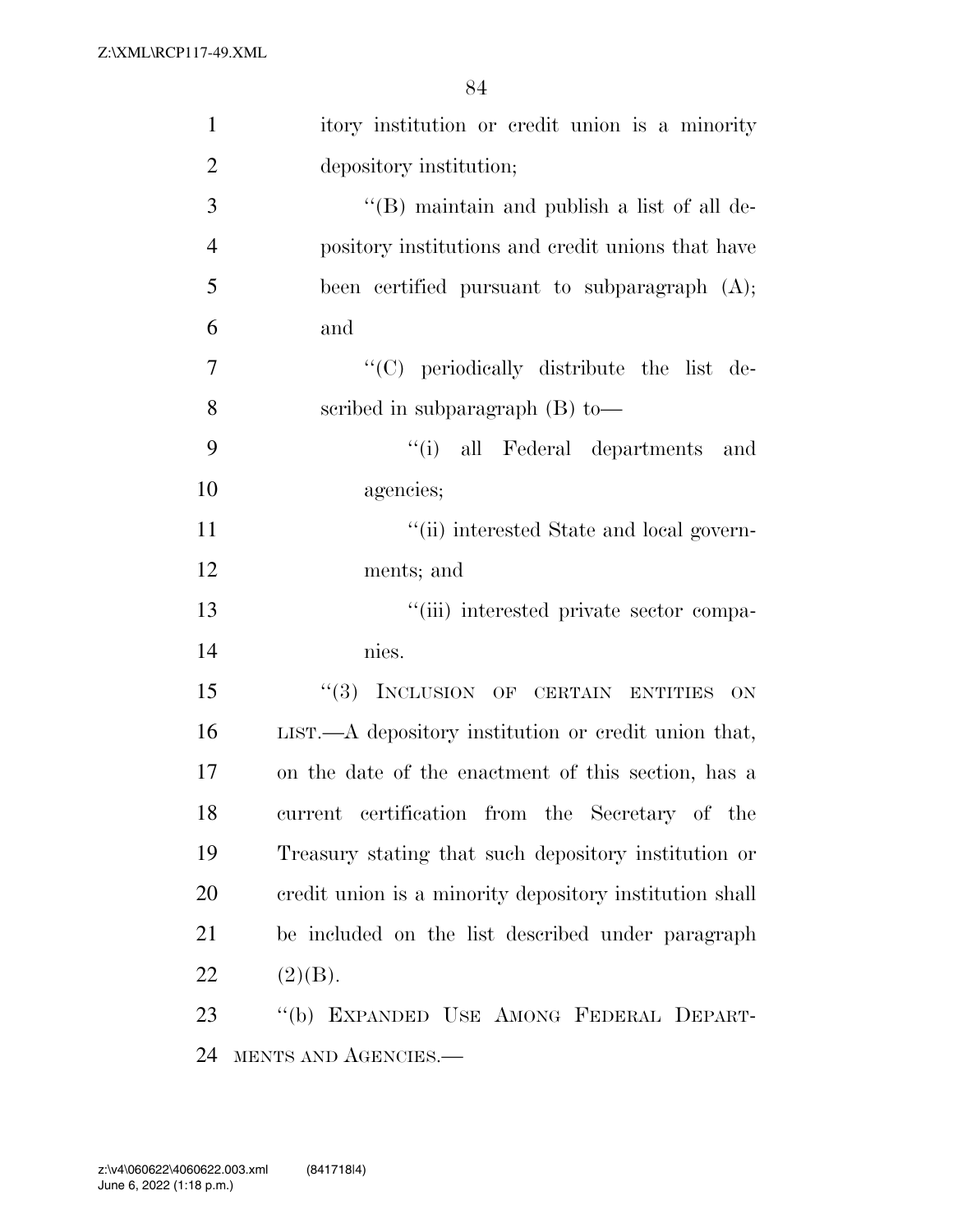Z:\XML\RCP117-49.XML

1 ''(1) IN GENERAL.—Not later than 1 year after the establishment of the program described in sub- section (a), the head of each Federal department or agency shall develop and implement standards and procedures to prioritize, to the maximum extent pos- sible as permitted by law and consistent with prin- ciples of sound financial management, the use of mi- nority depository institutions to hold the deposits of each such department or agency.

10 ''(2) REPORT TO CONGRESS.—Not later than 2 years after the establishment of the program de- scribed in subsection (a), and annually thereafter, the head of each Federal department or agency shall submit to Congress a report on the actions taken to increase the use of minority depository institutions to hold the deposits of each such department or agency.

18 "(c) DEFINITIONS.—For purposes of this section:

19 "(1) CREDIT UNION.—The term 'credit union' has the meaning given the term 'insured credit union' in section 101 of the Federal Credit Union Act (12 U.S.C. 1752).

23 "(2) DEPOSITORY INSTITUTION.—The term 'de-pository institution' has the meaning given in section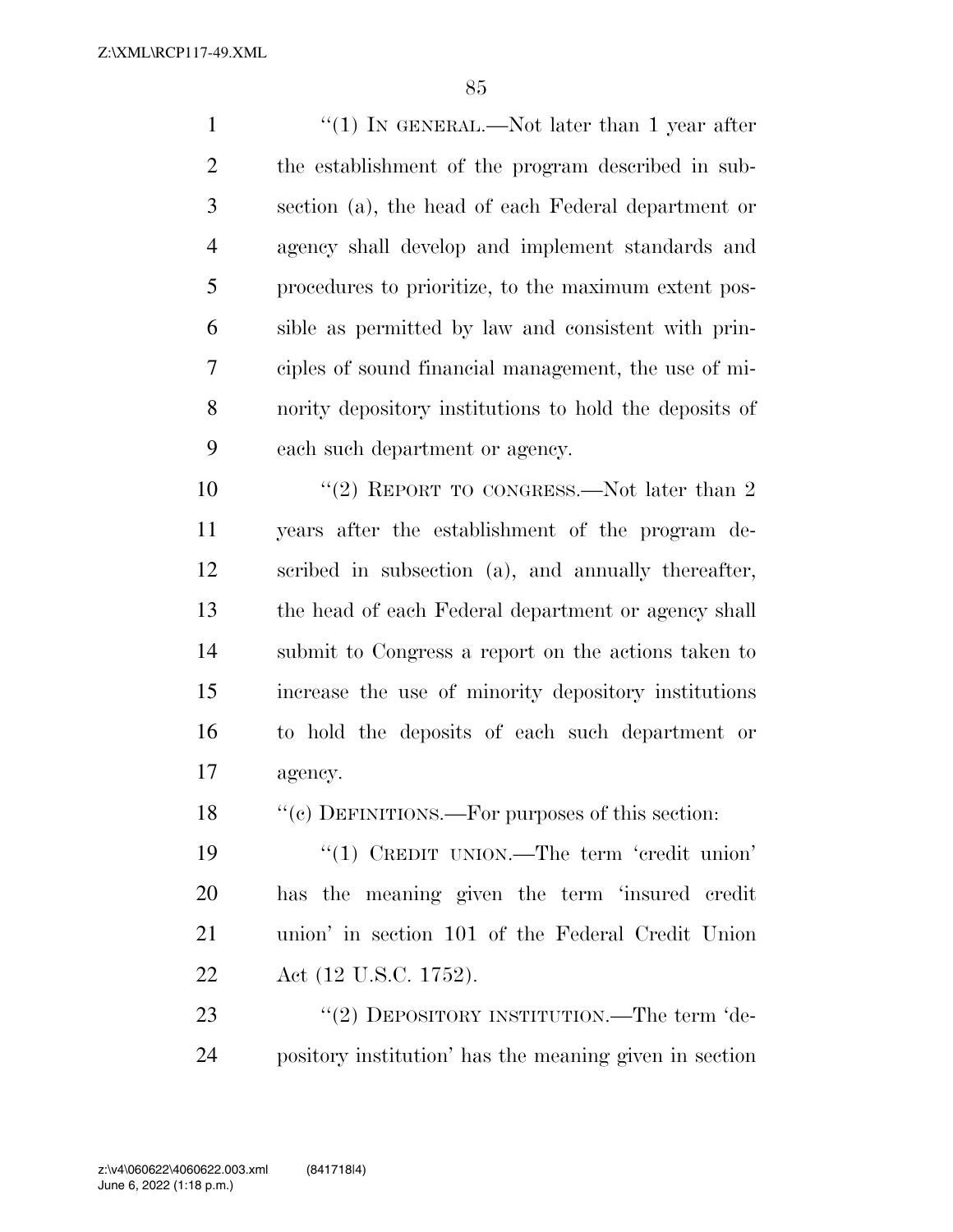| 1              | 3 of the Federal Deposit Insurance Act (12 U.S.C.)           |
|----------------|--------------------------------------------------------------|
| $\overline{2}$ | 1813).                                                       |
| 3              | (3)<br>MINORITY DEPOSITORY INSTITUTION.                      |
| 4              | The term 'minority depository institution' has the           |
| 5              | meaning given that term under section 308 of this            |
| 6              | $\text{Act."}.$                                              |
| 7              | (b) CONFORMING AMENDMENTS.—The following pro-                |
| 8              | visions are amended by striking " $1204(c)(3)$ " and insert- |
| 9              | ing "1204(e)":                                               |
| 10             | $(1)$ Section $808(b)(3)$ of the Community Rein-             |
| 11             | vestment Act of 1977 (12 U.S.C. 2907(b)(3)).                 |
| 12             | (2) Section $40(g)(1)(B)$ of the Federal Deposit             |
| 13             | Insurance Act $(12 \text{ U.S.C. } 1831q(g)(1)(B)).$         |
| 14             | $(3)$ Section 704B(h)(4) of the Equal Credit Op-             |
| 15             | portunity Act (15 U.S.C. 1691e–2(h)(4)).                     |
| 16             | SEC. 449. DIVERSITY REPORT AND BEST PRACTICES.               |
| 17             | (a) ANNUAL REPORT.—Each covered regulator shall              |
| 18             | submit to Congress an annual report on diversity includ-     |
| 19             | ing the following:                                           |
| 20             | (1) Data, based on voluntary self-identification,            |
| 21             | on the racial, ethnic, and gender composition of the         |
| 22             | examiners of each covered regulator, disaggregated           |
| 23             | by length of time served as an examiner.                     |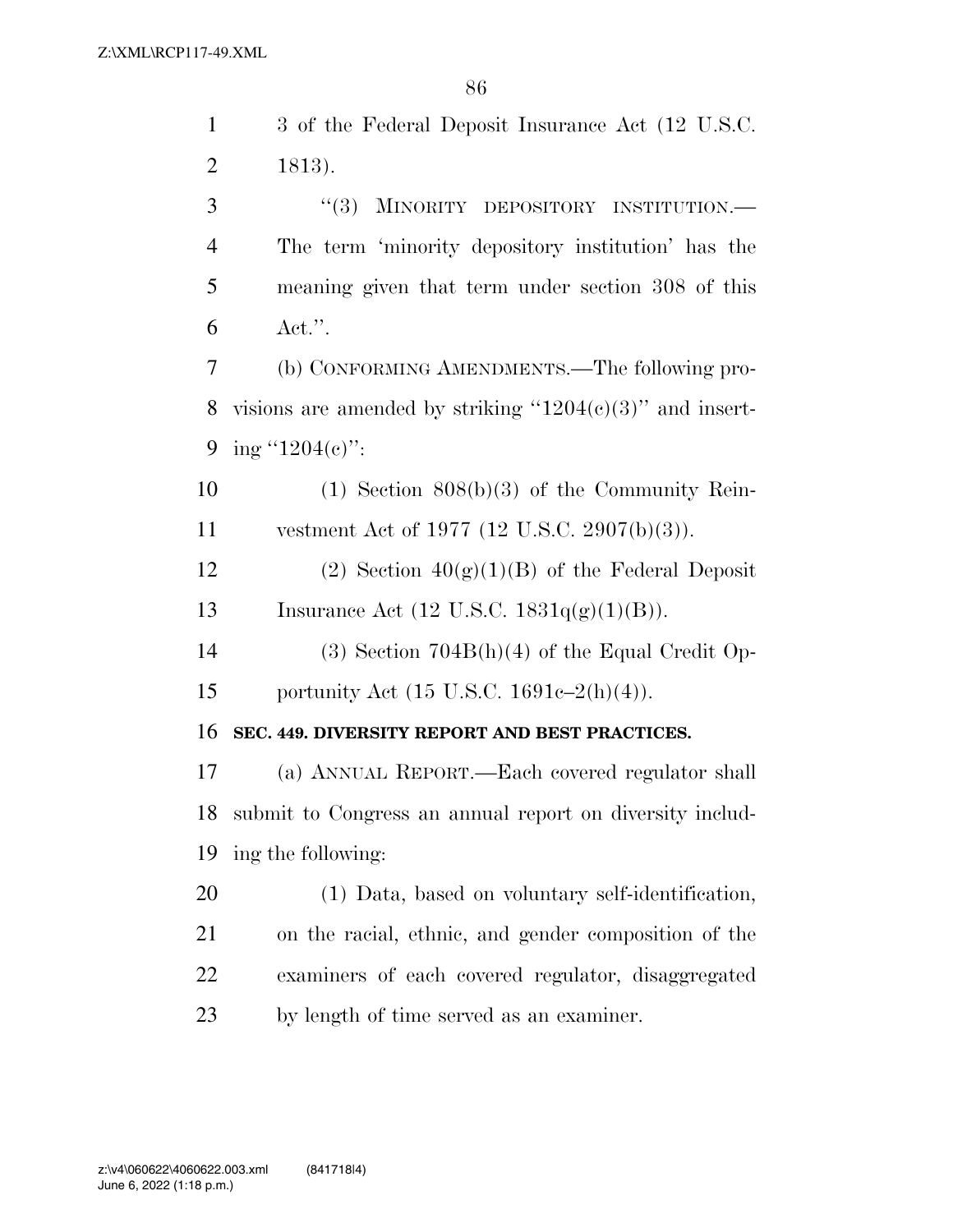(2) The status of any examiners of covered reg- ulators, based on voluntary self-identification, as a veteran.

 (3) Whether any covered regulator, as of the date on which the report required under this section is submitted, has adopted a policy, plan, or strategy to promote racial, ethnic, and gender diversity among examiners of the covered regulator.

 (4) Whether any special training is developed and provided for examiners related specifically to working with depository institutions and credit unions that serve communities that are predomi- nantly minorities, low income, or rural, and the key focus of such training.

 (b) BEST PRACTICES.—Each Office of Minority and Women Inclusion of a covered regulator shall develop, pro- vide to the head of the covered regulator, and make pub-licly available best practices—

 (1) for increasing the diversity of candidates applying for examiner positions, including through outreach efforts to recruit diverse candidate to apply for entry-level examiner positions; and

 (2) for retaining and providing fair consider- ation for promotions within the examiner staff for purposes of achieving diversity among examiners.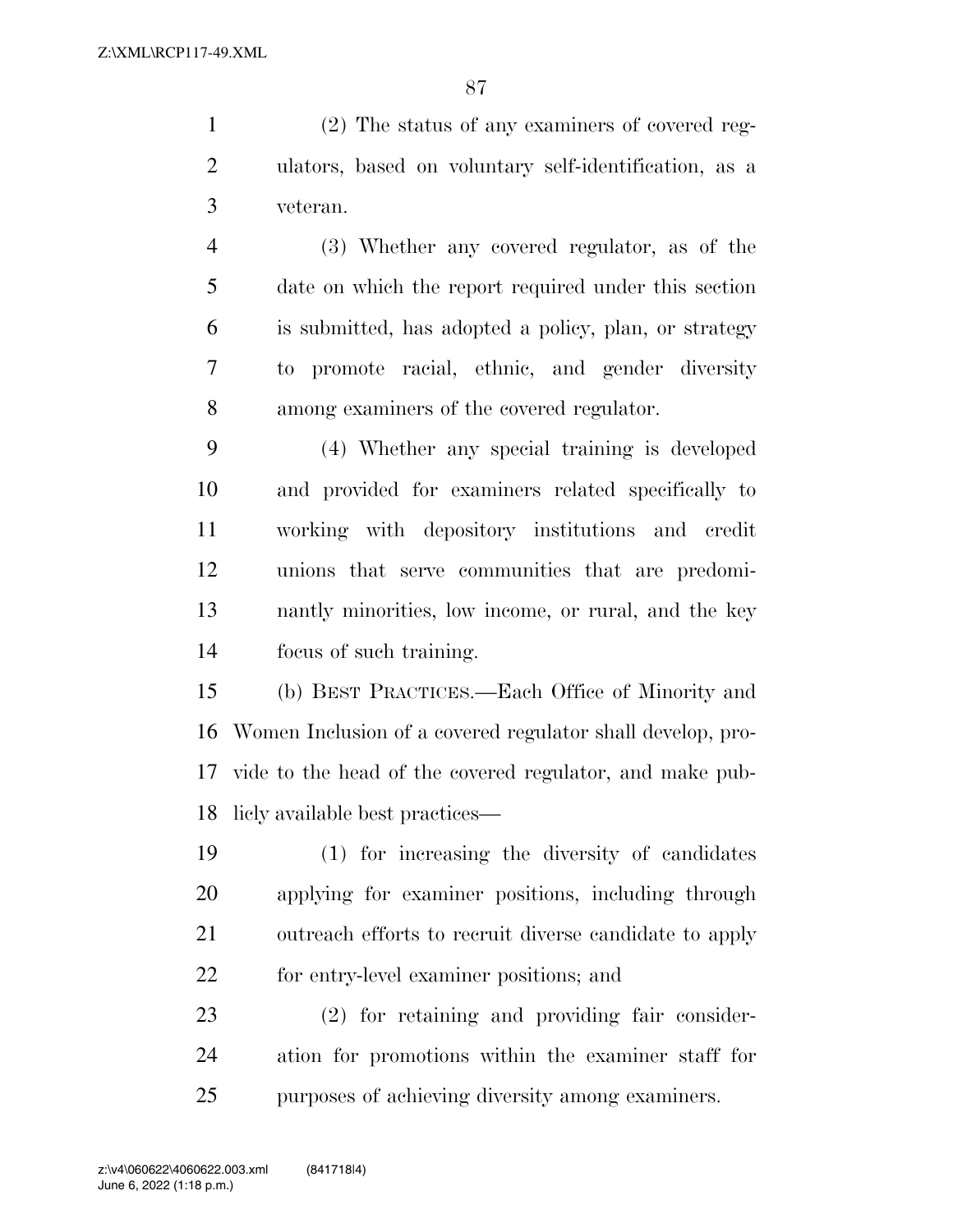(c) COVERED REGULATOR DEFINED.—In this sec- tion, the term ''covered regulator'' means the Comptroller of the Currency, the Board of Governors of the Federal Reserve System, the Federal Deposit Insurance Corpora- tion, and the National Credit Union Administration. **SEC. 450. INVESTMENTS IN MINORITY DEPOSITORY INSTI- TUTIONS AND IMPACT BANKS.**  (a) CONTROL FOR CERTAIN INSTITUTIONS.—Section 7(j)(8)(B) of the Federal Deposit Insurance Act (12 10 U.S.C.  $1817(j)(8)(B)$  is amended to read as follows:  $\langle G \rangle$  'control' means the power, directly or indi- rectly— ''(i) to direct the management or policies of an insured depository institution; or  $\frac{15}{\sin(1)}$  with respect to an insured deposi-16 tory institution, of a person to vote 25 per cen- tum or more of any class of voting securities of such institution; or  $\frac{1}{2}$  (II) with respect to an insured depository institution that is an impact bank (as des- ignated pursuant to section 445 of the Ensur-22 ing Diversity in Community Banking Act) or a minority depository institution (as defined in section 308(b) of the Financial Institutions Re-form, Recovery, and Enforcement Act of 1989),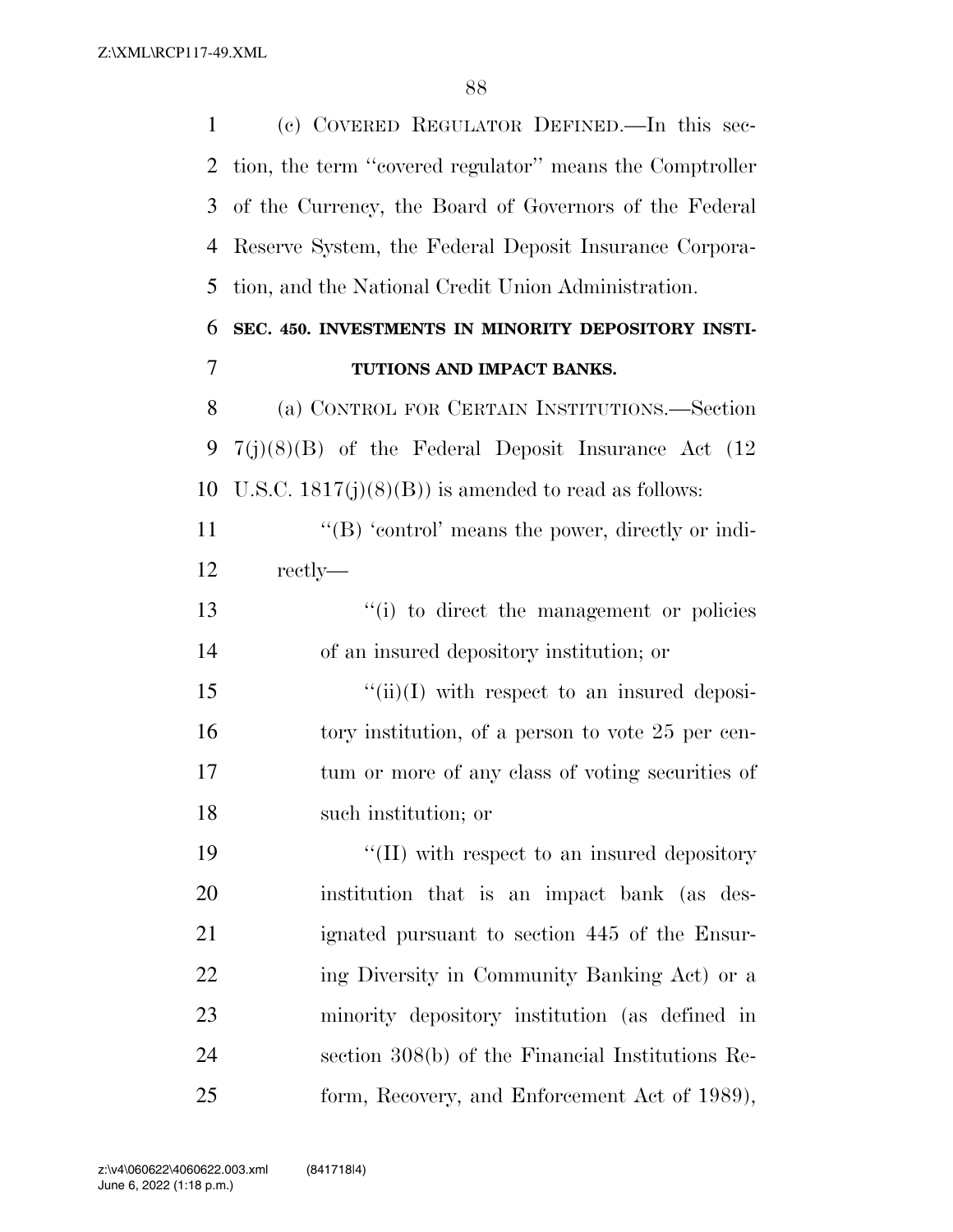Z:\XML\RCP117-49.XML

| $\mathbf{1}$   | of an individual to vote 30 percent or more of                |
|----------------|---------------------------------------------------------------|
| 2              | any class of voting securities of such an impact              |
| 3              | bank or a minority depository institution.".                  |
| 4              | (b) RULEMAKING.—The Federal banking agencies                  |
|                | 5 (as defined in section 3 of the Federal Deposit Insurance   |
|                | 6 Act (12 U.S.C. 1813)) shall jointly issue rules for de novo |
| 7 <sup>7</sup> | minority depository institutions and de novo impact banks     |
| 8              | (as designated pursuant to section 445) to allow 3 years      |
| 9              | to meet the capital requirements otherwise applicable to      |
| 10             | minority depository institutions and impact banks.            |
| 11             | (c) REPORT.—Not later than 1 year after the date              |

 of the enactment of this Act, the Federal banking agencies shall jointly submit to Congress a report on—

 (1) the principal causes for the low number of de novo minority depository institutions during the 10-year period preceding the date of the report;

 (2) the main challenges to the creation of de novo minority depository institutions and de novo impact banks; and

 (3) regulatory and legislative considerations to promote the establishment of de novo minority de-pository institutions and de novo impact banks.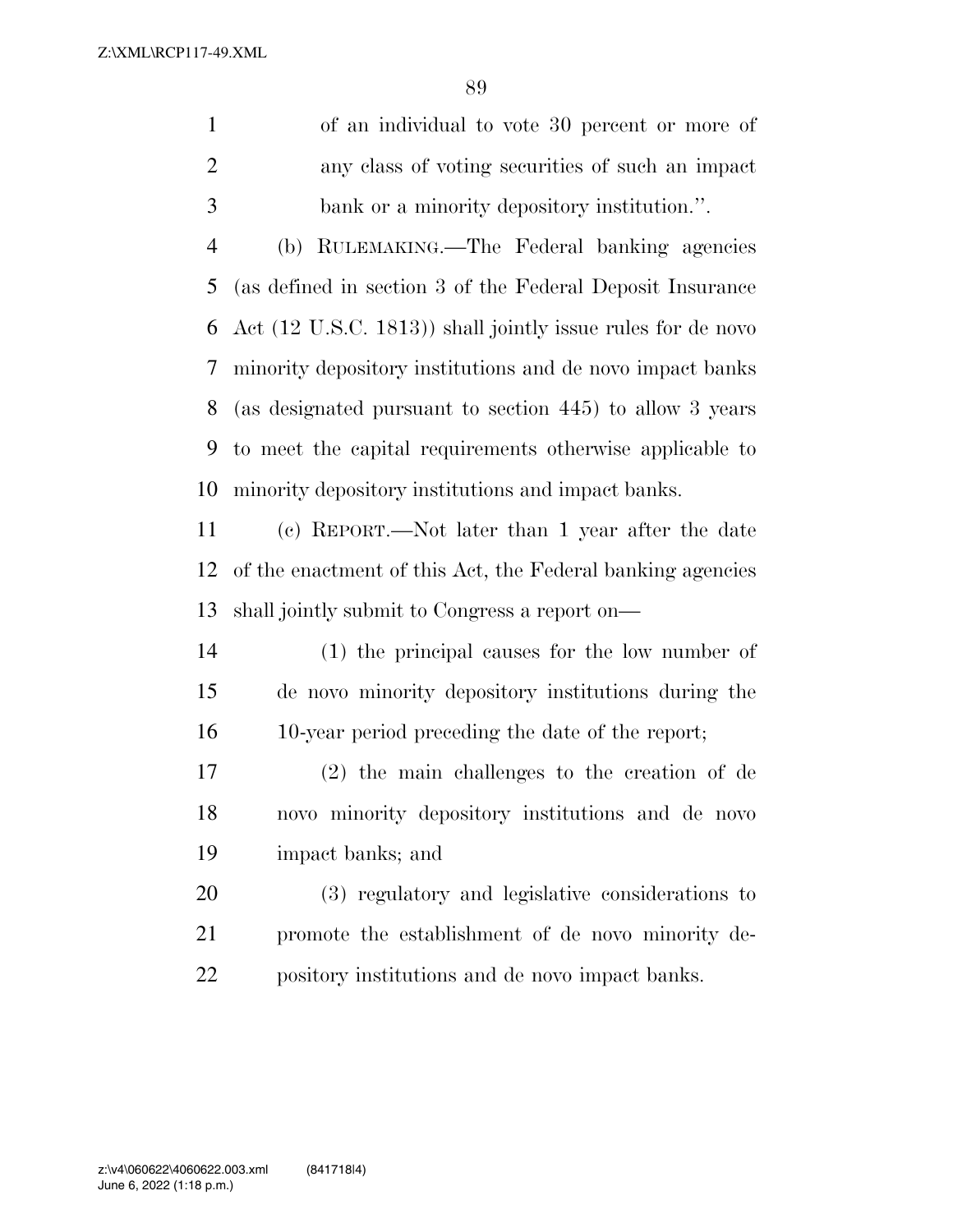## **SEC. 451. REPORT ON COVERED MENTOR-PROTEGE PRO-GRAMS.**

 (a) REPORT.—Not later than 6 months after the date of the enactment of this Act and annually thereafter, the Secretary of the Treasury shall submit to Congress a re- port on participants in a covered mentor-protege program, including—

(1) an analysis of outcomes of such program;

 (2) the number of minority depository institu- tions that are eligible to participate in such program but do not have large financial institution mentors; and

 (3) recommendations for how to match such mi- nority depository institutions with large financial in-stitution mentors.

(b) DEFINITIONS.—In this section:

 (1) COVERED MENTOR-PROTEGE PROGRAM.— The term ''covered mentor-protege program'' means a mentor-protege program established by the Sec- retary of the Treasury pursuant to section 45 of the 21 Small Business Act (15 U.S.C. 657r).

22 (2) LARGE FINANCIAL INSTITUTION.—The term ''large financial institution'' means any entity—

 (A) regulated by the Comptroller of the Currency, the Board of Governors of the Fed-eral Reserve System, the Federal Deposit In-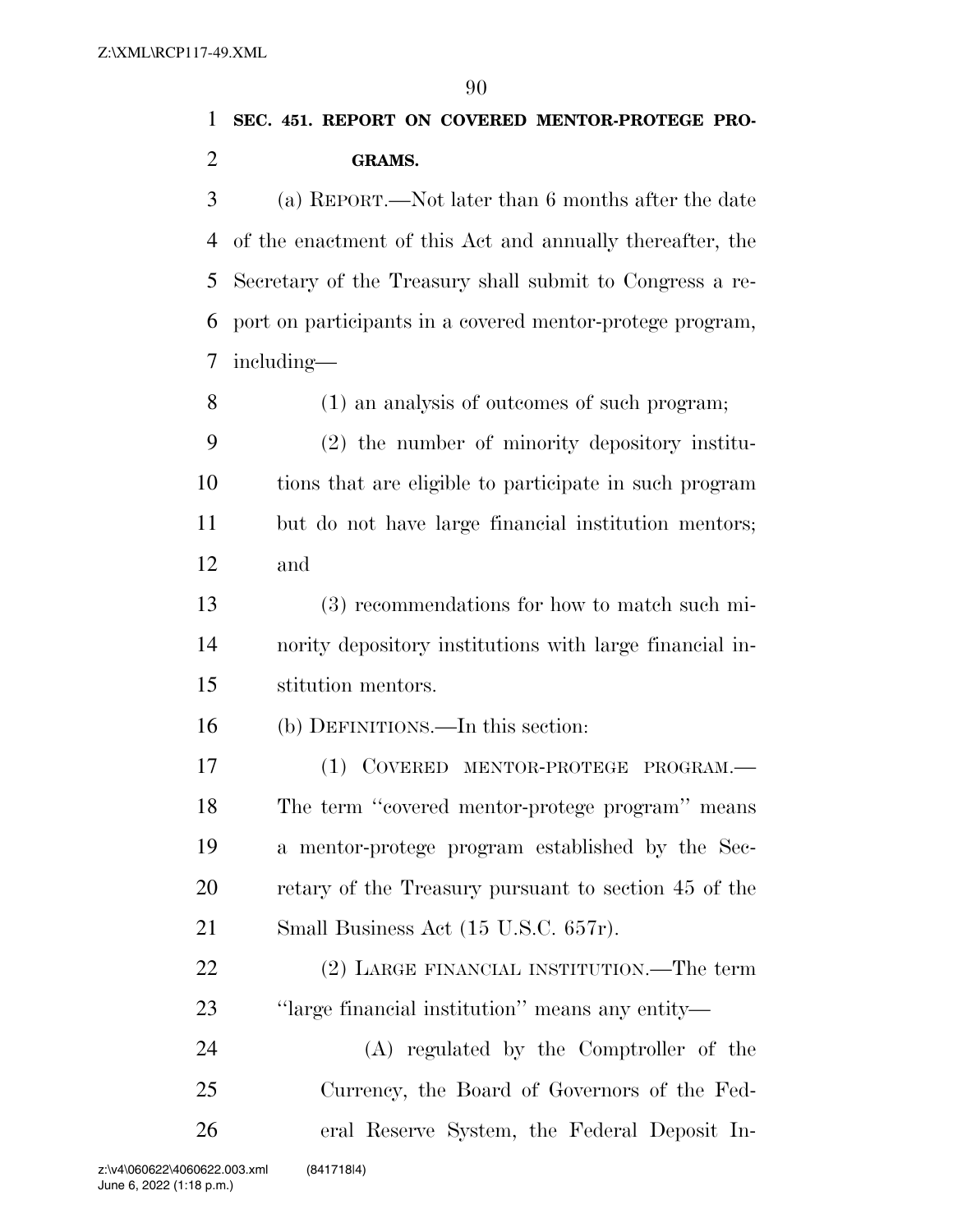| $\mathbf{1}$   | surance Corporation, or the National Credit                 |
|----------------|-------------------------------------------------------------|
| $\overline{2}$ | Union Administration; and                                   |
| 3              | (B) that has total consolidated assets                      |
| $\overline{4}$ | greater than or equal to $$50,000,000,000$ .                |
| 5              | SEC. 452. CUSTODIAL DEPOSIT PROGRAM FOR COVERED             |
| 6              | MINORITY DEPOSITORY INSTITUTIONS AND                        |
| $\overline{7}$ | <b>IMPACT BANKS.</b>                                        |
| 8              | (a) IN GENERAL.—Not later than one year after the           |
| 9              | date of the enactment of this Act, the Secretary of the     |
| 10             | Treasury shall issue rules establishing a custodial deposit |
| 11             | program under which a covered bank may receive deposits     |
| 12             | from a qualifying account.                                  |
| 13             | (b) REQUIREMENTS.—In issuing rules under sub-               |
| 14             | section (a), the Secretary of the Treasury shall—           |
| 15             | (1) consult with the Federal banking agencies;              |
| 16             | (2) ensure each covered bank participating in               |
| 17             | the program established under this section—                 |
| 18             | (A) has appropriate policies relating to                    |
| 19             | management of assets, including measures to                 |
| 20             | ensure the safety and soundness of each such                |
| 21             | covered bank; and                                           |
| 22             | (B) is compliant with applicable law; and                   |
| 23             | (3) ensure, to the extent practicable that the              |
| 24             | rules do not conflict with goals described in section       |
| 25             | $308(a)$ of the Financial Institutions Reform, Recov-       |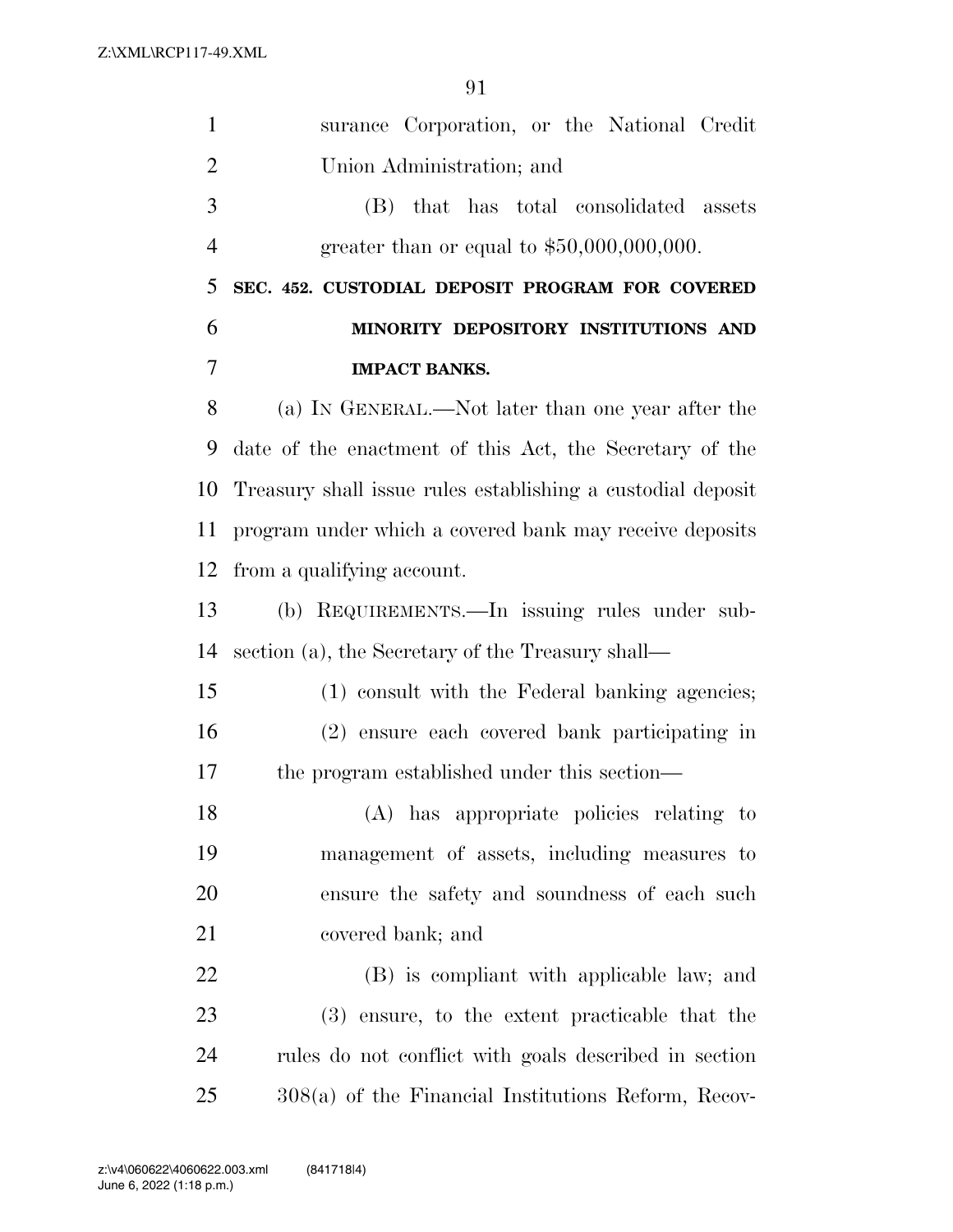| $\mathbf{1}$   | ery, and Enforcement Act of 1989 (12 U.S.C. 1463)          |
|----------------|------------------------------------------------------------|
| $\overline{2}$ | note).                                                     |
| 3              | $(e)$ LIMITATIONS.—                                        |
| $\overline{4}$ | (1) DEPOSITS.—With respect to the funds of an              |
| 5              | individual qualifying account, an entity may not de-       |
| 6              | posit an amount greater than the insured amount in         |
| 7              | a single covered bank.                                     |
| 8              | (2) TOTAL DEPOSITS.—The total amount of                    |
| 9              | funds deposited in a covered bank under the custo-         |
| 10             | dial deposit program described under this section          |
| 11             | may not exceed the lesser of—                              |
| 12             | $(A)$ 10 percent of the average amount of                  |
| 13             | deposits held by such covered bank in the pre-             |
| 14             | vious quarter; or                                          |
| 15             | $(B)$ \$100,000,000 (as adjusted for infla-                |
| 16             | tion).                                                     |
| 17             | REPORT.—Each quarter, the Secretary of the<br>(d)          |
| 18             | Treasury shall submit to Congress a report on the imple-   |
| 19             | mentation of the program established under this section    |
| 20             | including information identifying participating covered    |
| 21             | banks and the total amount of deposits received by covered |
| 22             | banks under the program.                                   |
| 23             | (e) DEFINITIONS.—In this section:                          |
| 24             | (1) COVERED BANK.—The term "covered bank"                  |
| 25             | means-                                                     |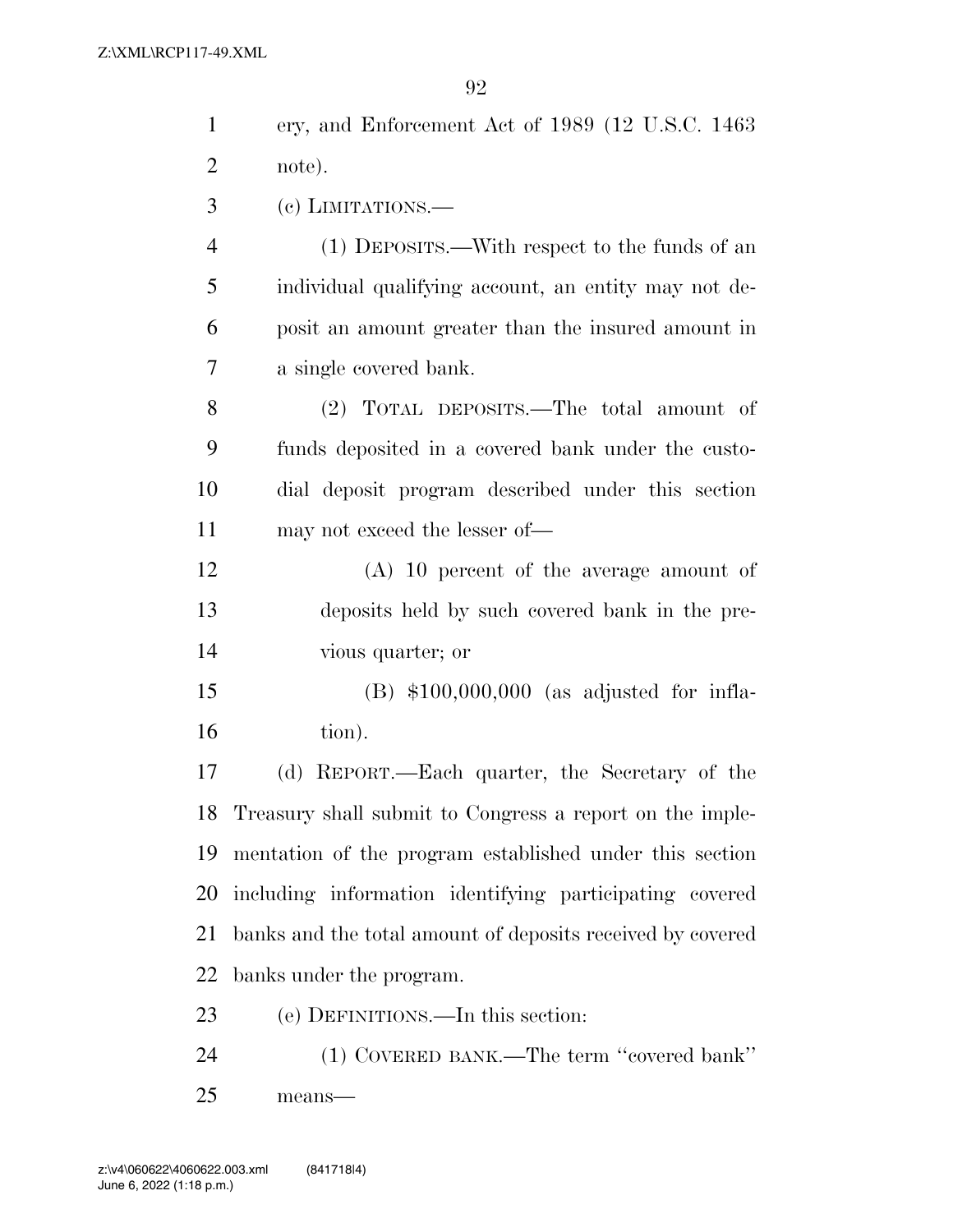| $\mathbf{1}$   | $(A)$ a minority depository institution that        |
|----------------|-----------------------------------------------------|
| $\overline{2}$ | is well capitalized, as defined by the appropriate  |
| 3              | Federal banking agency; or                          |
| $\overline{4}$ | (B) a depository institution designated             |
| 5              | pursuant to section 445 of the Ensuring Diver-      |
| 6              | sity in Community Banking Act that is well          |
| 7              | capitalized, as defined by the appropriate Fed-     |
| 8              | eral banking agency.                                |
| 9              | (2) INSURED AMOUNT.—The term "insured               |
| 10             | amount" means the amount that is the greater of-    |
| 11             | (A) the standard maximum deposit insur-             |
| 12             | ance amount (as defined in section $11(a)(1)(E)$ )  |
| 13             | of the Federal Deposit Insurance Act (12)           |
| 14             | U.S.C. $1821(a)(1)(E))$ ; or                        |
| 15             | (B) such higher amount negotiated be-               |
| 16             | tween the Secretary of the Treasury and the         |
| 17             | Federal Deposit Insurance Corporation under         |
| 18             | which the Corporation will insure all deposits of   |
| 19             | such higher amount.                                 |
| 20             | (3) FEDERAL BANKING AGENCIES.—The terms             |
| 21             | "appropriate Federal banking agency" and "Federal"  |
| 22             | banking agencies" have the meaning given those      |
| 23             | terms, respectively, under section 3 of the Federal |
| 24             | Deposit Insurance Act.                              |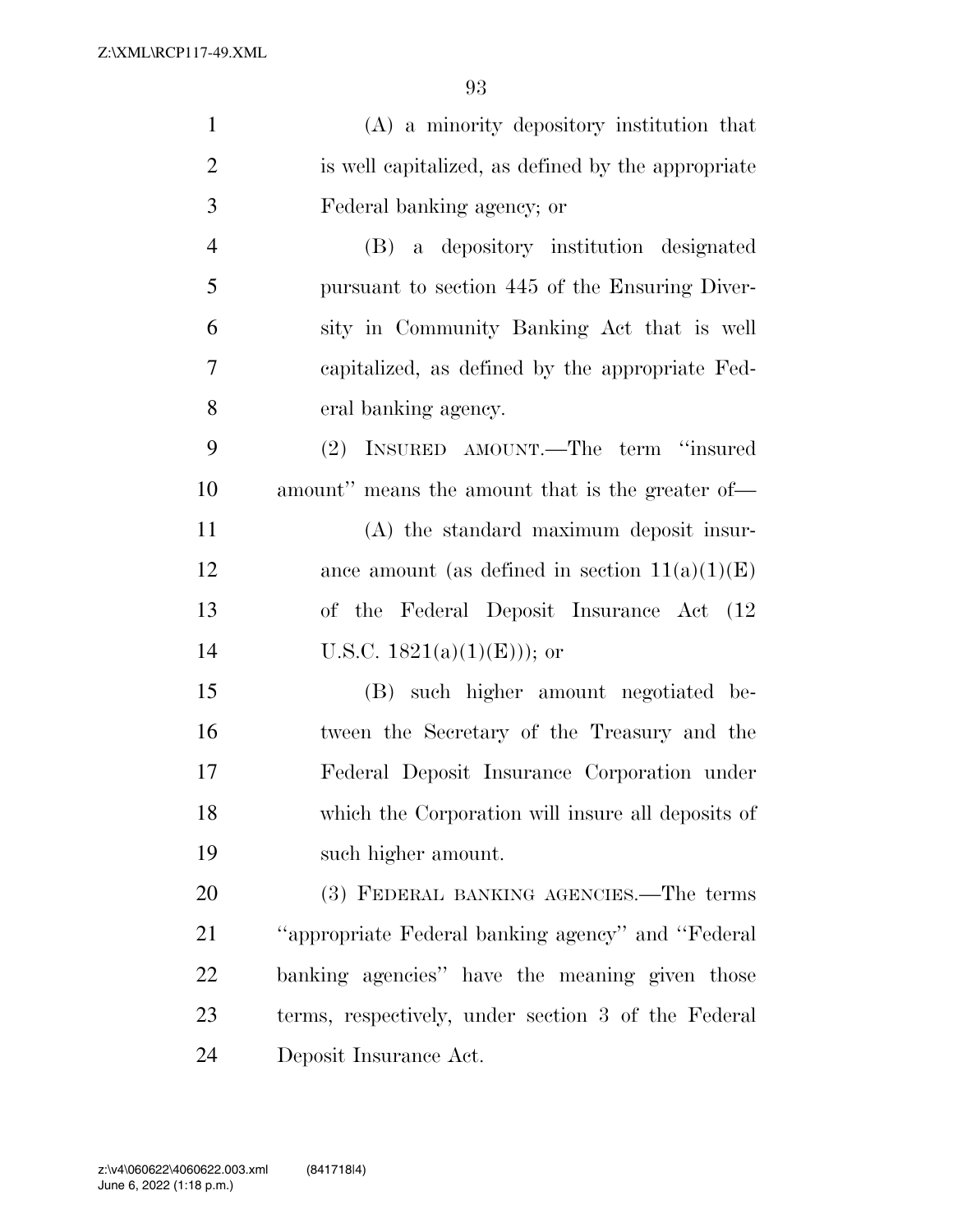| $\mathbf{1}$   | (4) QUALIFYING ACCOUNT.—The term "quali-                     |
|----------------|--------------------------------------------------------------|
| $\overline{2}$ | fying account" means any account established in the          |
| 3              | Department of the Treasury that—                             |
| $\overline{4}$ | (A) is controlled by the Secretary; and                      |
| 5              | (B) is expected to maintain a balance                        |
| 6              | greater than $$200,000,000$ for the following 24-            |
| 7              | month period.                                                |
| 8              | SEC. 453. STREAMLINED COMMUNITY DEVELOPMENT FI-              |
| 9              | NANCIAL INSTITUTION APPLICATIONS AND                         |
| 10             | REPORTING.                                                   |
| 11             | (a) APPLICATION PROCESSES.—Not later than 12                 |
| 12             | months after the date of the enactment of this Act and       |
| 13             | with respect to any person having assets under               |
| 14             | $$3,000,000,000$ that submits an application for deposit in- |
| 15             | surance with the Federal Deposit Insurance Corporation       |
| 16             | that could also become a community development financial     |
| 17             | institution, the Federal Deposit Insurance Corporation, in   |
| 18             | consultation with the Administrator of the Community         |
| 19             | Development Financial Institutions Fund, shall—              |
| 20             | (1) develop systems and procedures to record                 |
| 21             | necessary information to allow the Administrator to          |
| 22             | conduct preliminary analysis for such person to also         |
| 23             | become a community development financial institu-            |

tion; and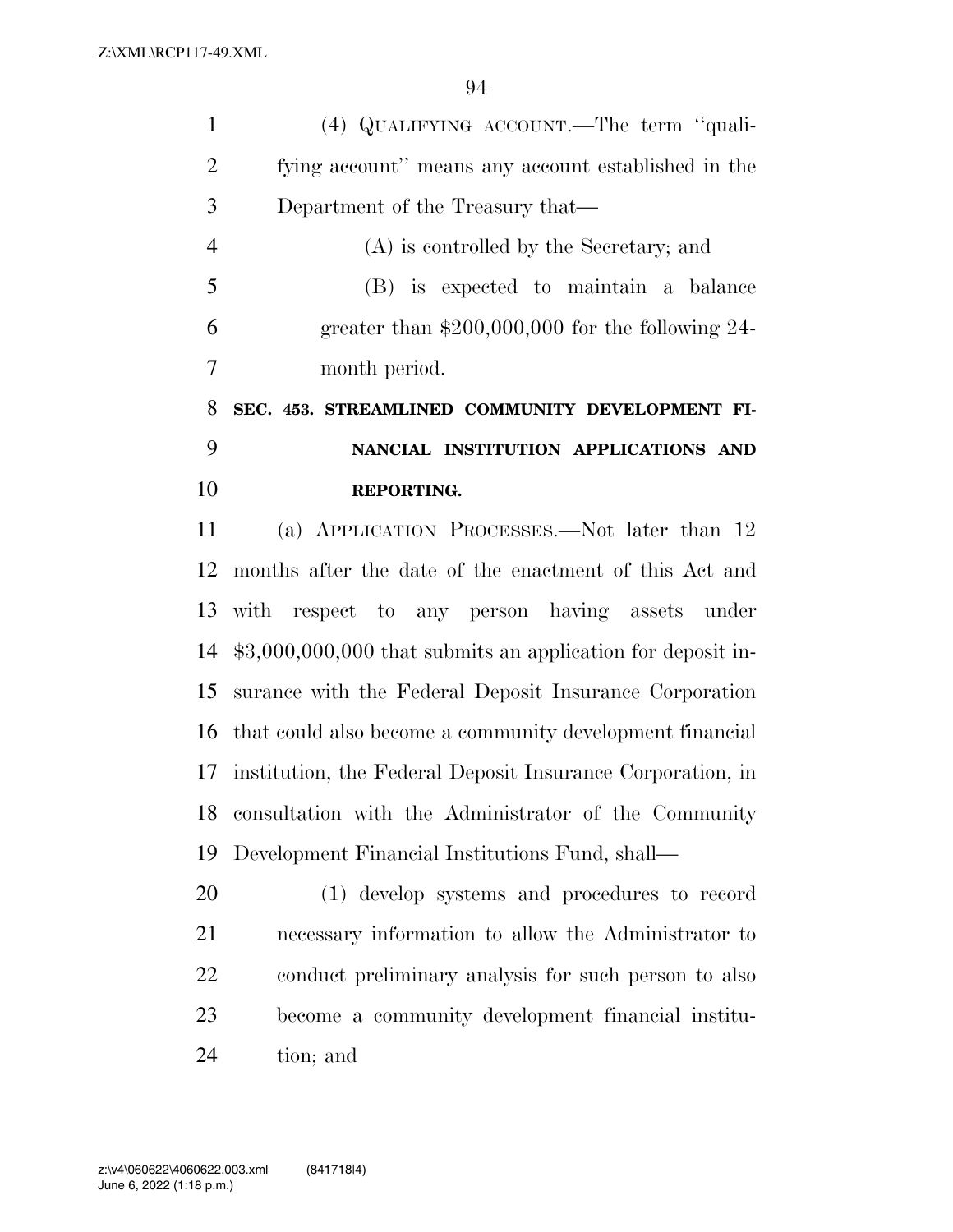| $\mathbf{1}$   | (2) develop procedures to streamline the appli-              |
|----------------|--------------------------------------------------------------|
| $\overline{2}$ | cation and annual certification processes and to re-         |
| 3              | duce costs for such person to become, and maintain           |
| $\overline{4}$ | certification as, a community development financial          |
| 5              | institution.                                                 |
| 6              | (b) IMPLEMENTATION REPORT.—Not later than 18                 |
| 7              | months after the date of the enactment of this Act, the      |
| 8              | Federal Deposit Insurance Corporation shall submit to        |
| 9              | Congress a report describing the systems and procedures      |
| 10             | required under subsection (a).                               |
| 11             | (c) ANNUAL REPORT.—                                          |
| 12             | (1) IN GENERAL.—Section $17(a)(1)$ of the Fed-               |
| 13             | eral Deposit Insurance Act $(12 \text{ U.S.C. } 1827(a)(1))$ |
| 14             | is amended—                                                  |
| 15             | $(A)$ in subparagraph $(E)$ , by striking                    |
| 16             | "and" at the end;                                            |
| 17             | $(B)$ by redesignating subparagraph $(F)$ as                 |
| 18             | subparagraph (G);                                            |
| 19             | $(C)$ by inserting after subparagraph $(E)$                  |
| 20             | the following new subparagraph.                              |
| 21             | $``(F)$ applicants for deposit insurance that                |
| 22             | could also become a community development fi-                |
| 23             | nancial institution (as defined in section 103 of            |
| 24             | the Riegle Community Development and Regu-                   |
| 25             | latory Improvement Act of 1994), a minority                  |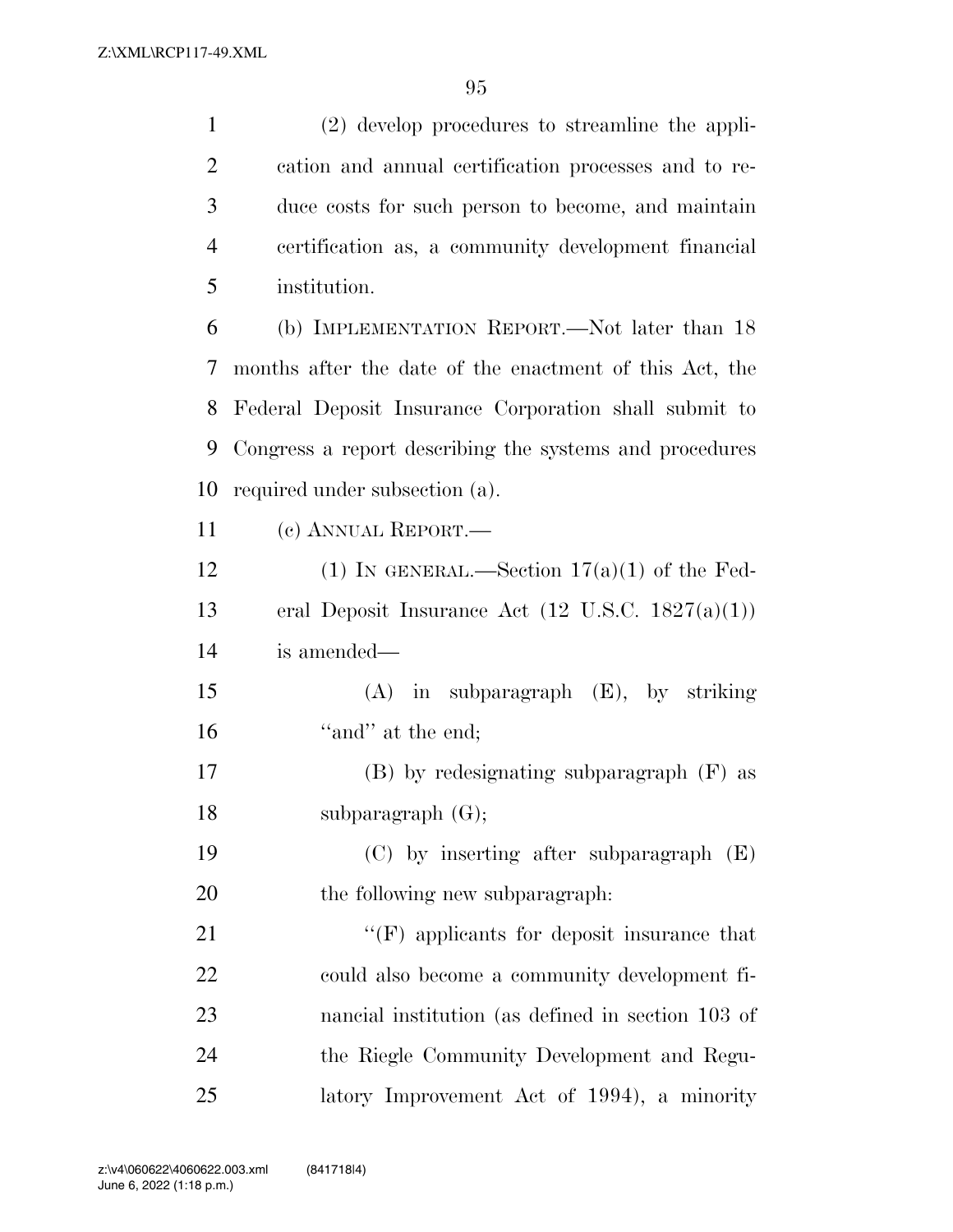| 1              | depository institution (as defined in section 308)    |
|----------------|-------------------------------------------------------|
| 2              | of the Financial Institutions Reform, Recovery,       |
| 3              | and Enforcement Act of 1989), or an impact            |
| $\overline{4}$ | bank (as designated pursuant to section 445 of        |
| 5              | the Ensuring Diversity in Community Banking           |
| 6              | $Act)$ ; and".                                        |
| 7              | (2) APPLICATION.—The amendment made by                |
| 8              | this subsection shall apply with respect to the first |
| 9              | report to be submitted after the date that is 2 years |
| 10             | after the date of the enactment of this Act.          |
| 11             | SEC. 454. TASK FORCE ON LENDING TO SMALL BUSINESS     |
| 12             | <b>CONCERNS.</b>                                      |

 (a) IN GENERAL.—Not later than 6 months after the date of the enactment of this Act, the Administrator of the Small Business Administration shall establish a task force to examine methods for improving relationships be- tween the Small Business Administration and community development financial institutions, minority depository in- stitutions, and impact banks (as designated pursuant to section 445) to increase the volume of loans provided by such institutions to small business concerns (as defined under section 3 of the Small Business Act (15 U.S.C. 632)).

 (b) REPORT TO CONGRESS.—Not later than 18 months after the establishment of the task force described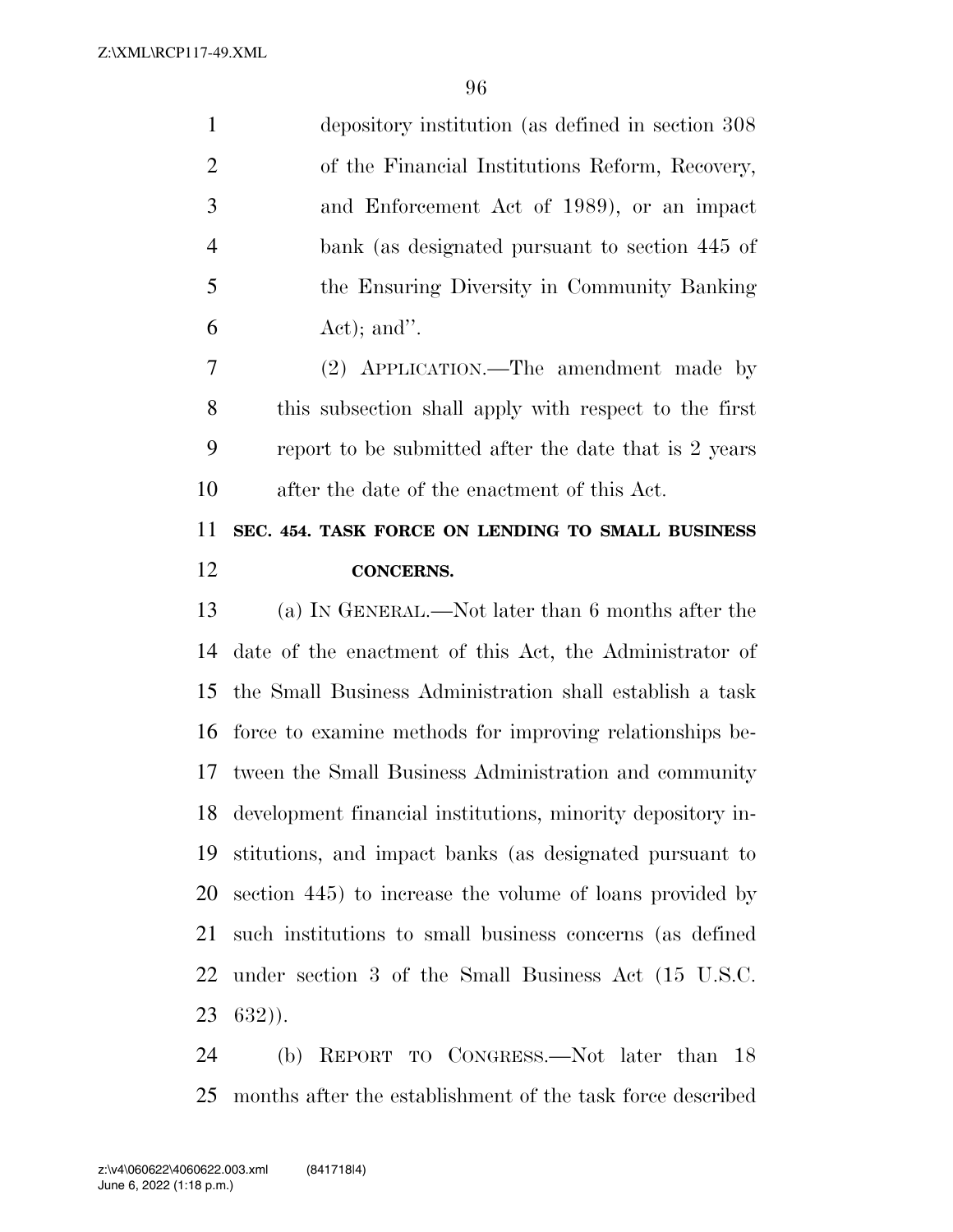in subsection (a), the Administrator of the Small Business Administration shall submit to Congress a report on the findings of such task force.

# **Subtitle E—Expanding Oppor- tunity for Minority Depository Institutions**

**SEC. 461. ESTABLISHMENT OF FINANCIAL AGENT MENTOR-**

#### **PROTÉGÉ PROGRAM.**

 (a) IN GENERAL.—Section 308 of the Financial In- stitutions Reform, Recovery, and Enforcement Act of 1989 (12 U.S.C. 1463 note) is amended by adding at the end the following new subsection:

13 "(d) FINANCIAL AGENT MENTOR-PROTÉGÉ PRO-GRAM.—

 ''(1) IN GENERAL.—The Secretary of the Treasury shall establish a program to be known as 17 the 'Financial Agent Mentor-Protégé Program' (in this subsection referred to as the 'Program') under which a financial agent designated by the Secretary or a large financial institution may serve as a men-21 tor, under guidance or regulations prescribed by the Secretary, to a small financial institution to allow such small financial institution—

24  $\langle (A) \rangle$  to be prepared to perform as a finan-cial agent; or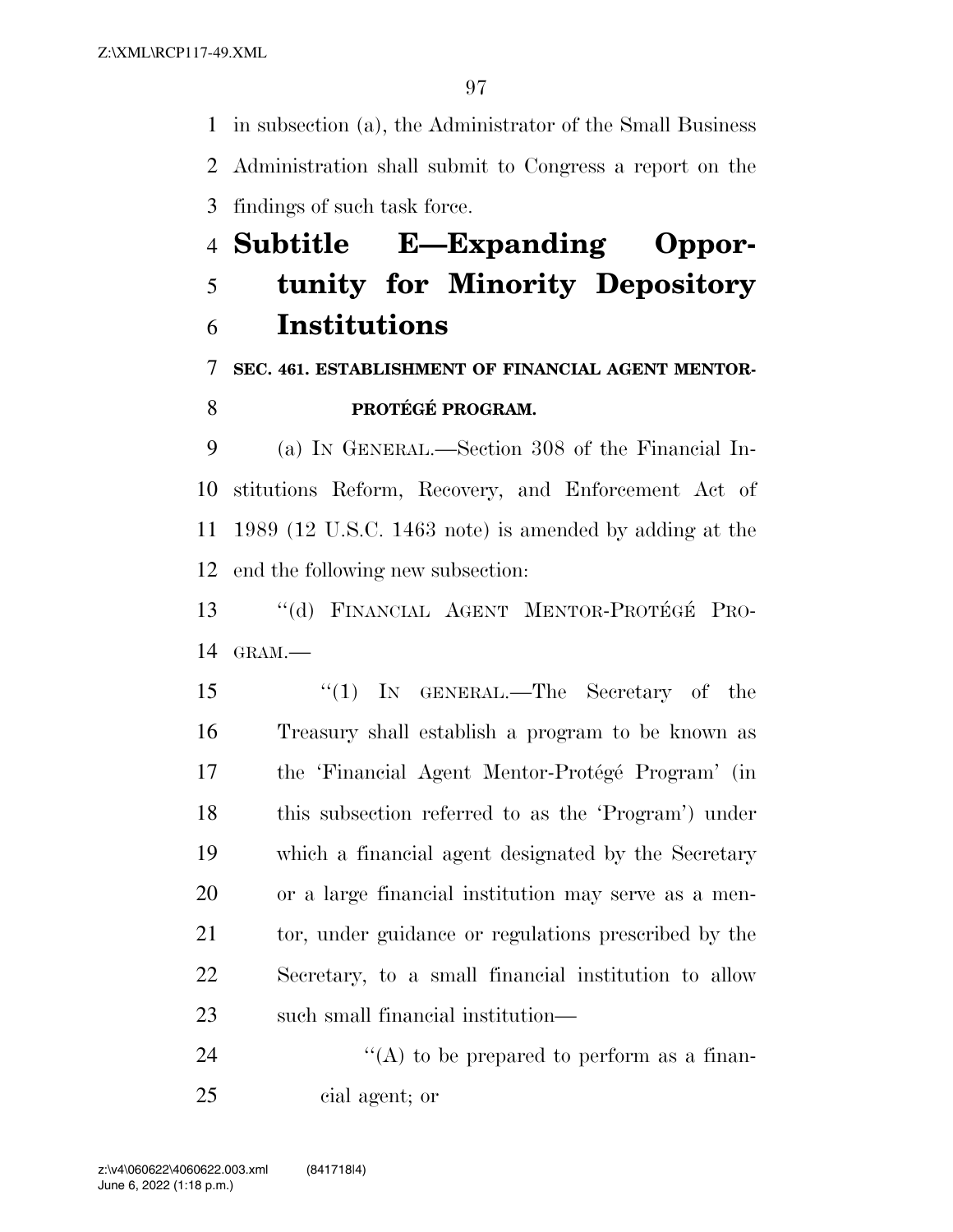1  $\langle$  (B) to improve capacity to provide serv- ices to the customers of the small financial in-stitution.

 ''(2) OUTREACH.—The Secretary shall hold outreach events to promote the participation of fi- nancial agents, large financial institutions, and small financial institutions in the Program at least once a year.

9 "(3) EXCLUSION.—The Secretary shall issue guidance or regulations to establish a process under which a financial agent, large financial institution, or small financial institution may be excluded from participation in the Program.

14 ''(4) REPORT.—The Office of Minority and Women Inclusion of the Department of the Treasury shall include in the report submitted to Congress under section 342(e) of the Dodd-Frank Wall Street Reform and Consumer Protection Act information pertaining to the Program, including—

 $\mathcal{L}(A)$  the number of financial agents, large financial institutions, and small financial insti-tutions participating in such Program; and

23  $\text{``(B)}$  the number of outreach events de- scribed in paragraph (2) held during the year covered by such report.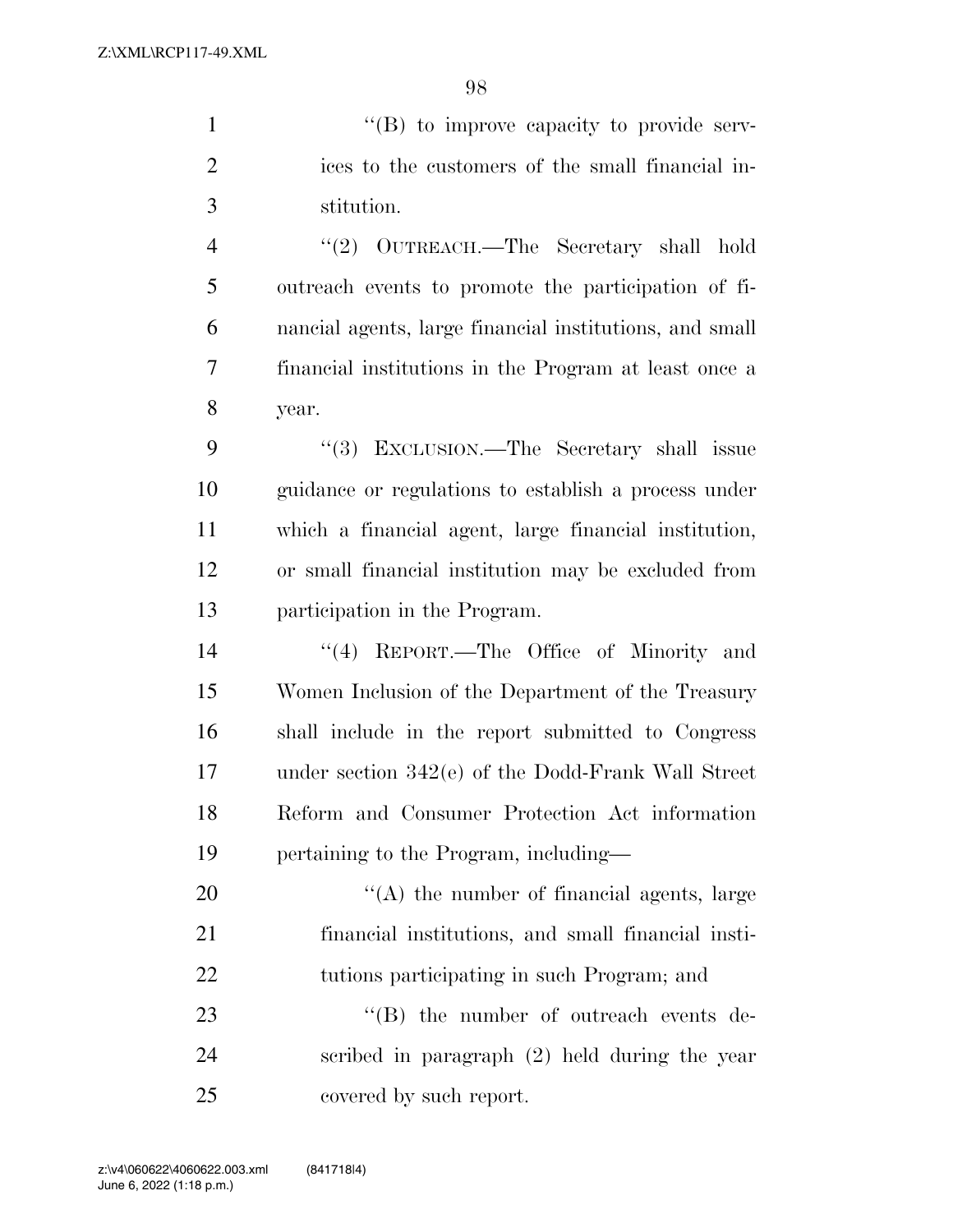Z:\XML\RCP117-49.XML

| $\mathbf{1}$   | $\lq(5)$ DEFINITIONS.—In this subsection:        |
|----------------|--------------------------------------------------|
| $\overline{2}$ | "(A) FINANCIAL AGENT.—The term 'fi-              |
| 3              | nancial agent' means any national banking as-    |
| $\overline{4}$ | sociation designated by the Secretary of the     |
| 5              | Treasury to be employed as a financial agent of  |
| 6              | the Government.                                  |
| 7              | "(B) LARGE FINANCIAL INSTITUTION.—               |
| 8              | The term 'large financial institution' means any |
| 9              | entity regulated by the Comptroller of the Cur-  |
| 10             | rency, the Board of Governors of the Federal     |
| 11             | Reserve System, the Federal Deposit Insurance    |
| 12             | Corporation, or the National Credit Union Ad-    |
| 13             | ministration that has total consolidated assets  |
| 14             | greater than or equal to $$50,000,000,000$ .     |
| 15             | "(C) SMALL FINANCIAL INSTITUTION.—               |
| 16             | The term 'small financial institution' means—    |
| 17             | "(i) any entity regulated by the                 |
| 18             | Comptroller of the Currency, the Board of        |
| 19             | Governors of the Federal Reserve System,         |
| 20             | the Federal Deposit Insurance Corpora-           |
| 21             | tion, or the National Credit Union Admin-        |
| 22             | istration that has total consolidated assets     |
| 23             | lesser than or equal to $$2,000,000,000;$ or     |
| 24             | a minority depository institu-<br>``(ii)         |
| 25             | tion.".                                          |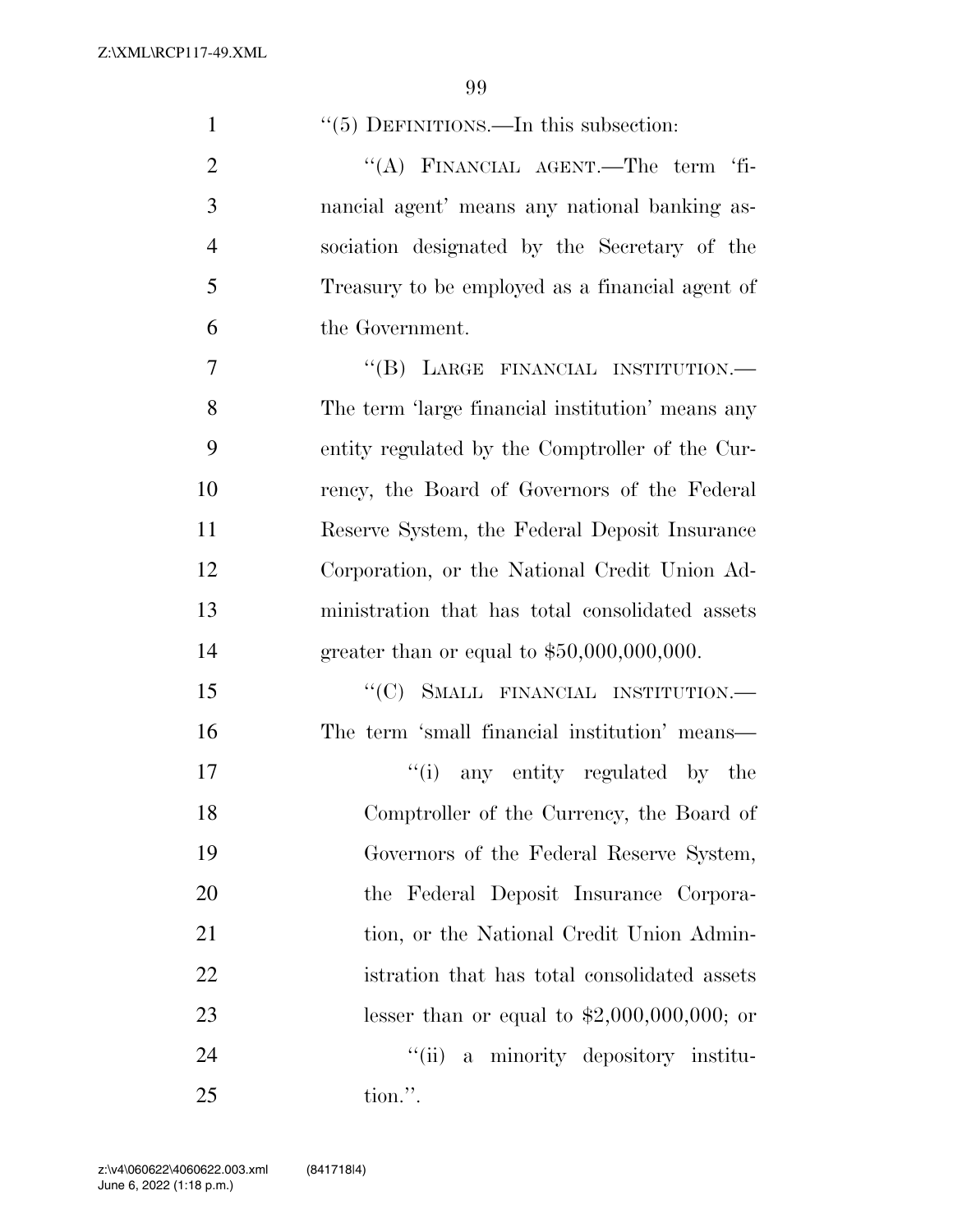(b) EFFECTIVE DATE.—This section and the amend- ments made by this section shall take effect 90 days after the date of the enactment of this Act.

# **TITLE V—COMMUNITY DEVELOPMENT Subtitle A—CDFI Bond Guarantee Program Improvement**

#### **SEC. 511. SENSE OF CONGRESS.**

 It is the sense of Congress that the authority to guar- antee bonds under section 114A of the Community Devel- opment Banking and Financial Institutions Act of 1994 (12 U.S.C. 4713a) (commonly referred to as the ''CDFI Bond Guarantee Program'') provides community develop- ment financial institutions with a sustainable source of long-term capital and furthers the mission of the Commu- nity Development Financial Institutions Fund (established 17 under section  $104(a)$  of such Act  $(12 \text{ U.S.C. } 4703(a))$  to increase economic opportunity and promote community development investments for underserved populations and distressed communities in the United States.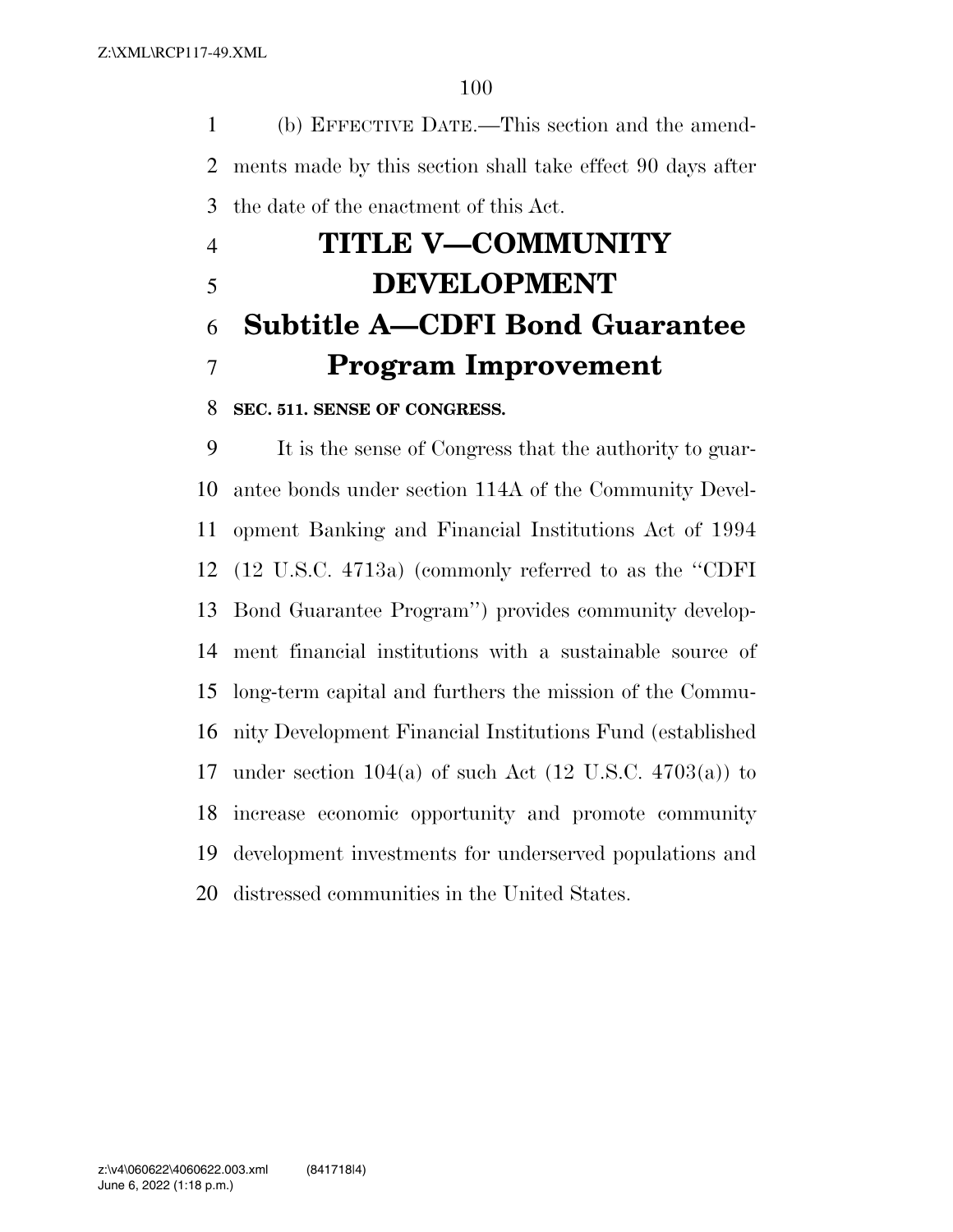|                             | 1 SEC. 512. GUARANTEES FOR BONDS AND NOTES ISSUED |
|-----------------------------|---------------------------------------------------|
| $\mathcal{D}_{\mathcal{L}}$ | FOR COMMUNITY OR ECONOMIC DEVELOP-                |
| $\mathcal{R}$               | <b>MENT PURPOSES.</b>                             |
| $\overline{4}$              | Section 114A of the Community Development Bank-   |

 ing and Financial Institutions Act of 1994 (12 U.S.C. 4713a) is amended—

7 (1) in subsection  $(e)(2)$ , by striking ", multi- plied by an amount equal to the outstanding prin-cipal balance of issued notes or bonds'';

10 (2) in subsection (e)(2)(B), by striking 11 "\$100,000,000" and inserting "\$25,000,000"; and

 (3) in subsection (k), by striking ''September 30, 2014'' and inserting ''the date that is 4 years after the date of enactment of the CDFI Bond Guarantee Program Improvement Act of 2022''.

**SEC. 513. REPORT ON THE CDFI BOND GUARANTEE PRO-**

#### **GRAM.**

 Not later than 1 year after the date of enactment of this Act, and not later than 3 years after such date of enactment, the Secretary of the Treasury shall issue a report to the Committee on Financial Services of the House of Representatives and the Committee on Banking, Housing, and Urban Affairs of the Senate on the effective- ness of the CDFI bond guarantee program established under section 114A of the Community Development Bank-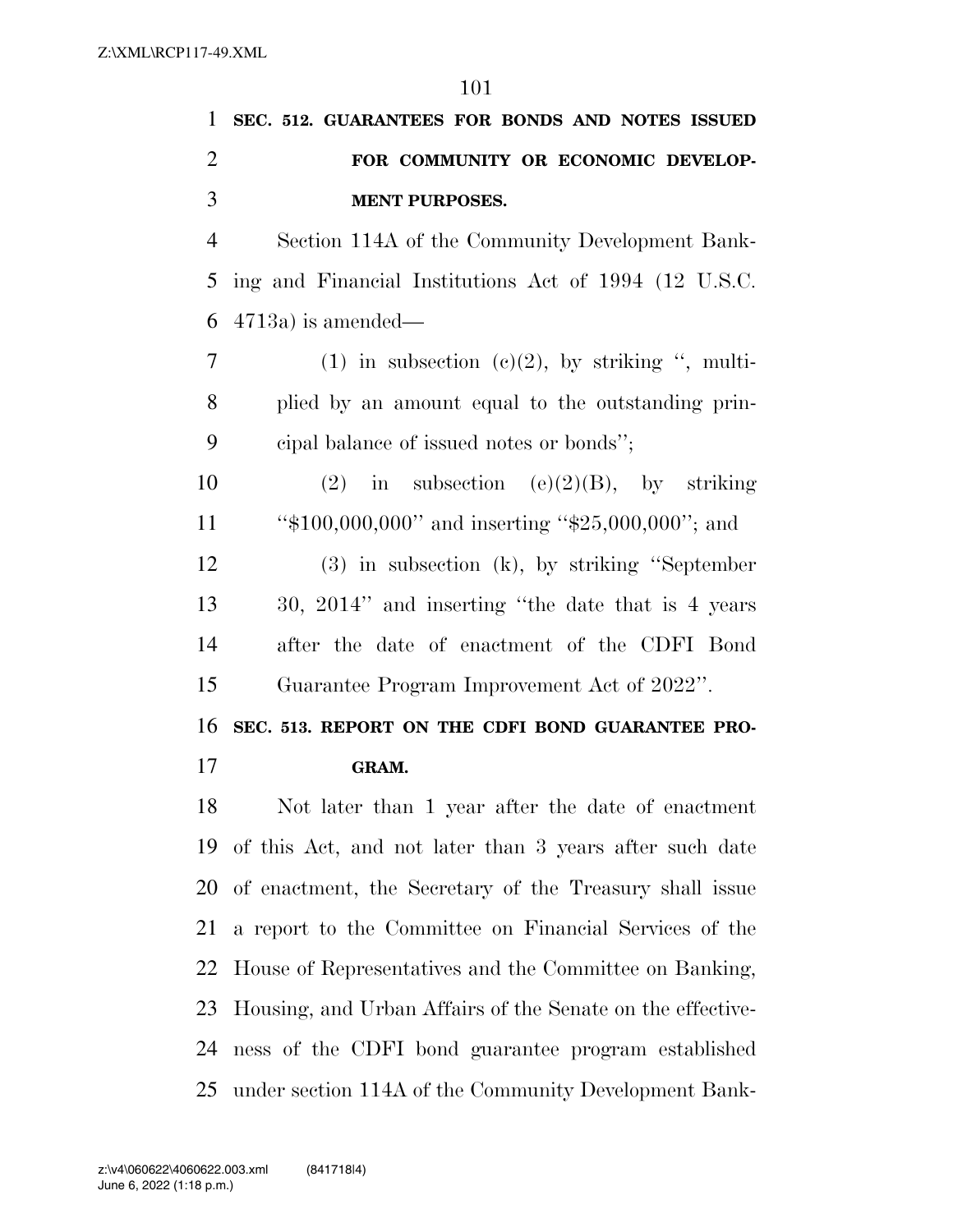|                | 1 ing and Financial Institutions Act of 1994 (12 U.S.C. |
|----------------|---------------------------------------------------------|
| 2              | $4713a$ ).                                              |
|                | 3 Subtitle B—Expanding Financial                        |
| $\overline{4}$ | <b>Access for Underserved Commu-</b>                    |
| 5              | nities                                                  |
| 6              | SEC. 521. CREDIT UNION SERVICE TO UNDERSERVED           |
| $\overline{7}$ | AREAS.                                                  |
| 8              | Section 109 of the Federal Credit Union Act (12)        |
| 9              | U.S.C. $1759$ is amended—                               |
| 10             | $(1)$ in subsection $(e)(2)$ —                          |
| <sup>11</sup>  | (A) by striking "the field of membership                |
| 12             | category of which is described in subsection            |
| 13             | $(b)(2)$ ,";                                            |
| 14             | $(B)$ by amending subparagraph $(A)$ to read            |
| 15             | as follows:                                             |
| 16             | "(A) the Board determines that the local                |
| 17             | community, neighborhood, or rural district is an        |
| 18             | underserved area; and"; and                             |
| 19             | $(C)$ in subparagraph $(B)$ , by inserting "not         |
| 20             | later than 2 years after having such under-             |
| 21             | served area added to the credit union's char-           |
| 22             | ter," before "the credit union"; and                    |
| 23             | $(2)$ by adding at the end the following:               |
| 24             | "(h) CHANGE OF FIELD OF MEMBERSHIP TO IN-               |
| 25             | CLUDE UNDERSERVED AREAS.—                               |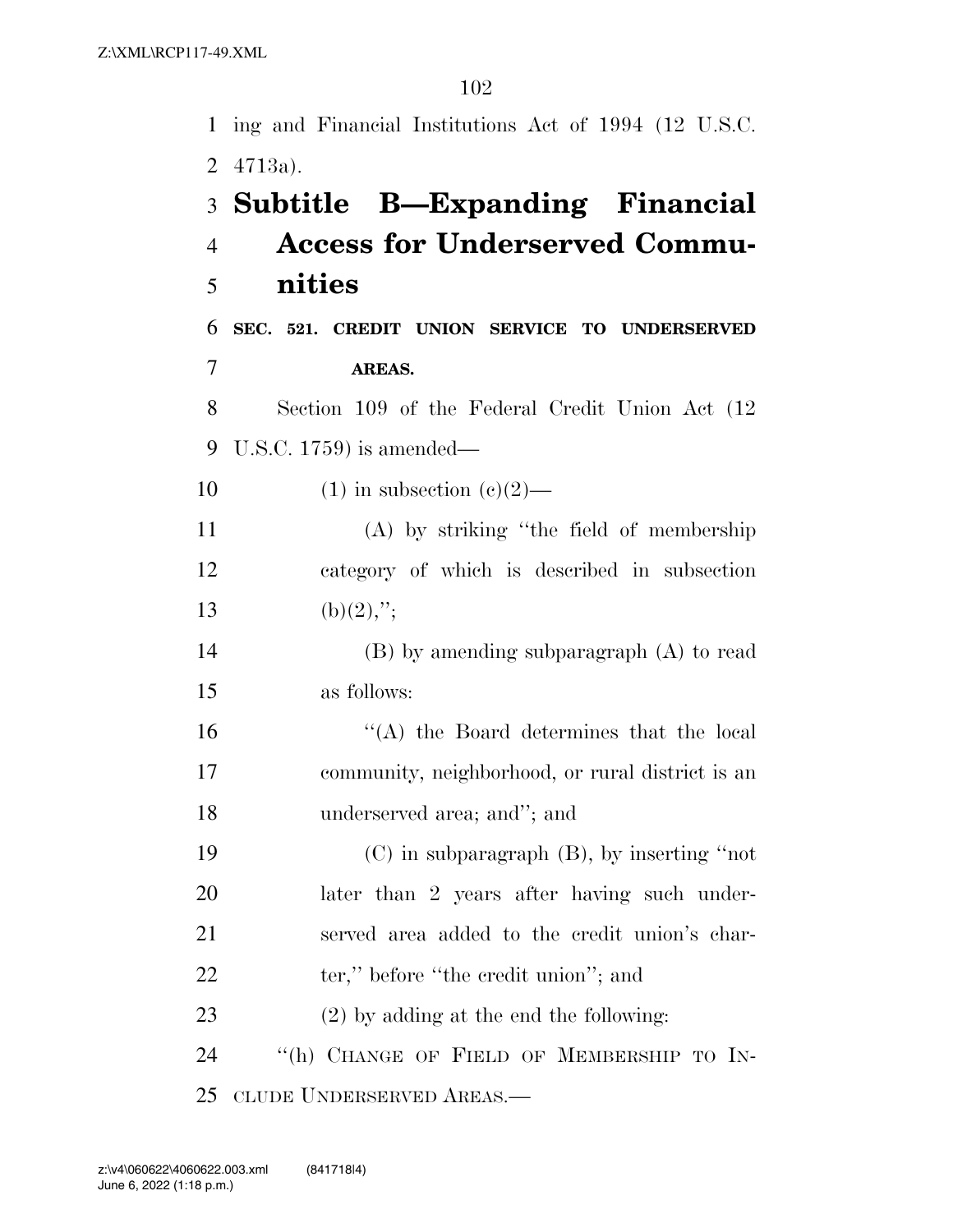Z:\XML\RCP117-49.XML

| $\mathbf{1}$   | "(1) IN GENERAL.—If an existing Federal cred-          |
|----------------|--------------------------------------------------------|
| $\overline{2}$ | it union applies to the Board to alter or expand the   |
| 3              | field of membership of the credit union to serve an    |
| $\overline{4}$ | underserved area, the credit union shall submit a      |
| 5              | business and marketing plan with such application      |
| 6              | that explains the credit union's ability and intent to |
| 7              | serve the population of the underserved area through   |
| 8              | the change in field of membership.                     |
| 9              | "(2) REPORT BY CREDIT UNION.—Not later                 |
| 10             | than 2 years after the date on which a Federal cred-   |
| 11             | it union's application described under paragraph (1)   |
| 12             | is approved, the credit union, as part of the ordinary |
| 13             | course of the examination cycle and supervision        |
| 14             | process, shall submit a report to the Administration   |
| 15             | that includes—                                         |
| 16             | $\lq\lq$ an estimate of the number of mem-             |
| 17             | bers of the credit union who are members by            |
| 18             | reason of the application;                             |
| 19             | "(B) a description of the types of financial           |
| 20             | services utilized by members of the credit union       |
| 21             | who are members by reason of the application;          |
| 22             | and                                                    |
| 23             | $\lq\lq$ (C) an update of the credit union's imple-    |
| 24             | mentation of the business and marketing plan           |
| 25             | described under paragraph $(1)$ .".                    |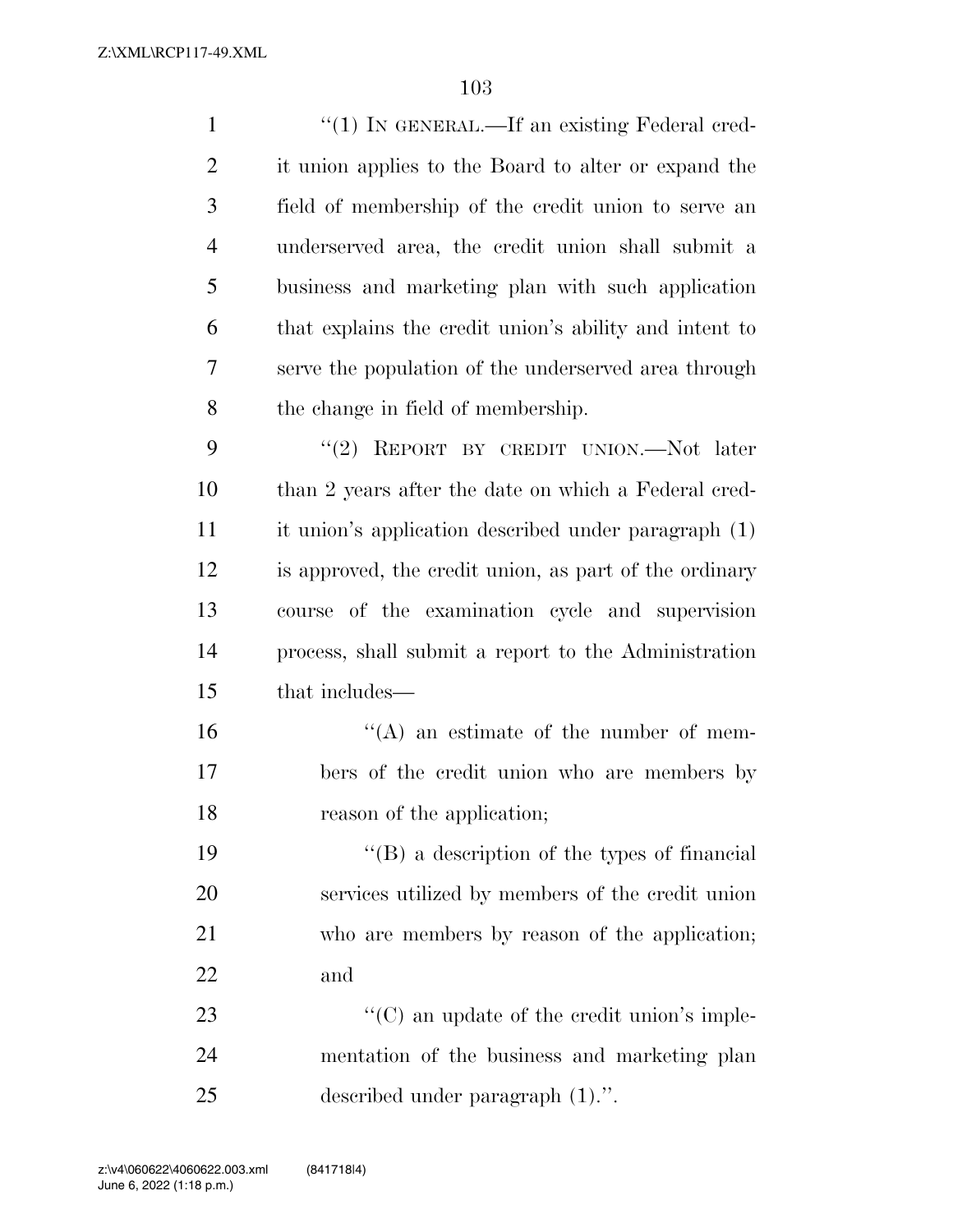|    | 104                                                    |
|----|--------------------------------------------------------|
| 1  | SEC. 522. MEMBER BUSINESS LENDING IN UNDERSERVED       |
| 2  | AREAS.                                                 |
| 3  | Section $107A(c)(1)(B)$ of the Federal Credit Union    |
| 4  | Act $(12 \text{ U.S.C. } 1757a(c)(1)(B))$ is amended—  |
| 5  | $(1)$ in clause (iv), by striking "or" at the end;     |
| 6  | $(2)$ in clause $(v)$ , by striking the period and in- |
| 7  | serting "; or"; and                                    |
| 8  | $(3)$ by adding at the end the following:              |
| 9  | "(vi) that is made to a member or as-                  |
| 10 | sociated borrower that lives in or operates            |
| 11 | in an underserved area.".                              |
| 12 | SEC. 523. UNDERSERVED AREA DEFINED.                    |
| 13 | Section 101 of the Federal Credit Union Act (12)       |
| 14 | U.S.C. $1752$ ) is amended—                            |
| 15 | $(1)$ in paragraph $(8)$ , by striking "; and" and     |
| 16 | inserting a period;                                    |
| 17 | $(2)$ in paragraph $(9)$ , by striking the period at   |
| 18 | the end and inserting "; and"; and                     |
| 19 | $(3)$ by adding at the end the following:              |
| 20 | " $(10)$ The term 'underserved area' means a ge-       |
| 21 | ographic area consisting of one or more population     |
| 22 | census tracts or one or more counties, that encom-     |
| 23 | pass or are located within—                            |
| 24 | $\lq\lq$ an investment area, as defined under          |
| 25 | section $103(16)$ of the Community Development         |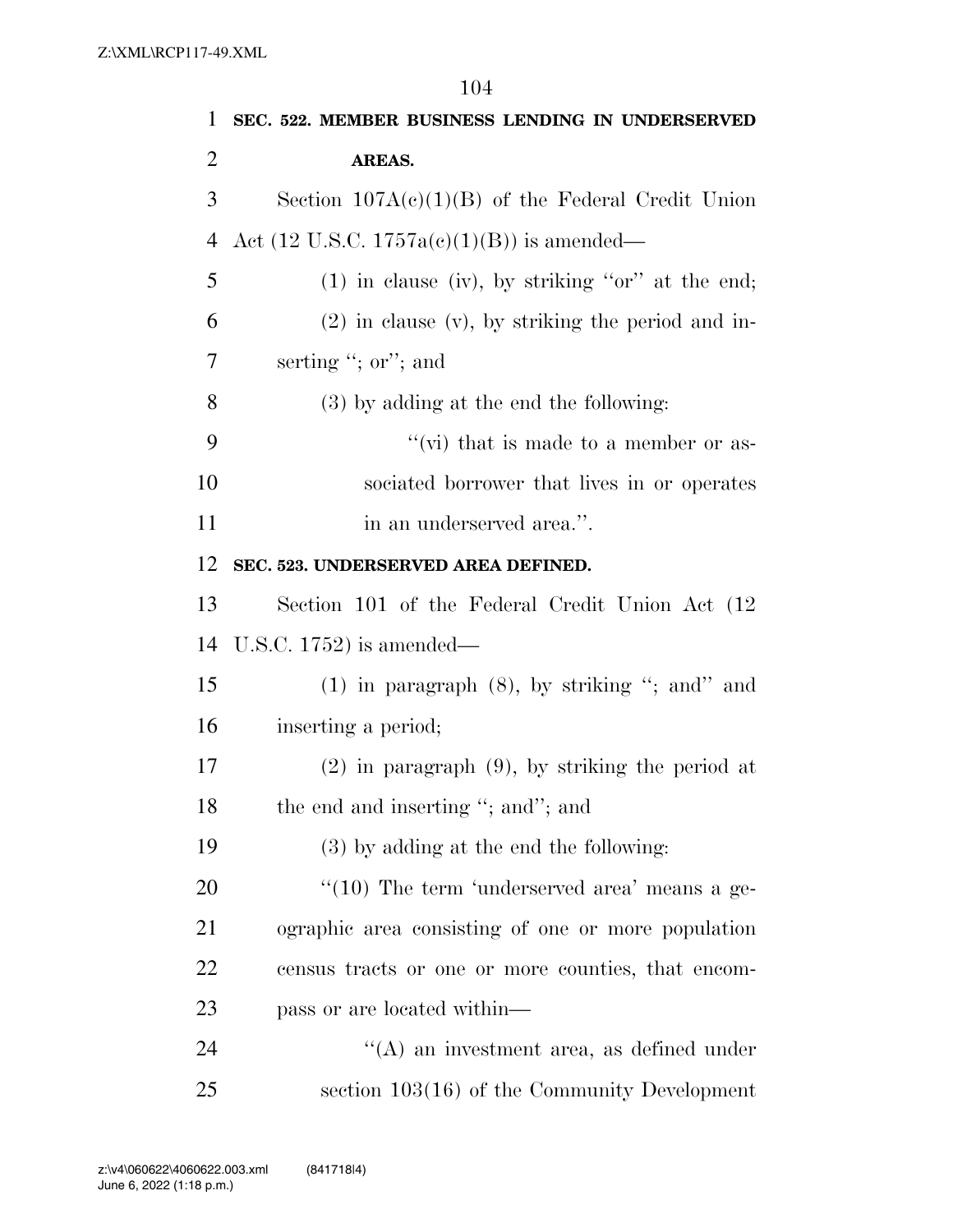| $\mathbf{1}$   | Banking and Financial Institutions Act of                   |
|----------------|-------------------------------------------------------------|
| $\overline{2}$ | 1994;                                                       |
| 3              | $\lq\lq$ (B) groups of contiguous census tracts in          |
| $\overline{4}$ | which at least 85 percent individually qualify as           |
| 5              | low-income communities, as defined under sec-               |
| 6              | tion $45D(e)$ of the Internal Revenue Code of               |
| $\overline{7}$ | $1986;$ or                                                  |
| 8              | $\lq\lq$ (C) an area that is more than ten miles,           |
| 9              | as measured from each point along the area's                |
| 10             | perimeter, from the nearest branch of a deposi-             |
| 11             | tory institution (as defined under section 3 of             |
| 12             | the Federal Deposit Insurance Act) or credit                |
|                | union.".                                                    |
| 13             |                                                             |
| 14             | SEC. 524. REPORTS BY THE NATIONAL CREDIT UNION AD-          |
| 15             | MINISTRATION.                                               |
| 16             | (a) INITIAL REPORT.—Not later than 3 years after            |
| 17             | the date of enactment of this Act, but no sooner than 2     |
| 18             | years after the date of enactment of this Act, the National |
| 19             | Credit Union Administration shall issue a report to the     |
| 20             | Committee on Financial Services of the House of Rep-        |
| 21             | resentatives and the Committee on Banking, Housing, and     |
| 22             | Urban Affairs of the Senate on the implementation of the    |
| 23             | amendments made by this subtitle.                           |
| 24             | (b) UPDATE.—The National Credit Union Adminis-              |